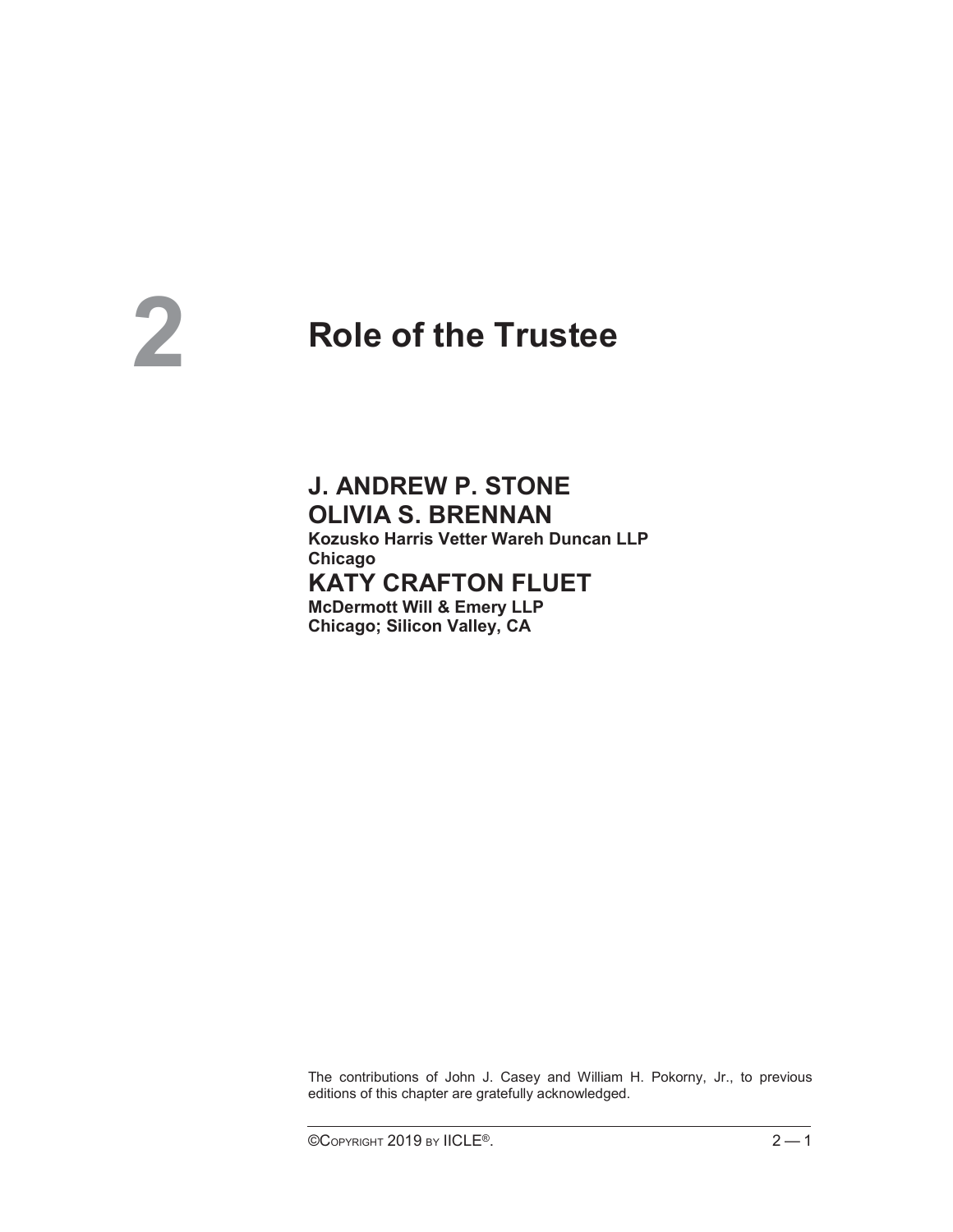#### **I. [2.1] Scope of Chapter**

#### **II. Duties of the Trustee**

- A. [2.2] In General
	- 1. [2.3] Terms of Trust
	- 2. [2.4] Implied Duties
- B. [2.5] Specific Duties
	- 1. [2.6] Duties During Administration
		- a. [2.7] Duty of Loyalty
		- b. [2.8] Duty To Account
		- c. [2.9] Duty To Exercise Reasonable Care
		- d. [2.10] Duty To Preserve Trust Property
		- e. [2.11] Duty To Defend Actions
		- f. [2.12] Duty To Enforce Claims
		- g. [2.13] Duty Not To Delegate
		- h. [2.14] Duty To Take and Keep Control
		- i. [2.15] Duty To Keep Trust Property Separate
		- j. [2.16] Duty To Make Trust Productive
		- k. [2.17] Duty To Pay Income to Beneficiary
		- l. [2.18] Duty To Deal Impartially
		- m. [2.19] Duty with Respect to Cotrustees
		- n. [2.20] Duty to Person Holding Power of Control
	- 2. Termination of the Trust
		- a. [2.21] General Powers
		- b. [2.22] Duty To Transfer Title or Possession
		- c. [2.23] Duty To Account on Termination
	- 3. [2.24] Duties of the Attorneys for the Trust
	- 4. [2.25] Power but No Duty To Decant
- C. Liability of the Trustee
	- 1. [2.26] Generally: What Constitutes a Breach?
	- 2. [2.27] Exoneration Provisions

#### **III. Powers of the Trustee**

- A. [2.28] In General
	- 1. [2.29] Terms of the Trust
	- 2. [2.30] Effect of Statutes
- B. [2.31] Statutory Powers
	- 1. [2.32] Selling Trust Property
	- 2. [2.33] Leasing Trust Property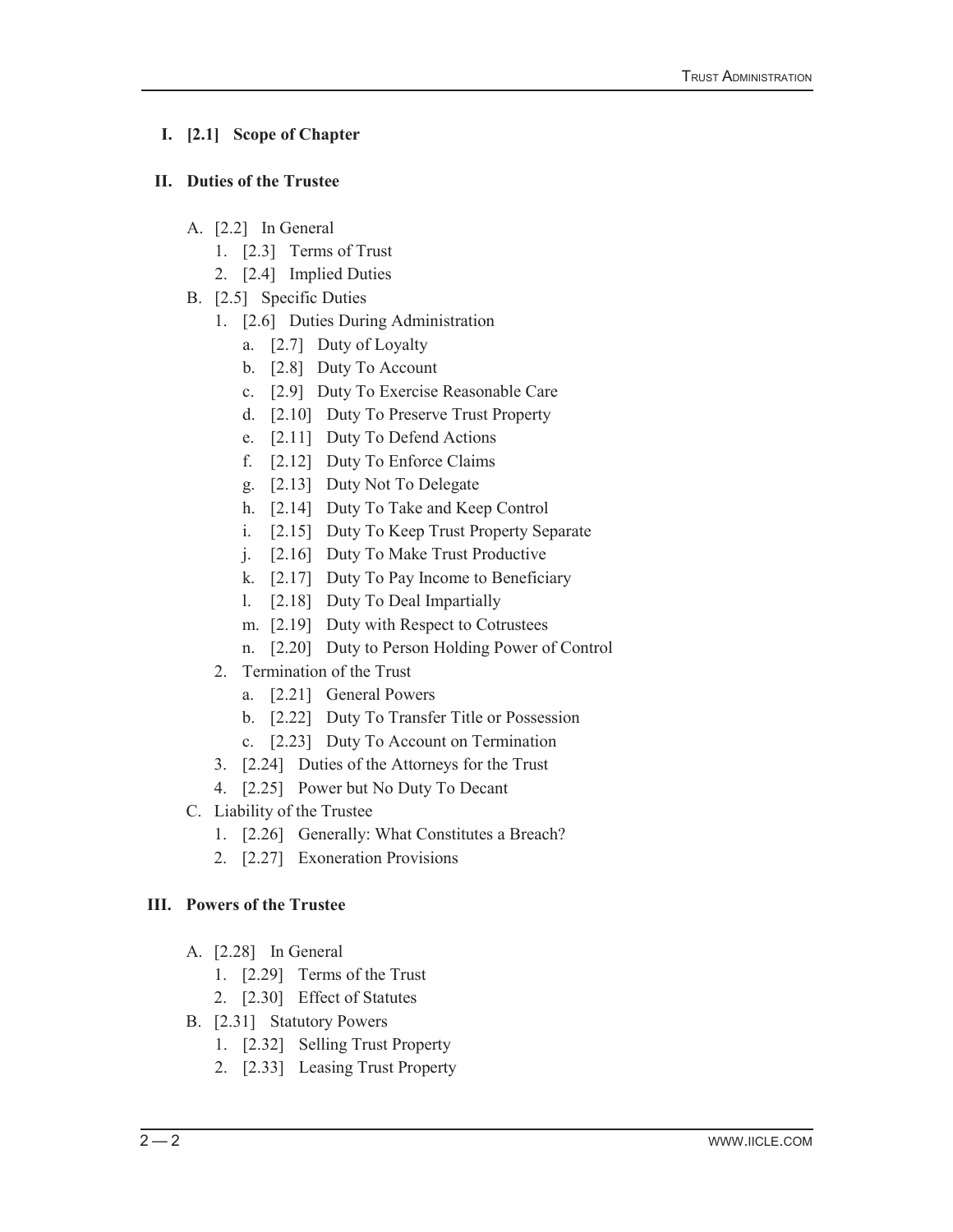- 3. [2.34] Borrowing and Mortgaging Trust Property
- 4. [2.35] Dealing with Real Estate
- 5. [2.36] Appointing Trustees To Deal in Other Jurisdictions
- 6. [2.37] Entering into Agreements for Deposit and Custody Accounts
- 7. [2.38] Dealing with Investment Securities
- 8. [2.39] Incurring Expenses
- 9. [2.40] Appointing Agents
- 10. [2.41] Delegating Rights, Powers, or Duties to Cotrustee
- 11. [2.42] Compromising and Abandoning Claims
- 12. [2.43] Executing Contracts and Other Documents
- 13. [2.44] Receiving Additional Property
- 14. [2.45] Dealing with Undivided Interests in Property
- 15. [2.46] Dealing with Other Trusts or Estates
- 16. [2.47] Making Distributions in Cash or Kind
- 17. [2.48] Acting in Reliance on Affidavits
- 18. [2.49] Continuing All Rights, Powers, and Duties After Termination or During Pending Litigation
- 19. [2.50] Obtaining and Maintaining Insurance for the Trust
- 20. [2.51] Distributing Income and Principal
- 21. [2.52] Dealing with Farm Property
- 22. [2.53] Pursuing Oil, Gas, and Other Mineral Development
- 23. [2.54] Continuing an Unincorporated Business
- 24. [2.55] Continuing a Partnership
- 25. [2.56] Severing and Consolidating Trusts
- 26. [2.57] Small Trust Termination
- 27. [2.58] Investing in Mutual Funds
- C. [2.59] Certification of Trust
- D. [2.60] Other Powers Discretionary Acts

#### **IV. [2.61] Directed Trusts**

#### **V. How To Handle Cotrusteeships**

- A. [2.62] In General
- B. [2.63] Statutory Provisions

#### **VI. [2.64] Trustee's Power To Convert to Total Return Trust**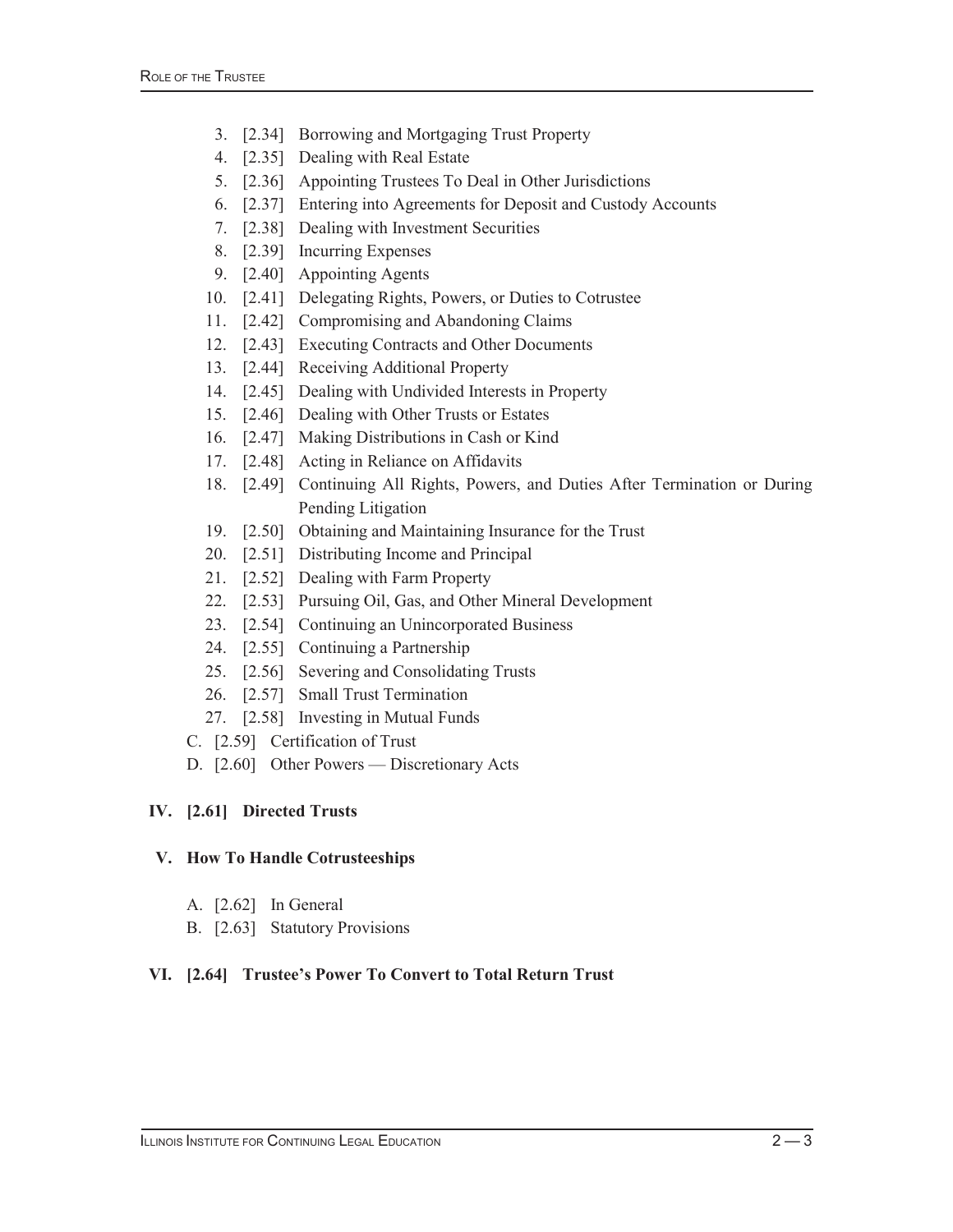#### **VII. [2.65] Trustee's Power To Decant**

- A. [2.66] Absolute vs. Non-Absolute Discretion
- B. [2.67] Procedure
- C. [2.68] Restrictions
- D. [2.69] Tax Considerations

#### **VIII. Digital Assets**

- A. [2.70] Purpose and Definitions
- B. [2.71] Direction for Disclosure of Digital Assets
- C. [2.72] Ability of Custodian To Seek or Require a Court Order

#### **IX. Compensation**

- A. Trustees
	- 1. [2.73] General Law Regarding Compensation
	- 2. [2.74] Statute
	- 3. [2.75] Terms of the Trust
	- 4. [2.76] Extra Compensation
	- 5. [2.77] Several Trustees
	- 6. [2.78] Effect of Breach
- B. [2.79] Attorneys, Agents, and Investment Counsel

#### **X. Change of Trustees**

- A. [2.80] In General
- B. Termination of the Role of Trustee
	- 1. [2.81] Disclaimer
	- 2. [2.82] Death
	- 3. [2.83] Resignation
	- 4. [2.84] Removal
- C. [2.85] Appointment of New Trustee
- D. Effect on Other Trustees' Powers
	- 1. [2.86] Surviving Trustee
	- 2. [2.87] Successor Trustee

#### **XI. Tax Provisions Affecting the Trustee**

- A. [2.88] In General
- B. [2.89] Obligation To File Estate Tax Returns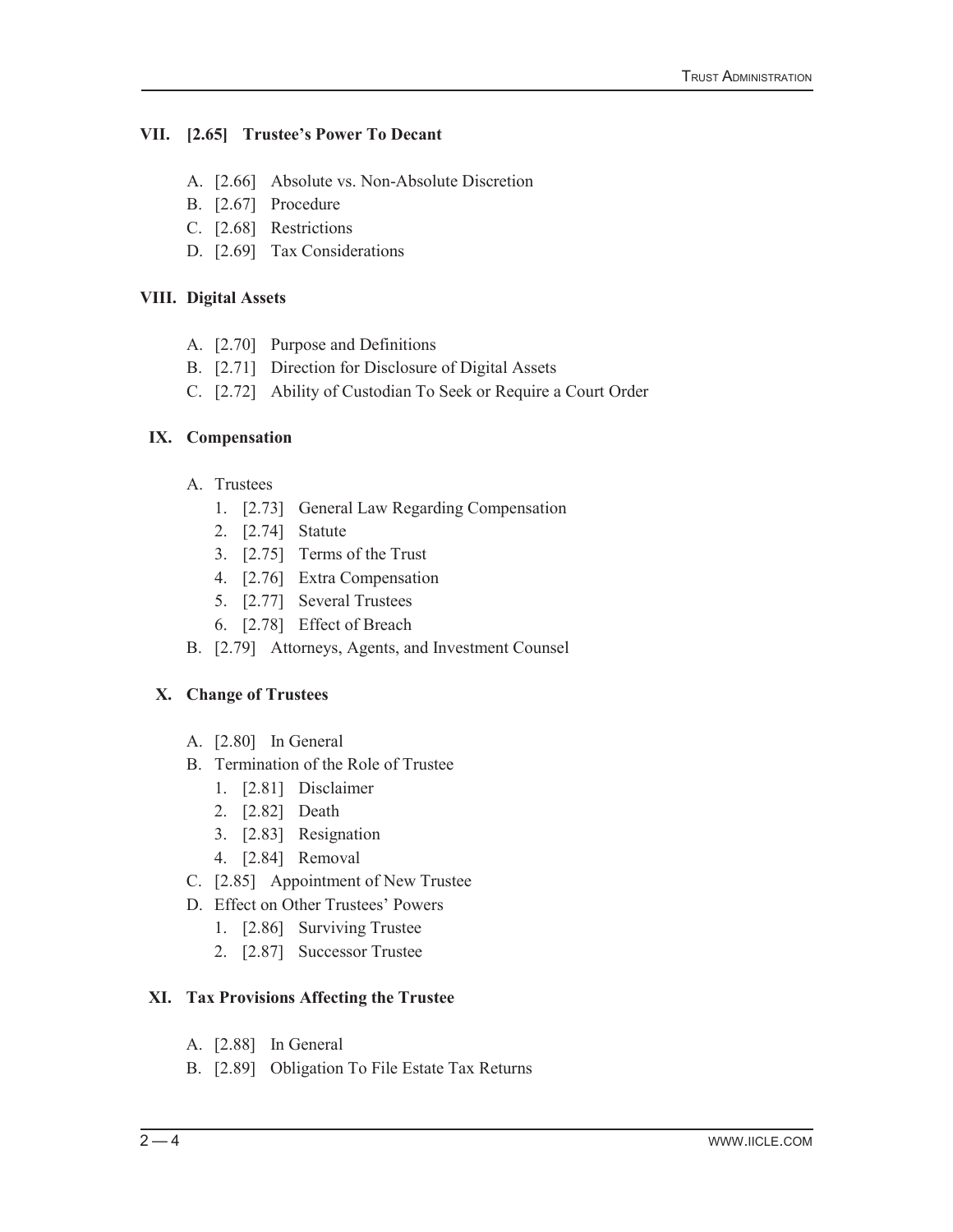- C. Trustee Responsibilities When Filing Federal Estate Tax Returns
	- 1. [2.90] Prior Gifts
	- 2. [2.91] Gifts in Contemplation of Death
- D. [2.92] Generation-Skipping Transfer Tax
- E. [2.93] Adjustments to Basis
- F. [2.94] Chapter 14 Special Valuation Rules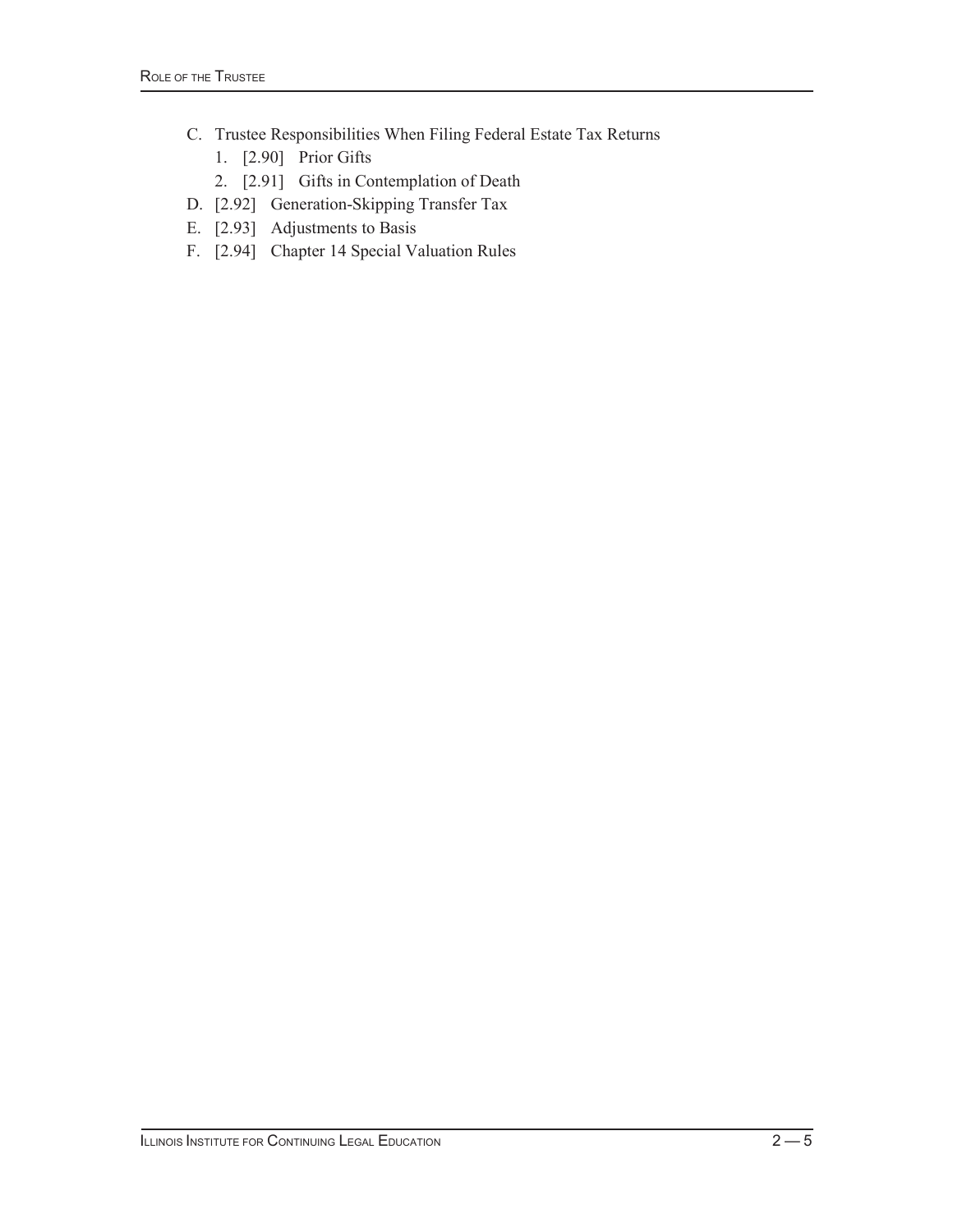#### **I. [2.1] SCOPE OF CHAPTER**

 This chapter is addressed to management and administrative questions that commonly confront the trustee and trustee's attorney. It covers the basic duties and powers of the trustee and the sources to which the trustee should look to be assured of the propriety of an act. Compensation of the trustee and the trustee's agents is also considered. Finally, the chapter also discusses the related problems of cotrusteeship situations and the termination of trusteeships.

 The dividing line between the duties and powers of a trustee is by no means always clear; some topics may require discussion in each part of this chapter, as well as in Chapters 6 and 9 of this handbook.

 Special attention should be given to investment standards and practices permitted to the trustee under the prudent investor rule and the portfolio test that are part of the Trusts and Trustees Act, 760 ILCS 5/1, *et seq.* (see especially 760 ILCS 5/5, *et seq.*). In addition, the Principal and Income Act, 760 ILCS 15/1, *et seq.,* was extensively revised in 1992 and should be reviewed in characterizing any receipts by the trust. A development of particular importance in light of the extreme financial market volatility experienced several years ago was the enactment in 2002 of §5.3 of the Trusts and Trustees Act, 760 ILCS 5/5.3, which authorized the conversion of a trust to a total return trust, as discussed in §2.64 below. Other significant developments include the enactment of the directed trusts statute, §16.3 of the Trusts and Trustees Act, 760 ILCS 5/16.3, discussed in §2.61 below, and the decanting statute, §16.4 of the Trusts and Trustees Act, 760 ILCS 5/16.4, discussed in  $\S2.65 - 2.69$  below.

#### **II. DUTIES OF THE TRUSTEE**

#### **A. [2.2] In General**

 It is the fundamental duty of the trustee to hold the trust assets, to administer them solely in the interests of the trust beneficiaries (guarding against the intrusion of interests of any third parties or even the trustee), and to carry out the terms of the trust. Once the trustee has accepted the position, the trustee becomes bound to administer the trust by its terms in accordance with the desires and intentions of the settlor, except  $(1)$  in the case of impossibility or illegality or  $(2)$ unless circumstances have so changed since the execution of the trust that adherence to its terms would go against the settlor's intentions. The trustee must continue to act as such and, except as the terms of the trust provide otherwise, can be relieved of the duties only with the consent of a court of competent jurisdiction or with the consent of all of the beneficiaries. The sphere of duties of a trustee must be known to that trustee, and the trustee cannot insulate himself or herself from liability by indicating to the beneficiaries that they must set out the trustee's duties. Except as noted in this chapter, the duties and responsibilities of the trustee are generally not specifically fixed by statute, and the trustee does not need the sanction of, and neither is the trustee insulated from liability because of the absence of, any statutes or court orders specifically delineating the trustee's duties. Of course, there is no duty to administer the trust until the trustee has received notice of the trust's creation and has accepted the designation as trustee. *Elkind v. Chase National Bank of City of New York,* 259 A.D. 661, 20 N.Y.S.2d 213, *aff'd,* 284 N.Y. 726 (1940).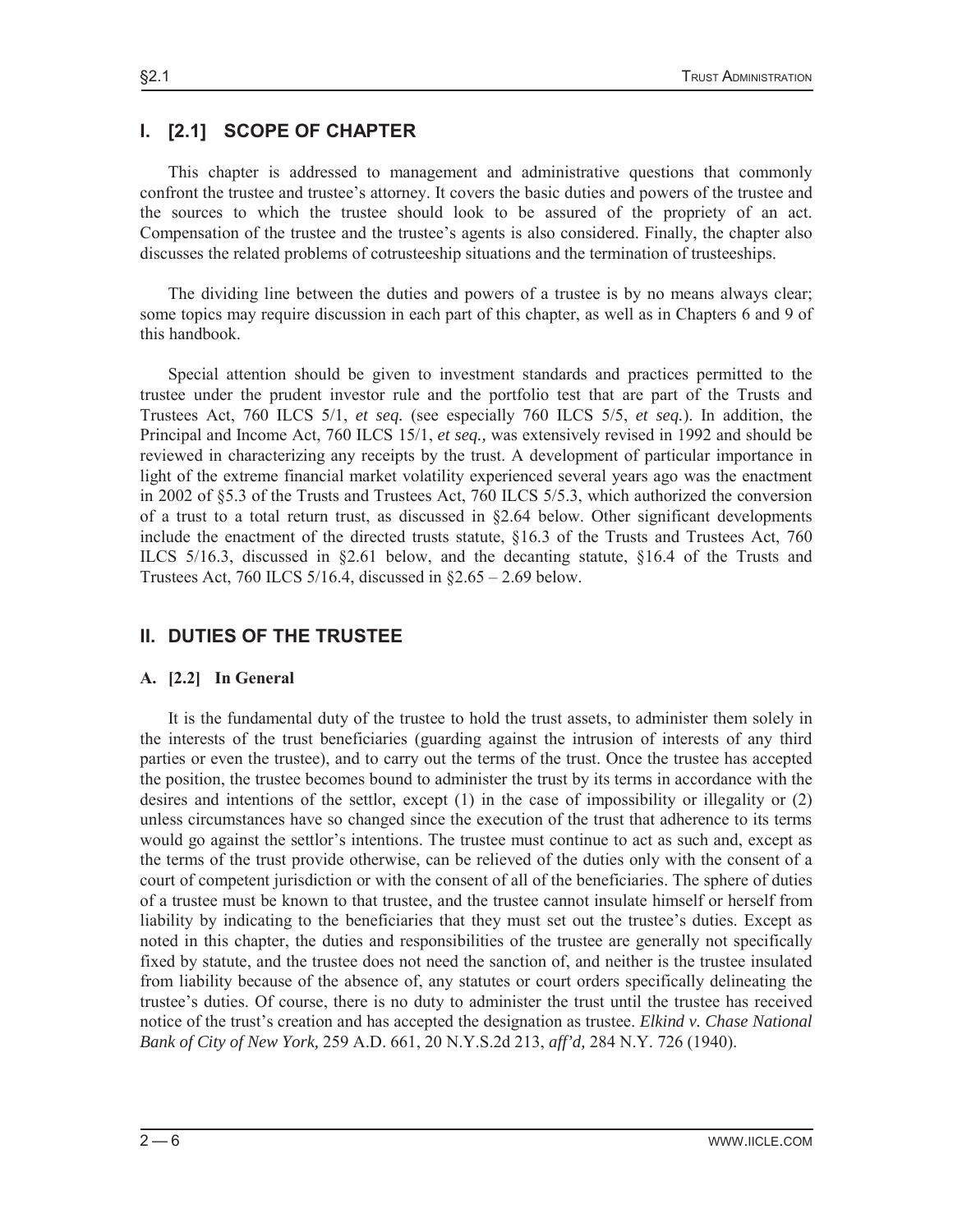One development in Illinois caselaw and local practice has resulted in the dilution of the representative capacity of the trustee, to some extent, in connection with estate administration so that, at least in Cook County, a mere trustee's receipt or acknowledgment is no longer sufficient for an executor delivering property to the trust. In *Norris v. Estate of Norris,* 143 Ill.App.3d 741, 493 N.E.2d 121, 97 Ill.Dec. 639 (1st Dist. 1986), the beneficiaries of a testamentary trust sought to reopen an estate, alleging that the trustee (who was also the executor) had failed to obtain a proper accounting of the estate and that the executor had failed to give them notice of estate accounts. The trial court dismissed the action, holding that under §1-2.11 of the Probate Act of 1975, 755 ILCS 5/1-1, *et seq.* (defining "interested person"), only the trustee of the trust was entitled to notice. The appellate court reversed and, without any reference to  $\S1-2.11$ , held that, although the trustee was the nominal distributee, the beneficiaries were the actual parties in interest and, since the trust was to pay income to the beneficiaries for their care and maintenance, that income interest constituted a "share of the estate" entitling them to notice as "interested parties." 493 N.E.2d at 126.

 The Probate Act was subsequently amended in 1988 to emphasize that *Norris* is not valid law. Section 1-2.11 of the Act was changed to define an "interested person" entitled to notice or accounting, "including without limitation [notice under] Sections 24-2 and 28-11 of this Act," as the trustee and not the trust beneficiaries. 755 ILCS 5/1-2.11. Moreover, §24-2 of the Act, 755 ILCS 5/24-2, was amended to provide that in supervised administration no notice of any accounting is required to be given to a trust beneficiary when the trustee is an interested person. Finally, §28-11 of the Act was amended to provide that notice of the filing of the final report by an independent representative need not be given "[w]henever a trustee of a trust is an interested person, [to] beneficiaries of the trust by reason of the beneficiaries' interest in the trust." 755 ILCS  $5/28-11(c)(3)$ .

 Nevertheless, in Cook County, when the executor and the trustee are the same person, notice is still required to be given to the income and remainder beneficiaries of the trust, and the estate may not be closed without receipts from the trust beneficiaries. Cook County Circuit Court Rule 12.13(c)(iii). A trustee should beware of accepting trust assets without notice to the beneficiaries, as the transfer may be subject to later attack.

 In *Schlosser v. Schlosser,* 218 Ill.App.3d 943, 578 N.E.2d 1203, 161 Ill.Dec. 557 (1st Dist. 1991) (*Schlosser I*), when the attorney for the trustee failed to defend the trust against a suit alleging a lack of mental capacity and undue influence on the settlor and the time for vacating a default judgment had passed, the court found that the trust beneficiaries (who were not named in the suit) did not receive actual effective representation from the attorney for the trustee. The court found that the beneficiaries were necessary parties to the suit and vacated the default. The determination of when the trust beneficiaries are necessary parties is, apparently, to be made on a case-by-case basis. On subsequent remand and appeal, the appellate court held that (1) an interest in a discretionary support provision of a *previous trust* was not sufficient to confer standing and (2) contingent remainder interests were not sufficient to confer standing as to a subsequent trust. *Schlosser v. Schlosser,* 247 Ill.App.3d 1044, 618 N.E.2d 360, 187 Ill.Dec. 769 (1st Dist.) (*Schlosser II*), *appeal denied,* 152 Ill.2d 580 (1993). *See also In re Estate of Vogt,* 249 Ill.App.3d 282, 618 N.E.2d 1141, 188 Ill.Dec. 571 (1st Dist. 1993); Rebecca S. Larson, *Who Is a Necessary Party to a Declaratory Judgment Action? An Appeal for Direction,* 85 Ill.B.J. 536 (1997).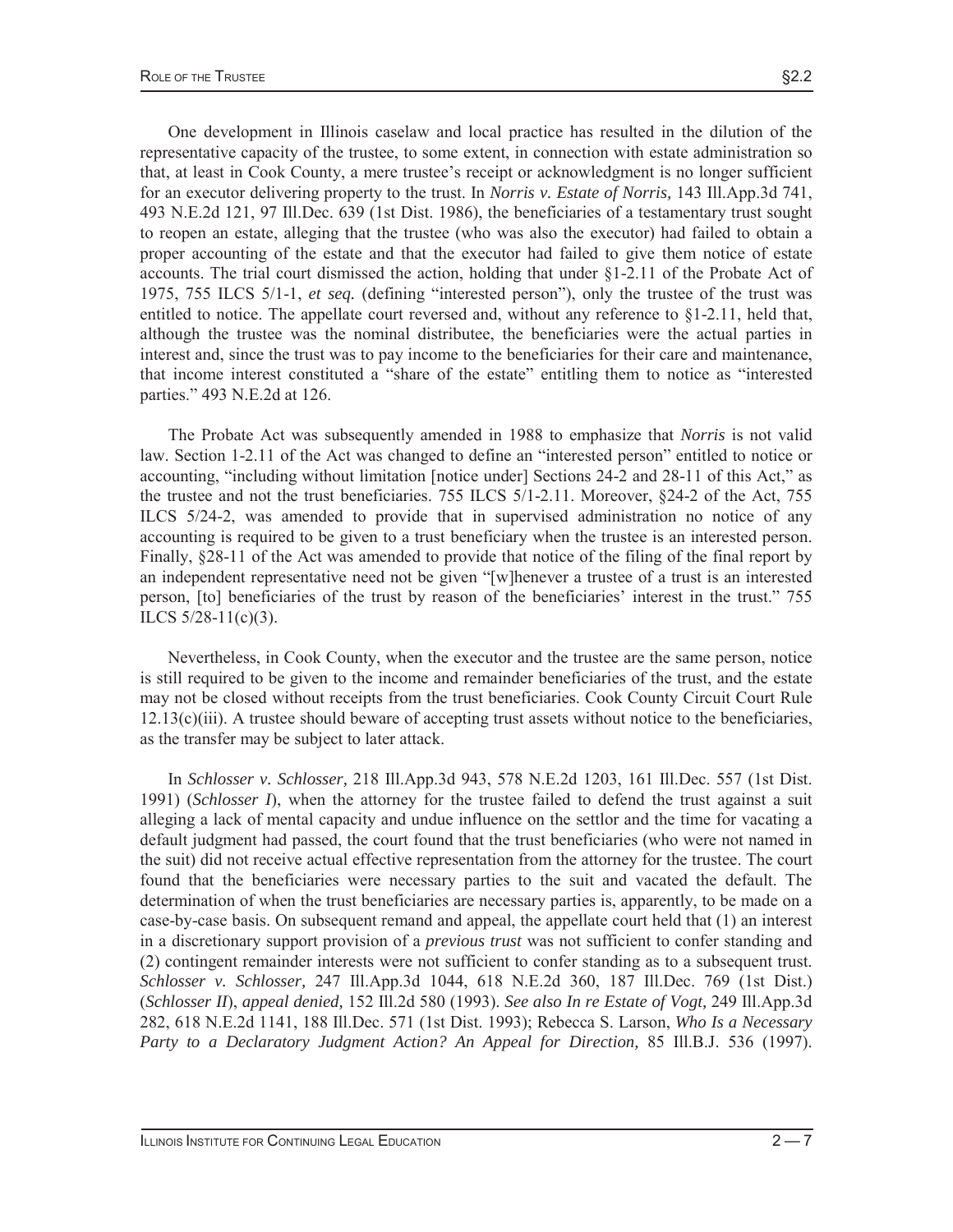*Schlosser II* was distinguished by *In re Estate of Michalak,* 404 Ill.App.3d 75, 934 N.E.2d 697, 707, 343 Ill.Dec. 373 (1st Dist. 2010), in which the court held that beneficiaries with an "equitable remainder interest, which vested immediately upon the creation of the trust . . . have standing to appeal the circuit court's order."

 Similarly, in *In re Estate of Ostern,* 2014 IL App (2d) 131236, 23 N.E.3d 391, 387 Ill.Dec. 699, the guardians of a disabled ward's person and estate filed a motion to create a trust for the ward but did not notify beneficiaries under the ward's preexisting will and trust. The ward's existing will and trust provided that, upon the ward's death, the estate would be distributed in equal shares among the two guardians (who were daughters of the ward), the ward's third daughter, and the daughter of the ward's deceased spouse from a prior marriage. The preexisting will and trust provided that if a daughter predeceased the ward, her share would be distributed equally to the daughter's then living issue per stirpes. The guardians sought to create a trust that eliminated the interest of the third daughter because she had been found guilty of financial exploitation of the ward and was therefore treated as having predeceased the ward pursuant to state statute. The new trust provided for the distribution of the ward's estate in equal shares among the two guardians. The trial court granted the motion to create the trust, but the children of the third daughter filed a motion to vacate the order and to dissolve the new trust. The children of the third daughter argued that they had not been given notice of the motion to create the new trust and that they were necessary parties because they were beneficiaries of the ward's preexisting will and trust as living issue of the ward's third daughter. The trial court denied the petition of the children of the third daughter, but the appellate court reversed, finding that the children of the third daughter were entitled to notice and that notice to their mother was insufficient.

#### **1. [2.3] Terms of Trust**

 Ordinarily, the duties of the trustee can be determined by examining the terms of the trust instrument itself. The instrument should disclose both the affirmative duties of the trustee and any restrictions on the trustee's powers. Courts of equity will, of course, (a) prohibit the trustee from carrying out express duties or (b) set aside prohibitions that either are contrary to public policy or are illegal. To the extent that duties are imposed on a trustee that require or authorize the trustee to go beyond or against general equitable principles, those duties must be set forth in language that is correspondingly clear and appropriate. When the trustee feels that specific duties set out in the instrument may be illegal or contrary to public policy, the trustee likely will have a duty to seek instructions from the court.

 When the terms of the trust are not contrary to public policy or illegal, the trustee is required to act in accordance with the terms of the trust. In *Dillard v. Dillard,* 2016 IL App (5th) 140441-U, the grantor created a trust instrument that provided that all real estate owned by the trust would continue to be held in trust for a term of ten years following the death of the grantor unless the grantor's two sons, Jimmy and Gary, agreed or directed otherwise. Jimmy and Gary were entitled to the income from the real estate during the ten-year term following the grantor's death. In addition, the trustee was given the power to sell convey, release, mortgage, encumber, lease, partition, improve, manage, protect, and subdivide any real estate and to partition or to exchange the real estate or any part thereof for any real or personal property. Upon the grantor's death, Gary became trustee of the original trust and trustee of a separate trust created thereunder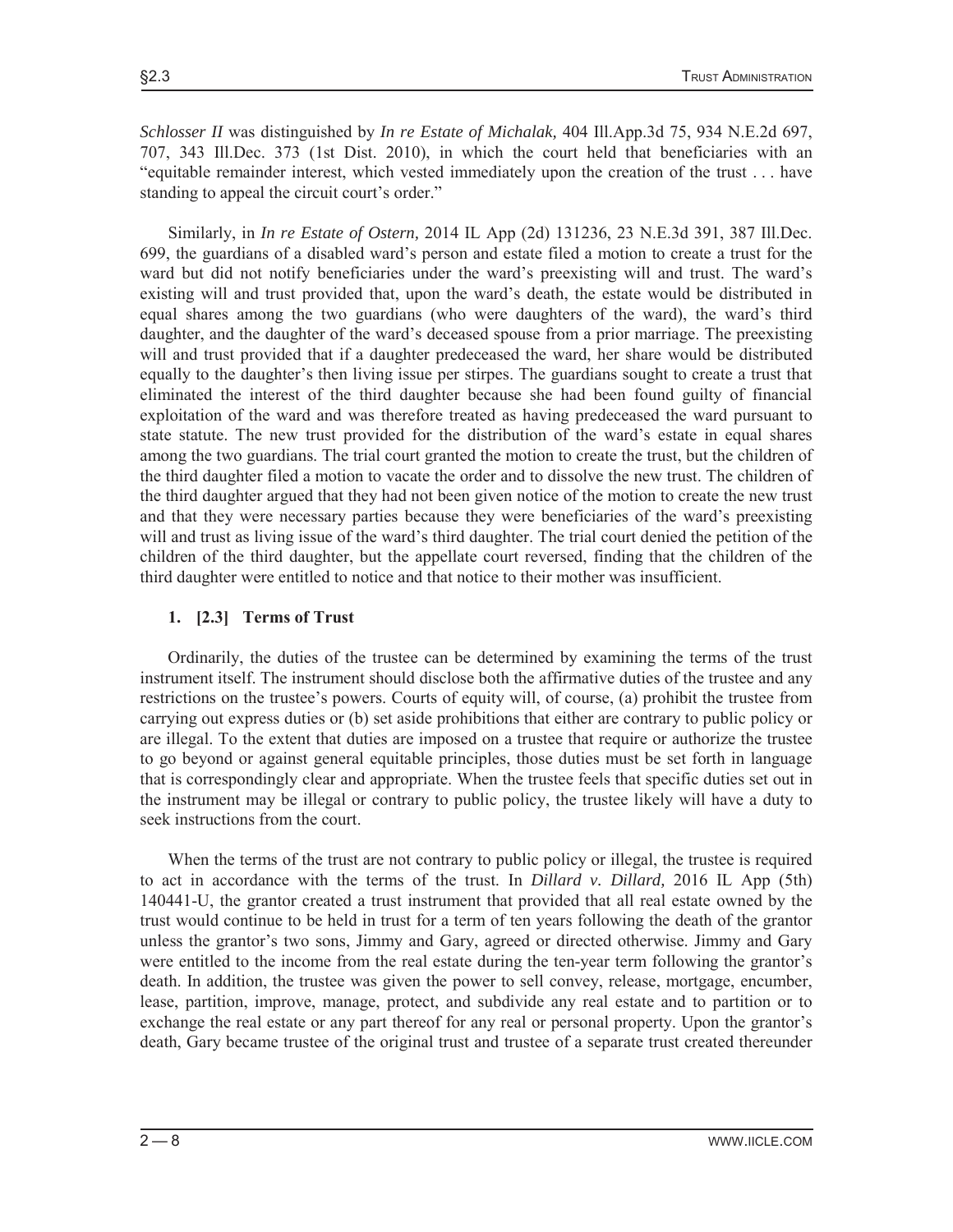for Jimmy. Five and one-half years later, Gary's son was serving as trustee of both trusts and transferred real estate from the original trust to new trusts created for Gary and his wife (*i.e.,* the trustee's parents). The trustee then made an equalization payment to the trust for Jimmy in an amount equal to the appraised value of his interest in the real estate. Jimmy filed a motion for summary judgment arguing that the trustee breached his fiduciary duty by implementing the land swap because the land swap violated the express terms of the grantor's trust. The trial court denied the motion, but the appellate court reversed, finding that the terms of the trust clearly indicated the grantor's intent that the real estate be retained in the trust for ten years following the grantor's death and that the trustee's powers to deal with real estate did not modify the express language contained in the trust regarding the retention of real estate and that there had been no change in circumstances necessitating the land swap.

 A trustee may sometimes have a duty to contest the trust, the express terms of the trust, or a portion of the trust. For example, one court found that when settlors had created a joint and mutual trust, a purported amendment of the trust after the death of one of the settlors was void because the trust instrument was silent on the right of one settlor to amend the trust; that silence implied that any amendment must be made jointly. *Williams v. Springfield Marine Bank,* 131 Ill.App.3d 417, 475 N.E.2d 1122, 86 Ill.Dec. 743 (4th Dist. 1985). *But see Northern Trust Co. v. Tarre,* 86 Ill.2d 441, 427 N.E.2d 1217, 56 Ill.Dec. 671 (1981), in which (a) nothing in the trust agreement limited the exercise of that power, (b) nothing indicated that the power could be exercised only during the time that both settlors were living, and (c) the trust agreement did not require the consent of one settlor to an exercise of power by the other.

 In analyzing the terms of the trust instrument, one "is limited to establishing not what the settlor meant to say, but what was meant by what he did say." *Northern Illinois Medical Center v. Home State Bank of Crystal Lake,* 136 Ill.App.3d 129, 482 N.E.2d 1085, 1098, 90 Ill.Dec. 802 (2d Dist. 1985). In *Northern Illinois Medical Center,* the settlor had established a testamentary trust for building and operating a "hospital in or near the city of Crystal Lake." 482 N.E.2d at 1089. The court rejected the competing claims of an existing hospital (because the settlor meant to benefit a new hospital), an outpatient clinic (because it was not a hospital), and a new nearby hospital (because it was not in or principally identified with Crystal Lake). *See also Durdle v. Durdle,* 223 Ill.App.3d 964, 585 N.E.2d 1171, 166 Ill.Dec. 149 (4th Dist. 1992); *Barry v. Carr,*  277 Ill.App.3d 232, 660 N.E.2d 29, 213 Ill.Dec. 772 (1st Dist. 1995).

 In *Gwinn v. Gwinn,* 2016 IL App (2d) 150851, 60 N.E.3d 890, 406 Ill. Dec. 339, in an appeal of a motion to dismiss, the court found that the judgment to dismiss should be reversed and the case remanded for further proceedings when trust beneficiaries asserted that the trustee violated the trust agreement and breached a fiduciary duty by making an improper gift of trust assets to his wife. In *Gwinn,* the trust agreement created by the settlor provided for the creation of the family trust upon her death for the primary benefit of her husband during his lifetime and for the remainder to be distributed to their children. Specifically, the terms of the family trust provided that the settlor's husband was entitled to "any part or all of the net income" from the trust and "such sums from principal as the trustee deems necessary or advisable from time to time for his health, support and maintenance in reasonable comfort." 2016 IL App (2d) 150851 at ¶6. The trustee was also authorized to "pay so much or all of the trust's income and principal not distributed [to the settlor's husband to their] children, as the trustee determines to be required or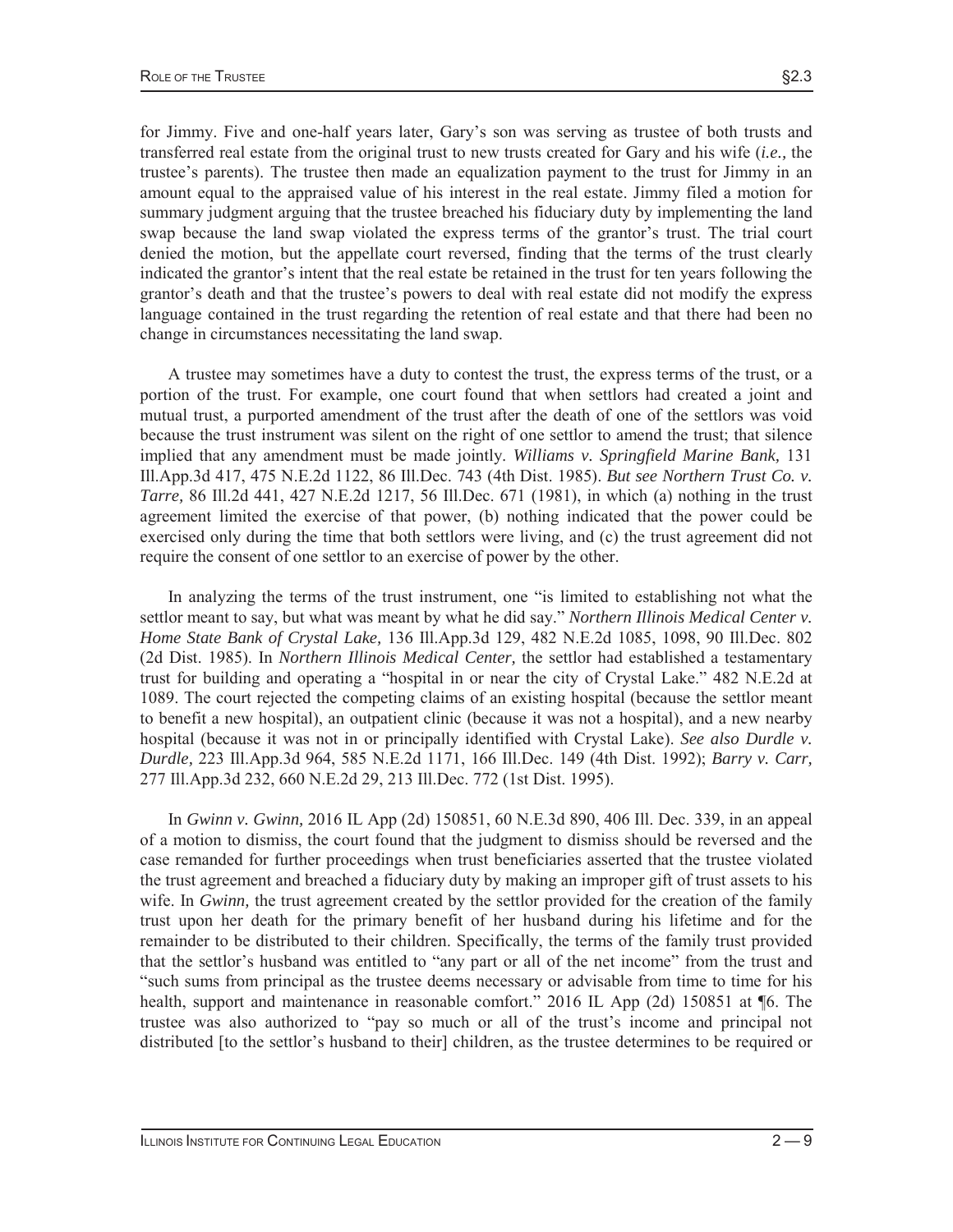desirable for their health, maintenance in reasonable comfort, education and best interests individually and as a family group." *Id.* In addition, the trustee was authorized to make gifts from the trust to the settlor's descendants. The settlor's husband was appointed as trustee of the family trust. Following the settlor's death, the husband remarried. As trustee, the husband made distributions from the trust to himself of at least \$425,000 for the construction of a custom-built house in Colorado that he titled in the name of his new wife alone (and the husband already had a residence for himself in Illinois). The court analyzed the trust agreement and determined that the

settlor intended to provide for her children in addition to her husband and that the purposes of the trust did not include buying a house for the husband's new wife. Specifically, the court concluded that the language contained in the trust agreement did not give the trustee the discretion to do whatever he wanted with trust property but limited the trustee in making distributions that were "necessary or *advisable*" for his "health, support and maintenance." [Emphasis in original.] 2016 IL App (2d) 150851 at ¶19. Moreover, given that the trust agreement specifically provided that the trustee could make gifts from the trust for the settlor's descendants, the court interpreted the trust agreement as impliedly denying the trustee the power to make gifts to anyone else. As a result, the court reversed the trial court's dismissal of the children's complaints and remanded the case for further proceedings.

 Further, when the trustee believes that subsequent events have changed the interpretation of the trust from that intended by the settlor, the trustee actually may have a duty to seek court amendment of the trust to prevent the implementation of the original terms. In *Department of Mental Health & Developmental Disabilities v. Phillips,* 133 Ill.App.3d 337, 478 N.E.2d 1052, 88 Ill.Dec. 444 (1st Dist. 1985), *aff'd in part, rev'd in part,* 114 Ill.2d 85 (1986), the court permitted an amendment of a trust to prohibit invasion of the trust to reimburse the state for the costs of the support of an institutionalized beneficiary. The state's request amounted to a confiscation of the trust corpus that was held for the beneficiary on a non-ascertainable standard of "education . . . maintenance, medical care, support, general welfare and comfortable living." 478 N.E.2d at 1054. At the beneficiary's death, the trust corpus was to be distributed to the descendants of the beneficiary's father. The trustee's motion to reform the trust was denied at the trial court level, but the appellate court found that, in extreme cases, a trust may be modified to carry out the intentions of the settlor if unforeseen events occur that would otherwise frustrate the settlor's intentions. The court found that the intent of the trust was not to reimburse the state, which would have exhausted the trust corpus, but to provide care for the beneficiary that the state was unable to provide. The trust was reformed to clarify that the fund was to be used at the trustee's discretion for the trust purposes stated but only to provide services that the state could not or would not provide. The Illinois Supreme Court found reformation unnecessary, determining from other evidence that the intent of the settlor was to provide for the trust beneficiary beyond what the state was able to provide for the beneficiary. The result of *Phillips* would indicate that a trustee, in not seeking such reformation even when the trust provisions are not ambiguous, would be at his or her own peril in failing to act since a trust beneficiary might claim that the inaction was tantamount to a failure to protect the beneficiary's interests. *But see In re Estate of McInerny,* 289 Ill.App.3d 589, 682 N.E.2d 284, 224 Ill.Dec. 723 (1st Dist. 1997).

*Phillips, supra,* does not insulate spendthrift trusts from attack by the state. In *Button v. Elmhurst National Bank,* 169 Ill.App.3d 28, 522 N.E.2d 1368, 119 Ill.Dec. 509 (2d Dist.), *appeal denied,* 122 Ill.2d 570 (1988), the state was allowed to invade a trust to provide for the care of an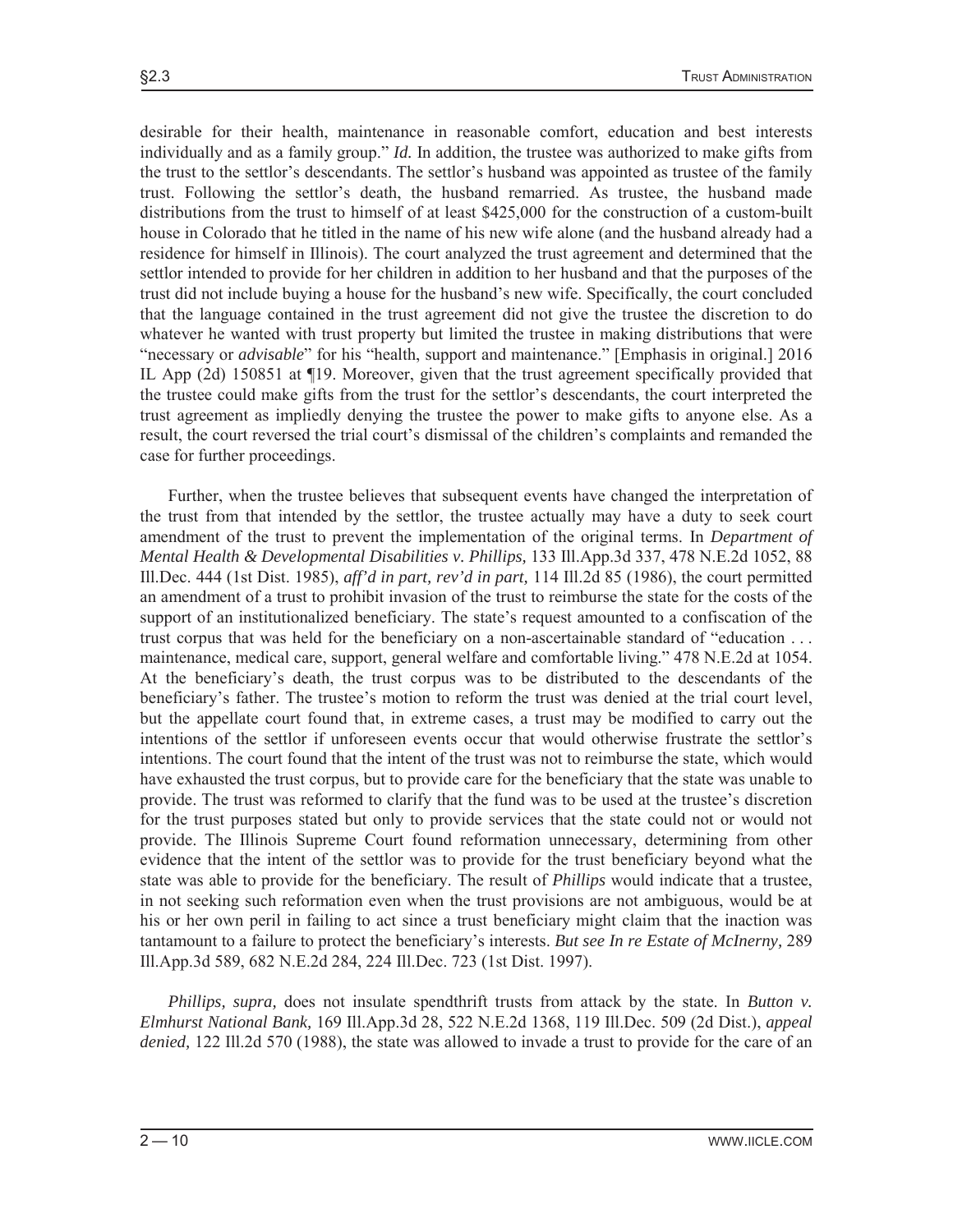incompetent beneficiary even though the trustee had absolute discretion to disburse money either to the incompetent or to another trust beneficiary. The court in *Button* stated that the settlor's intent must be determined from the trust instrument, but if an ambiguity exists, the court may consider surrounding circumstances at the time of execution. The court found that the trust was designed as a spendthrift trust primarily for the benefit of the disabled child and directed that the trust reimburse the state for the expenses of the care of the incompetent. The court also directed the trustee to continue to administer the trust for the benefit of both beneficiaries. The trustee was permitted to expend up to \$1,000 per month for the benefit of the competent beneficiary without court order and directed to seek leave of the court for amounts over \$1,000 per month.

 Note that the spendthrift trust problem exemplified in *Phillips, supra,* and *Button* has been addressed by statute in Illinois. 760 ILCS 5/15.1 provides that a discretionary trust for a beneficiary with a disability "shall not be liable to pay or reimburse the State or any public agency for financial aid or services to the individual except to the extent the trust was created by the individual or trust property has been distributed directly to or is otherwise under the control of the individual." When the trust is not discretionary, there still may be an attempt by the state to attach the trust assets.

 Supplemental-needs trusts continue to be attacked by public agencies on the basis that the trust actually was created by the individual who has a disability or is needy and so is not supplemental. *See, e.g., In re Estate of Hickey,* 263 Ill.App.3d 658, 635 N.E.2d 853, 200 Ill.Dec. 514 (1st Dist.), *appeal denied,* 157 Ill.2d 502 (1994). *But see In re Estate of Calhoun,* 291 Ill.App.3d 839, 684 N.E.2d 842, 225 Ill.Dec. 851 (1st Dist. 1997).

 Just as a trustee has a duty to enforce the terms of the trust, a trustee also has a duty to ensure that powers of appointment are not improperly exercised. *BMO Harris Bank N.A. v. Towers,* 2015 IL App (1st) 133351, 43 N.E.3d 1131, 398 Ill. Dec. 221. This case involved a son's attempted exercise of limited testamentary powers of appointment granted to him under two trusts established by his mother and father, respectively. These trusts provided that if the son failed to effectively exercise his limited testamentary powers of appointment, the remaining property of each trust would be distributed per stirpes to the son's surviving children. In his revocable trust, the son sought to disinherit two of his children. In furtherance of this plan, by his will, the son attempted to exercise his limited testamentary powers of appointment over both trusts in favor of his revocable trust. The trustee sought instructions from the court regarding the validity of the son's action. The son argued that his exercise was permissible since he was allowed to exclude from benefit one or more of his descendants pursuant to the language of the powers of appointment. The court disagreed, noting that "the plain language controlling the powers of appointment for both [parents'] trusts establishes that [the son] could not exercise the powers of appointment in favor of himself because he was not within the class of permissible beneficiaries designated by his parents." 2015 IL App (1st) 133351 at ¶29. The court also found that the revocable trust provided for payment of all debts from the property of the revocable trust, and that the revocable trust contained no language for segregation of the appointed assets from the other assets of his revocable trust. Thus, the son had impermissibly blended his own property with the appointed property, and his creditors could have used the commingled assets to satisfy the son's debts. The court found the son's purported exercise void and affirmed the trial court's instruction to the trustee to distribute the appointed property to the son's four surviving children as directed by the terms of his parents' trusts.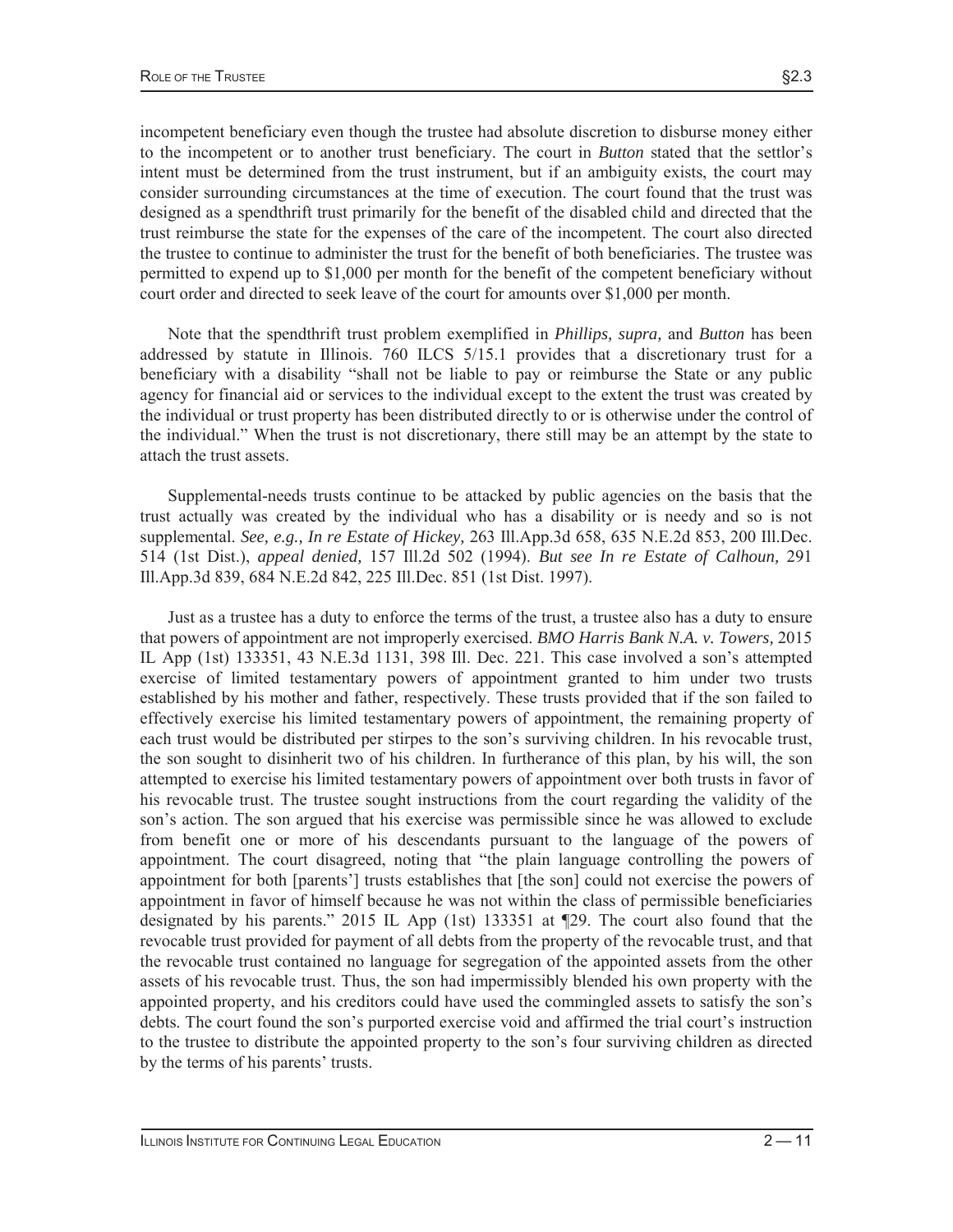#### **2. [2.4] Implied Duties**

 The trustee acting under an express trust or implied trust has additional duties that are based on equitable principles. With respect to resulting or constructive trusts, the trustee generally has a duty only to preserve the trust property and to surrender it to the appropriate person or persons when required or requested to do so. There are no specific duties and no purposes to carry out other than preserving the property. In an express trust, in addition to the duty to protect and preserve the trust estate, the trustee has the duty of representing the interests of beneficiaries under a standard of reasonable care, common skills, and prudence.

#### **B. [2.5] Specific Duties**

 The subject of the trustee's duties may be divided into two separate, broad periods of the existence of the trust: (1) during the actual administration of the trust; and (2) during the termination and distribution of the trust. Duties during administration are discussed in  $\S$ 2.7 – 2.20 below, and duties during termination and distribution are discussed in  $\S$ 2.21 – 2.23 below. Duties of the attorney for the trust are discussed in §2.24 below.

#### **1. [2.6] Duties During Administration**

During the actual administration of the trust, the duties set out in  $\S$ §2.7 – 2.20 below must be discharged by the trustee.

#### *a. [2.7] Duty of Loyalty*

 The paramount duty of the trustee is the duty of loyalty to the trust's beneficiaries that arises, as do the other implied duties, out of the relationship resulting from the creation of the trust. The trustee must administer the trust solely in the interests of the beneficiaries and may not place himself or herself in a position so that the performance of any of the duties can be affected by the trustee's personal interests. The trustee may not sell property to himself or herself as an individual, or generally even in a different fiduciary capacity, regardless of whether the price involved is fair or whether the trust would make a profit from the sale. See §2.46 below. The trustee may not acquire any interest in trust property even when that person as trustee does not directly make the sale, as, for example, when trust assets are sold at a public sale. *Thorp v. McCullum,* 6 Ill. (1 Gilm.) 614 (1844). However, when (1) all beneficiaries are in being, (2) none is under legal disability, and (3) all consent, the sale cannot be set aside if the trustee makes a full disclosure of all relevant facts to the beneficiaries, the trustee does not induce the sale by taking advantage of the fiduciary relationship, and in all other respects the sale is fair and reasonable.

 Even a gift of trust property to the trustee by the beneficiaries may be set aside if the gift was induced by undue influence or improper conduct of the trustee. In all such cases, the trustee has the burden of proof in showing that he or she did not engage in improper conduct or take advantage of the relationship with the beneficiaries.

 The trustee may breach the duty of loyalty to the beneficiaries by selling trust property to a corporation, partnership, or other entity in which the trustee has a substantial interest. Trust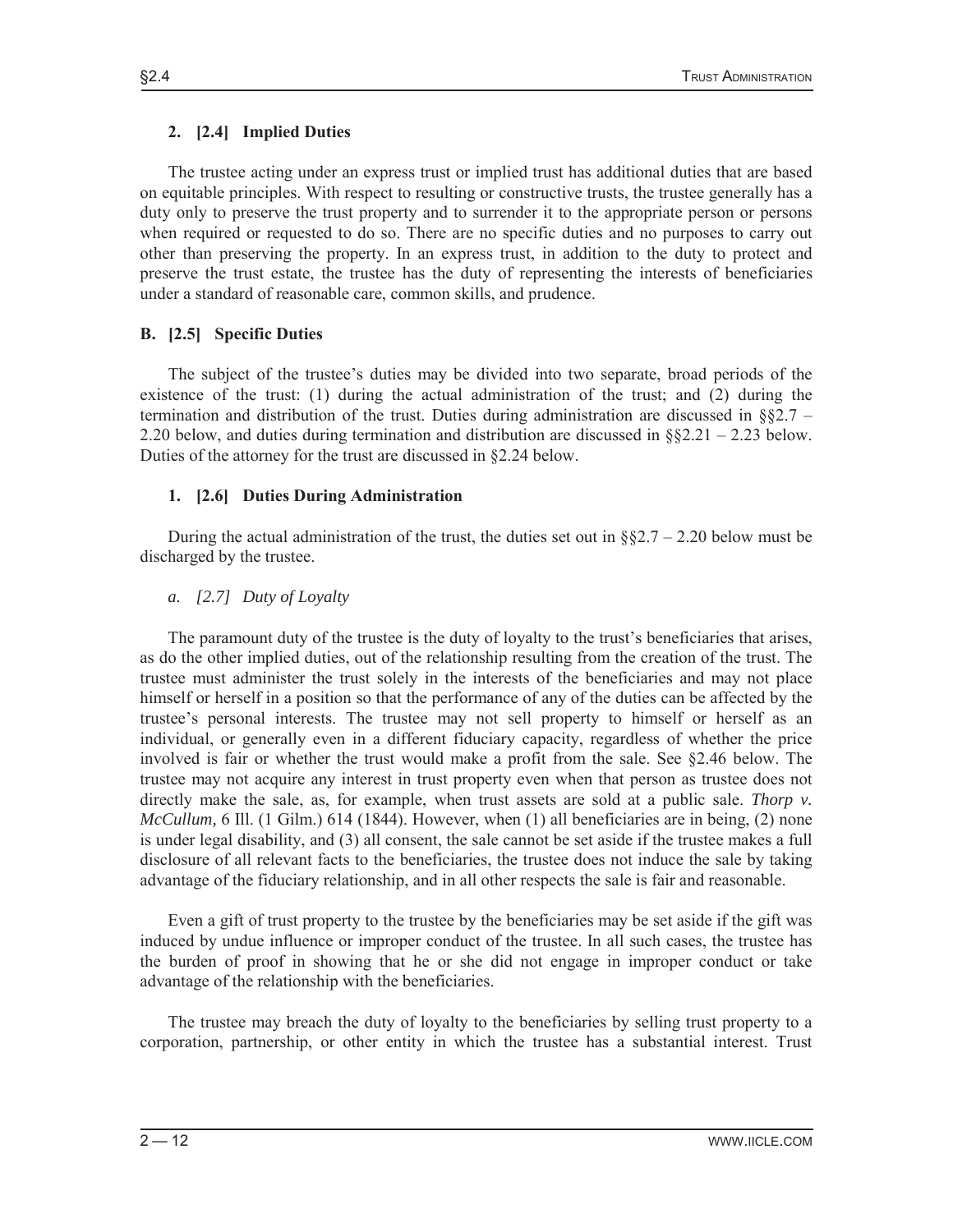provisions specifically permitting such actions do not preclude scrutiny of the terms of the transaction. Critical factors in this type of sale are whether the personal interest of the trustee is such that it might affect the trustee's judgment in making the sale and whether there has been full disclosure of the personal interest to trust beneficiaries whose interests can be affected by the transaction. *Wallace v. Malooly,* 4 Ill.2d 86, 122 N.E.2d 275 (1954). For an example of a court's finding fraud in connection with the breach of the duty of loyalty, *see Obermaier v. Obermaier,*  128 Ill.App.3d 602, 470 N.E.2d 1047, 83 Ill.Dec. 627 (1st Dist. 1984), in which a trustee was surcharged for actions inducing a sale of corporate shares held by the trust back to a corporation that the trustee controlled and for which the trustee had negotiated a sales price for personal shares higher than the price afforded to the trust. *See also Smith v. First National Bank of Danville,* 254 Ill.App.3d 251, 624 N.E.2d 899, 191 Ill.Dec. 711 (4th Dist. 1993).

 A sale of trust property to a third party with the understanding that reconveyance is to be made to the trustee in an individual capacity also constitutes a breach of the trustee's duty of loyalty. In the absence of any agreement, the repurchase by the trustee from the third party is not a breach. However, the fact that the trustee subsequently acquired the property for himself or herself greatly strengthens the inference that the trustee may have been engaged in self-dealing.

 A sale of the trustee's own property to the trust also can be considered a breach of the duty of loyalty regardless of the fact that the trustee may be acting in good faith and that a fair price has been paid. So, also, a sale of property to the trust from an entity in which the trustee individually has a substantial interest can be considered a breach; again, the standard is whether the interest of the trustee is sufficient to affect the trustee's judgment in entering into the transaction. *Schmitt v. Wright,* 317 Ill.App. 384, 46 N.E.2d 184 (1st Dist. 1943). The trustee may not purchase for himself or herself any portion of any interest that is held in the trust, such as a leasehold in real estate held in the trust or shares of a corporation controlled by the trust. However, the trustee does not have a duty to dispose of corporate stock held individually before the trust was created merely because stock of the same corporation is included in the trust corpus.

 The trustee also violates the duty of loyalty by purchasing for his or her own account property that should have been purchased for the trust. *Bakalis v. Bressler,* 1 Ill.2d 72, 115 N.E.2d 323 (1953); *Hand v. Allen,* 294 Ill. 35, 128 N.E. 305 (1920); *Cushman v. Bonfield,* 139 Ill. 219, 28 N.E. 937 (1891). *But see Gifford v. Gallano Farms, LLC,* No. 2-10-0055, 2011 WL 10109462 (2d Dist. May 18, 2011).

 The court may impose a duty of loyalty when the benefit to the trustee is indirect but clear. In *Smith, supra,* the court distinguished the line of cases in which the courts have found that transactions between the trustee and the beneficiary that are unrelated to the trust are not part of the fiduciary relationship.

 In *Smith,* the court found that the defendant bank had been involved with the plaintiff's family for several generations, had managed real property for her, was the trustee of her own revocable living trust, made periodic loans to her, and had prepared her income tax returns for several years. In 1983, the bank initiated foreclosure proceedings against other bank customers who owned a tavern. The bank solicited offers to buy the tavern for \$65,000 to \$85,000. The plaintiff visited the bank about this time to arrange for a car loan, and the loan officer suggested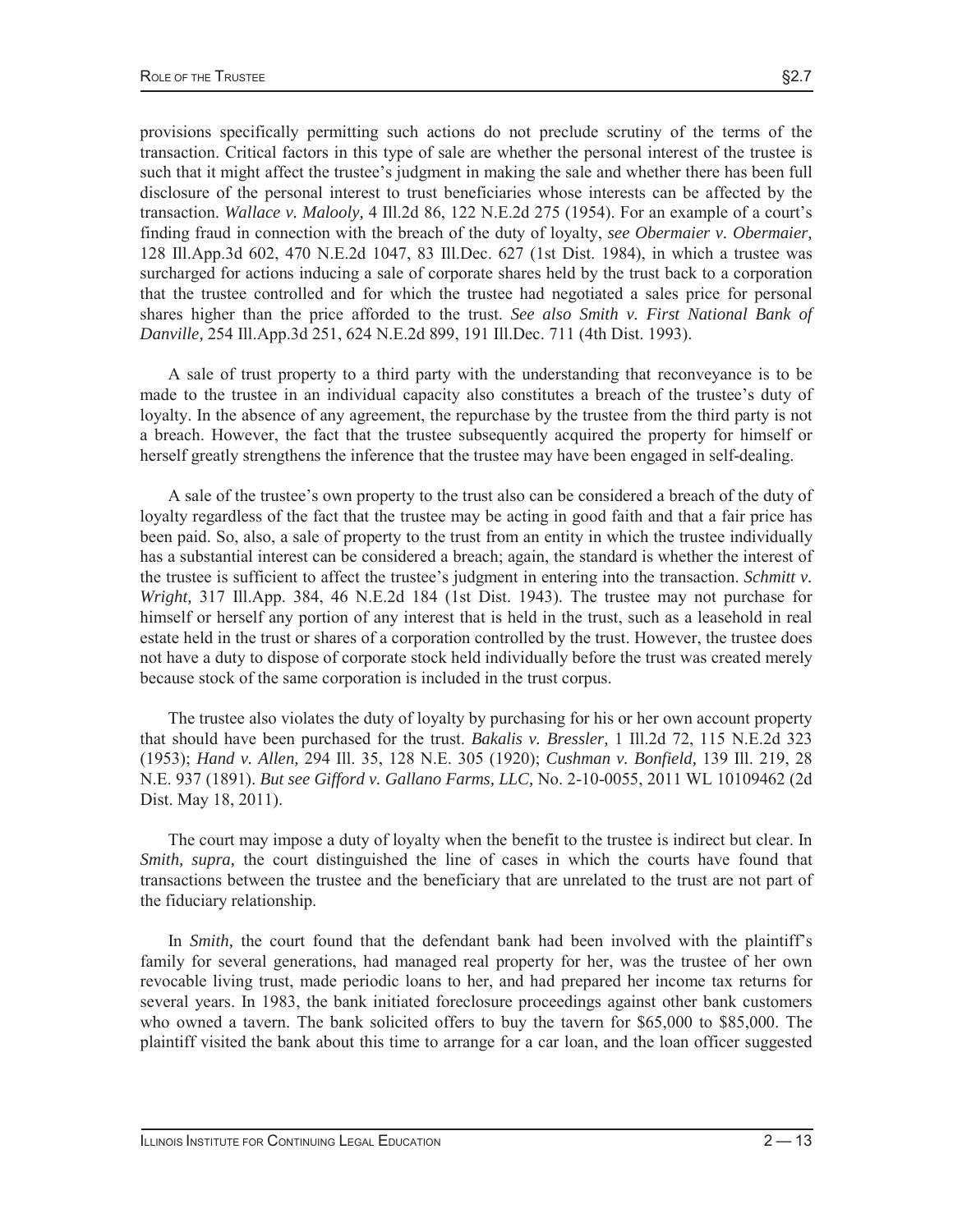that she might be interested in a business opportunity to become the owner of the tavern. After conferring with her bankers, the plaintiff decided to buy the tavern for \$190,000. The bank did not advise her of the lower appraisals or lower offers for the tavern. By reason of the plaintiff's purchase, most of the other customers' indebtedness to the bank was paid. The bank lent the plaintiff the entire purchase price of the tavern, taking as security a mortgage on the property and a security interest in the plaintiff's living trust; thereafter, the bank also loaned the plaintiff another \$250,000 for renovations. The plaintiff was unable to make a go of the tavern and eventually sold it at a loss. The plaintiff sued the bank, alleging that it had breached its fiduciary duty to her by persuading her to buy the tavern. The bank in turn sued for the balance of the loan and accrued interest. Although the tavern was not owned in any trust, the court decided that the bank had a fiduciary duty to the plaintiff to disclose the relevant facts to her with respect to a transaction proposed by the bank in which the bank  $(1)$  was made whole on a prior bad loan,  $(2)$ became a creditor of the plaintiff, and (3) gained a security interest in the plaintiff's trust.

 A trustee also can violate the duty to the beneficiaries by using trust property for his or her own purposes. Thus, the trustee may not make loans to himself or herself, use trust money in his or her individual business, or lease trust property to himself or herself. *In re Last Will & Testament of Gleeson,* 5 Ill.App.2d 61, 124 N.E.2d 624 (3d Dist. 1955); *Campbell v. Albers,* 313 Ill.App. 152, 39 N.E.2d 672 (2d Dist. 1942). *See also In re Estate of Hawley,* 183 Ill.App.3d 107, 538 N.E.2d 1220, 131 Ill.Dec. 664 (5th Dist. 1989); *In re Estate of Allison,* 140 Ill.App.3d 183, 488 N.E.2d 1035, 94 Ill.Dec. 788 (3d Dist. 1986). *But see Bracken v. Block,* 204 Ill.App.3d 23, 561 N.E.2d 1273, 149 Ill.Dec. 577 (3d Dist. 1990).

 The trustee may not, without violating the duty of loyalty, accept a bonus, commission, or other compensation from any outside party for performing any acts or duties as trustee. This is so even if the acts or duties for which the bonus, commission, or compensation was given were in the best interests of the beneficiaries, were performed pursuant to express provisions in the trust, and were otherwise fair and reasonable with respect to the beneficiaries. Any compensation taken by the trustee under these circumstances must be held for the benefit of the beneficiaries. *White v. Sherman,* 168 Ill. 589, 48 N.E. 128 (1897). *But see Northern Trust Co. v. Thompson,* 336 Ill. 137, 168 N.E. 116 (1929), in which a trustee was allowed to retain a fee paid by a lessee of trust property reimbursing the trustee for its costs in altering lease provisions.

 In *Greene v. First National Bank of Chicago,* 162 Ill.App.3d 914, 516 N.E.2d 311, 114 Ill.Dec. 156 (1st Dist. 1987), *appeal denied,* 119 Ill.2d 556 (1988), the court found that, before the death of the donee of a testamentary power of appointment, a trustee has no fiduciary duty to disclose terms of a will or trust to a potential beneficiary. The plaintiff was also the beneficiary of a different trust account created by her deceased father and maintained by the same corporate trustee. She alleged that because of that relationship, the trustee owed her a duty of disclosure of the terms of her mother's trust. The court refused to "impose an intolerable burden on a trustee to make disclosures to a beneficiary of one trust account about transactions in another account." 516 N.E.2d at 314 – 315. As the bank trustee owed the plaintiff no duty, it could not have breached any duty in the administration of the trust.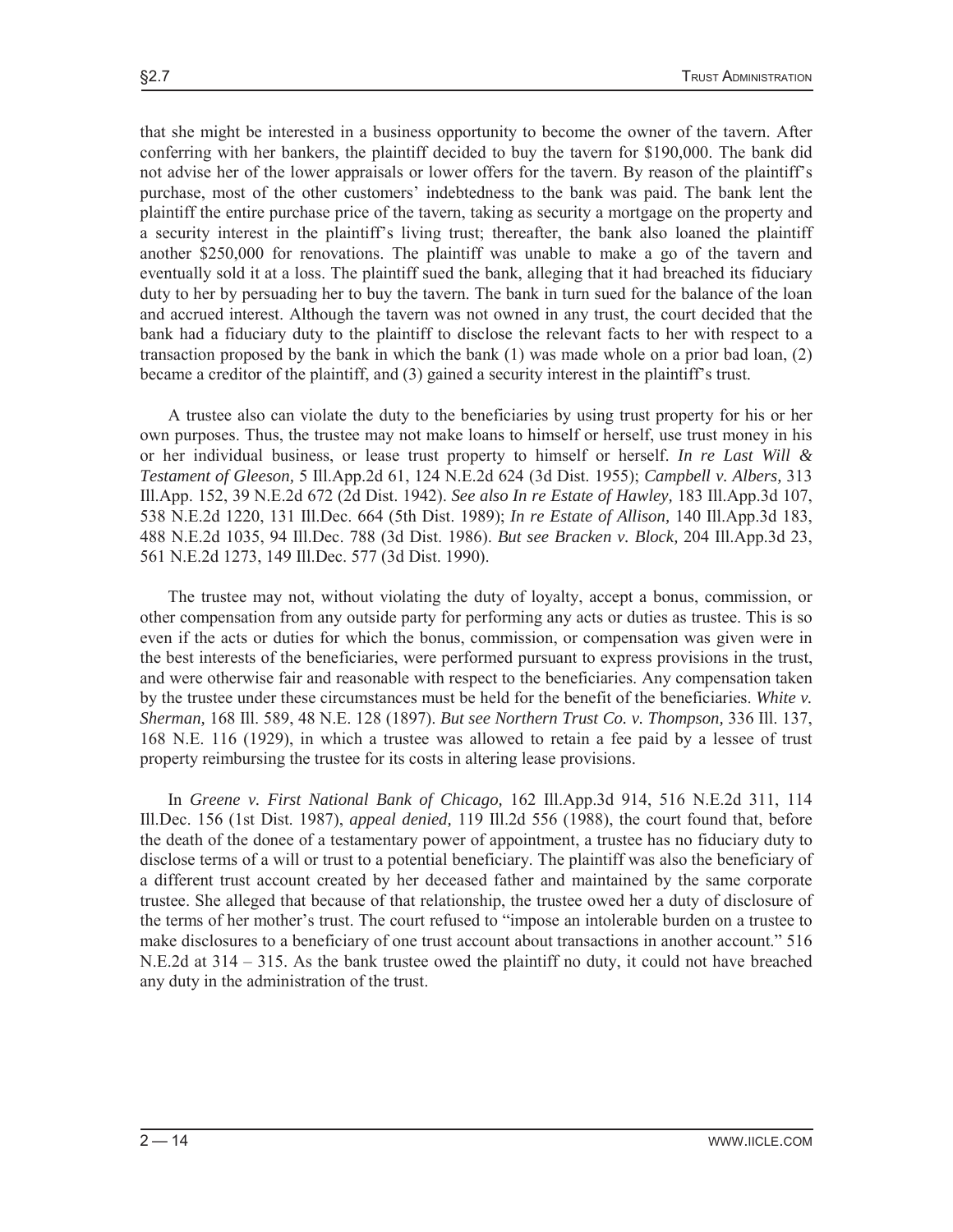Note that the Illinois Power of Attorney Act, 755 ILCS 45/1-1, *et seq.,* provides that an agent under the Act is charged with the duty of preserving the principal's estate plan. 755 ILCS 45/2-9. To this end, the "agent shall have access to and the right to copy (but not to hold) the principal's will, trusts and other personal papers and records," and a trustee is obligated accordingly to furnish such documents pursuant to a valid request from such an agent. *Id.* 

 The trustee may not compete with any of the interests of the beneficiaries, as, for example, when the management of an insurance agency is taken over by the trustee and the trustee individually has an interest in a competing agency. The trustee will not necessarily be required to divest the interest in any business that engages in the same or a similar type of activity. However, the trustee may be enjoined from either commencing an activity in or expanding his or her own business interests into an area that would lead to competition with the business of the trust. *Sauvage v. Gallaway,* 329 Ill.App. 38, 66 N.E.2d 740 (4th Dist. 1946). Therefore, a trustee also is forbidden to take any action that would benefit a third party at the possible expense of a trust beneficiary, especially when a preexisting relationship exists between the trustee and the third party. *City of Chicago v. Tribune Co.,* 248 Ill. 242, 93 N.E. 757 (1910); *Holyoke v. Continental Illinois Nat. Bank & Trust Co.,* 346 Ill.App. 284, 104 N.E.2d 838 (1st Dist. 1952). *See also Rennacker v. Rennacker,* 156 Ill.App.3d 712, 509 N.E.2d 798, 109 Ill.Dec. 137 (3d Dist. 1987); *In re Estate of Muppavarapu,* 359 Ill.App.3d 925, 836 N.E.2d 74, 296 Ill.Dec. 659 (3d Dist. 2005).

 The trustee of two separate trusts may sell assets from one trust to the other on terms that are reasonable and fair to all beneficiaries involved. However, if the interests of the beneficiaries of the separate trusts are conflicting, it may be impossible to effect a sale that is fair to all concerned. Then court approval of the transaction should be requested, even though the transaction would appear to be permissible on its face because of the terms of each of the trusts.

 No information concerning the assets or activities of the trust should be disclosed to third parties by the trustee if the results of the disclosure would be detrimental to the beneficiaries. An exception to this duty is, of course, when disclosures are required by law, such as information concerning building code violations of trust real property or information required to determine a beneficiary's income tax liability. However, the trustee should be certain that the party requesting any trust information has, in fact, the authority to receive it. No such information generally should be volunteered unless the party requesting it has made clear that the request is pursuant to a grant of legal authority.

 In *Mucci v. Stobbs,* 281 Ill.App.3d 22, 666 N.E.2d 50, 216 Ill.Dec. 882 (5th Dist.), *appeal denied,* 168 Ill.2d 598 (1996), the appellate court held that an attorney acting as a trustee breached the duty of loyalty (1) by refusing to accept the appointment by an income beneficiary of a bank as a successor trustee, (2) because a legal malpractice suit by a beneficiary of the trust against the attorney gave rise to a conflict of interest that justified removal of the attorney as trustee, and (3) because the attorney's drafting of trusts that named the attorney as successor trustee and also gave the attorney the power to remove other trustees also created a conflict of interest that justified removal of the attorney as trustee.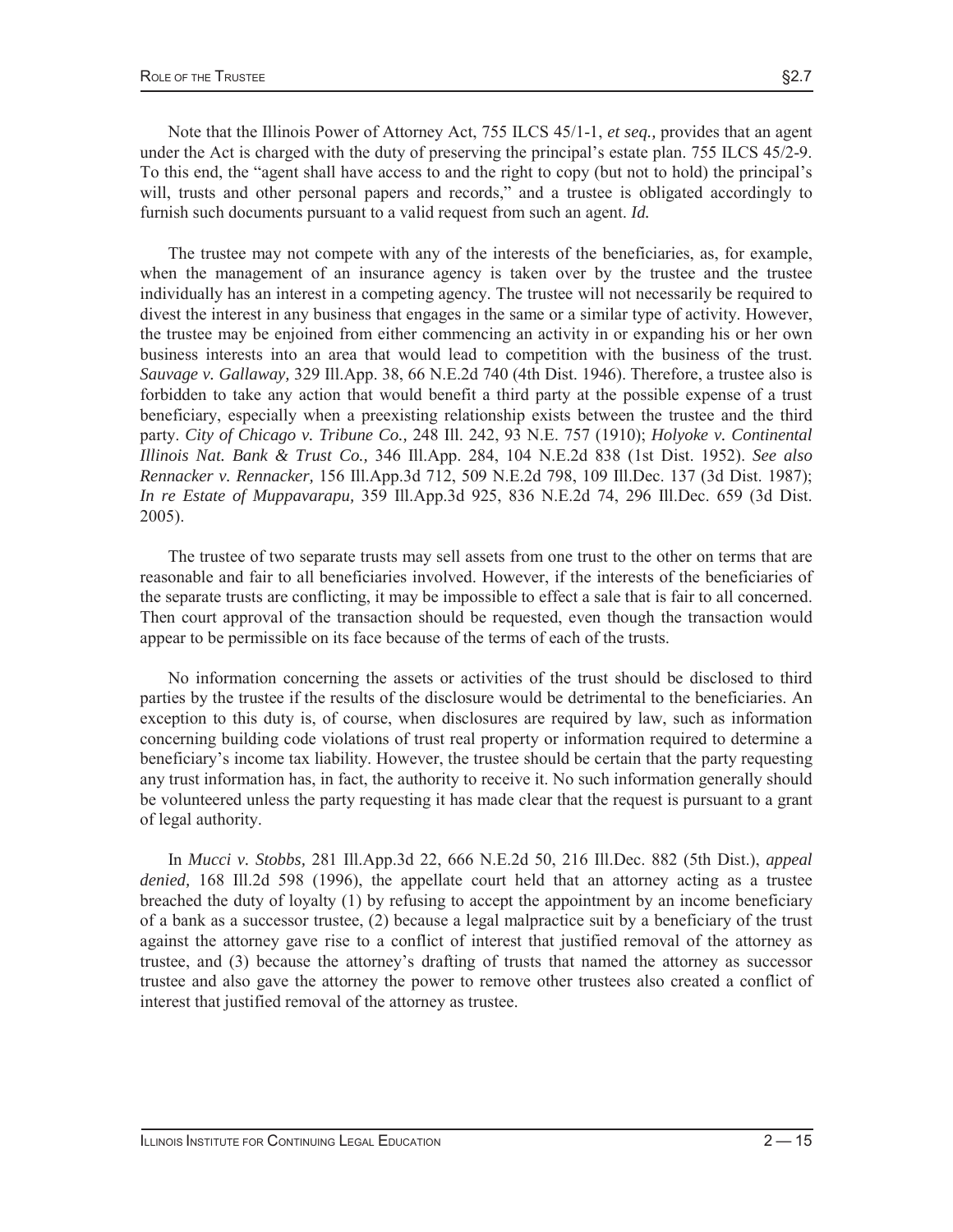Exceptions to all of the above examples of the trustee's duty of loyalty may be created by express provisions in the trust instrument. No grant of authority to the trustee, however, can be made that can excuse the trustee from the basic duty of dealing in good faith with the beneficiaries, and neither can any grant of authority permitting the trustee to engage in selfdealing be so broad as to allow the trustee to take undue advantage of the relationship with the beneficiaries in dealing with trust property for his or her own account.

 The effect of express provisions in a trust instrument authorizing self-dealing is illustrated in *Durdle v. Durdle,* 141 Ill.App.3d 12, 489 N.E.2d 1142, 95 Ill.Dec. 414 (4th Dist. 1986). In *Durdle*, the decedent's will left his residuary estate in trust, instructed the trustee to hire the trustee's "son to farm the trust land 'on the customary crop share basis,' " and accorded the trustee a number of powers to farm the land and continue the trust, including the power "[t]o deal with the fiduciary or any other estate or trust, even though the fiduciary is a trustee hereunder." 489 N.E.2d at 1143 – 1144. The trustee (1) continued to manage the land in the same manner it had been managed before the decedent's death; (2) purchased supplies from a cooperative of which the trustee was a director (and of which the decedent had been a member); (3) combined the farm (as he had done before the decedent's death), charging the trust for his work; and (4) borrowed money to continue the farming operations. When the trustee filed his first account showing no income paid to the beneficiaries, a beneficiary objected both to the trustee's payment of combining expenses and to his purchase of farm supplies from the cooperative and further requested removal of the trustee. The trial court approved the first account as filed, awarded the trustee fees for himself and his attorney, and refused to remove the trustee. The appellate court affirmed the basic decision of the trial court, noting that nothing in the record suggested that trust assets had been misspent by the trustee in purchasing the farm supplies. Although troubled by the combining charges (even though there was uncontradicted evidence that the charges were at a rate equal to only 50 percent of the normal charge for such work), the court nevertheless found that the language of the trust permitted this particular self-dealing. *See also Durdle v. Durdle,* 223 Ill.App.3d 964, 585 N.E.2d 1171, 166 Ill.Dec. 149 (4th Dist. 1992); *Laubner v. JP Morgan Chase Bank, N.A.,* 386 Ill.App.3d 457, 898 N.E.2d 744, 325 Ill.Dec. 697 (4th Dist. 2008).

 In *Dick v. Peoples Mid-Illinois Corp.,* 242 Ill.App.3d 297, 609 N.E.2d 997, 182 Ill.Dec. 463 (4th Dist. 1993), the court discussed fiduciary conflict of interest to the effect that the settlor of a trust may waive the duty of undivided loyalty, by implication, in knowingly placing a trustee in a position that might conflict with the interests of certain beneficiaries. If the conflict is either created or approved by the settlor, the fiduciary is not to be held liable unless he or she acted dishonestly or in bad faith or abused his or her discretion. A successor trustee — while entitled to the rights, powers, and duties of the predecessor — does not take on liabilities incurred by the predecessor unless the successor trustee is itself guilty of a continuing breach of duty to the beneficiaries. *See also Giagnorio v. Emmett C. Torkelson Trust,* 292 Ill.App.3d 318, 686 N.E.2d 42, 226 Ill.Dec. 693 (2d Dist. 1997).

 The profits earned by a fiduciary as the result of a self-interested transaction belong to the beneficiaries. In *Allison, supra,* the court ruled that profits earned by a longtime farm tenant who, because of the decedent's death, was also executor had to be accounted for and returned. The windfall profit enjoyed by the tenant farmer as a result of the payment in kind (PIK) program was not impliedly sanctioned by the decedent, who appointed him executor, when the will also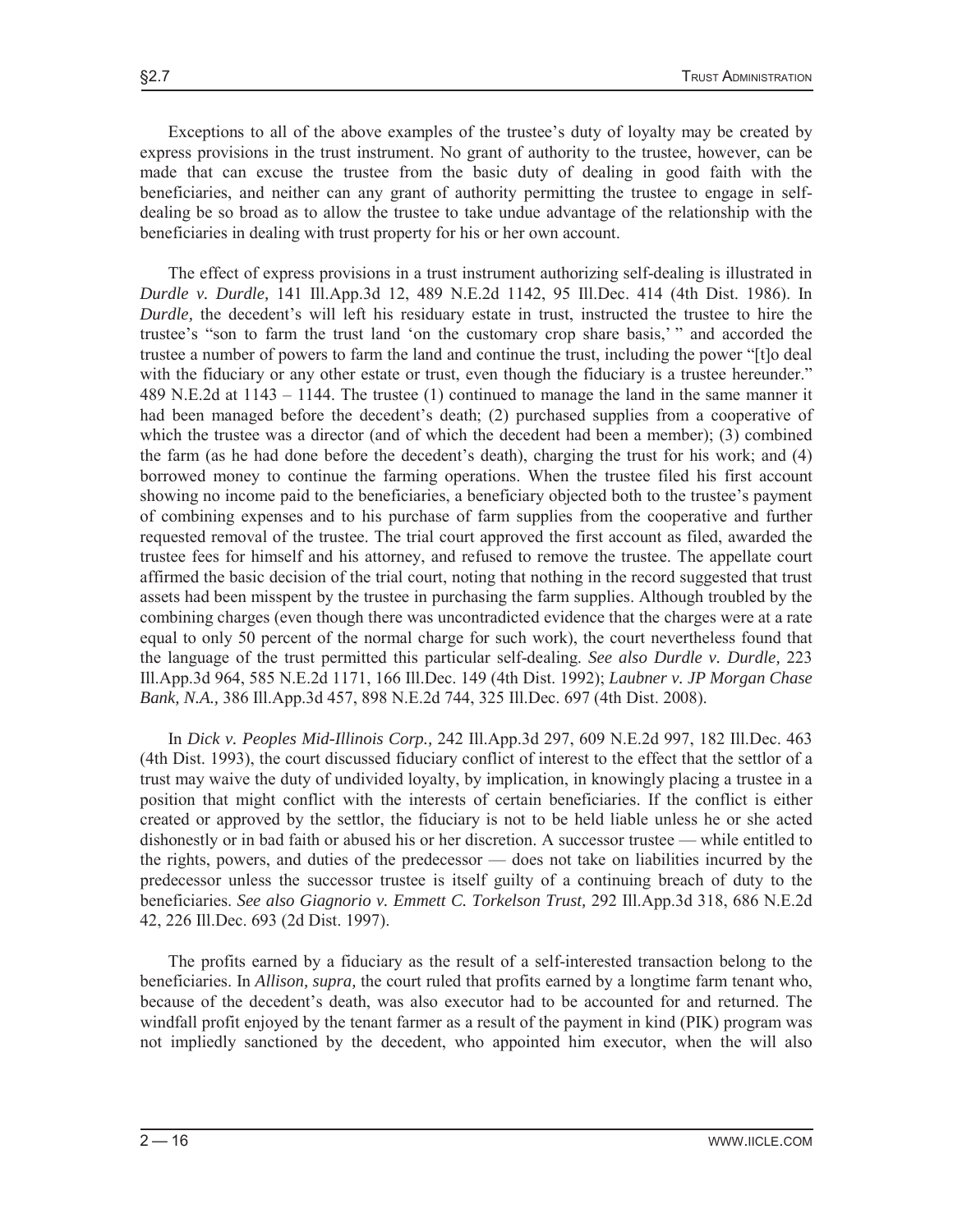contained a direction to sell the farm. It must be emphasized that the decision to participate in the PIK program was in the best interests of the estate and that, had another executor elected to participate in the program or had court approval or the agreement of the beneficiaries been sought, the tenant would have been entitled to the profit. *See Smith, supra.* 

 Limited self-dealing by a corporate fiduciary is permitted under the Trusts and Trustees Act. A 1988 amendment to the Act provided that the trustee has the power to enter into agreements for bank or deposit accounts and investments, "including agreements for such services provided by a bank operated by or affiliated with the trustee." 760 ILCS 5/4.06.

 The remedies of the beneficiaries for a breach of the trustee's duty of loyalty in matters of self-dealing are varied and may differ slightly depending on the type of property involved in a particular transaction or on the beneficiaries' knowledge of or consent to the transaction. The most common remedies of the beneficiaries are to charge the trustee for (1) any loss or depreciation in value of the trust property resulting from the breach, (2) any profit received by the trustee in connection with the breach, or (3) profits that would have accrued to the trust had there been no breach. For a detailed treatment of various beneficiary remedies available for the breach of the duty of loyalty, see 2A Austin Wakeman Scott and William Franklin Fratcher, THE LAW OF TRUSTS  $\S$ [170.2 – 170.25 (4th ed. 1987) (multivolume set, year varies by volume).

 Even when a sales transaction entered into by a fiduciary appears to be highly favorable to the interests of the beneficiaries, the fiduciary does breach the duty of loyalty when

- 1. the party to whom the corporate fiduciary is making the sale is receiving its financing from the banking division of the fiduciary; and
- 2. the fiduciary used the same attorney as another party who joined in the sale when the other seller's activities in the transaction should have raised concerns on the part of the fiduciary regarding warranties and representations made by the fiduciary to the buyer.

See the discussion of *NC Illinois Trust Co. v. First Illini Bancorp, Inc.,* 323 Ill.App.3d 254, 752 N.E.2d 1167, 256 Ill.Dec. 925 (3d Dist.), *appeal denied,* 196 Ill.2d 546 (2001), in §2.9 below.

 A trustee who performs service of a personal nature to a trust grantor is not entitled to have the trustees' fees increased to include the value of these personal services. Further, even though the trust instrument authorizes the trustee to apply trust assets for the grantor's welfare and comfort, and even authorizes the trustee to employ someone to attend to these needs, the trust instrument will not be interpreted as authorizing compensation to the trustee for these personal services to the grantor, even if the trustee attempts to hire himself or herself to provide the services. *Lampe v. Pawlarczyk,* 314 Ill.App.3d 455, 731 N.E.2d 867, 247 Ill.Dec. 94 (1st Dist. 2000). Although the trustee in *Lampe* was removed from office pursuant to a petition by the trust's beneficiaries, the trustee was entitled to recover compensation for services that were directly related to her duties as trustee. *See also In re Estate of Russell,* 372 Ill.App.3d 591, 866 N.E.2d 604, 310 Ill.Dec. 443 (2d Dist. 2007).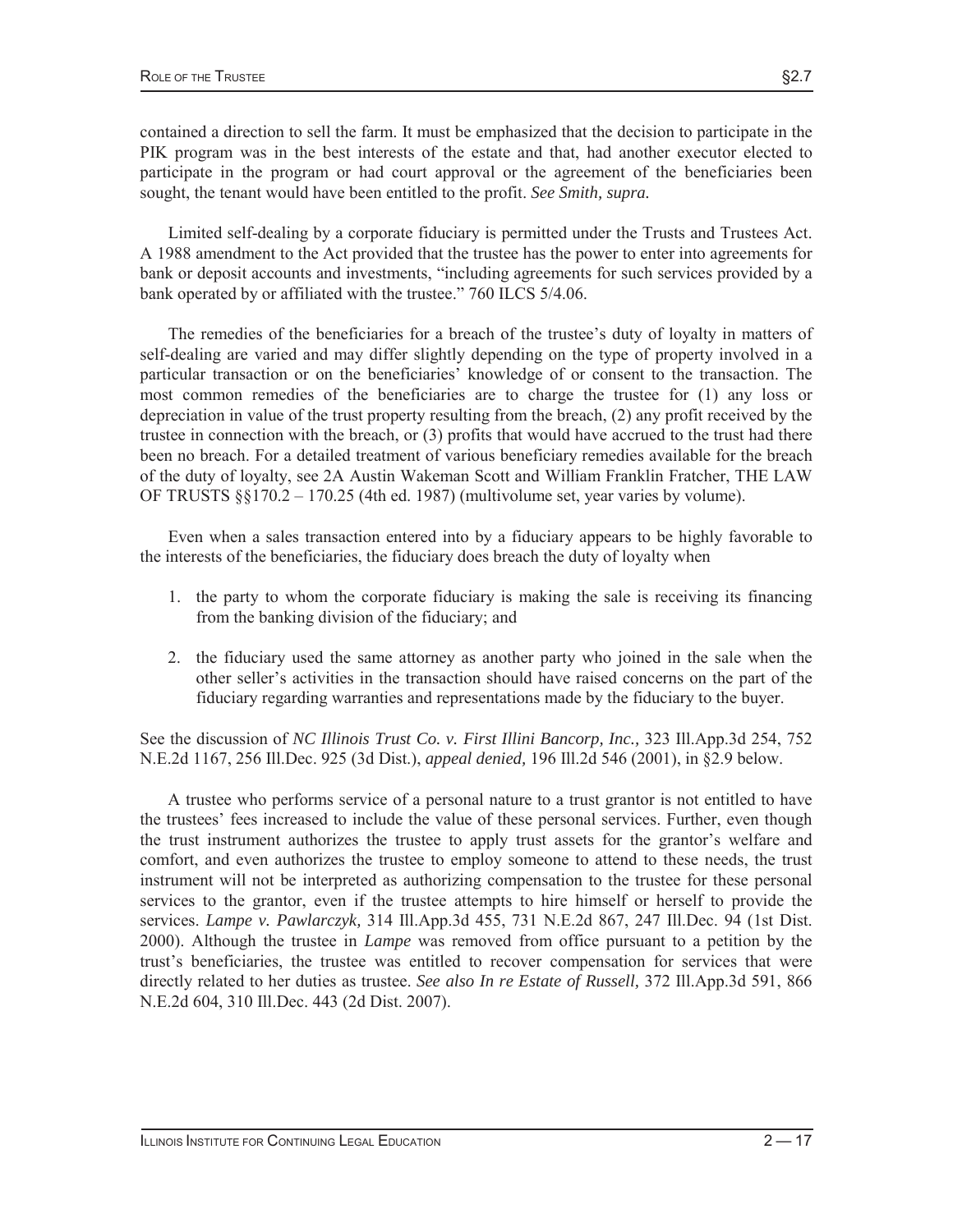#### *b. [2.8] Duty To Account*

 It is the trustee's duty to keep clear, current, and accurate records of dealings with the trust property, showing in detail the nature and the amount of the property and all transactions that have taken place. Any loss that results from the failure of the trustee to keep records is charged against the trustee. Further, any questions concerning the propriety of the trustee's actions that could have been resolved by reference to the accounts are resolved against the trustee to the extent that accounts are not available. *Lehman v. Rothbarth,* 159 Ill. 270, 42 N.E. 777 (1896). The trustee must render an accounting at least annually to trust beneficiaries then entitled to receive income or receiving income from the trust or, if none, to those beneficiaries eligible to receive income. 760 ILCS 5/11(a). *See Sanders v. Stasi,* 2011 IL App (4th) 100750, 951 N.E.2d 1274, 351 Ill.Dec. 610 (focusing on rights of income beneficiary to receive accounting, even during periods of trust when there was no trust income that could have been distributed to beneficiary). *See also In re Estate of Lee,* 2017 IL App (3d) 150651, 83 N.E.3d 570, 416 Ill. Dec. 72.

 A current account is binding on the beneficiaries and their heirs and assigns within three years from the date the current account is furnished. 760 ILCS 5/11(a); *Lehman, supra. See also Brown Brothers Harriman Trust Co. v. Bennett,* 357 Ill.App.3d 399, 827 N.E.2d 1101, 293 Ill.Dec. 220 (1st Dist. 2005). Receipt of an account by a beneficiary (or other person on behalf of a beneficiary) is presumed if the trustee has in place procedures requiring the mailing or delivery of the account. 760 ILCS 5/11(g). *See also Williams v. Lindblom,* 163 Ill. 346, 45 N.E. 245, 246 (1896).

 Barring provisions in the trust instrument to the contrary, the accounts must be available for inspection at the request of any beneficiary even if that beneficiary has only a future or contingent interest. For example, in *Whalen v. Whalen,* 217 Ill.App.3d 557, 577 N.E.2d 859, 160 Ill.Dec. 534 (3d Dist. 1991), the children of the decedent (their mother) were vested remainderpersons who successfully sued their father (the income beneficiary and trustee) for an accounting. *See also Sanders, supra.* If a request for an accounting appears unreasonable or involves unnecessary expense to the trust, the trustee's compliance may be made contingent on the beneficiary's bearing the expense of any such production.

 A beneficiary's receipt and release of a trustee with respect to an accounting does not necessarily foreclose the beneficiary from pursuing an action against the trustee for claims arising from the trustee's fiduciary relationship with the beneficiary when such claims are based on the trustee's alleged breach of his or her duties as a fiduciary to the beneficiary and his or her commission of fraud. *Janowiak v. Tiesi,* 402 Ill.App.3d 997, 932 N.E.2d 569, 342 Ill.Dec. 442 (1st Dist. 2010).

 The right to request an accounting is enforceable in a court of equity, but a beneficiary does not have to obtain a court order before making the request. *People v. Bordeaux,* 242 Ill. 327, 89 N.E. 971 (1909); *Nevitt v. Woodburn,* 190 Ill. 283, 60 N.E. 500 (1901). Even when the terms of the trust expressly relieve the trustee of a duty to account, the court may require an accounting if it appears that the trustee may have breached any duties.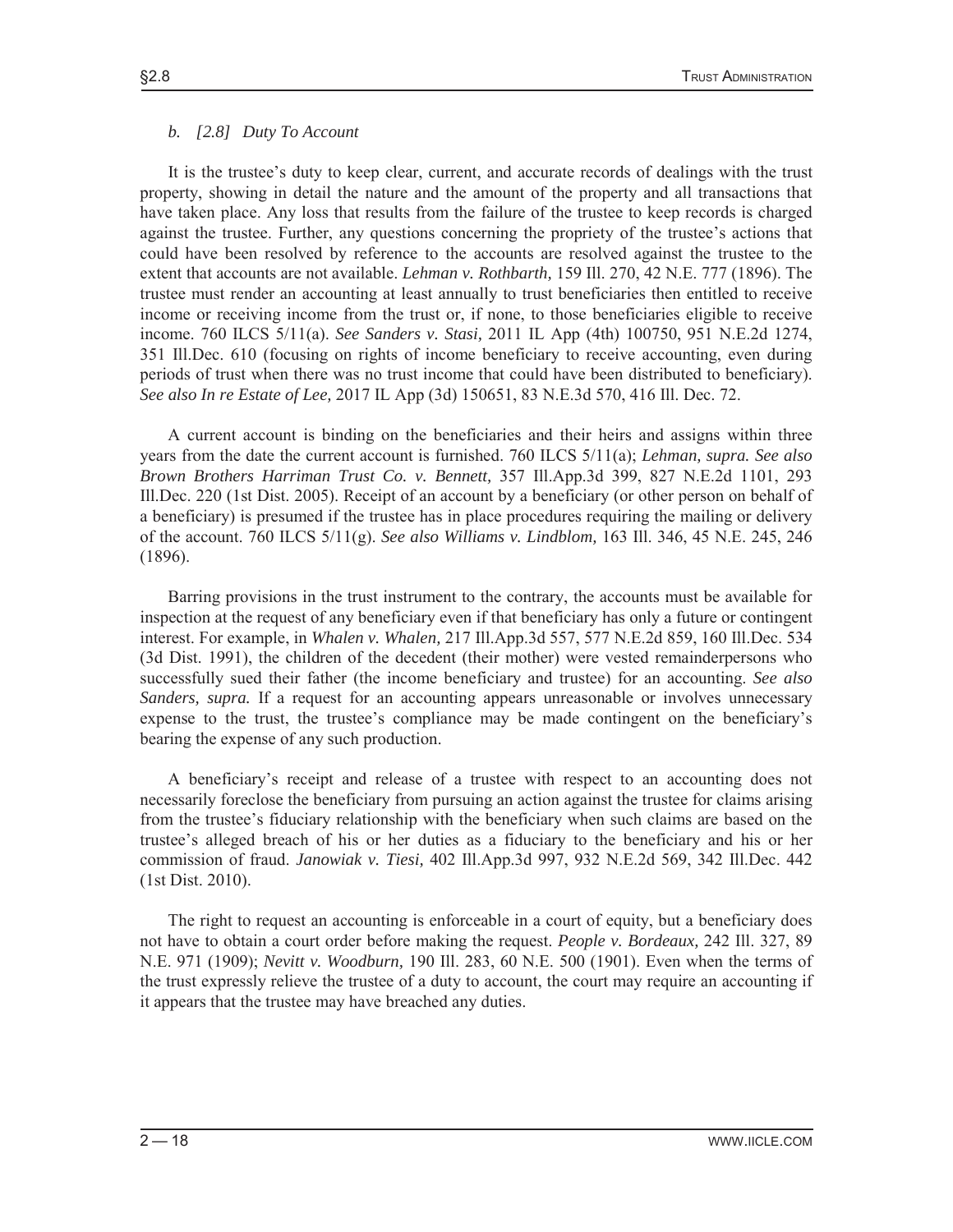Rights of contingent and remainder beneficiaries are a moving target, with the scope of these rights apparently ever increasing. See, *e.g.,* Philip J. Ruce, *The Trustee And The Remainderman: The Trustee's Duty To Inform,* 46 Real Prop.Tr. & Est.L.J. 173 (2011).

#### *c. [2.9] Duty To Exercise Reasonable Care*

 Illinois amended the Trusts and Trustees Act in 1992 to change the rules governing investments by a trustee. The standard under which the soundness of a trustee's investments is evaluated was changed to the prudent investor rule. See 760 ILCS 5/5.

 A trustee has a reasonable period to review the investments of the trust upon initially taking office; §5 of the Trusts and Trustees Act imposes a strict diversification requirement but does permit the settlor to alter that requirement by express language in the trust. Note that if the settlor does wish the trustee to retain an asset that would violate principles of diversification — such as a large interest in a family farm or business — the settlor must add language to the trust instrument empowering the trustee to violate the diversification requirement. See 760 ILCS 5/5(a), 5/5(b).

 The prudence of the trustee's investments is to be judged by assessing the entire trust portfolio rather than by looking at whether each individual investment by itself is prudent. More specifically, the Trusts and Trustees Act provides:

**The trustee has a duty to invest and manage trust assets as a prudent investor would considering the purposes, terms, distribution requirements, and other circumstances of the trust. This standard requires the exercise of reasonable care, skill, and caution and is to be applied to investments not in isolation, but in the context of the trust portfolio as a whole and as a part of an overall investment strategy that should incorporate risk and return objectives reasonably suitable to the trust.** 760 ILCS 5/5(a)(1).

Additionally, the Act states:

**The circumstances that the trustee may consider in making investment decisions include, without limitation, the general economic conditions, the possible effect of inflation, the expected tax consequences of investment decisions or strategies, the role each investment or course of action plays within the overall portfolio, the expected total return (including both income yield and appreciation of capital), and the duty to incur only reasonable and appropriate costs.**  $760$  ILCS  $5/5(a)(6)$ .

 The 1992 amendments were designed to give the trustee more flexibility in making investments and to design a strategy that may reduce current income in favor of enhancement of the remainderpersons' share. However, the Trusts and Trustees Act imposes duties with which old-time trustees may not be familiar, such as requiring an investment program that carefully balances the demands of the income beneficiary with the duty to preserve (and, arguably, to enhance) the trust assets for the remainderpersons. Compare the level of care of an executor under the prudent man standard, which was contrasted with the prudent investor standard by the court in *In re Estate of Pirie,* 141 Ill.App.3d 750, 492 N.E.2d 884, 890, 97 Ill.Dec. 225 (2d Dist. 1986), in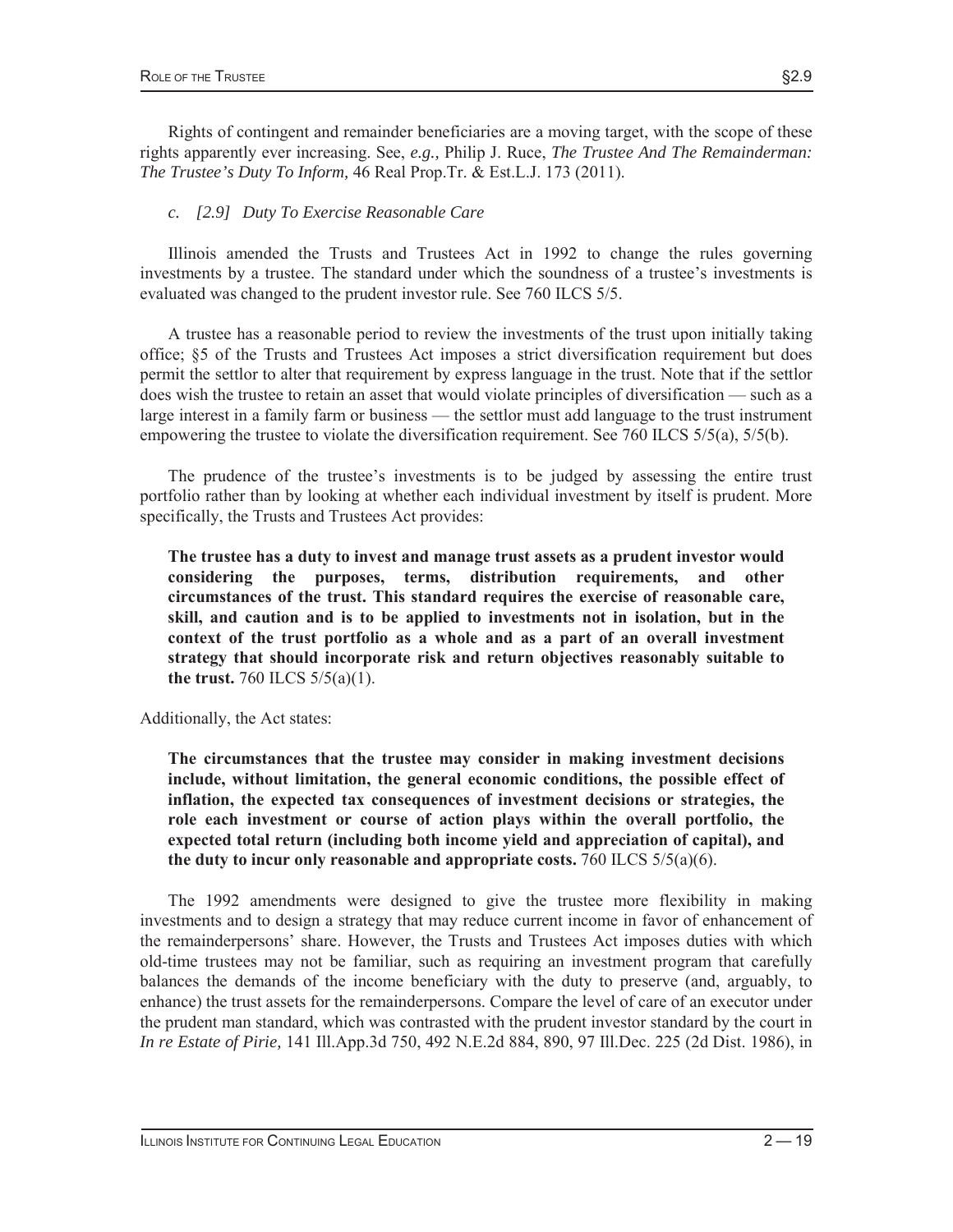absolving an executor of the duty to liquidate a large block of stock. *See also NC Illinois Trust Co. v. First Illini Bancorp, Inc.,* 323 Ill.App.3d 254, 752 N.E.2d 1167, 256 Ill.Dec. 925 (3d Dist.), *appeal denied,* 196 Ill.2d 546 (2001). 760 ILCS 5/5(a)(2) further states that the investment decisions and actions are to be based on the "trustee's reasonable business judgment" and that "[t]he prudent investor rule is a test of conduct and not of resulting performance." *See also Carter v. Carter,* 2012 IL App (1st) 110855, 965 N.E.2d 1146, 358 Ill.Dec. 667, in which the court held that a trustee of a marital trust, who was also an income beneficiary, did not breach the prudent investor rule when the trustee invested solely in tax-free municipal bonds, that the trustee did not breach the trustee's fiduciary duties of impartiality and prudence by knowingly engaging in an investment strategy that maximized income while damaging the remainder of the beneficiary interest, and that a trustee who is granted authority in a trust document to make investment decisions regardless of diversification is not necessarily still required under the prudent investor rule to diversify those investments.

 The 1992 amendments apply to all existing and future trusts after their effective date (January 1, 1992), but only as to actions or inactions occurring after that date. 760 ILCS 5/5(e). (Note that the amendments became effective under legislation passed on February 5, 1992. There may be an argument that February 5, rather than January 1, is the effective date of these amendments.)

 In *Herget National Bank of Pekin v. Lampitt,* 133 Ill.App.3d 418, 478 N.E.2d 904, 88 Ill.Dec. 413 (3d Dist. 1985), a corporate trustee was surcharged in excess of \$170,400 for losses to the trust caused by the sale of stock in another bank. In deciding to surcharge the trustee, the court found that the trustee (1) failed to attend any of the shareholders' meetings of the bank whose stock was sold, (2) made no effort to have the stock appraised, (3) failed to investigate a beneficiary's expressed concern that the stock value might have decreased, (4) failed to seek court approval of its decision to retain the stock in light of a possible conflict in the desires of various beneficiaries, and (5) made no effort to discover what other trades took place during any period between the trust's creation and the sale of the stock and at what prices those trades were made. The trustee's reliance on a trust provision requiring retention of the stock was brushed aside by the court, which noted that the trustee had previously acted inconsistently with this provision (including the sale in question) and that the trust also gave the trustee broad power to conserve and manage the trust estate, including the power to sell any trust assets. Thus, the evidence was sufficient to show a breach of the trustee's duty. Note that under the Trusts and Trustees Act as subsequently amended, if the trustee can show that the overall mix and return on the portfolio are enhanced, the result may be different. *See also Kremer v. Harris Trust & Savings Bank,* No. 91 C 6382, 1994 WL 411394 (N.D.Ill. Aug. 3, 1994).

 While the touchstone of care and skill involved is that of the prudent investor rule, the trustee does have a duty to use a higher degree of skill if he or she has represented himself or herself as having a higher degree of expertise in procuring the appointment as trustee. *In re Busby's Estate,*  288 Ill.App. 500, 6 N.E.2d 451 (1st Dist. 1937). Note that this standard has often been applied to corporate trustees, but, in light of the statutory amendments, it probably has less general applicability to them. *See also Estate of Lindberg,* 98 Ill.App.3d 212, 424 N.E.2d 1161, 54 Ill.Dec. 258 (1st Dist. 1981).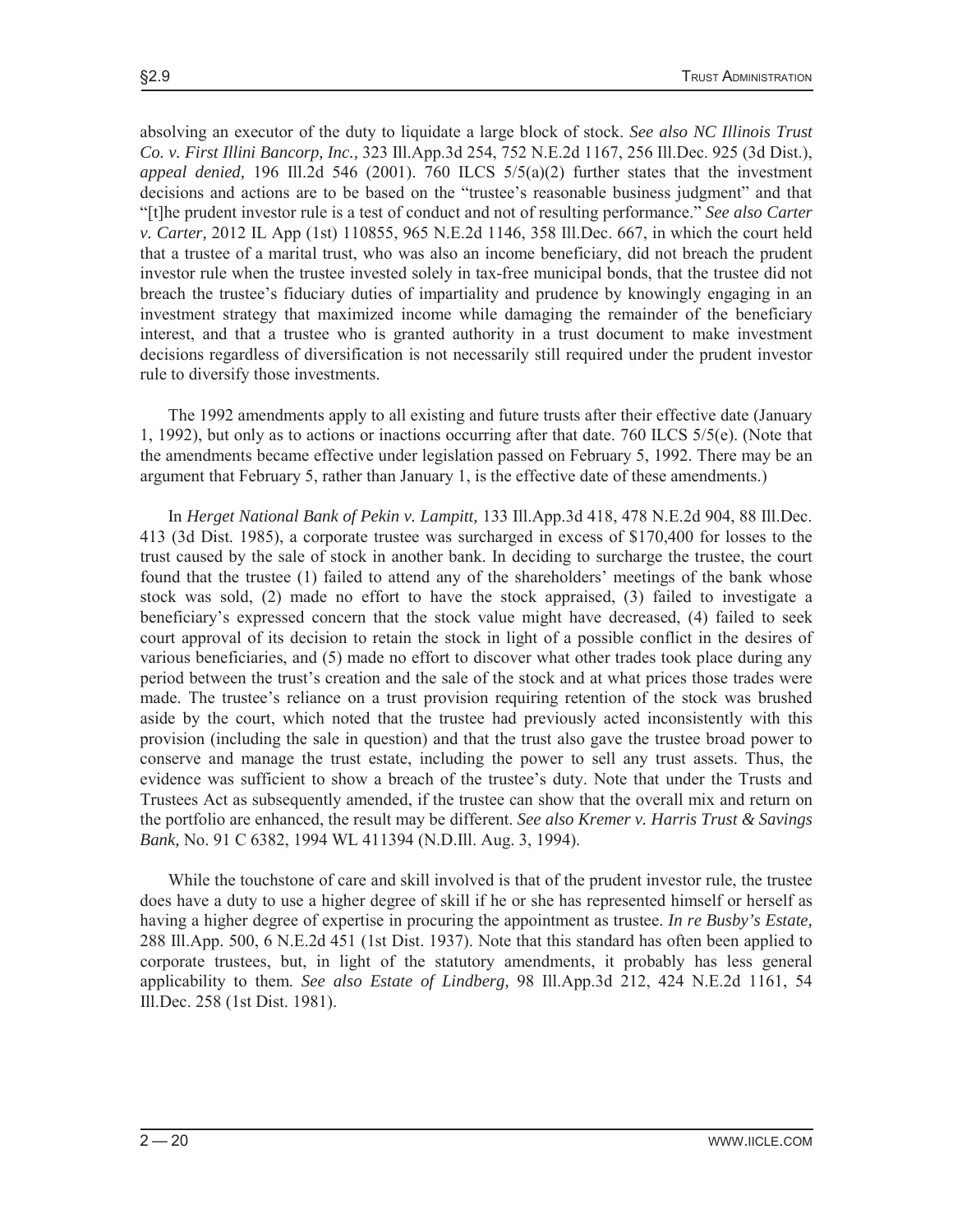There is an increasing number of comments on the duty of the trustee to minimize tax exposure for the trust. This duty usually is discussed along with the investment duties of the trustee, although it also, obviously, is related to the duty to preserve trust property discussed in §2.10 below. Because trusts are subject to income taxation at unfavorable rates, at least as compared to individuals, a trustee needs to be alert to the possibilities of shifting taxes (thereby saving principal). However, a trustee should keep in mind that the nontax considerations of fulfilling a trust purpose should outweigh the duty to save taxes. Most often, a trustee's duty is not to make current distributions but instead to preserve trust principal and accrued income (albeit heavily taxed) to fulfill a future trust purpose, such as sending a beneficiary to college. See, *e.g.,*  Mark L. Ascher, *The Fiduciary Duty to Minimize Taxes,* 20 Real Prop.Prob. & Tr.J. 663 (1985); William V.A. Zorn and Christine S. Anderson, *Shifting Assets to Trusts for Minors After RRA '93 Requires Changes in Focus,* 79 J. Tax'n 352 (1993).

*In re Janice Galloway Nonexempt Marital Trust,* No. 62-C5-04-200042 (Minn.Dist. 2007), involved a complaint filed by surviving children on the death of the surviving spouse and parent. The complaint was against the corporate trustee for a breach of trust for a failure by the trustee to form a family limited partnership (FLP) with qualified terminable interest property marital trust assets for reducing estate tax liability on the death of the surviving spouse. The trial court ruled in favor of the trustee, holding that

- 1. although FLPs were a permissible investment under the trust instrument, they were not a mandatory investment;
- 2. the trust instrument did not evince tax minimization as the manifest purpose of the trust; and
- 3. the trustee did not have a duty to engage in complex, aggressive, and questionable estate planning techniques required in the creation of an FLP.

The authors understand that no appeal has been taken in *Galloway.*

 The trustee's ignorance of the terms of the trust do not insulate the trustee from liability because one of the trustee's first duties is to become thoroughly acquainted with all provisions of the trust. On the other hand, the provisions may relax the degree of attention the trustee must give to the trust. *Hatfield v. First Nat. Bank of Danville,* 317 Ill.App. 169, 46 N.E.2d 94 (3d Dist. 1942). However, these provisions are not to be construed as allowing the trustee to act in bad faith or to take undue advantage of the relationship with the beneficiaries; the provisions generally are strictly construed against the trustee. *See also McCormick v. McCormick,* 180 Ill.App.3d 184, 536 N.E.2d 419, 129 Ill.Dec. 579 (1st Dist. 1988).

 A fiduciary may be found to have breached the duty to exercise reasonable care even in a transaction that initially appears to be extremely favorable to the beneficiaries. In *NC Illinois Trust, supra,* the executor, a bank, was held to have breached its fiduciary duties in a sale of closely held business interests owned by the estate. The sale resulted in a successful lawsuit in federal court by the purchaser, who claimed breach of warranty and securities violations.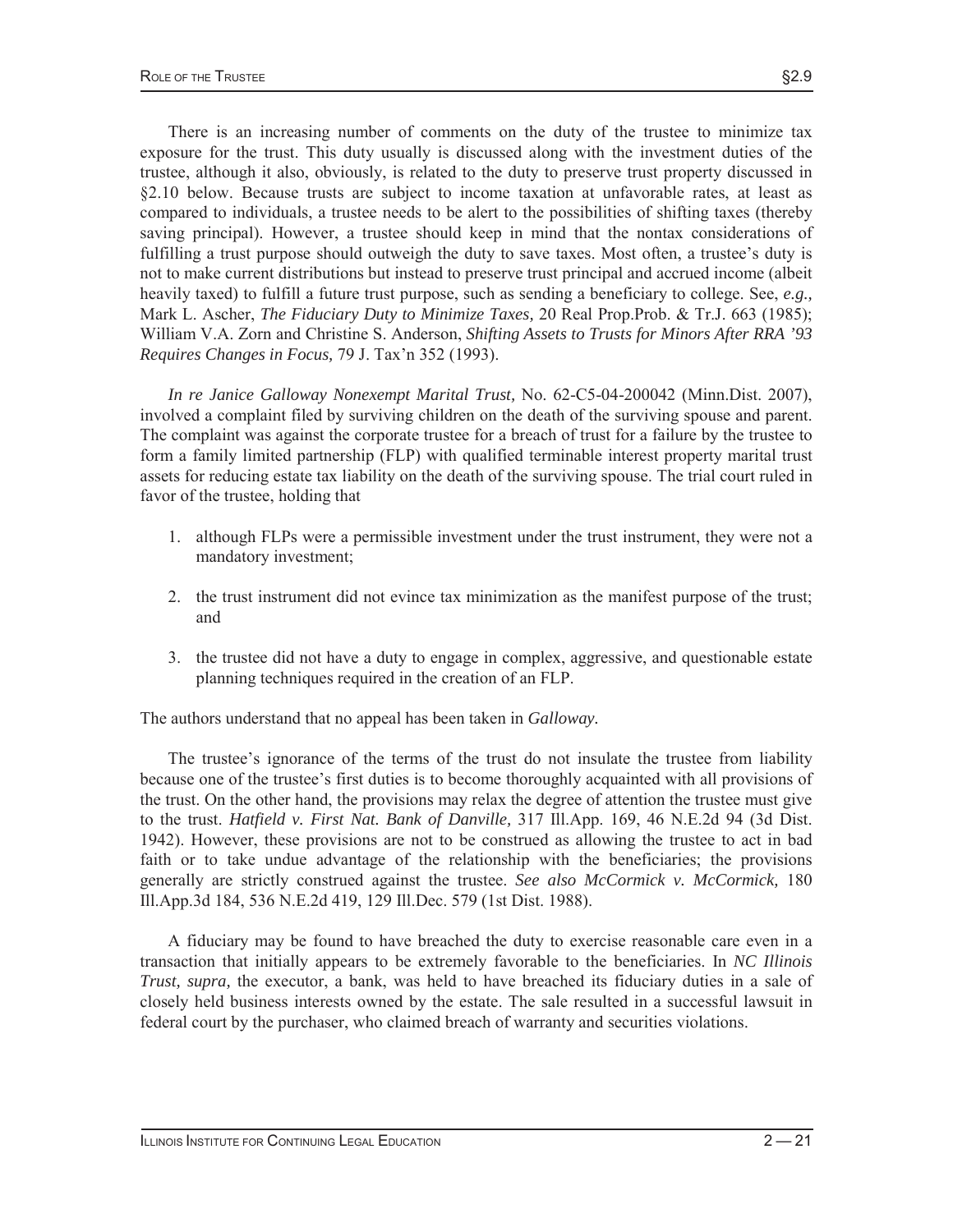The defendant bank

- 1. did not scrutinize financial information that became part of its representations in the sale contract;
- 2. used this financial information even though it was supplied by another selling party that the bank knew had previously been convicted of perjury;
- 3. had been advised by beneficiaries of the estate that the financial information that the bank was representing to be accurate was in fact false;
- 4. had been given a letter from an independent firm that indicated that if the financial information supplied by the other selling party had been prepared in accordance with generally accepted accounting principles, the purchase price would have been decreased by over \$189,000;
- 5. permitted the other selling party to play the principal role in setting the sales price even though the bank had no information as to whether that party was qualified to do so;
- 6. was financing the purchaser of the business interests at the same time that it was negotiating the purchase price for the estate; and
- 7. used estate assets to pay the settlement for the bank's liability under the federal lawsuit as well as to pay for the bank's defense attorney.

 The bank was removed as executor and found liable for (1) prejudgment interest based on profits and interest it gained by use of the estate's assets, (2) compensatory damages of \$242,443, and (3) punitive damages of \$1,375,232.

 The trustee's duty of care was extended in a Wisconsin case that was somewhat startling in that the court held against both a corporate trustee and an individual trust officer employed by the corporate trustee. In *Hatleberg v. Norwest Bank Wisconsin,* 271 Wis.2d 225, 678 N.W.2d 302 (App. 2004), the Wisconsin court of appeals found a breach of fiduciary duty when additional estate tax was assessed in a decedent's estate because an irrevocable trust created by the decedent did not contain *Crummey* withdrawal rights (*see Crummey v. Commissioner,* 397 F.2d 82 (9th Cir. 1968)) that would allow annual contributions to the trust to be sheltered by the decedent's annual gift tax exclusions. The *Hatleberg* court noted that (1) the trust instrument was drafted by an attorney not selected by the defendants and not under their control and (2) the drafting attorney was advised by the defendants of defects in the trust instrument shortly after it was executed. (The decedent's estate separately settled with the drafting attorney.) The corporate defendant was named as, and accepted the office of, initial trustee of the trust and was acting as such when the decedent died. The appellate court found the defendants liable because the drafting attorney was no longer retained by the decedent when the defendants discovered the defect and the defendants, having made their discovery, had a duty to take "meaningful action" to remedy the problem. 678 N.W.2d at 310. The Wisconsin Supreme Court affirmed the decision on other grounds. *Hatleberg v. Norwest Bank Wisconsin,* 283 Wis.2d 234, 700 N.W.2d 15 (Wis. 2005).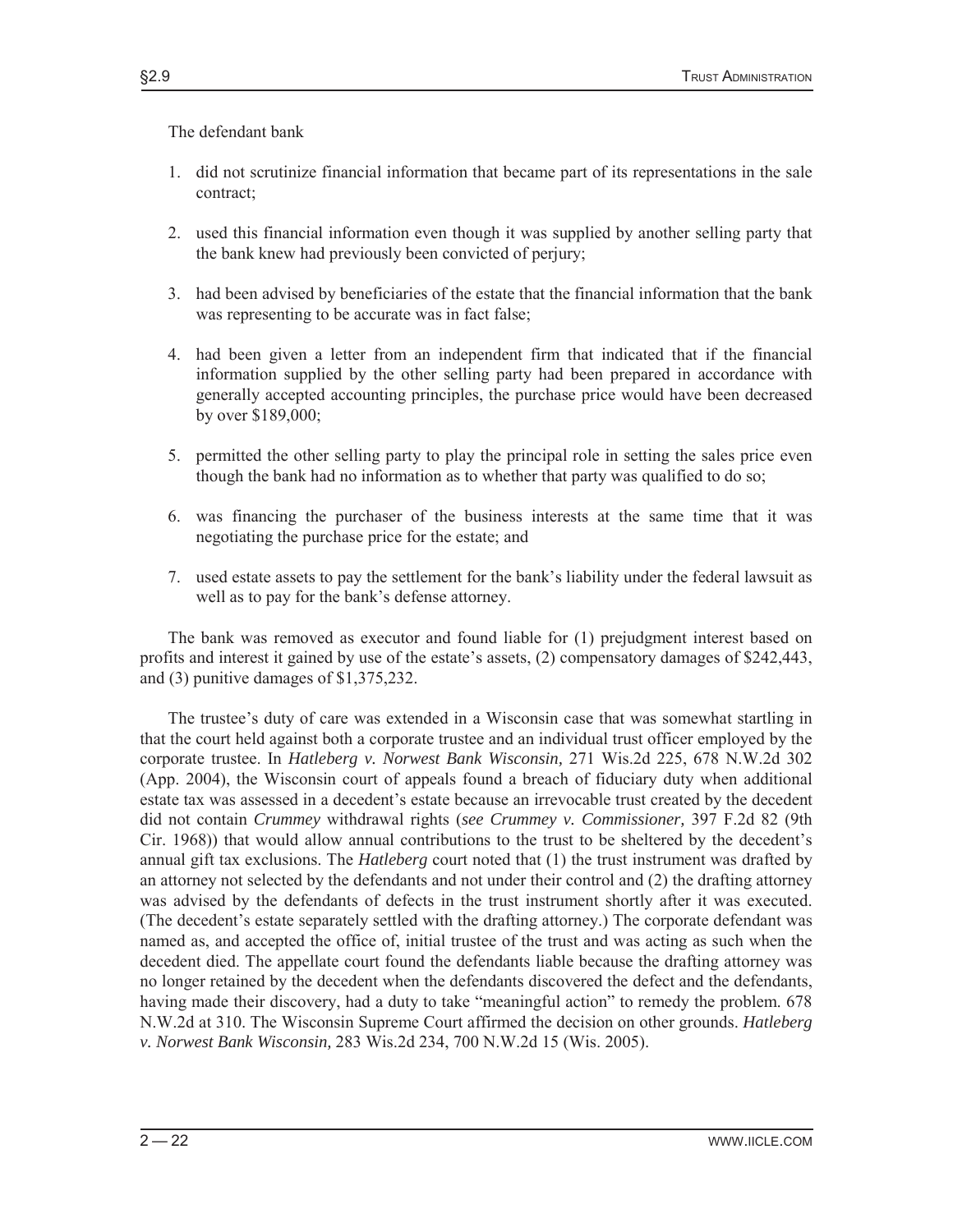#### *d. [2.10] Duty To Preserve Trust Property*

 The trustee is under a duty to use reasonable care and diligence in preserving and protecting the trust property for the benefit of the beneficiaries. Subject to the terms of the trust instrument, the degree of care to which the trustee is held is that of a prudent investor dealing with the investor's own property. See the discussion in  $\S 2.9$  above. The trustee is under a duty to expend trust funds to ensure that trust assets are not lost or destroyed, to keep buildings in repair, and to avoid any forfeitures of trust property to governmental bodies or creditors. A prudent trustee would insure buildings and other property against fire and other casualty loss. To the extent that the trustee fails to do so and trust property is damaged, the trustee probably will be liable. However, when there is no duty for the trustee to partake in active management of trust assets subject to this type of loss, there would appear to be no duty on the part of the trustee to carry insurance. The trustee is under a duty to exercise stock options, subscription rights, and warrants before their expiration date if it would be to the advantage of the beneficiaries to do so.

 When liquid assets are not available for use in preserving and protecting the property, the trustee may be under a duty to sell or mortgage trust assets if there is that power or, in the absence of that power, to apply to the court for permission to sell or mortgage. While the trustee has no obligation to use personal funds to preserve and protect trust assets when trust funds are not available, the trustee may be under a duty to notify beneficiaries of the lack of funds so that they may have the opportunity to supply their own funds for these purposes. To the extent that trust property is being used or occupied by beneficiaries, when an interest in the same property is to pass to successive beneficiaries, the trustee is under an obligation to ensure that the current beneficiaries do not unduly depreciate the value of the property. Again, however, the express terms of the trust instrument may diminish the trustee's duties in this area.

 Concerns and discussions about the duty to preserve trust assets have focused on environmentally damaged or contaminated real property. *See, e.g., Quadion Corp. v. Mache,* 738 F.Supp. 270 (N.D.Ill. 1990). Federal and state laws impose joint and several liability on owners, tenants, and anyone who may have dumped contaminants on the property, as well as on any persons claiming through them. The costs of cleanup — even if a trustee is innocent of the dumping, did not authorize the dumping, and had no idea that the contamination took place can be enormous. The cost of making a remediation study to determine the best course of action also may be very large. Because the trust assets may be liable for the cleanup costs of property in an amount that could exhaust the trust fund, the prudent trustee should investigate the environmental history of any real property before accepting it into the trust portfolio. The trustee may even have a duty to abandon or refuse to accept property to limit exposure to environmental liability to preserve the trust's other assets.

 Developments in fiduciary liability for environmental cleanup impose onerous and farreaching duties on a trustee. The developments seem to suggest that the prudent trustee should take care not to involve the trust in hazardous activities because the liability imposed may not be limited to the trust assets. In particular, corporate trustees are concerned that cleanup costs may be imposed on their assets if the trust assets are insufficient. How much more does the individual fiduciary have to lose?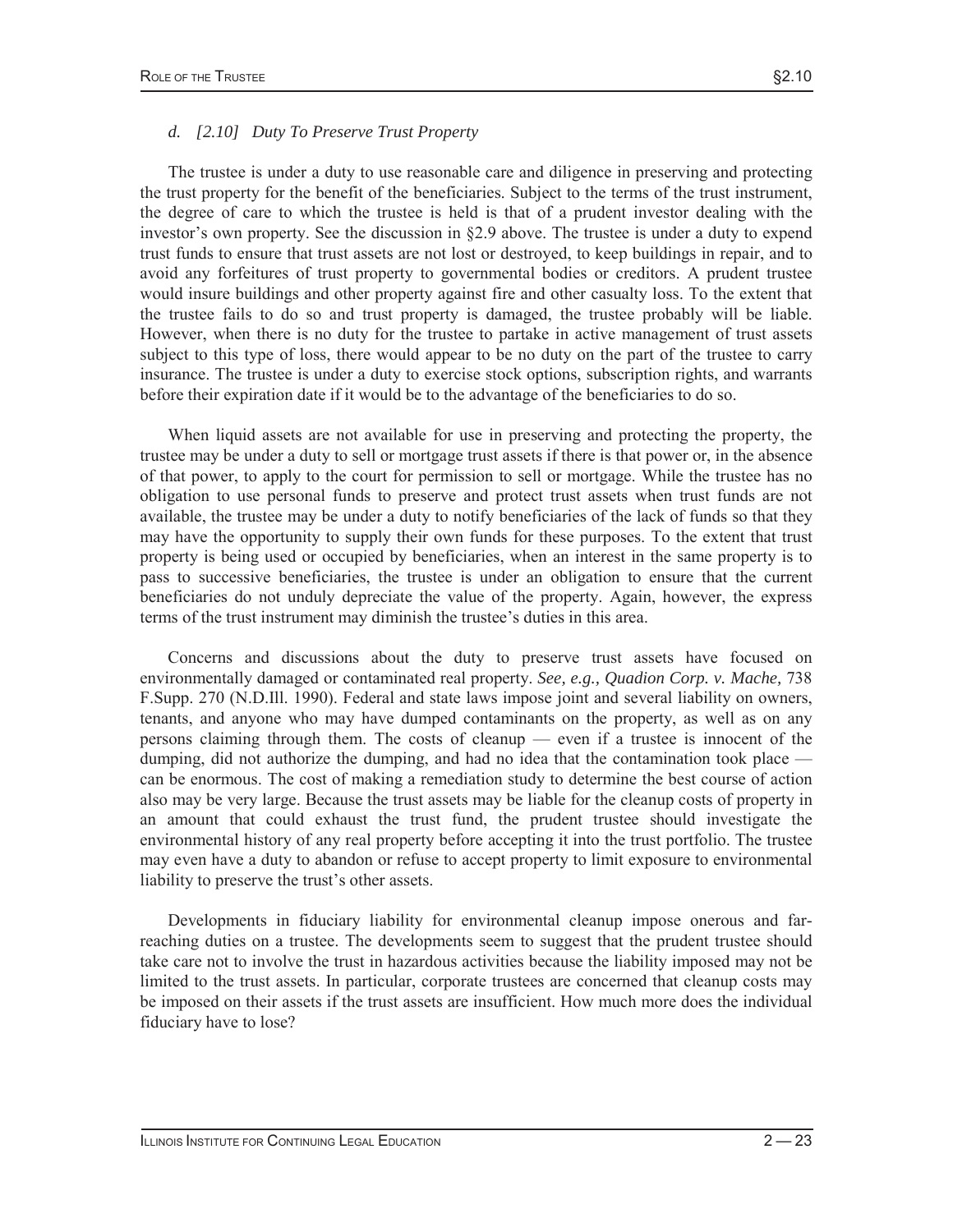In *City of Phoenix, Arizona v. Garbage Services Co.,* 827 F.Supp. 600 (D.Ariz. 1993), the court found that a bank that, as testamentary trustee, exercised the decedent's option to reacquire a landfill site might be liable for cleanup costs of the environmentally damaged site. The court announced a broad rule of fiduciary liability under the Comprehensive Environmental Response, Compensation, and Liability Act of 1980 (CERCLA), Pub.L. No. 96-510, 94 Stat. 2767: (1) if the trustee's sole liability was because it was an owner (in the chain of title), the trustee would not be liable in an amount in excess of the trust funds; but (2) if hazardous activities occurred while the trustee held title to the property, the trustee's liability as an owner would extend beyond the value of the available trust assets if the trustee had the power to control the use of the property and knowingly allowed the property to be used for the disposal of hazardous substances. In *City of Phoenix,* the bank made a decision to purchase the site as a trust asset and continued to lease the landfill to a corporation (wholly owned by the decedent) for use as a hazardous disposal site. The court held that if the city could prove at trial that hazardous substances were disposed of at the landfill during the time the bank owned it, the bank would be treated under CERCLA as an operator and be held liable for cleanup costs, not only to the extent of the trust's assets but also to the extent of its own. 827 F.Supp. at 607.

 Most commentators believe that toxic issues demand strict monitoring by the trustee before the trusteeship is undertaken and before any land is purchased. The innocent purchaser defense (under the reasoning of the court in *City of Phoenix, supra*) should be available if (1) the contamination was caused by a third party, (2) the property was assessed for environmental problems before its acquisition, (3) no hazardous substances were disposed of on the property after its acquisition, and (4) due care was exercised after the property was acquired to manage it — including environmental audits and, perhaps, private remediation. Fiduciaries face claims from two directions in this area: from the government, which might hold the trustee liable for costs of cleanup; and from the beneficiaries, who could allege mismanagement and breach of duty to the extent that a fiduciary exposes the trust assets to cleanup assessments (or who alternatively could complain of the costs of private remediation). See John C. Dorsey and Walter H. Nunnallee, *A "Shell" Corp. May Be a Good Devisee of Contaminated Realty,* 20 Est.Plan. 283 (1993) (noting that a trustee also may consider severing trusts to possibly insulate "clean" trust assets); *United States v. Forester,* No. 88-CV-70613 (E.D.Mich. 1988) (Environmental Protection Agency permitted to seek cleanup costs from decedent's estate).

 In 1996, Congress enacted the Asset Conservation, Lender Liability, and Deposit Insurance Protection Act of 1996, Pub.L. No. 104-208, Div. A, Title II, Subtitle E, 110 Stat. 3009-462, which altered the "hold everyone liable" approach with respect to fiduciaries by providing that a fiduciary is liable for environmental contamination only up to the value of the assets held in the trust or estate. 42 U.S.C. §9607(n). Further, a fiduciary does not lose its protection from liability by (1) undertaking or directing lawful cleanups; (2) administering property that was contaminated before the fiduciary relationship was begun; (3) providing financial advice to a settlor or beneficiary of the trust; or (4) restructuring, renegotiating, or terminating the fiduciary relationship. The fiduciary must meet the following requirements to take advantage of this protection:

- 1. The fiduciary cannot also be the beneficiary under the trust.
- 2. The fiduciary cannot receive benefits that exceed customary or reasonable compensation.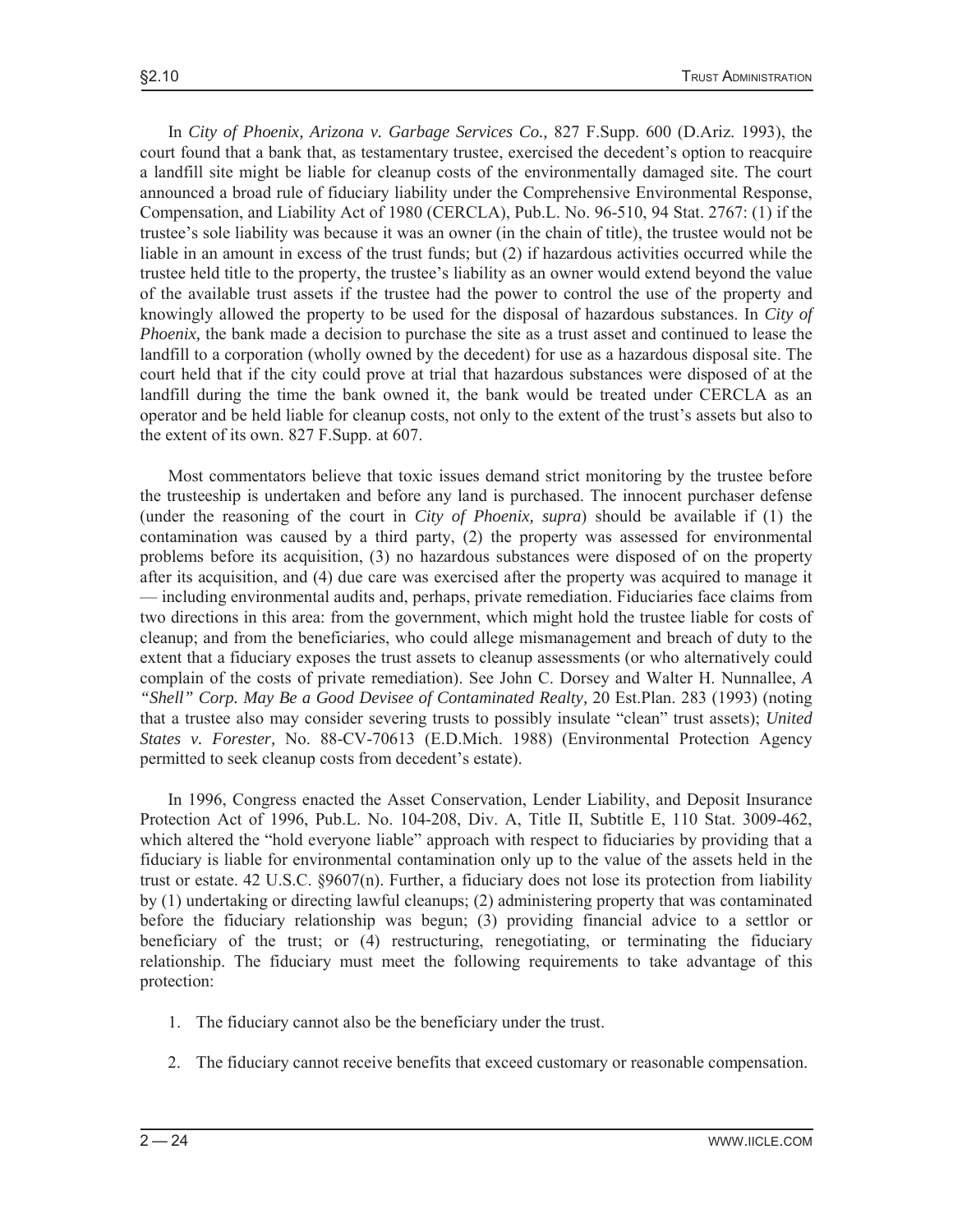3. The fiduciary cannot have caused or contributed to the contamination.

 4. The trust cannot be organized for the primary purpose of, or engaged in, a trade or business for profit.

 5. There must be a bona fide fiduciary relationship. The fiduciary cannot be one who acquires ownership or control of the property with the objective of avoiding liability. See Baxter Dunaway and Andrew C. Cooper, *Good News for Lenders and Fiduciaries Under Superfund,* 11 Prob. & Prop., No. 3, 49 (May/June 1997).

#### *e. [2.11] Duty To Defend Actions*

 A trustee is under a duty to defend the trust assets against all unfounded claims of third parties and to take whatever steps are reasonable with that defense. If the trustee loses at the trial court level, that trustee may also be under a duty to appeal. *Tree v. Continental Ill. Nat. Bank & Trust Co. of Chicago,* 346 Ill.App. 509, 105 N.E.2d 324 (1st Dist. 1952). If it appears that it is more advantageous to the interests of the beneficiaries that a claim of a third party be compromised, a compromise may properly be entered into by the trustee. *Levi v. Stern,* 324 Ill.App. 82, 57 N.E.2d 228 (1st Dist. 1944) (abst.). Inasmuch as the primary concern of the trustee must be the interests of the beneficiaries, the trustee may compromise even an unenforceable claim if it appears certain that the claim can be prosecuted and the cost of defending against it will be greater than the cost of compromising it. *Selleck v. Hawley,* 331 Mo. 1038, 56 S.W.2d 387 (1932). In any situation involving lawsuits affecting trust property, if the trustee is uncertain of what actions should be taken to defend, the trustee should seek instructions from the court.

 A trustee should not incur trust expenses in contesting legitimate claims against the trust. A trust is liable for claims against a deceased grantor even when collection efforts against the trust do not commence for more than two years after the grantor's death when

- 1. the trust instrument contains language directing the trustee to pay the grantor's "legally enforceable debts"; and
- 2. the claims against the grantor were reduced to judgment against the grantor before the grantor's death. *Society of Lloyd's v. Estate of McMurray,* 274 F.3d 1133, 1136 (7th Cir. 2001).

 The *McMurray* court noted that the trustee "had a duty to pay" the creditor upon the grantor's death once a court of competent jurisdiction entered judgment against the grantor. *Id.* The debt became legally enforceable at that point, and the trustee ignored its duty to pay.

 A trustee may not agree to a premature termination of a trust pursuant to a family settlement agreement when no bona fide dispute exists that would support this termination. *Fleisch v. First American Bank,* 305 Ill.App.3d 105, 710 N.E.2d 1281, 238 Ill.Dec. 179 (3d Dist. 1999).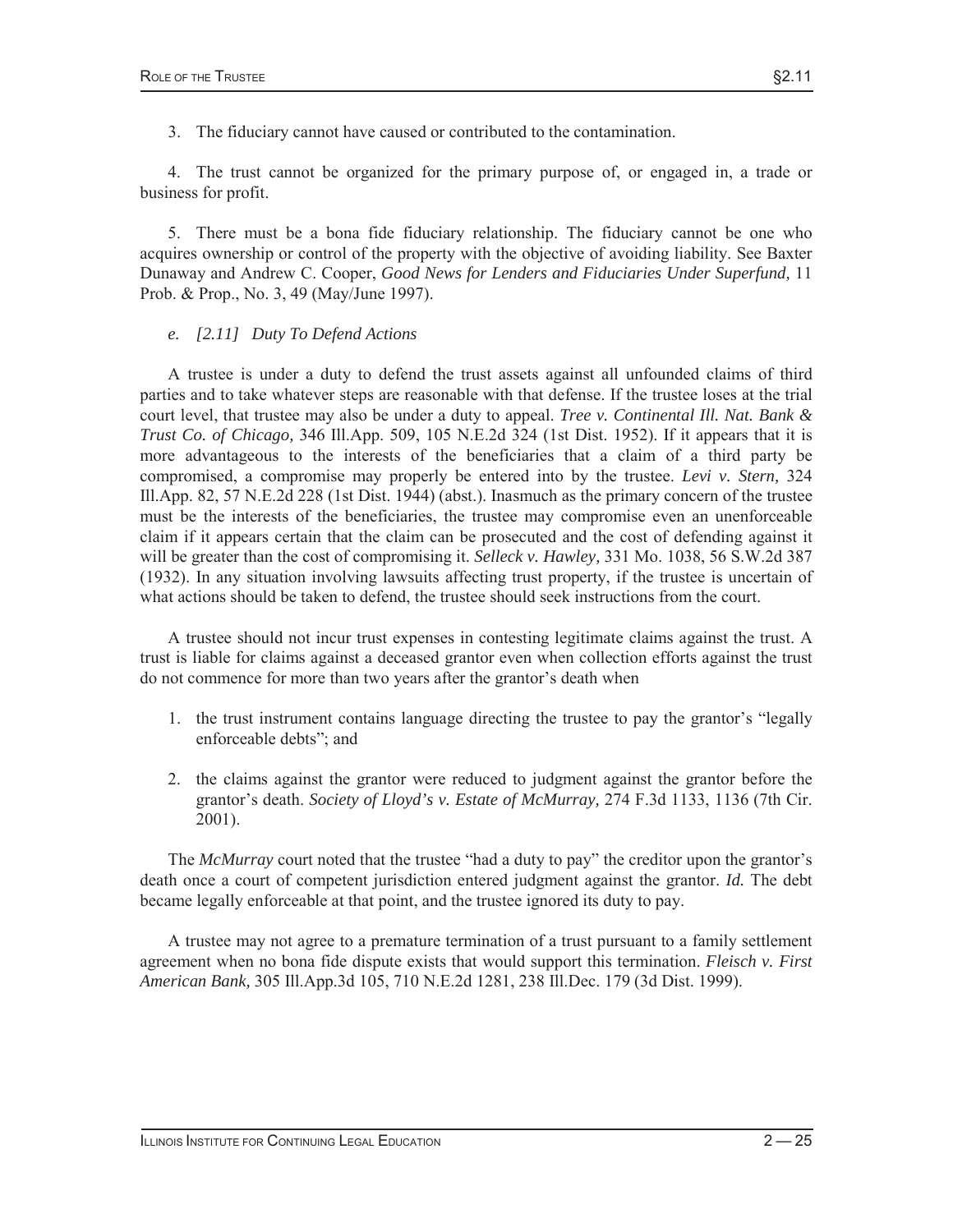#### *f. [2.12] Duty To Enforce Claims*

 The trustee is under a duty to enforce any claims that the trust may have, whether against a predecessor trustee, against executors (in the case of a testamentary trust), or against any other outside parties. Just as the trustee may properly compromise even an unenforceable claim against the trust if it is in the best interests of the beneficiaries to do so, the trustee also has a duty to compromise any claim that the trust may have against another party under similar circumstances. See §§2.11 above and 2.42 below. The trustee is not under a duty to institute a suit to attempt to collect on a claim of questionable enforceability. Even when a suit has been brought to enforce a claim and a favorable judgment is obtained, the trustee is under a duty to defend an appeal only if it would be unreasonable not to do so. For a discussion on obtaining court assistance, see Chapter 9 of this handbook.

 A fiduciary entitled to assets of a grantor at the grantor's death should make claims for any of the grantor's assets that may have been the subject of an incomplete gift, especially when the delivery component of the gift may be defective. When a decedent properly executed and had acknowledged a quitclaim deed to a private land trustee, but then for privacy reasons lodged the deed with a land trust beneficiary instead of delivering it to the land trustee, the transfer was held to be incomplete and the real estate subject to the deed held to be part of the grantor's probate estate. *In re Estate of Wittmond,* 314 Ill.App.3d 720, 732 N.E.2d 659, 247 Ill.Dec. 604 (4th Dist.), *appeal denied,* 191 Ill.2d 531 (2000). *See also Albrecht v. Brais,* 324 Ill.App.3d 188, 754 N.E.2d 396, 257 Ill.Dec. 738 (3d Dist. 2001).

#### *g. [2.13] Duty Not To Delegate*

 The trustee has a duty to perform those acts that he or she can reasonably perform and may not delegate them to others. Acts that the trustee should not reasonably be required to perform personally, however, may be delegated. Since the trustee is operating under the prudent investor rule in determining whether particular acts may be delegated, the trustee must determine whether a prudent investor would perform them personally. Helpful factors to consider in ascertaining whether a delegation is reasonable or unreasonable are (1) the amount of discretion involved in performing the delegated act; (2) the value and character of the property affected; (3) whether the delegated act can affect principal or income of the trust; (4) whether it can affect, directly or indirectly, trust assets or trust beneficiaries; and (5) whether it calls for a professional skill that the trustee does or does not possess. The trustee may, of course, consult with professionals and consider their advice when taking action in matters that cannot be delegated. Agents may also be retained to handle minor portions of a major transaction that cannot itself be delegated, such as securing offers for the sale or lease of real estate, with the trustee personally completing the transaction or allowing an agent to carry out the terms of a contract after the trustee has fixed its terms and provisions.

The 1992 amendments to the investment standards discussed in  $\S 2.9$  above included an amendment of the duty not to delegate. 760 ILCS 5/5.1(a) provides:

**The trustee has a duty not to delegate to others the performance of any acts involving the exercise of judgment and discretion, except acts constituting investment functions that a prudent investor of comparable skills might delegate under the circumstances.**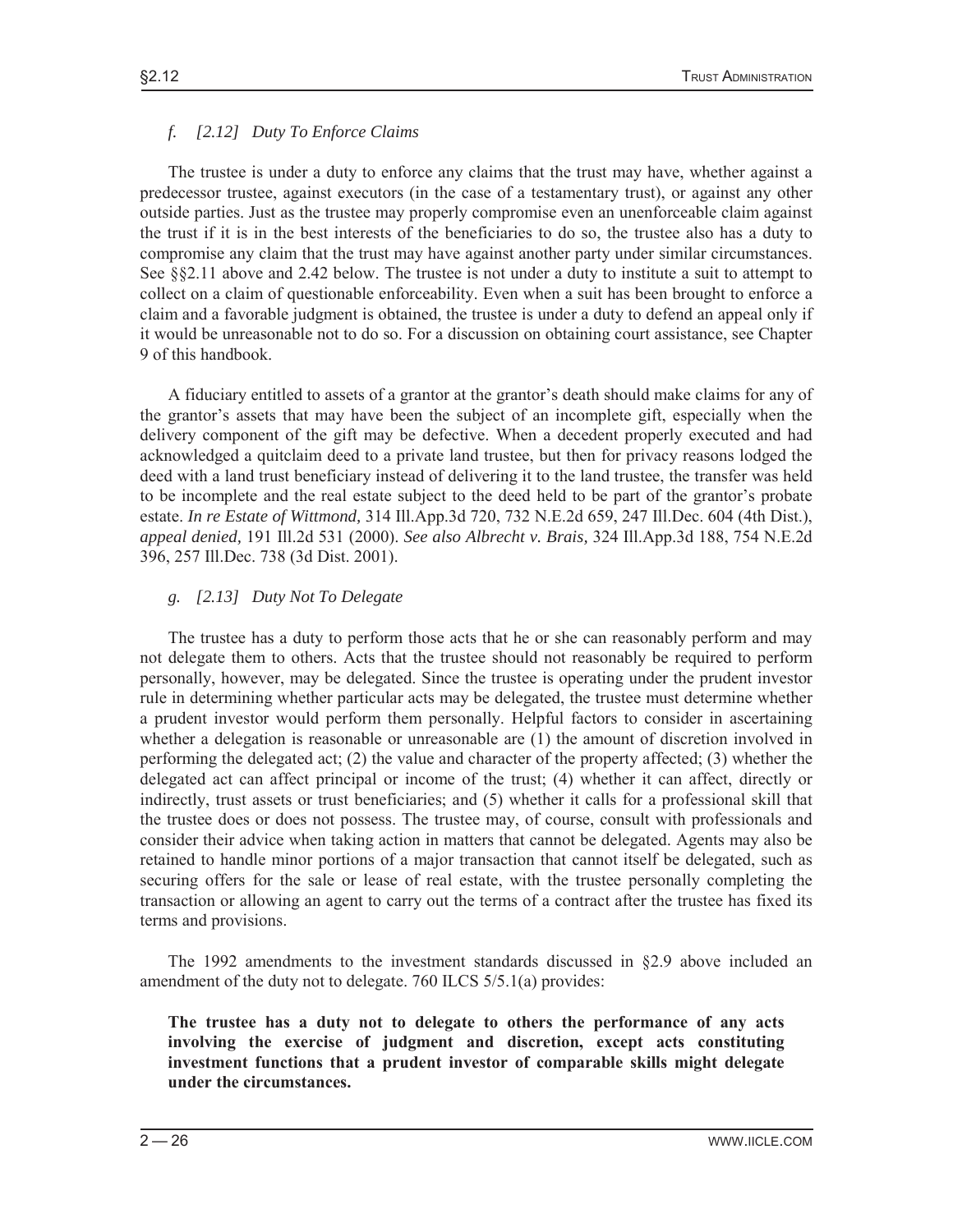Section 5.1(b) further describes how the delegation of the investment functions may be accomplished. First, the trustee must exercise reasonable care and caution in selecting an investment agent, including reviewing the agent's financial stability, professional licensing status, and performance history. 760 ILCS  $5/5.1(b)(1)$ ,  $5/5.1(b)(2)$ . Only an agent subject to the jurisdiction of the Illinois courts may be selected. 760 ILCS  $5/5.1(b)(3)$ . The agent is subject to the same prudent investor rule as the trustee and must be liable under the same fiduciary standards as the trustee to the beneficiaries of the trust. 760 ILCS  $5/5.1(b)(4)$ ,  $5/5.1(b)(5)$ . Written notice of any delegation to an investment agent must be sent to the income beneficiaries 30 days before the delegation takes place. 760 ILCS  $5/5.1(b)(6)$ . Many trust instruments authorize the trustee to appoint agents, but the trustee must follow this stricter standard in appointing an investment advisor or agent.

 In *William J. O'Neill, Jr. Irrevocable Trust v. Commissioner,* 994 F.2d 302 (6th Cir. 1993), *nonacq.,* 1994-2 Cum.Bull. 1, the Sixth Circuit reversed the Tax Court, finding that the investment advisors' fees were not subject to the two-percent floor and that the fees were available as deductions unique to the trust because the trustees, who were not used to managing large sums of money, were compelled to hire investment advisors to fulfill their fiduciary duties. In *Knight v. Commissioner,* 552 U.S. 181, 169 L.Ed.2d 652, 128 S.Ct. 782 (2008), the United States Supreme Court was faced with deciding a split among the appellate circuits. As stated above, the Sixth Circuit found that "investment advisory fees [are fully] deductible." *O'Neill, supra,* 994 F.2d at 303. However, the Fourth and Federal Circuits found that investment advisory fees "are subject to the 2% floor" because they are commonly or customarily incurred outside of trusts. *See Scott v. United States,* 328 F.3d 132, 140 (4th Cir. 2003). The Supreme Court's decision in *Knight, supra,* abrogated *O'Neill, supra,* by deciding "that the investment advisory fees incurred by the Trust are subject to the 2% floor." 128 S.Ct. at 791. On May 9, 2014, the Internal Revenue Service published Treas.Reg. §1.67-4, prescribing when costs incurred by estates or nongrantor trusts are subject to the two-percent floor for miscellaneous itemized deductions under §67(a) of the Internal Revenue Code, 26 U.S.C. §1, *et seq*. The final regulations were effective May 9, 2014.

 The terms of the trust instrument may permit delegation in areas in which the trustee ordinarily would have to act, although in this situation, as well as in the normal situation in which there is not an expanded power of delegation, the trustee has the additional duty of supervising those to whom any acts have been delegated.

 One Illinois court has held that when trustees of a pension fund entered into an agency agreement with a bank for the bank to control the investment of the fund's assets, the bank had no duty to follow the instructions of the trustees with respect to the investment of the assets; instead, if the trustees were dissatisfied with the bank's handling of the assets, the trustees should have terminated the agency relationship. *See Local Union No. 422, U.A. of Joliet, Illinois v. First National Bank of Joliet,* 93 Ill.App.3d 890, 417 N.E.2d 1077, 49 Ill.Dec. 250 (3d Dist. 1981). *See also Mason & Dixon Lines, Inc. v. Glover,* 975 F.2d 1298 (7th Cir. 1992), discussing the delegation of trustee authority to an agent, also in a pension context, and determining that the agent has authority to bind the principal even when that principal is a trustee.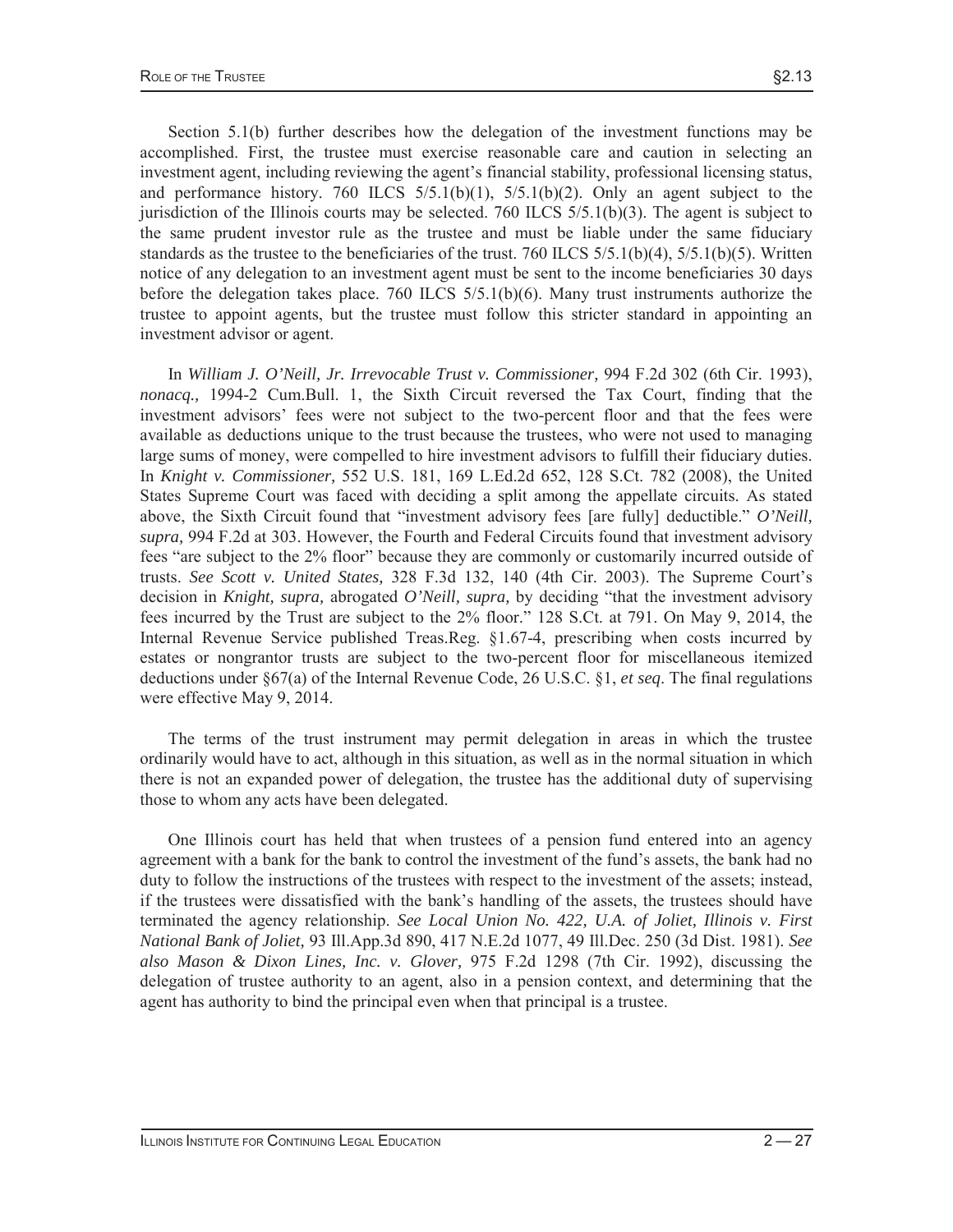In *Metz v. Independent Trust Corp.,* 994 F.2d 395 (7th Cir. 1993), a disgruntled individual retirement account (IRA) settlor-beneficiary sued the IRA trustee for following the settlor's instructions in making a loan to a friend. The trustee had questioned the settlor regarding his direction but followed his instructions anyway. When the friend absconded with the money, the settlor sued the trustee, alleging a breach of fiduciary duty under the then applicable prudent person rule because the trustee had failed to advise the settlor of the friend's shady background. The trustee prevailed on a motion for summary judgment, which was affirmed by the Seventh Circuit. Similarly, *see Mahle v. First National Bank of Peoria,* 241 Ill.App.3d 672, 610 N.E.2d 115, 182 Ill.Dec. 691 (3d Dist. 1993), in which a settlor sued the trustee for following the settlor's instructions (over the trustee's express objections) to pledge trust assets to secure a loan for \$100,000 to the settlor's nephew. When the money was lost, the settlor sued the trustee for failing to disclose all material facts to him. The court concluded that the trustee had not breached any fiduciary duty.

#### *h. [2.14] Duty To Take and Keep Control*

 The trustee is under a duty to the beneficiaries to take control and retain possession of any tangible items that may comprise a portion of the trust assets. The trustee is also under a duty to control the physical evidence of intangible assets, such as stock certificates, bonds, and deeds to real estate and to have this property designated as trust property. The obligor under any such chose in action should be notified of the identity of the trustee, as owner, and the trustee should ensure that payments of income, if any, are made and that any matured notes are collected. Actual possession of the trust assets may be entrusted to agents or custodians acting on behalf of the trustee, but the trustee must act in good faith and with reasonable care in selecting any such custodians and must exercise supervision over the custodians to the extent required. Special care should be taken to determine that sufficient insurance coverage exists before entrusting securities, especially in bearer form, to brokerage houses, banks, or other custodians to protect against the possibility of institutional failure.

#### *i. [2.15] Duty To Keep Trust Property Separate*

 The trustee is under a duty (1) to keep trust property separate from individual property, (2) to keep trust property separate from any other property not subject to the trust whenever possible, and (3) to ensure that trust property is designated as such. If a trustee mingles trust funds with personal assets, the trustee is guilty of a breach of trust even though the trust assets are not used for the trustee's own purposes. *See In re Estate of Lee,* 2017 IL App (3d) 150651, 83 N.E.3d 570, 416 Ill.Dec. 72, in which the court found that the trustee was not entitled to reimbursement for personal funds expended on trust beneficiaries when the trustee had commingled funds from the trust account with funds from her personal account and failed to keep adequate records of the funds spent on the beneficiaries. Trust funds so mingled become more difficult to trace and also may become subject to possible claims of the trustee's personal creditors. There is also the danger that the trustee may become unable to ascertain which assets belong to the trustee and which belong to the trust. The trustee may have to surrender personal assets, invested more successfully than those of the trust, if there is doubt of ownership. Trust assets should not be placed in the trustee's personal safe-deposit box even if they are identified as trust assets.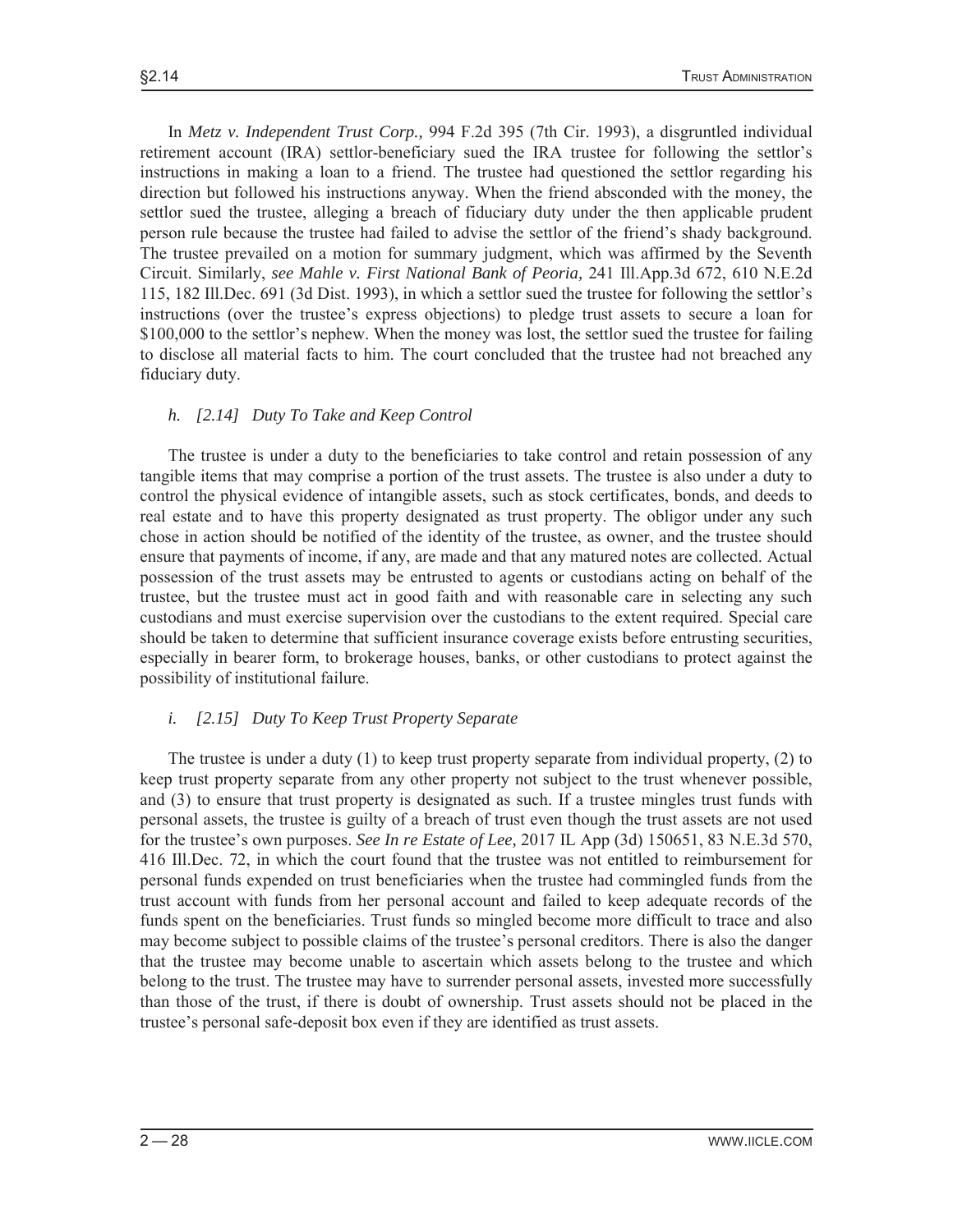The trustee should not commingle assets of separate and distinct trusts even if the same settlor and beneficiaries are involved and their interests are alike unless permitted to do so by the terms of the trusts. If it is contemplated that additions to the trust corpus are to be made at a later date by the settlor or third parties, the trust instrument should provide that the additions are permitted (qualified as is deemed necessary, as for example, by a provision that additions may be made only on the same terms and conditions and only if the trustee's duties are not substantially increased without the trustee's permission). If the terms of the trust allow commingling or if the trustee has obtained leave of court to pool assets of separate trusts, then the trustee has a duty to maintain accurate records of the interests of the separate trusts with respect to the total property held.

 An attorney who receives funds in a capacity as trustee or in a capacity as attorney for the trustee must maintain a separate trust account for these funds. Illinois Rule of Professional Conduct of 2010 1.15(a).

#### *j. [2.16] Duty To Make Trust Productive*

 The trustee is under a duty to use the reasonable business judgment of a prudent investor in investing trust property in a productive manner. See the discussion in §2.9 above. The trustee may take a reasonable amount of time to decide which types of investments are to be acquired for the trust, but the trustee has a duty to avoid any delay that would unreasonably reduce the amount of the return of the trust. The trustee may have a duty to make trust real estate productive depending on the terms of the trust and the type of property held. If the trustee is not directed to sell the land or does not have the power to do so, the trustee is generally under a duty to lease the property. As an alternative to leasing, the trustee may use the property directly so that it produces income, as in the case of a farm or a parking lot. A trustee who is authorized to manage the property is not under a duty to lease it, and a trustee who is directed to manage it is not necessarily empowered to lease it. If the terms of the trust indicate that one or more beneficiaries are entitled to possession of the land, the trustee has no duty to make the land productive.

 With respect to chattel property (except that used to produce income, such as farm machinery), the trustee is ordinarily under a duty to sell the chattel and invest the proceeds. However, the trustee may be authorized to hold chattel property until a beneficiary reaches a certain age or until the beneficiaries decide the manner of its distribution, in which case the trustee usually has no duty to make the property productive.

 In *Rubin v. Laser,* 301 Ill.App.3d 60, 703 N.E.2d 453, 234 Ill.Dec. 592 (1st Dist. 1998), the court held that a trustee is not liable for a breach of fiduciary duty to the trust because of a failure to purchase additional shares of stock in a company whose stock the trust already holds merely because the initial investment turns out to be profitable.

#### *k. [2.17] Duty To Pay Income to Beneficiary*

When an income beneficiary is designated in a trust, the trustee has a duty to pay income in accordance with the terms of the instrument. A portion of the income may be withheld by the trustee to meet present or anticipated expenses that are properly chargeable to income. If the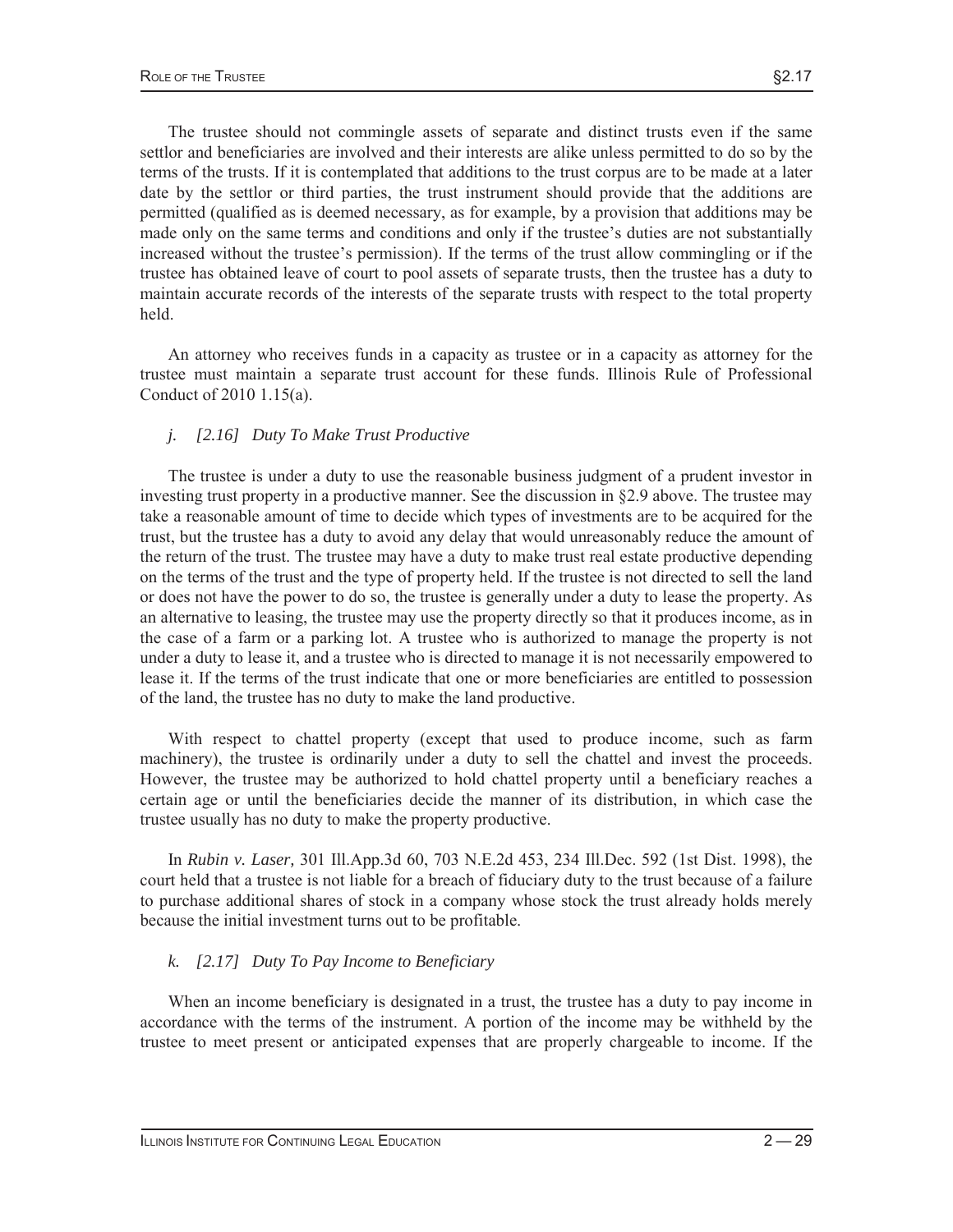terms of the trust do not specify the frequency with which income is to be paid to the beneficiary, the trustee has a duty to make distributions at reasonable intervals, usually at least annually, and more probably semiannually or quarterly. *De Haan v. De Haan,* 309 Ill. 323, 141 N.E. 184 (1923); *Orr v. Yates,* 209 Ill. 222, 70 N.E. 731 (1904).

 The trustee also must consider any spendthrift clause in the trust instrument, as some Illinois courts have eroded the validity of these clauses designed to shield the trust from invasion by creditors of a beneficiary. The Illinois Supreme Court, in *In re Support of Matt,* 105 Ill.2d 330, 473 N.E.2d 1310, 85 Ill.Dec. 505 (1985), reversed the appellate court, which had prohibited the garnishment of trust income for payment of arrearages in child support. The Supreme Court found that the long-standing policy of protecting spendthrift trusts from invasion should yield to Illinois public policy requiring that support judgments be enforced by all available means. A further example of this erosion may be found in *LaSalle National Bank v. United States,* 636 F.Supp. 874 (N.D.Ill. 1986), in which the federal district court ordered a trustee to pay the tax liability of the beneficiary — a tax liability that was largely caused by distributions to the beneficiary from the trust. The settlor stated that his primary intent was to provide adequate care, support, and maintenance for the beneficiary during the latter's lifetime. In connection with distributions of income and principal, the settlor employed the phrase "the trustee shall use," which the court interpreted as limiting the trustee's discretion and imposing on the trustee an obligation to pay. 636 F.Supp. at 876. The court found that, pursuant to Illinois caselaw and the settlor's intent, the trust beneficiary's interest constituted "property or right to property" that was subject to lien rights of the federal government for tax liability. *Id.* 

 The decision in *Support of Matt, supra,* has been codified and expanded. Section 2-1403 of the Code of Civil Procedure, 735 ILCS 5/1-101, *et seq.,* provides that income or principal of a trust is "subject to withholding for the purpose of securing collection of unpaid child support obligations owed by the beneficiary." 735 ILCS 5/2-1403. Income may be withheld if the beneficiary is the sole income beneficiary of the trust or if the beneficiary is entitled to a specific amount or percentage of the income. Principal may be withheld in the amount of the beneficiary's withdrawal rights "or if the beneficiary is the only beneficiary to whom discretionary payments of principal may be made." 735 ILCS 5/2-1403(2).

 If a beneficiary is under legal disability, the trustee has a duty to apply the income for the benefit of the beneficiary if authorized by the instrument. If the trustee is to apply the income in that manner, then the trustee is under a duty to do so and may not delegate that duty by making unsupervised payments of income to the beneficiary's guardian. If the trustee is not authorized to apply the income for the benefit of the beneficiary, then the trustee has the duty to pay the income to the beneficiary or to the beneficiary's guardian. To the extent that the trustee has discretion to withhold income distributions, the income not required for the beneficiary's needs properly may be accumulated for the benefit of the beneficiary, to be distributed at a later date if required.

 The trustee's duty to pay income to a spendthrift beneficiary may be affected by the actual wording of the spendthrift clause. For example, in *Domo v. McCarthy,* 66 Ohio St.3d 312, 612 N.E.2d 706 (1993), the court found that a bankrupt beneficiary's interest in a trust, which was to terminate and distribute to him, was beyond the reach of his creditors because the spendthrift clause provided that if someone other than the beneficiary were to attempt to reach the trust, the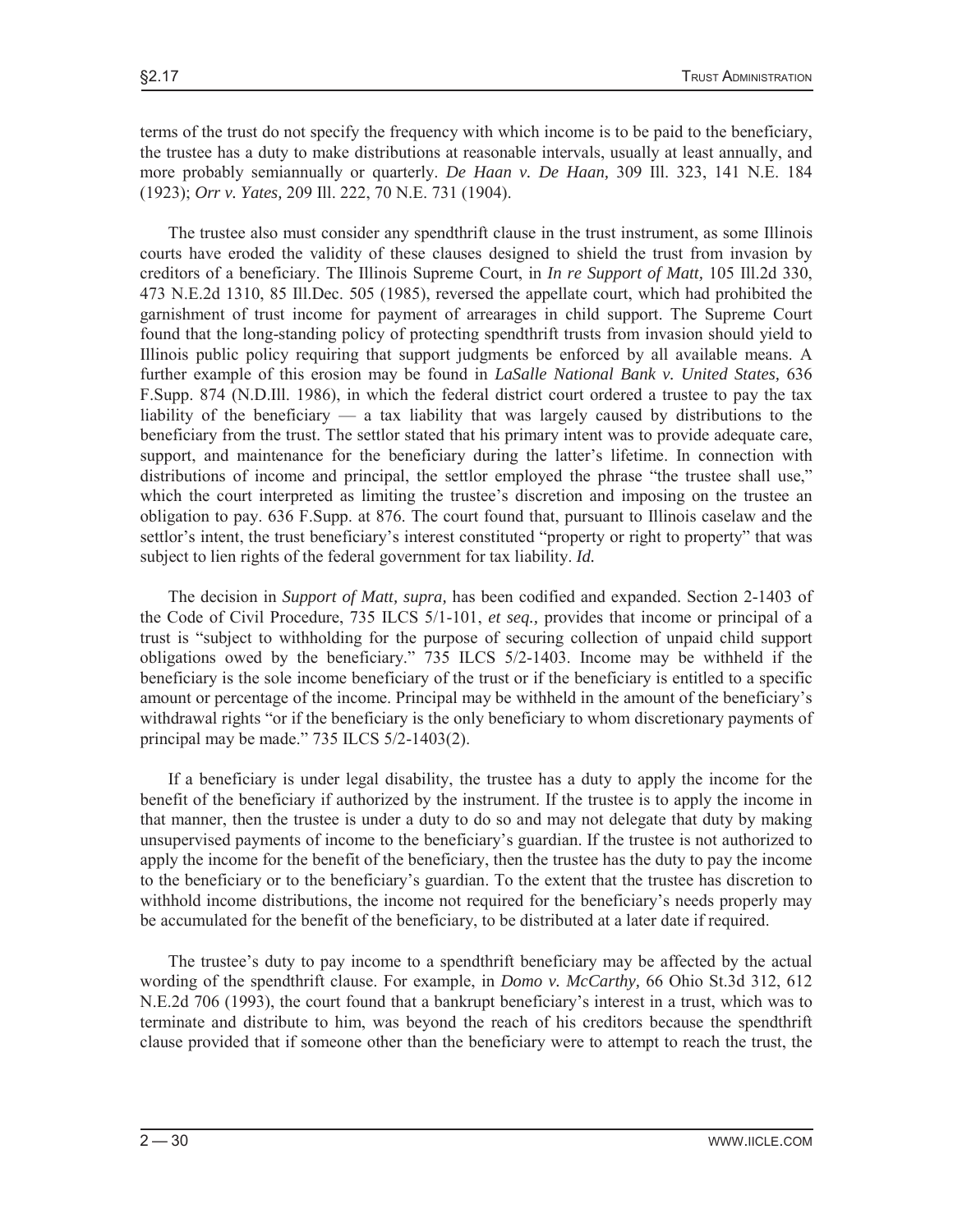trust was to convert to a discretionary trust, rather than a mandatory income and principal trust. The court found that the trustee's obligations continued once the creditor attempted to reach the trust assets and that the trustee had an obligation not to distribute the trust but to continue it as a discretionary trust. Thus, the wording of the spendthrift clause affects the trustee's duties.

 The trustee's duty to pay income to the beneficiary may be modified in certain situations. Section 11a-18(d) of the Probate Act overrules *In re Estate of Roberts,* 99 Ill.App.3d 993, 426 N.E.2d 269, 55 Ill.Dec. 294 (5th Dist. 1981), in which the court required the trustee of an inter vivos trust to pay the trust income to the guardian of an incompetent beneficiary even though the trust instrument gave the trustee discretion to apply the trust income for the benefit of the beneficiary himself. The Act states that the "trustee shall not be required to distribute any of the income or principal to the guardian of" the ward if the trust instrument provides that the trustee has the power to apply income or principal for the ward's benefit. 755 ILCS 5/11a-18(d). Further, the Act makes clear that an adjudication of disability does not revoke a living trust and that the guardian of the ward does not have the power to revoke or amend the trust. *Id.* Similarly, the Illinois Power of Attorney Act provides that an agent may neither revoke nor amend a trust revocable or amendable by the principal nor require the trustee of any trust for the benefit of the agent's principal to pay income or principal to the agent unless there is specific authority and specific reference to the trust in the written agency instrument. 755 ILCS 45/2-9, 45/3-4(n). Note also that the agent may create for the sole benefit of the principal a revocable trust that terminates at the death of the principal and is paid to the principal's estate. The Illinois Uniform Transfers to Minors Act, 760 ILCS 20/1, *et seq.,* permits and, in some cases, may require the trustee to appoint a custodian for a minor and to make transfers to a custodian appointed by the settlor or by the trustee for the benefit of a minor.

 Finally, under 760 ILCS 15/3, the trustee has reasonable discretion concerning the identification of trust receipts as income or principal if the trust instrument is silent.

#### *l. [2.18] Duty To Deal Impartially*

 The trustee is under a duty to deal impartially with all beneficiaries of the trust, whether their interests are simultaneous or successive. A common situation involves the conflicting interests of successive beneficiaries. Although the trustee has a duty to serve the interests of present income beneficiaries, the trustee must also ensure that they are not enjoying benefits from trust property in such a way as to reduce the principal value ultimately to be received by remainderperson beneficiaries. The terms of the instrument can alter the trustee's duties in this regard, and in the absence of any abuse by the trustee, a court will not prevent the trustee from exercising an express grant of discretion to favor one beneficiary over another.

 In *Bornstein v. First United,* 232 Ill.App.3d 623, 597 N.E.2d 870, 173 Ill.Dec. 896 (1st Dist. 1992), the court found that a land trustee, having been given a series of conflicting and confusing instructions by different beneficiaries of the same trust, acted properly in refusing to honor a direction to convey and in filing an interpleader offering to deliver the land in the trust as the court felt proper. When faced with conflicting claims, a trustee who ignores the claim of one beneficiary in favor of another can be held liable for any damages that may result and should file an interpleader. Arguably, this rationale is applicable to a petition for instructions when faced with competing interpretations of a trust instrument.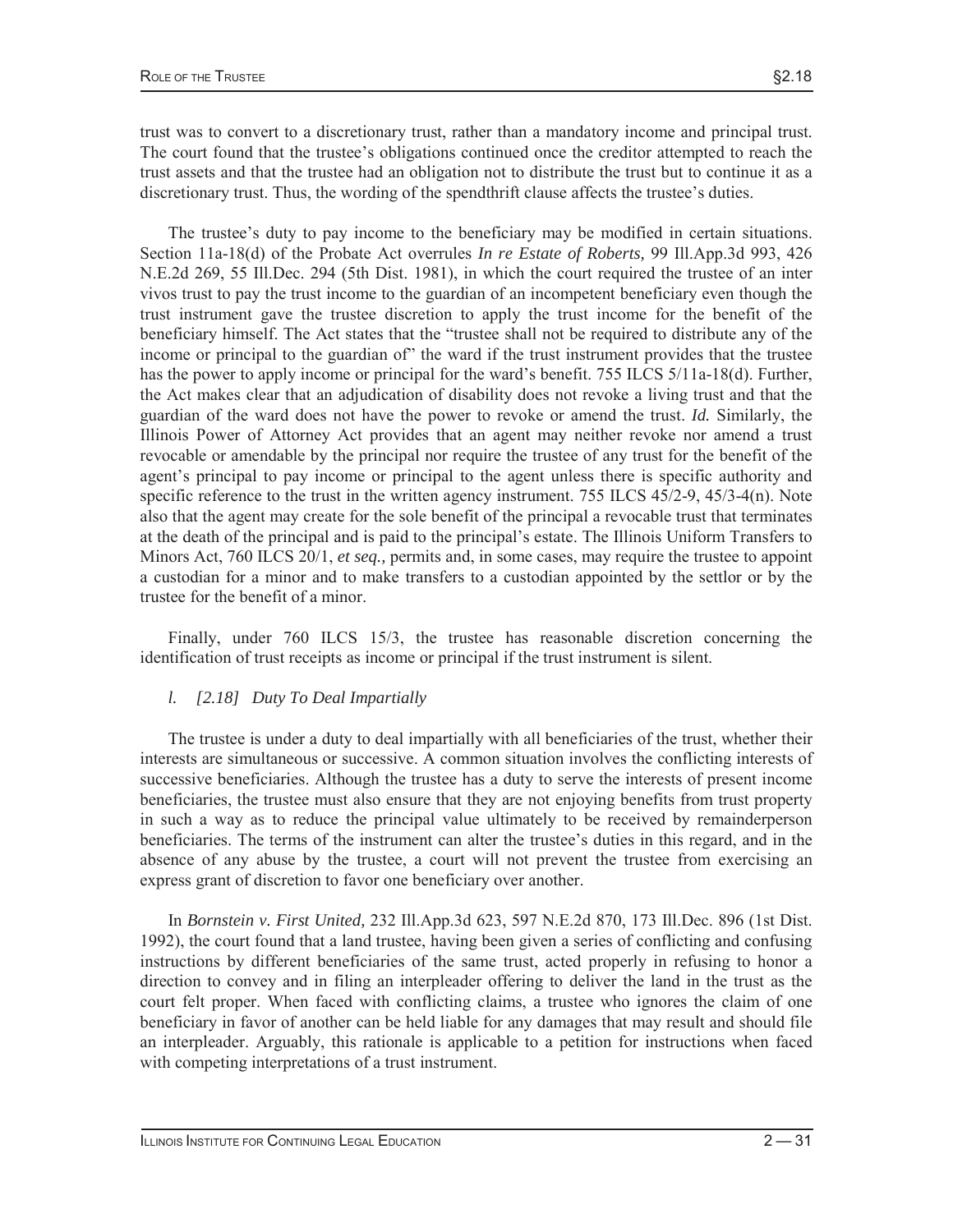In *Karpf v. Karpf,* 240 Neb. 302, 481 N.W.2d 891, 896 (1992), the first reported state court opinion involving a *Crummey* trust (*see Crummey v. Commissioner,* 397 F.2d 82 (9th Cir. 1968)), the court, quoting *St. Paul Fire & Marine Insurance Co. v. Truesdell Distributing Corp.,* 207 Neb. 153, 296 N.W.2d 479, 482 (1980), purported to be interpreting a line of Nebraska cases in which the courts had found that a trustee has a duty to inform the beneficiaries of a trust's existence and "of all material facts" concerning the trust. In *Karpf,* the former wife of one of the trust beneficiaries sued because she did not know about the trust and argued that had she known she might have exercised her son's (the settlor's great-grandchild's) withdrawal rights as well as withdrawal rights she had as a grandchild's spouse. Because the trustee did not inform certain of the trust's beneficiaries of their withdrawal rights, the court found that the trustee had breached that duty. Arguably, this conduct would be a breach of the Illinois duty of impartiality, as the failure to exercise withdrawal rights enhanced the shares held in the trust for the primary benefit of another beneficiary. However, the Nebraska court found (as should an Illinois court under the same circumstances) that there were no damages because the beneficiaries were unlikely to have exercised their withdrawal rights, even had they known about them, for fear of antagonizing the settlor.

#### *m. [2.19] Duty with Respect to Cotrustees*

 Each trustee is under a duty to the beneficiaries to participate actively in the administration of the trust, to prevent a cotrustee from breaching the trust, and to compel a cotrustee to make restitution in case the trust is breached. A cotrustee should not be allowed to take control of the trust property to an extent that would permit the cotrustee to misappropriate the property. The trustee is under a duty not to delegate to a cotrustee those duties that may not be delegated to others. See §2.13 above. However, the terms of the trust instrument may specifically authorize one trustee to take over certain of the trustees' functions, duties, or powers, such as managing investments or exercising discretion with respect to distributions, to a greater extent than, or to the exclusion of, the other trustee. The trustee is under a duty to disclose any breach of trust by a cotrustee and to review the actions of a cotrustee if the trustee believes that there may be a breach. If the trustee fails to take any action with respect to a cotrustee's breach, the trustee can be presumed to have approved it. *Warner v. Rogers,* 255 Ill.App. 78 (3d Dist. 1929). *See also David v. Russo,* 119 Ill.App.3d 290, 456 N.E.2d 342, 74 Ill.Dec. 840 (1st Dist. 1983); *Hopkins v. Loeber,* 329 Ill.App. 423, 69 N.E.2d 104 (1st Dist. 1946).

#### *n. [2.20] Duty to Person Holding Power of Control*

 Many trust instruments contain provisions granting to a third party the power to direct the trustee in the administration of the trust. Except as noted below, the trustee has the duty to comply with directions given. *Weber v. Chicago & W.I.R. Co.,* 246 Ill. 464, 92 N.E. 931 (1910). The relationship to the trust of the person holding the power is generally irrelevant except for purposes of alerting the trustee when that person may be more likely to abuse third-party power (as, for example, when the holder is a beneficiary who might derive personal gain through the exercise of third-party power). In all cases, the trustee has an obligation to ensure as far as possible that the holder of the power does not violate either the terms of the trust or any fiduciary duty the holder may have. When the power is held solely for the benefit of the person holding it, the trustee's primary duty is only to ensure that the power is being exercised in accordance with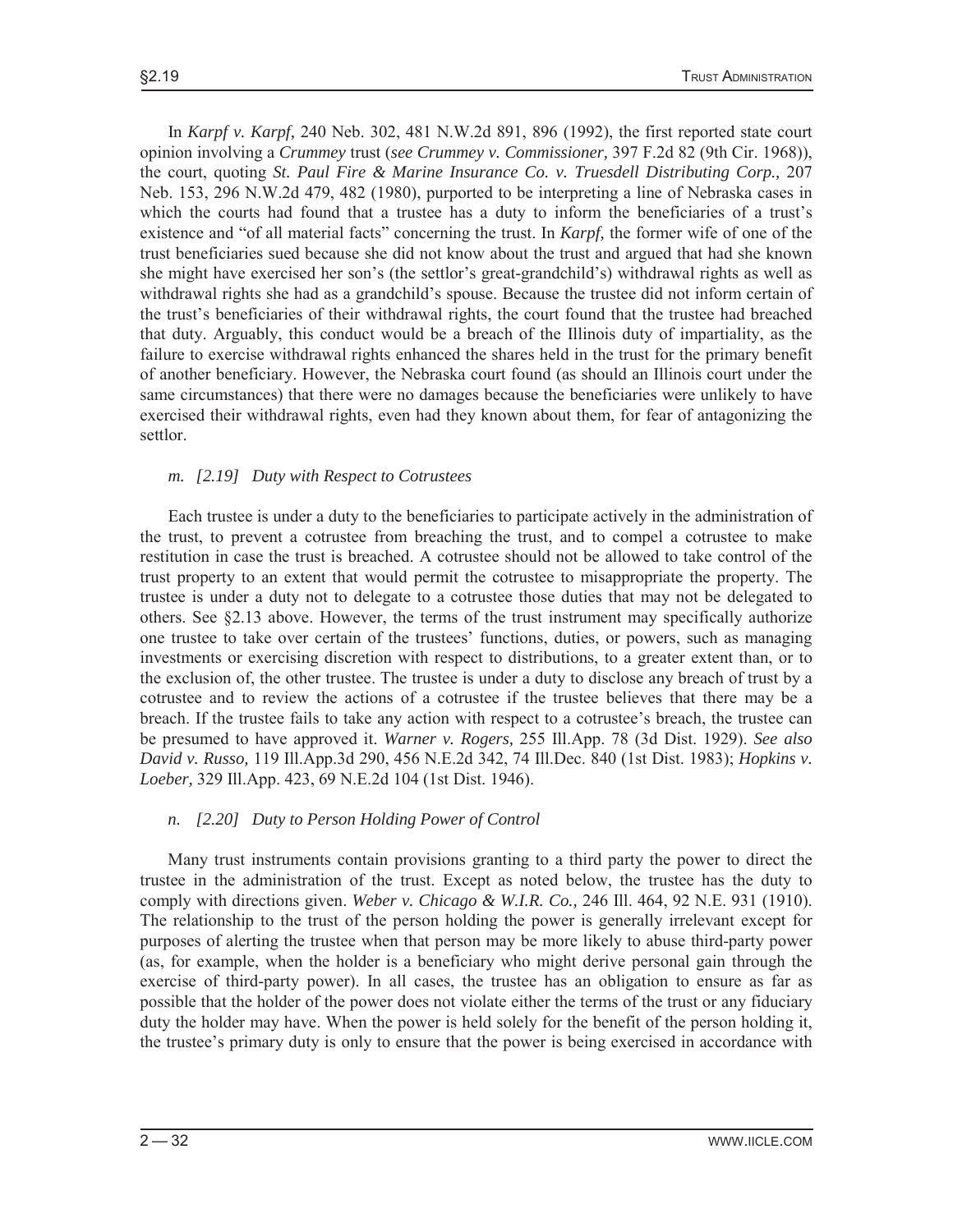the terms of the trust. If, however, the power is for the benefit of persons other than or in addition to the holder, the trustee generally has the same duties that he or she would have with respect to the actions of a cotrustee. If, from the terms of the trust, it is not clear for whose benefit the power is held, the trustee should be especially careful, for conflicting interests may arise depending on the facts and circumstances of each exercise of the power. *Clayton v. James B. Clow & Sons,* 154 F.Supp. 108 (N.D.Ill. 1957), *distinguished by Tri-State National Bank v. Western Gateway Storage Co.,* 92 Idaho 543, 447 P.2d 409 (1968). In some circumstances, the holder of the power may deal through the trustee, directing the trustee when and how to act. Ordinarily, the trustee is justified in doing nothing until a direction is given unless that trustee can reasonably determine that the holder's inaction in a particular circumstance is in violation of the terms of the trust or of a duty to beneficiaries. In that case, the trustee must take steps to see that the power is exercised, and in the event of the holder's refusal to do so, the trustee should apply to the court for instructions. For a related discussion on the enactment of the directed trusts statute, 760 ILCS 5/16.3, see §2.61 below. There are currently no reported cases analyzing the substance of §16.3.

 In *Progressive Land Developers, Inc. v. Exchange National Bank of Chicago,* 266 Ill.App.3d 934, 641 N.E.2d 608, 204 Ill.Dec. 384 (1st Dist. 1994), a land trustee was held liable for following a direction to convey. The property held in the land trust was the subject of litigation in a probate proceeding of which the trustee had notice because of citation proceedings that involved the trustee. The court held that the trustee was negligent in honoring the power of direction of the new officers of the corporate beneficiary of the trust because the citation proceedings (together with a letter of inquiry from attorneys regarding assets held by the trust) were sufficient to put the trustee on notice of an adverse claim to the trust assets. The court held that the trustee, after having received such notice, should have refrained from acting, notified the probate court of the requests for conveyances pursuant to the power of direction, and awaited court instructions. The trustee apparently also violated its own internal procedures by failing to obtain an incumbency certificate verifying the status of the new officers of the corporate beneficiary.

#### **2. Termination of the Trust**

#### *a. [2.21] General Powers*

 At the time for the termination of the trust, the trustee may exercise whatever powers are necessary to wind up the administration and effect distribution in accordance with the terms of the instrument. Ordinarily, the trust terminates at a period stated within the trust instrument itself. In certain cases, however, termination may depend on outside facts and circumstances that may or may not be brought to the attention of the trustee. To the extent that the trust may terminate on the occurrence or nonoccurrence of an event or incident, the trustee has a duty to attempt to acquire information from time to time that would enable the trustee to determine whether the trust should be terminated.

 When the time for termination has been reached, the trustee has a duty to wind up the affairs of the trust and make distributions within a reasonable period of time. During this period, the trustee has the same duties and responsibilities as during the administration of the trust, in addition to any specific or implied duties entailed in the winding up. *Wayman v. Follansbee,* 253 Ill. 602, 98 N.E. 21 (1912); *Wood v. Continental Illinois Nat. Bank & Trust Co. of Chicago,* 411 Ill. 345, 104 N.E.2d 246 (1952); *Outhet v. Follansbee,* 218 Ill.App. 512 (1st Dist. 1920).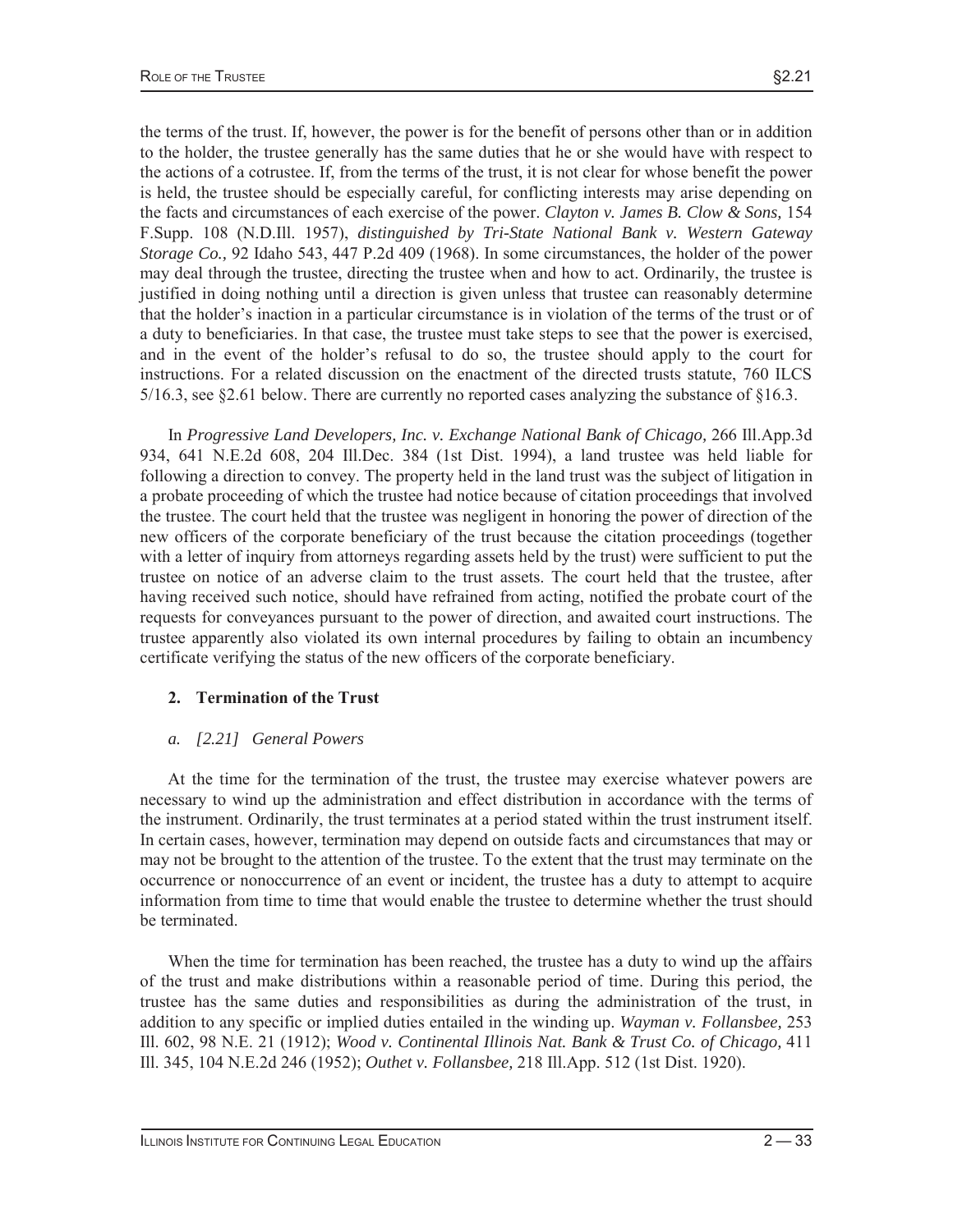See §2.17 above for a discussion of *Domo v. McCarthy,* 66 Ohio St.3d 312, 612 N.E.2d 706 (1993), in which the court held that the trustee's duties may be different if there is an unusual spendthrift clause.

 Conversely, the trustee may oppose a family settlement agreement between beneficiaries of a trust that would provide for the termination of the trust and be highly beneficial to all of the beneficiaries when there is no bona fide family dispute. *See In re Estate of Siaw,* 2015 IL App (1st) 141070-U. In *Estate of Siaw,* two siblings entered into a family settlement agreement to resolve which of the two wills executed by the decedent controlled the distribution of his assets. The trustee, as a legatee under one of the wills, filed a response opposing the family settlement agreement. The trial court entered an order approving the family settlement agreement, but the appellate court reversed, holding that a bona fide dispute between the beneficiaries must exist to justify modification of the settlor's intent and that such a dispute did not exist. The appellate court reasoned that the only reason for bypassing the decedent's estate plan was to accelerate the passage of assets to his children and that such acceleration was contrary to the decedent's intent as expressed in the provisions of his trust.

#### *b. [2.22] Duty To Transfer Title or Possession*

With the termination of the trust, the trustee is under a duty to transfer title and distribute assets to the beneficiaries. If the termination does not automatically vest the beneficiaries with title, the trustee must take the steps necessary to pass title and possession. The trustee is under a duty to make distribution with as little delay as possible, although distribution must not be made in such a way as to cause a breach of the trustee's duty to preserve and protect the title to trust property. The trustee is not under a duty to make a distribution until the trustee has had reasonable opportunity to assemble a final accounting and have it approved by the beneficiaries or by the court, if required. However, to the extent that a partial distribution can be made without jeopardizing the interests of the beneficiaries or unduly subjecting the trustee to liability, such distribution should be made. The trustee has no duty to make any distribution whatsoever if the trustee has a reasonable doubt of either the identity of the beneficiaries or the respective interests that they have in the trust property.

#### *c. [2.23] Duty To Account on Termination*

 The Trusts and Trustees Act provides a procedure by which a trustee may furnish a final accounting to the residuary beneficiaries and be discharged from any further duty to account. See 760 ILCS 5/11. If the trustee complies with the Act and furnishes all necessary documentation to the beneficiaries, the trustee's account is "binding on the beneficiaries receiving the same and all persons claiming by or through them" three years after the date the final accounting is furnished (unless there is fraud in accounting). 760 ILCS 5/11(b). Note that the final accounting does not form the basis for a discharge if the trustee does not "make available to such beneficiaries copies of prior accounts not theretofore furnished." *Id.* 

 For trusts that terminated and were distributed ten years or less prior to January 1, 1988, the trustee's accounting similarly must be binding within five years from January 1, 1988, or within ten years from the date the final accounting was furnished, whichever is longer. 760 ILCS  $5/11(c)$ .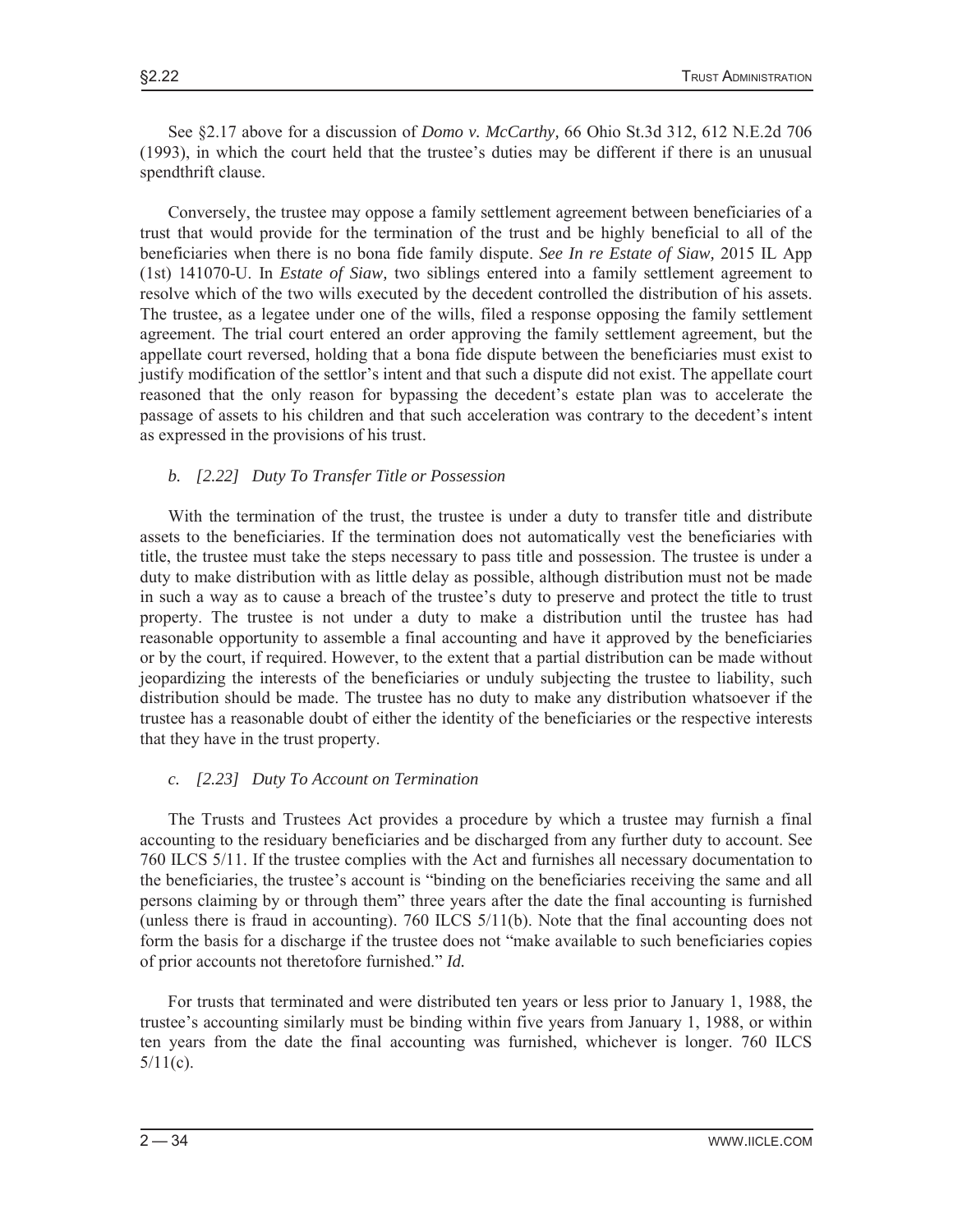For trusts that terminated and were distributed more than ten years prior to January 1, 1988, the trustee's accounting similarly must be binding within two years from January 1, 1988. 760 ILCS 5/11(d).

 In the case of a beneficiary under a legal disability, the trustee should deliver the accounting to the beneficiary's estate, or, if no representative for the estate of a beneficiary under legal disability has been appointed, the accounting shall be binding if delivered to a spouse, parent, adult child, or guardian of the person of the beneficiary. 760 ILCS 5/11(e).

 The Trusts and Trustees Act's discharge provision applies to all Illinois trusts, even those created before the first effective date of the Act. 760 ILCS 5/3(2).

 Again, however, note the limitations on any accounting approval by a beneficiary, with respect to claims by the beneficiary of fraud on the part of the trustee. *Janowiak v. Tiesi,* 402 Ill.App.3d 997, 932 N.E.2d 569, 342 Ill.Dec. 442 (1st Dist. 2010).

#### **3. [2.24] Duties of the Attorneys for the Trust**

 Illinois courts express and impose separate duties of loyalty and good faith on attorneys representing a trust. At least two cases in which the courts discuss these duties have arisen in the context of the common practice of representing the family in trust administration matters, and they serve to highlight the fact that the attorney's chief duty — like the trustee's first duty — is owed to the trust. Attorneys practicing in this area should be aware of these duties; a failure to perform them may result in harsh penalties.

 The court in *Greene v. First National Bank of Chicago,* 162 Ill.App.3d 914, 516 N.E.2d 311, 114 Ill.Dec. 156 (1st Dist. 1987), *appeal denied,* 119 Ill.2d 556 (1988), found that the attorney for the settlor owed a duty of loyalty to her not only to draft an estate plan properly expressing her wishes but also not to make disclosures to third parties concerning the estate plan. In *Greene*  (discussed in §2.7 above in the context of the trustee's duty to preserve the confidence of the plan), the plaintiff complained that the attorney, who had drafted a power of appointment over a trust for the decedent and who, at the same time, represented other members of the family, including the plaintiff, owed the plaintiff a duty to disclose her mother's plan to her. The court found that the attorney owed the plaintiff no such duty and that discussing the plan with her would have violated the attorney's duty to the settlor.

 In *In re Estate of Halas,* 159 Ill.App.3d 818, 512 N.E.2d 1276, 111 Ill.Dec. 639 (1st Dist. 1987), *appeal denied,* 119 Ill.2d 557 (1988), *distinguished by In re Estate of Halas,* 209 Ill.App.3d 333, 568 N.E.2d 170, 154 Ill.Dec. 170 (1st Dist. 1991), the attorneys representing the executors of the estate and the trustees of the residuary testamentary trust were removed and their fees for work done during the first several years of administering a multimillion dollar estate were halved when the court found that they acted in bad faith and breached both their independent fiduciary duty to the trust beneficiaries and their derivative fiduciary duty (derived from the attorneys' duty to the trustee) to the beneficiaries. The court found that the attorneys had "failed to protect the best interests of the beneficiaries" by overstaffing the matter, by duplication of effort, and by using inexperienced attorneys to research settled points of law. 512 N.E.2d at 1283.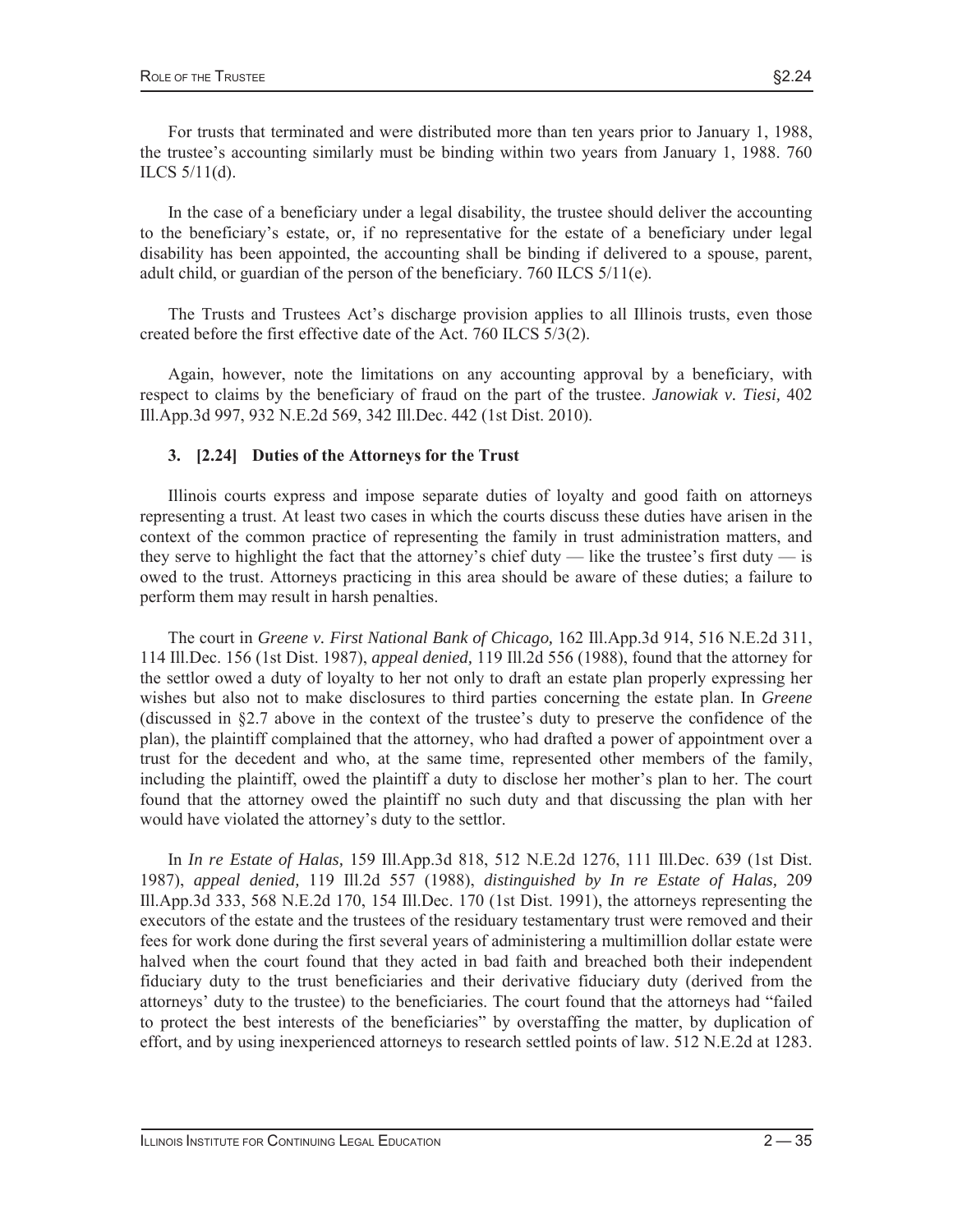Further, in direct violation of a court order, the attorneys had effected a corporate reorganization of the major asset of the estate (a minority interest in the Chicago Bears professional football team) without informing the guardian of the beneficiaries. During the reorganization, the attorneys represented other family members as well as the corporation. As a result of the reorganization, the court found that other family members had benefited while the minority position of the estate was damaged by the corporate change. The attorneys filed accountings for the estate that were deceptively timed to avoid revealing the reorganization to the beneficiaries or the court. (The first accounting was filed several months after the reorganization took place but was only for the period through the day before the reorganization; the next accounting was delayed for almost 17 months.) The attorneys had represented to the court that the executors were agreed on certain actions when, in fact, one of the executors had never been consulted and refused to take the action the attorneys suggested to him.

 Emphasizing the independent nature of the duty owed by an attorney, the *Halas* court found that the duty had been breached even though the executors-trustees had not acted improperly or imprudently. "The attorney . . . must act with due care and protect the interests of the beneficiaries." 512 N.E.2d at 1280. However, over the objections of the beneficiaries, the attorneys were allowed approximately half of the fees they sought because their actions were done merely in bad faith and not "with malice." 512 N.E.2d at 1285 – 1286. *See also In re Estate of Bitoy,* 395 Ill.App.3d 262, 917 N.E.2d 74, 334 Ill.Dec. 477 (1st Dist. 2009).

 In connection with the allocation of attorneys' fees against particular trust shares (and some complications that may arise because the court overruled the beneficiaries' agreement on how the attorneys' fees should be charged), *see Continental Illinois National Bank & Trust Company of Chicago v. Sax,* 199 Ill.App.3d 685, 557 N.E.2d 475, 145 Ill.Dec. 705 (1st Dist. 1990).

 The attorney for the fiduciary has a duty of loyalty to the estate and the beneficiaries, derived from the fiduciary's duty of loyalty. For a review and commentary on some of the ethical guidelines to be applied in an estate planning context, see American College of Trust and Estate Counsel (ACTEC), *ACTEC Commentaries on the Model Rules of Professional Conduct,* 28 Real Prop.Prob. & Tr.J. 865 (1994), which offers the following example of the attorney's duty to inform the beneficiaries of the fiduciary's breach of duty:

 **Trustee asked Lawyer about the propriety of speculating in commodity futures with trust assets. Lawyer advised that such speculation was not permitted under local law or the trust instrument. Trustee speculated nevertheless, and the trust suffered a serious loss. However, Lawyer was not required under the terms of the representation to monitor the Trustee's investments.** 

 **If Trustee prepares an accounting that is misleading, in an attempt to hide the loss, Lawyer must not participate in the accounting. Lawyer should attempt to convince Trustee to make an honest accounting. In some states Lawyer may be required to take unilateral action to inform the beneficiaries of the situation. In any event if Lawyer cannot persuade Trustee to make a proper accounting, he or she should probably withdraw.**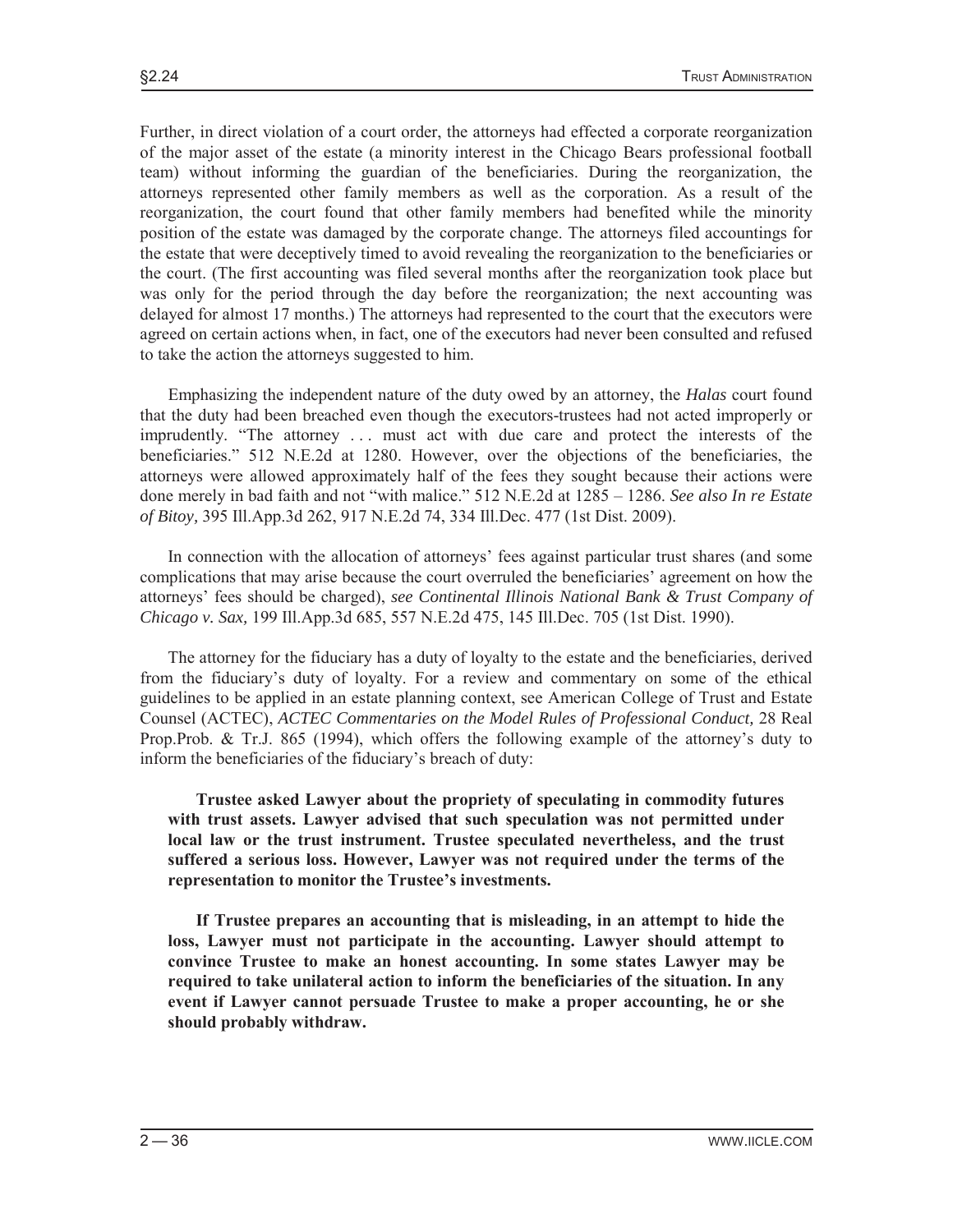**Even if Trustee had not initially made an improper accounting to hide the problem, in some jurisdictions Lawyer might yet have to call the breach of duty in managing the investments to the attention of the beneficiaries. He or she may not offer the beneficiaries legal advice but may recommend that they obtain independent counsel.** 

 Consistent with this ACTEC example, *see Pierce v. Lyman,* 1 Cal.App.4th 1093, 3 Cal.Rptr.2d 236 (1991), in which beneficiaries sued the trustees and their attorneys, alleging that (a) the trustees had breached their fiduciary duties by making risky and imprudent investments so that the value of the trust declined by more than \$2 million and (b) the attorneys for the trustees had deliberately prepared and filed annual accountings with the probate court designed to conceal the losses. The trial court dismissed the complaint against the attorneys because of a lack of privity. The appellate court reversed, holding that, while under California law an attorney for a trust normally would have no liability to beneficiaries for advice given to the trustee, if an attorney assisted the trustee in breaching the trustee's fiduciary duty to the beneficiaries, then the beneficiaries would have a cause of action against the attorney. (Nevertheless, see Cal.Civ. Code §1714.10, concerning actions against an attorney for civil conspiracy, which was enacted after this case was decided.)

 Beneficiaries can sue for injuries to a trust when the trustee is itself involved in culpable misconduct against the trust, necessitating the bringing of an action by the beneficiaries. *Basista v. Alms,* 2015 IL App (1st) 142114-U. In *Basista,* the plaintiff, who was the parent and legal guardian of the minor beneficiaries of the trust, alleged that the beneficiaries had been deprived of their share of the trust as a result of the attorney's negligent advice to his client, the executor and trustee of the trust, who converted trust assets to her own use. The appellate court reversed the trial court's order dismissing the plaintiff's complaint in order to allow the plaintiff to amend the complaint to plead a legal malpractice claim against the attorney on behalf of the trust.

In *Jewish Hospital of St. Louis, Missouri v. Boatmen's National Bank of Belleville, 261* Ill.App.3d 750, 633 N.E.2d 1267, 1271, 199 Ill.Dec. 276 (5th Dist.), *appeal denied,* 157 Ill.2d 503 (1994), the charitable beneficiaries of a trust sued the bank executor and its attorney and accountant because more than \$800,000 of the trust principal had been "unnecessarily" paid in estate tax when the decedent's plan included a nonqualifying charitable split-interest trust and the executor failed to file a timely petition to reform the trust. The bank's attorney also was the decedent's attorney and drafted the defective trust. The trial court granted summary judgment for all defendants. The appellate court (a) reversed summary judgment as to the attorney and accountant and found that an action might be maintained against them because of the improper estate planning advice given the decedent but (b) held that no action could be maintained against the bank. The bank reasonably relied on the attorney. The court found that the bank had no duty to give the beneficiaries "options" concerning the trust and tax liability because the reformation had differing impacts on the different beneficiaries — possibly reducing the interests of the noncharitable beneficiaries while enhancing the interests of the charitable remainder beneficiaries. 633 N.E.2d at 1281. *See also Grimes v. Saikley,* 388 Ill.App.3d 802, 904 N.E.2d 183, 328 Ill.Dec. 421 (4th Dist. 2009); *Estate of Lis,* 365 Ill.App.3d 1, 847 N.E.2d 879, 301 Ill.Dec. 869 (1st Dist. 2006).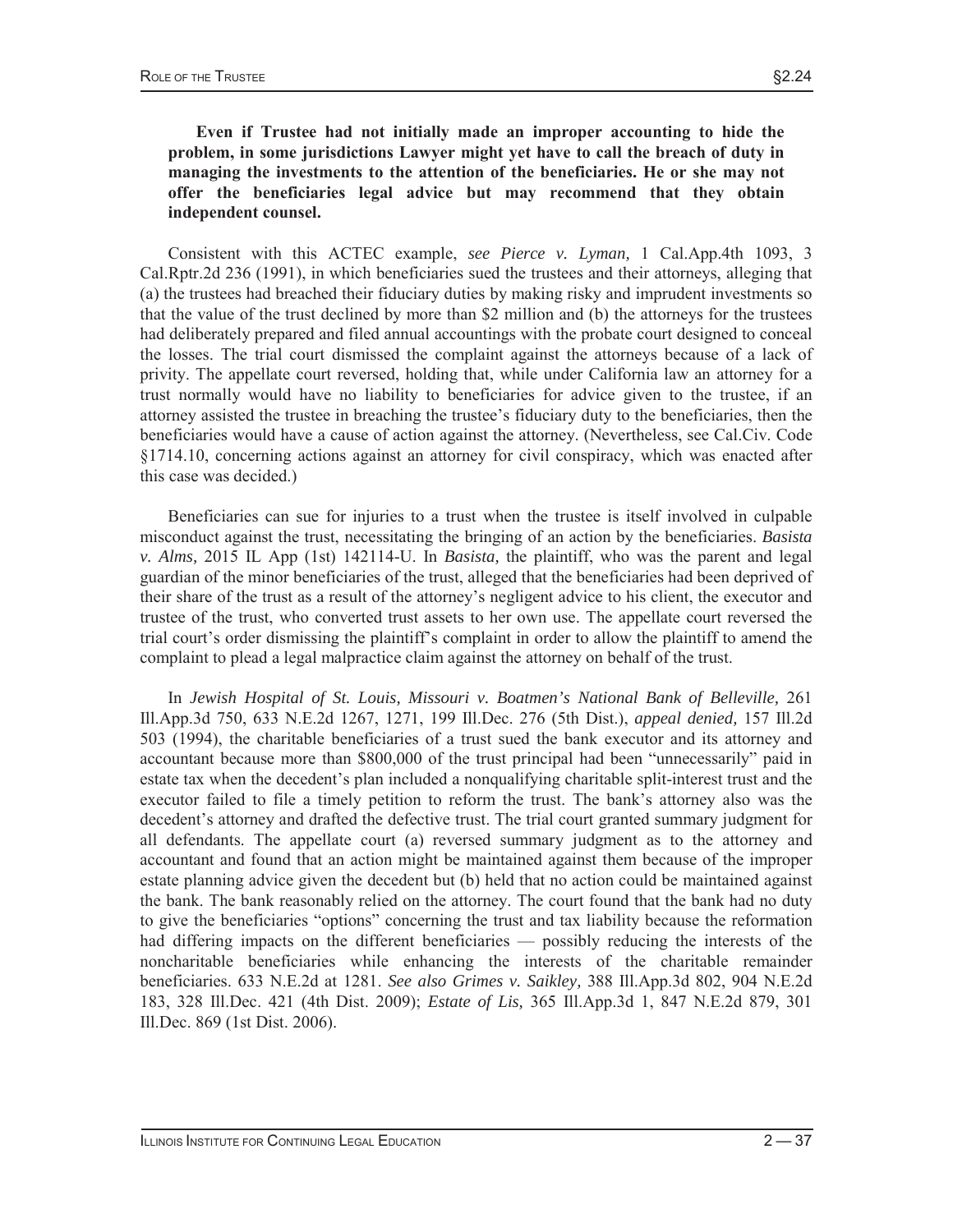In *Hagney v. Lopeman,* 147 Ill.2d 458, 590 N.E.2d 466, 168 Ill.Dec. 829 (1992), the trial court imposed a constructive trust on the remainder interests purchased by an attorney from an estate while he was in a fiduciary relationship with the trust's life beneficiary. The attorney raised the statute of limitations as a bar to the imposition of a constructive trust. The appellate court reversed the constructive trust, finding that it was barred by the statute of limitations. The Illinois Supreme Court reversed both lower courts and remanded the case for trial. The Supreme Court ruled that more information was needed on the attorney's actions to conceal his purchase. The court found that silence on the part of the fiduciary (the attorney) when he had a duty to disclose relevant facts could amount to fraudulent concealment for purposes of the statute of limitations and that this fraud had to be specifically pleaded. *See also DeLuna v. Burciaga,* 223 Ill.2d 49, 857 N.E.2d 229, 306 Ill.Dec. 136 (2006); Todd A. Fuller, *Attorney Liability to Estate Beneficiaries: The Privity Passes Through,* 100 Dick.L.Rev. 29, 64 (1995).

## **4. [2.25] Power but No Duty To Decant**

 On January 1, 2013, the power to decant a trust became effective in Illinois. A trustee can decant by removing the assets of a trust with problematic terms and distributing them to a new trust created with more favorable terms. This power is applicable to any trust regulated under Illinois law, unless the terms of the trust prohibit the power to decant. The language of the statute provides for different distribution requirements based on the trustee's mandated discretion. If the trustee has absolute discretion, he or she is able to alter the interests of the current and successor beneficiary's distributions in the new trust. If his or her discretion is not absolute, the new trust must maintain the original distribution requirements. Although this may be a useful planning option in certain situations, the trustee does not have a duty to decant a trust and make a distribution to a new trust. 760 ILCS 5/16.4(*l*) states:

## **Notwithstanding any other provision of this Section, a trustee has no duty to inform beneficiaries about the availability of this Section and no duty to review the trust to determine whether any action should be taken under this Section.**

There are currently no cases regarding §16.4.

#### **C. Liability of the Trustee**

#### **1. [2.26] Generally: What Constitutes a Breach?**

 A trustee breaches the trust when the trustee violates a duty, whether in bad faith, in good faith, negligently, or because of a mistake as to the extent of trustee duties. This is true with respect to express and implied duties set out in the trust, provided by statute, or grounded in common law. The trustee is not protected from liability because he or she acts in good faith or secures the opinion of counsel. However, the mere fact that a trustee has made a mistake in ascertaining or carrying out trust duties does not automatically make the trustee liable for a breach of trust, for the trustee is protected if he or she has acted with proper care and caution. See William K. Stevens, *Administration of a Trust,* 41 Ill.B.J. 354 (1953).

 A critical question in an alleged breach of fiduciary duty is whether the trustee may use trust assets in defending against the allegation. The basic rule is that the trustee should not expect that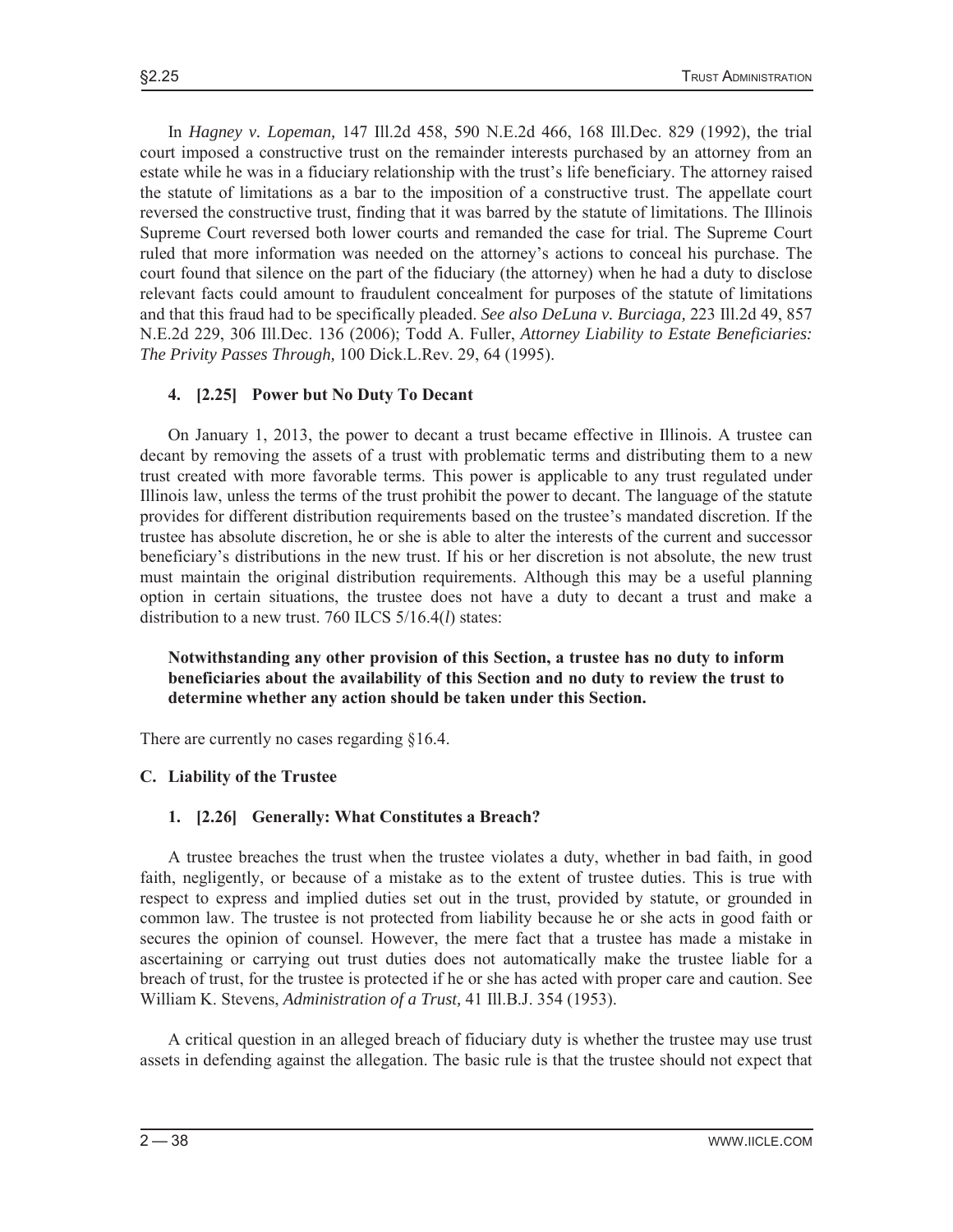the trust pays unless the trustee prevails and that the trustee should be careful of using or relying on trust assets until a court order is entered approving the use and amount of trust assets. In *Greenspan v. Mesirow,* 138 Ill.App.3d 294, 485 N.E.2d 1196, 92 Ill.Dec. 953 (1st Dist. 1985), nonfamily trustees, charged with serious misconduct as fiduciaries by the family beneficiaries from the beginning of the controversy — had used trust assets to pay their litigation expenses. The plaintiffs' motion that the trustees be prohibited from using trust assets to defend the plaintiffs' action was denied by the trial court. The appellate court reversed and remanded, stating that indemnification pendente lite of the trustees from trust assets, when the fiduciaries have been accused of serious misconduct in their capacities as representatives of the same trust, is not permitted by law or public policy.

 Additionally, if a trustee does not prevail, the trustee may be surcharged on any of the three theories of beneficiary remedies in connection with the breach of the duty of loyalty discussed in §2.7 above. Thus, in *Herget National Bank of Pekin v. Lampitt,* 133 Ill.App.3d 418, 478 N.E.2d 904, 88 Ill.Dec. 413 (3d Dist. 1985), discussed in §2.9 above, the trustee was surcharged for the devaluation in bank stock occurring between the time the stock was valued by the trustee and the time it was sold four years later.

 On the other hand, if a beneficiary's suit is groundless, the trustee may succeed in (and can probably be charged with a duty to pursue) surcharging the beneficiary's share of the trust assets for the costs of defending against the charges raised by that particular beneficiary. *Spiegel v. Continental Illinois National Bank,* 790 F.2d 638, 650 (7th Cir. 1986) (trust beneficiary's complaint under Racketeer Influenced and Corrupt Organizations Act (RICO), Pub.L. No. 91-452, Title IX, §901(a), 84 Stat. 941 (1970), against corporate trustee, in part, based on corporate trustee's use of trust assets to defend against RICO suit, was "frivolous" and justified imposition of sanctions in amount of double attorneys' fees against plaintiff); *Webbe v. First National Bank & Trust Company of Barrington,* 139 Ill.App.3d 806, 487 N.E.2d 711, 93 Ill.Dec. 886 (2d Dist. 1985) (beneficiary's trust share was charged with expenses of other beneficiaries in connection with suit). *But see Chicago City Bank & Trust Co. v. Pick,* 235 Ill.App.3d 252, 602 N.E.2d 484, 176 Ill.Dec. 830 (1st Dist. 1992), in which such fees were not allowed. *See also Heritage Pullman Bank & Trust Co. v. Carr,* 283 Ill.App.3d 472, 670 N.E.2d 814, 219 Ill.Dec. 136 (1st Dist. 1996).

 Finally, when in doubt, the trustee should seek court construction of the instrument. The court in *Comtrade, Inc. v. First National Bank of Highland Park,* 146 Ill.App.3d 1069, 497 N.E.2d 527, 100 Ill.Dec. 549 (2d Dist. 1986), found no breach of trust when the trustee filed an interpleader action to determine the proper method of winding up a trust, as the beneficiaries disagreed on how the trust fund should be distributed and the trust instrument was silent. *See also Bornstein v. First United,* 232 Ill.App.3d 623, 597 N.E.2d 870, 173 Ill.Dec. 896 (1st Dist. 1992); *Northern Trust Co. v. Heuer,* 202 Ill.App.3d 1066, 560 N.E.2d 961, 148 Ill.Dec. 364 (1st Dist. 1990); *Bangert v. Northern Trust Co.,* 362 Ill.App.3d 402, 839 N.E.2d 640, 298 Ill.Dec. 317 (1st Dist. 2005), *appeal denied,* 218 Ill.2d 535 (2006); *Cartwright v. Moore,* 394 Ill.App.3d 1, 913 N.E.2d 1163, 332 Ill.Dec. 873 (1st Dist. 2009); *Grate v. Grzetich,* 373 Ill.App.3d 228, 867 N.E.2d 577, 310 Ill.Dec. 886 (3d Dist. 2007).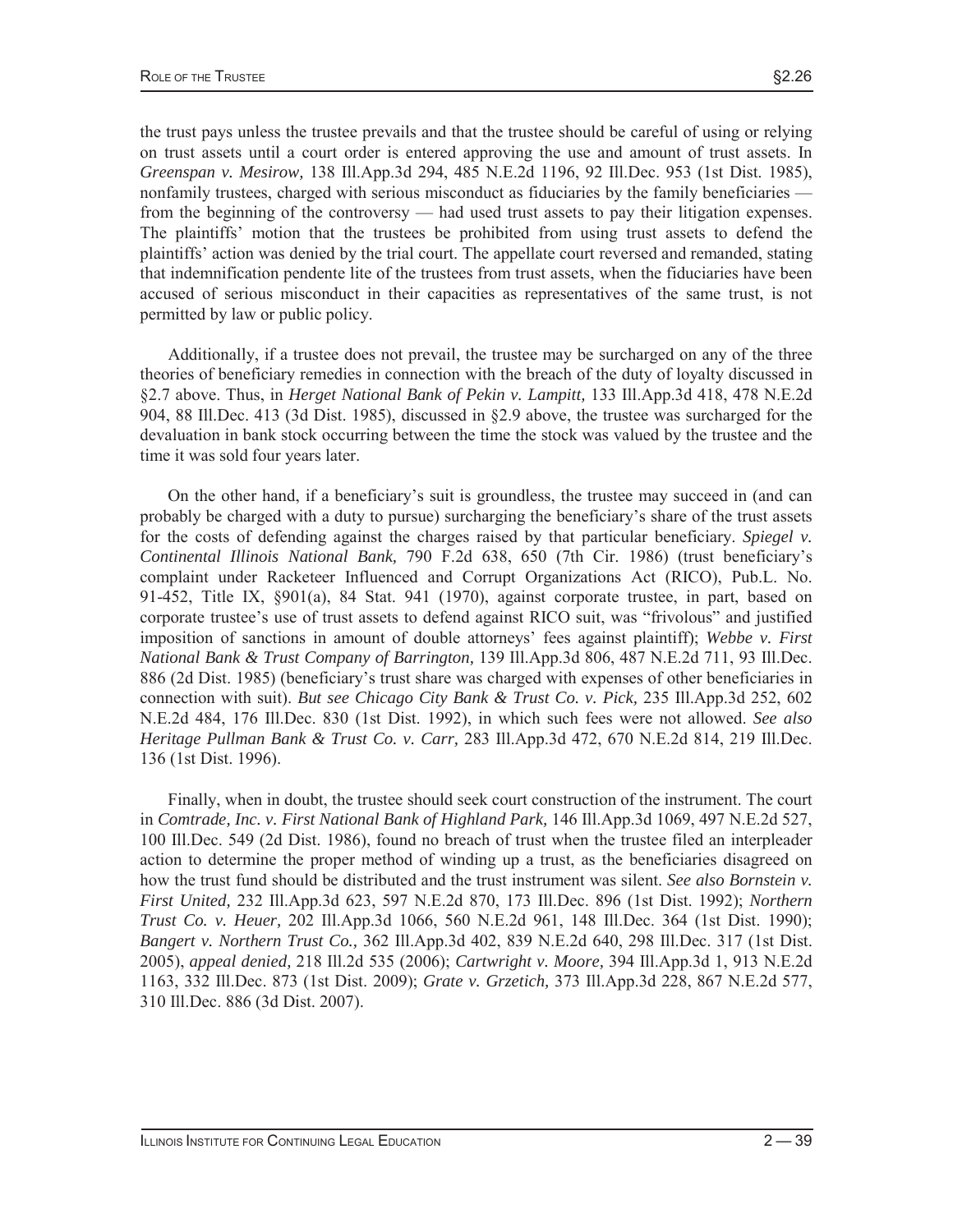## **2. [2.27] Exoneration Provisions**

 The terms of the trust instrument (a) may authorize the trustee to take actions that would normally constitute a breach or (b) may generally purport to relieve the trustee from liabilities resulting from certain breaches of the trust. The exculpatory language of these exoneration provisions has been given effect in Illinois. *Axelrod v. Giambalvo,* 129 Ill.App.3d 512, 472 N.E.2d 840, 84 Ill.Dec. 703 (1st Dist. 1984); *MAJS Investment, Inc. v. Albany Bank & Trust Co.,*  175 Ill.App.3d 478, 529 N.E.2d 1035, 124 Ill.Dec. 918 (1st Dist. 1988).

 A typical provision in the first category of exoneration may authorize the trustee to take specific actions that would otherwise be construed as a breach, such as favoring one beneficiary over another or retaining unproductive or otherwise improper trust investments.

 The second and more common type of provision is an exoneration of the trustee from liability for any actions he or she has taken or not taken as long as the trustee was acting in good faith or as long as the actions did not constitute gross negligence or an intentional breach of the trust.

 Either type of provision may be ineffective to relieve the trustee from liability in certain instances, such as when the breach was not within the scope of the limiting provision or when the limiting provision was void as against public policy or was improperly inserted in the trust instrument. *See Stiles v. Whalen,* No. 13 C 3516, 2013 WL 6730797 (N.D.Ill. Dec. 20, 2013) (denying trustee's motion to dismiss claims of breach of fiduciary duty despite exculpatory clause in trust when plaintiff alleged trustee breached his fiduciary duties by not administering trust according to its terms, by failing to collect interest on loans made to certain beneficiaries, by allowing cotrustee to make unauthorized distributions from trust, by paying himself excessive fees, by employing unqualified appraiser to value properties, and by misappropriating funds from trust).

 The distinction between the two types of provisions is important because the latter category of exoneration clauses (relieving the trustee from liability) is more prone to attack by the court and by trust beneficiaries. As an example, if the trustee is expressly permitted by the trust instrument to invest in a manner that is otherwise prohibited under the statute, it is fairly clear that such an investment is not a breach of trust. *But see Herget National Bank of Pekin v. Lampitt,* 133 Ill.App.3d 418, 478 N.E.2d 904, 88 Ill.Dec. 413 (3d Dist. 1985) (discussed in §2.9 above). However, if the trust merely contains a provision relieving the trustee from liability for acts constituting only ordinary negligence, then the action of the trustee in making improper investments clearly is a breach, and the trustee is protected, if at all, only to the extent that the trustee's liability can be deemed restricted.

 It would be expected that a trustee insulated from liability because of an exculpation provision contained in the trust instrument (or separate agreement entered into with the trust's beneficiaries) would be challenged on the right to receive compensation from actions that constituted the breach. *Sauvage v. Gallaway,* 335 Ill.App. 35, 80 N.E.2d 553 (4th Dist. 1948); *Continental Illinois Nat. Bank & Trust Co. of Chicago v. Kelley,* 333 Ill.App. 119, 76 N.E.2d 820 (1st Dist. 1948); *Jarrett v. Johnson,* 116 Ill.App. 592 (1st Dist. 1904), *aff'd,* 216 Ill. 212 (1905); *Jones v. Heritage Pullman Bank & Trust Co.,* 164 Ill.App.3d 596, 518 N.E.2d 178, 115 Ill.Dec. 653 (1st Dist. 1987).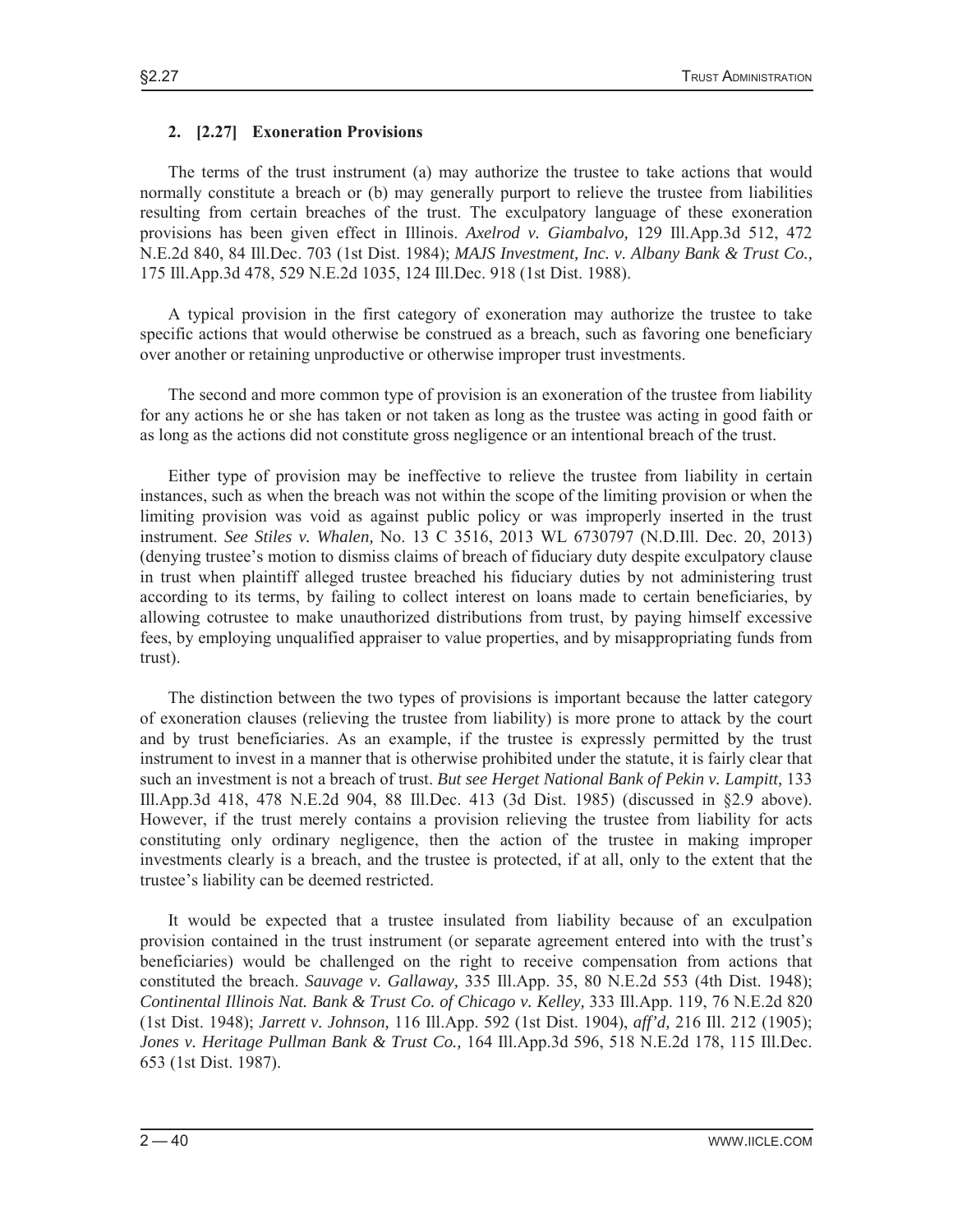Trust provisions relieving a trustee from liability, as opposed to those expanding a trustee's powers, are more strictly construed against the trustee and are given effect only to the extent that it is clear that the trustee should be relieved from liability. Thus, in *Tuttle v. Gilmore,* 36 N.J.Eq. 617 (N.J. 1883), the court held that when a trustee breached the trust by investing in unauthorized assets, the trustee was liable for the breach even though there was a provision limiting liability to those cases in which there was a willful and intentional breach. The trustee was able to show that no personal benefit was derived from investing in the assets and that the motives were solely in the best interests of the beneficiaries. The court, however, held that since the trustee knew the investments were unauthorized, the limitation clause was ineffective to insulate the trustee from liability. The facts that there was no personal benefit to the trustee and that the trustee's primary concern was for the beneficiaries were irrelevant.

 Provisions relieving a trustee from liability also may be subject to attack on the ground that they are void as against public policy. No matter how broad an exoneration provision may be, the trustee is liable if he or she breaches the trust in bad faith, intentionally, or in a grossly negligent manner or has profited personally through the breach of the trust. *Countiss v. Whiting,* 306 Ill.App. 548, 29 N.E.2d 277 (1st Dist. 1940) (cited in *Johnson v. Moon,* 3 Ill.2d 561, 121 N.E.2d 774, 776 (1954), *Health Cost Controls v. Sevilla,* 307 Ill.App.3d 582, 718 N.E.2d 558, 564, 240 Ill.Dec. 925 (1st Dist. 1999), and *Axelrod, supra,* 472 N.E.2d at 844).

As one court has stated,

**the law . . . determines a point beyond which the parties cannot agree to relieve a trustee from liability for breach of a trust duty. For instance, a trustee cannot contract for immunity from liability for acts of gross negligence or for acts done in bad faith. Such contracts are invalid because repugnant to law.** *Browning v. Fidelity Trust Co.,* 250 F. 321, 325 (3d Cir.), *cert. denied,* 39 S.Ct. 9 (1918).

 Finally, exculpatory provisions are ineffective to protect a trustee from liability when the provisions have been inserted in the trust instrument because of the undue influence of the trustee or because the trustee violated or abused a confidential or fiduciary relationship with the settlor. Thus, if an attorney names himself or herself as trustee and inserts an exculpation clause relieving the attorney from liability for ordinary negligence and the clause is not pointed out and explained to the settlor, the clause probably will be ineffective. *In re Will of Putnam,* 257 N.Y. 140, 177 N.E. 399 (1931). The same rule would seem to apply if the trustee requested that the settlor's attorney include an exculpation clause to protect the trustee and the settlor was unaware of the existence of the clause or did not understand it or did not know that it was inserted at the request of the trustee.

# **III. POWERS OF THE TRUSTEE**

## **A. [2.28] In General**

 The powers of the trustee are derived primarily from two sources: the terms of the trust instrument and the provisions of the applicable state statutes. Normally, it should be unnecessary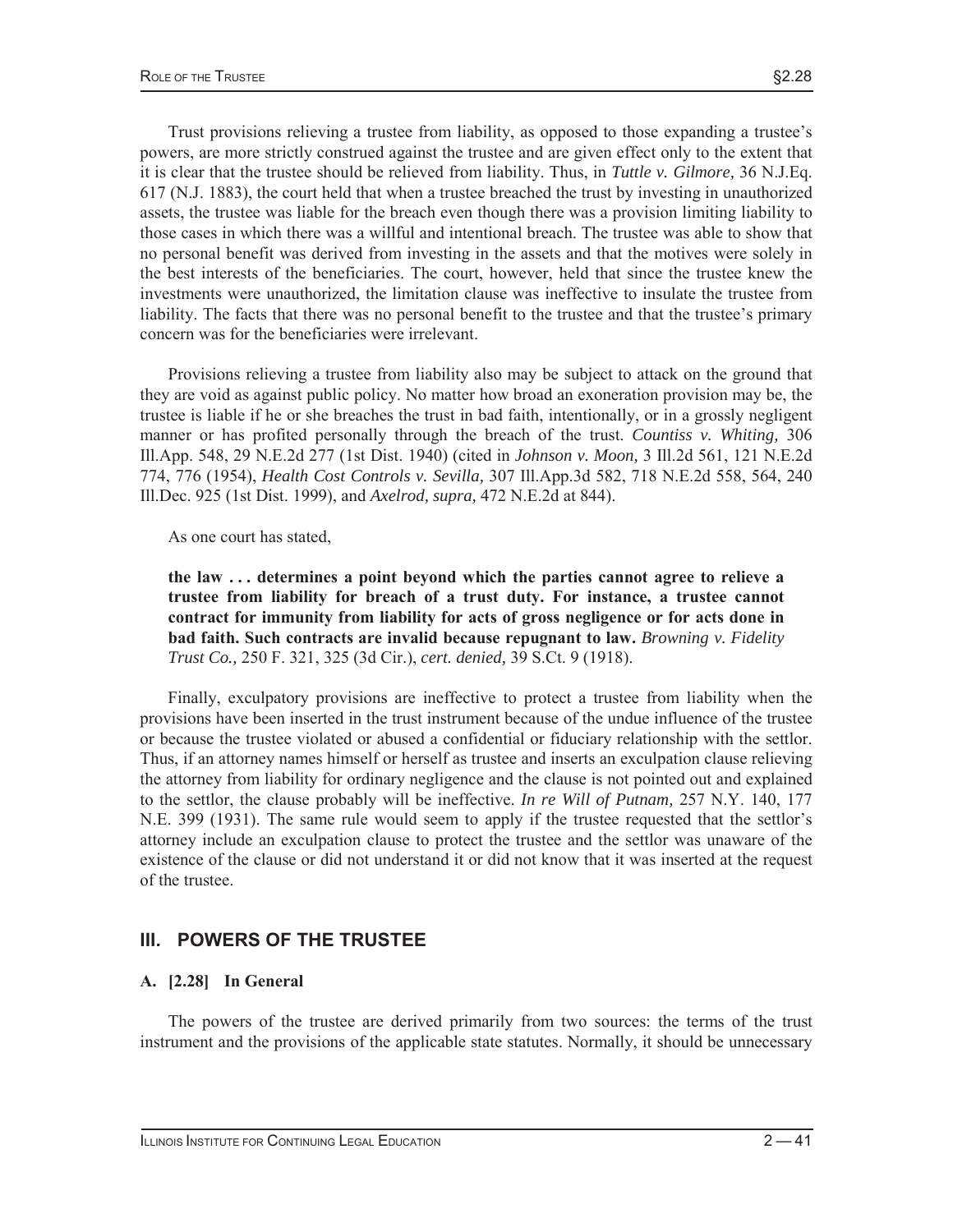to seek court authorization or direction when confronted with a question of whether a certain power may be exercised by the trustee.

## **1. [2.29] Terms of the Trust**

 In determining the extent to which the trust instrument grants authority to the trustee to exercise various powers, it is appropriate to consider not only the plain meaning of the language used but also the apparent overall intent of the settlor. If the terms of the trust are not entirely specific as to a given power but it appears from a reading of the entire trust instrument that the exercise of that power would be consistent with the objectives of the trust, the trustee should feel justified in proceeding accordingly. Thus, if an act is deemed necessary or appropriate to carrying out the purposes of the trust and is not actually prohibited by its terms, then the act should be permissible.

 Even if the terms of the instrument prohibit a certain act, it may be concluded that, in view of a change in circumstances since the establishment of the trust, a deviation from the terms can be justified as being in the best interests of the beneficiaries. In that case, however, it is not advisable to proceed without obtaining court authorization first.

 A trust instrument also may restrict a trustee's powers. For example, in *Metz v. Independent Trust Corp.,* 994 F.2d 395 (7th Cir. 1993), the Seventh Circuit denied the grantor-beneficiary's claim against the trustee, in part due to the grantor's retention of sole authority to direct the investment of the trust account. The grantor had directed the trustee to invest the trust account with a designated investment advisor, who subsequently absconded with the trust funds. The grantor sought to recover from the trustee, asserting in part that exculpatory language in the trust agreement violated federal and Illinois public policy. The Seventh Circuit rejected these arguments, characterizing the trustee's powers as nondiscretionary and passive and finding that exculpatory protection of a trustee is enforceable absent bad faith or reckless indifference on the part of the trustee. *See also Walker v. Northern Trust Co.,* No. 06 C 4901, 2008 WL 191182 (N.D.Ill. Jan. 22, 2008) (holding that summary judgment was appropriate in favor of trustee faced with claim by beneficiary for denying discretionary distributions when trust instrument clearly granted such discretion to advisory committee). Similarly, in *Woolard v. Woolard,* 547 F.3d 755 (7th Cir. 2008), the Seventh Circuit held that distributions made by a trustee to a beneficiary's father, purportedly for the benefit of the minor beneficiary, was a breach of the express terms of the trust because the trust agreement allowed for distributions only directly to the beneficiary, to the legally appointed guardian of the beneficiary, or to a custodian under the Illinois Uniform Transfers to Minors Act.

 As discussed in §§2.30 and 2.61 below, §16.3 of the Trusts and Trustees Act codifies the concept of the directed trust, in which the powers of the trustee may be carefully circumscribed by the trust instrument. For example, the trust instrument may provide that an individual other than the trustee (a directing party) shall direct the trustee with respect to the purchase, sale, or encumbrance of trust assets. In that case, the trustee (an excluded fiduciary) shall have no liability as a fiduciary for following the direction of the directing party, except in cases of willful misconduct. 760 ILCS 5/16.3(f). At the same time, the Act provides that the directing party shall be considered a fiduciary subject to the same duties and standards applicable to a trustee unless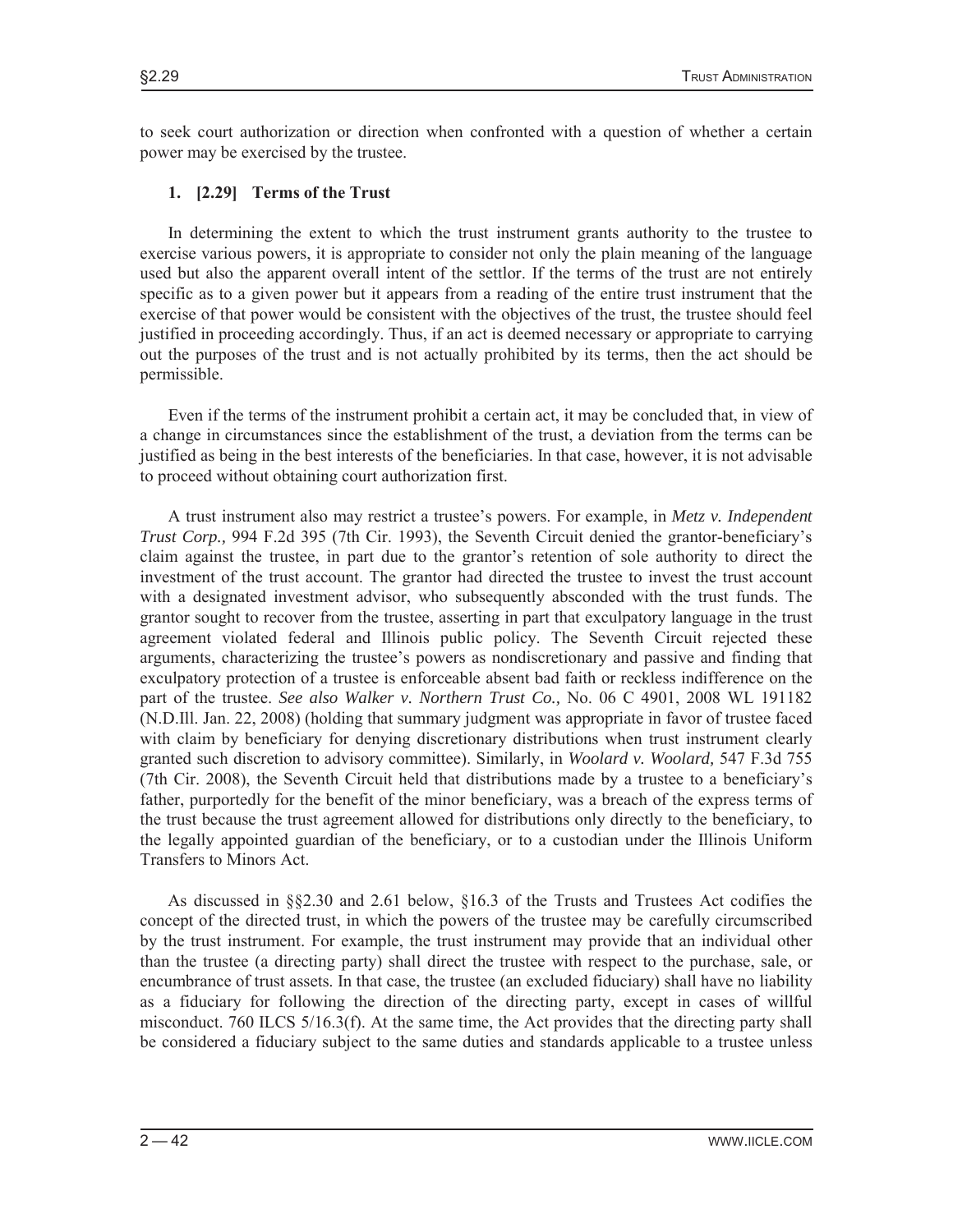the governing instrument provides otherwise. 760 ILCS  $5/16.3$ (e). While it has long been common for trust instruments to unbundle the powers of the trustee by giving one or more parties other than the trustee the power to make specified decisions or direct the trustee with respect to investments or distributions, §16.3 of the Act defines the division of duties and liabilities of the trustee and other parties in such arrangements. In that regard, the Act's imposition of order on the interactions of multi-participant trusts is a welcome development, especially from the perspective of the trustee, who may be relieved to follow directions from another party as to the management of a particular asset. For an overview of the problems and opportunities inherent in modern, multi-participant trusts, see John P.C. Duncan and Anita M. Sarafa, *Achieve the Promise — and Limit the Risk — of Multi-Participant Trusts,* 36 ACTEC L.J. 769 (2011).

#### **2. [2.30] Effect of Statutes**

 The Trusts and Trustees Act contains an enumeration of statutory powers granted to trustees. Sections  $4.01 - 4.08$ ,  $4.10 - 4.12$ , and  $4.14 - 4.24$  of the Act apply only to trusts executed on or after October 1, 1973. 760 ILCS 5/3(2). Section 17 of the Act, 760 ILCS 5/17, applies only to orders entered on or after October 1, 1973, that pertain to eminent domain or partition proceedings. 760 ILCS 5/3(2). Other provisions of the Act apparently apply to all Illinois trusts without regard to the date on which the trust instrument was executed. For example, §16.3 of the Act, 760 ILCS 5/16.3, governing directed trusts, applies to all trusts in existence on January 1, 2013, or created after that date. 760 ILCS 5/16.7. Section 16.3 of the Act pertains to the administration of a trust administered in Illinois under Illinois law or that is governed by Illinois law with respect to the meaning and effect of its terms, except to the extent that the governing instrument expressly prohibits  $§16.3$  from applying to the trust by specifically referencing  $§16.3$ . 760 ILCS 5/16.7.

 The Trusts and Trustees Act recites that its provisions are applicable to a trust only "to the extent that they are not inconsistent with the provisions of the instrument." 760 ILCS 5/3(1). Illinois courts have held that the "Act merely establishes a set of default rules applicable when not in conflict with the terms of a trust agreement." *Woolard v. Woolard,* 547 F.3d 755, 759 (7th Cir. 2008). Accordingly, reference should be made to the Act only after it is determined that the trust instrument neither grants nor prohibits a given power. However, the terms of the instrument must be carefully reviewed in making such a determination and in deciding whether the Act may be relied on to expand on the terms. For example, the Act gives the trustee power to make distributions in a number of alternative ways if certain circumstances exist. See 760 ILCS 5/4.20, quoted in §2.51 below. If the trust instrument authorizes distributions in some but not all of the ways set forth in the Act, a determination must be made as to whether the settlor intended to limit the grant of power in the instrument, thus precluding reliance on the Act to expand on that power. For example, in *Woolard,* a trustee could not rely on the fact that the Act authorized distributions to an adult relative of a minor beneficiary because — although the trust did not specifically prohibit such distributions — by mirroring other sections of the Act regarding distributions, it was held that the grantor intentionally excluded such power from the trust agreement.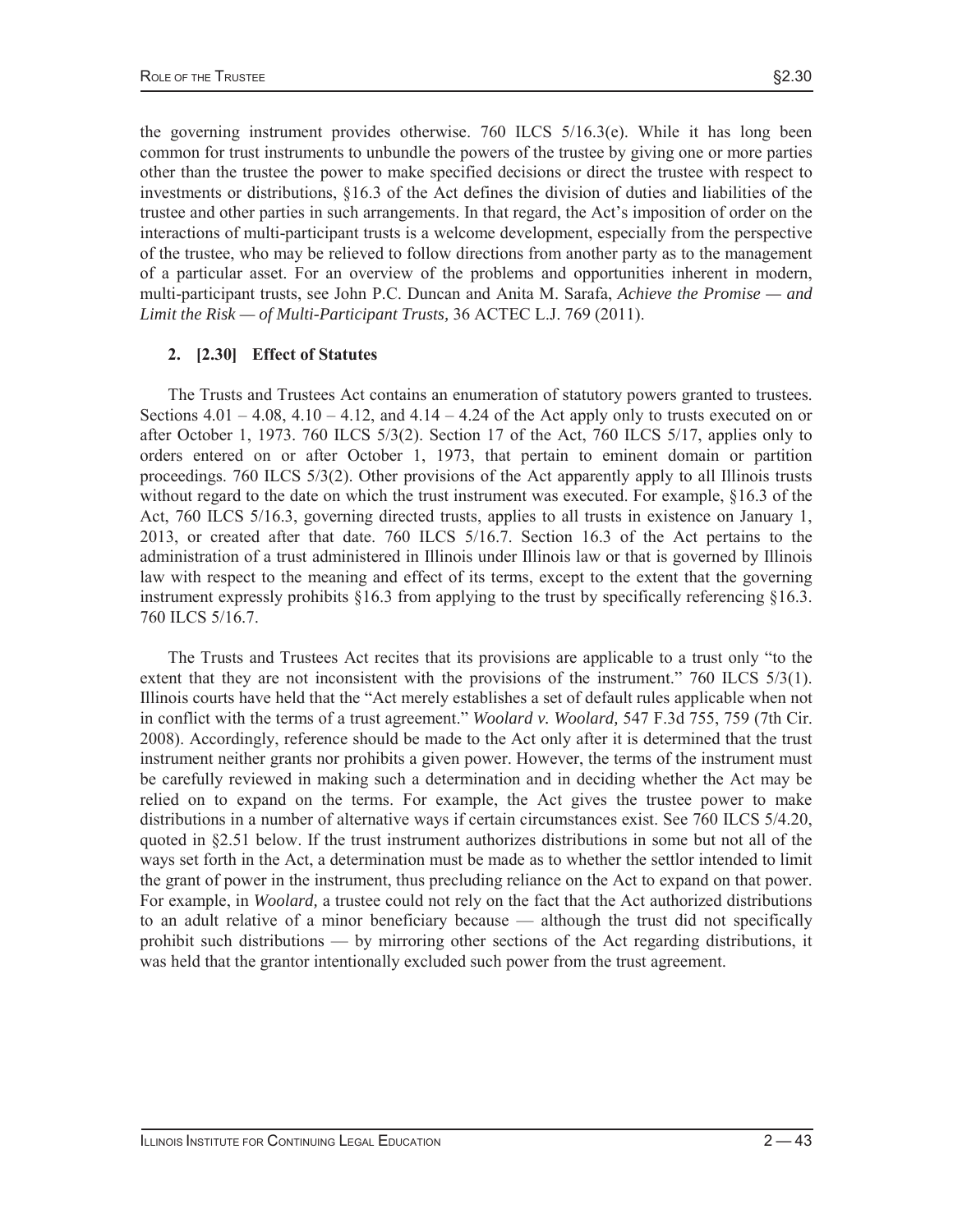### **B. [2.31] Statutory Powers**

The powers discussed in  $\S$ 2.32 – 2.58 below are set forth in the order of their appearance in the Trusts and Trustees Act. The discussion in each section is addressed to documents not specifically governed by the Act or by previous statutory provisions and is accompanied by either a quotation or a summary of the specific provision in the Act.

## **1. [2.32] Selling Trust Property**

 The trustee may properly sell trust property if (a) the trustee has the power to do so under the terms of the instrument or (b) it is necessary or appropriate to sell to carry out the purposes of the trust.

 First, the intention of the settlor, as manifested by the language of the trust and the circumstances surrounding its establishment, must be ascertained to determine whether the trustee is authorized to sell trust property. Words of similar import, such as the power to "dispose of" or to "invest and reinvest" trust property, may be relied on in most circumstances as being tantamount to a power to sell.

 The terms of the instrument must be followed if they expressly require or expressly prohibit the sale of trust assets or provide for sales only under certain circumstances. However, there are occasions when the court may permit a deviation from the terms, particularly if compliance would defeat the purposes of the trust. Early caselaw suggested that only in extreme cases would it be permissible for a court of chancery to deviate from the terms of a trust and that the exercise of the power must be based on facts showing that conditions had arisen or exigencies had developed that could not have been foreseen by the donor and that, as a result of the unforeseen conditions, the beneficiaries would suffer loss. The mere fact that a sale of trust property might benefit the beneficiaries was an insufficient basis for authorizing the sale. *See, e.g., Johns v. Johns,* 172 Ill. 472, 50 N.E. 337 (1898); *Gavin v. Curtin,* 171 Ill. 640, 49 N.E. 523 (1898); *Curtiss v. Brown,* 29 Ill. 201 (1862). In 1929, however, the legislature amended §50 of the former Chancery Act (now codified at §17.1 of the Trusts and Trustees Act) to permit the court to order the sale of trust property if

## **it is made to appear that such lands or estate are liable to waste or depreciation in value, or that the sale thereof and the safe and proper investment of the proceeds will inure to the benefit and advantage of the persons entitled thereto, or that it is otherwise necessary for the conservation, preservation or protection of the property or estate or of any present or future interest therein.** 760 ILCS 5/17.1.

 Subsequent caselaw interpreting this portion of the statute suggests that the statute was intended to liberalize the common law and that the court clearly has the power to order a sale if the sale inures to the benefit of the trust beneficiaries without the necessity of showing that the sale is required to protect the trust estate from loss or to prevent a total loss of the trust estate. However, even under the more liberal statutory standard, before the court authorizes a sale when no power of sale is contained in the trust instrument, it will seek to determine that the main object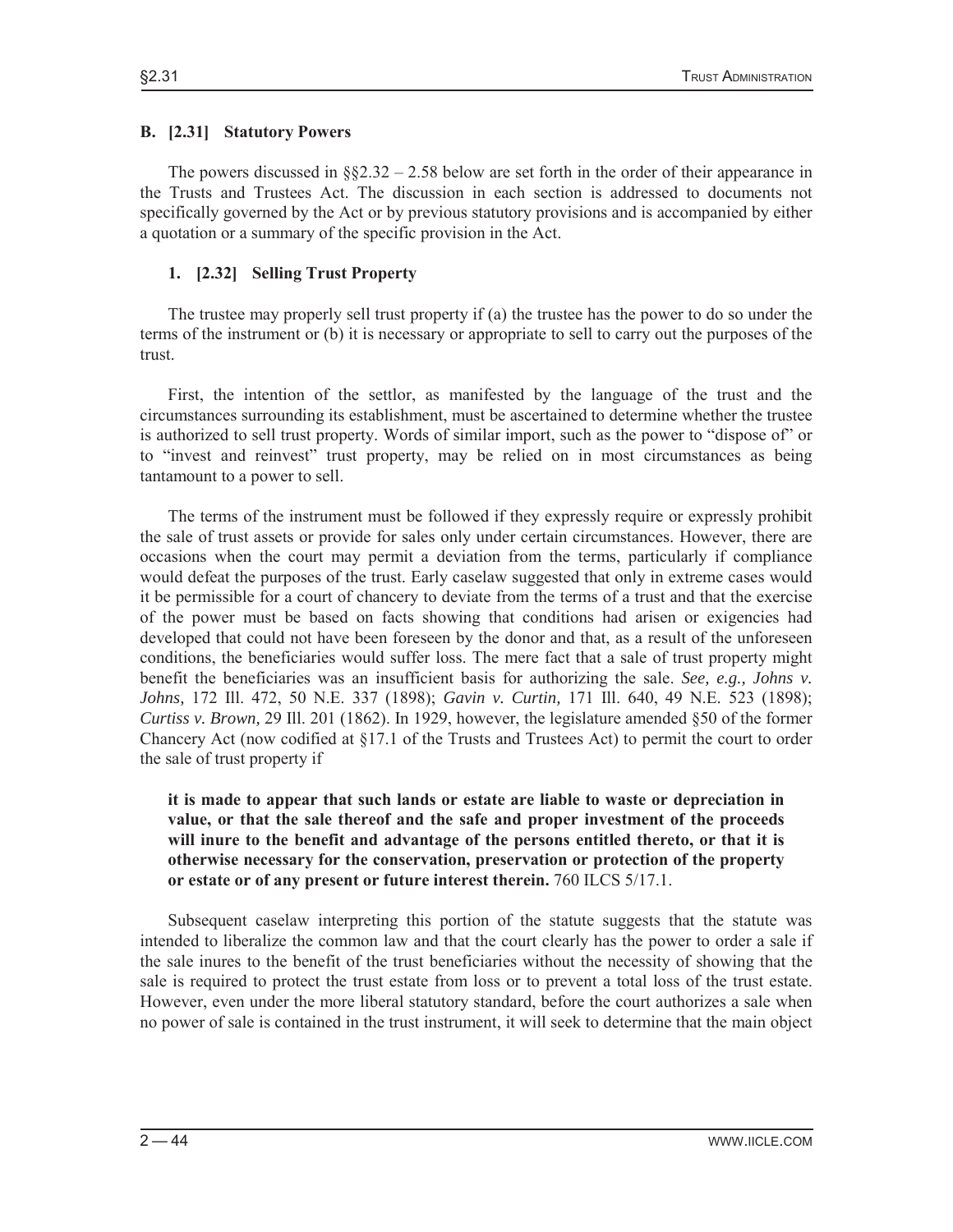of the trust is best served by that action and that the intent of the trust is carried out. *American State Bank v. Kupfer,* 114 Ill.App.3d 760, 449 N.E.2d 1024, 70 Ill.Dec. 677 (4th Dist. 1983); *Shamel v. Shamel,* 3 Ill.2d 425, 121 N.E.2d 819 (1954). For the same reasons, the court may permit retention of property that has been directed to be sold by the terms of the instrument.

 In *Durdle v. Durdle,* 223 Ill.App.3d 964, 585 N.E.2d 1171, 166 Ill.Dec. 149 (4th Dist. 1992), the appellate court declined to order a sale of trust real estate at the behest of certain trust beneficiaries. The court found that a court-ordered sale is appropriate only in the event of a change in circumstances that was not foreseen by the grantor. In *Durdle,* the court found no such change in circumstances, such as waste or depreciation in value. In addition, the court clearly was perturbed by the beneficiaries' repeated legal attacks against the trustee, which the court characterized as "legal-expense blackmail." 585 N.E.2d at 1175.

 If the language of the instrument is inconclusive, or in the absence of any language relating to the sale of trust assets, consideration should be given to the purposes for which the trust was established. A power of sale can be implied if the trust purposes require it. Thus, if the trust provides for the payment of a certain annuity or for the support of the beneficiary and the only way to obtain funds for required payments is by a sale of trust property, then the trustee is justified in making a sale. *Cherry v. Greene,* 115 Ill. 591, 4 N.E. 257 (1886).

 Also to be considered is the type of trust property in question. When a trust holds an improper investment, such as unproductive property, there is a power, if not a duty, to sell it and invest the proceeds in income-producing property.

 The trustee also may consider obtaining the approval of beneficiaries for a sale of trust assets. The consent of a beneficiary, as long as the beneficiary is legally competent, is aware of all relevant facts, and has not been improperly induced to give the consent, can preclude the beneficiary from having a trust sale set aside. Proceeding in this manner requires careful consideration by the trustee, for the trustee should consider the possible objections of all present and future beneficiaries. The terms of the trust may, of course, provide that a beneficiary's consent is a necessary prerequisite to any sale of trust assets.

 Any method of sale may be used by the trustee as long as it is reasonably necessary and results in a prudent handling of the transaction. Thus, it is not necessarily improper to sell to a beneficiary, to sell on credit (if the property is of sufficient value and that is the only way the sale can be advantageously made), or to exchange trust property for other property. Granting options to purchase trust property normally is not considered proper in that it involves giving up the trustee's discretion before the time of sale. However, it may be permissible if it is considered prudent in light of the circumstances and if a sale cannot be effected otherwise.

 760 ILCS 5/4.01 gives the trustee power "[t]o sell, contract to sell and grant options to purchase any part or all of the trust estate at public or private sale, for cash or on credit, and to exchange any part or all of the trust estate for other property."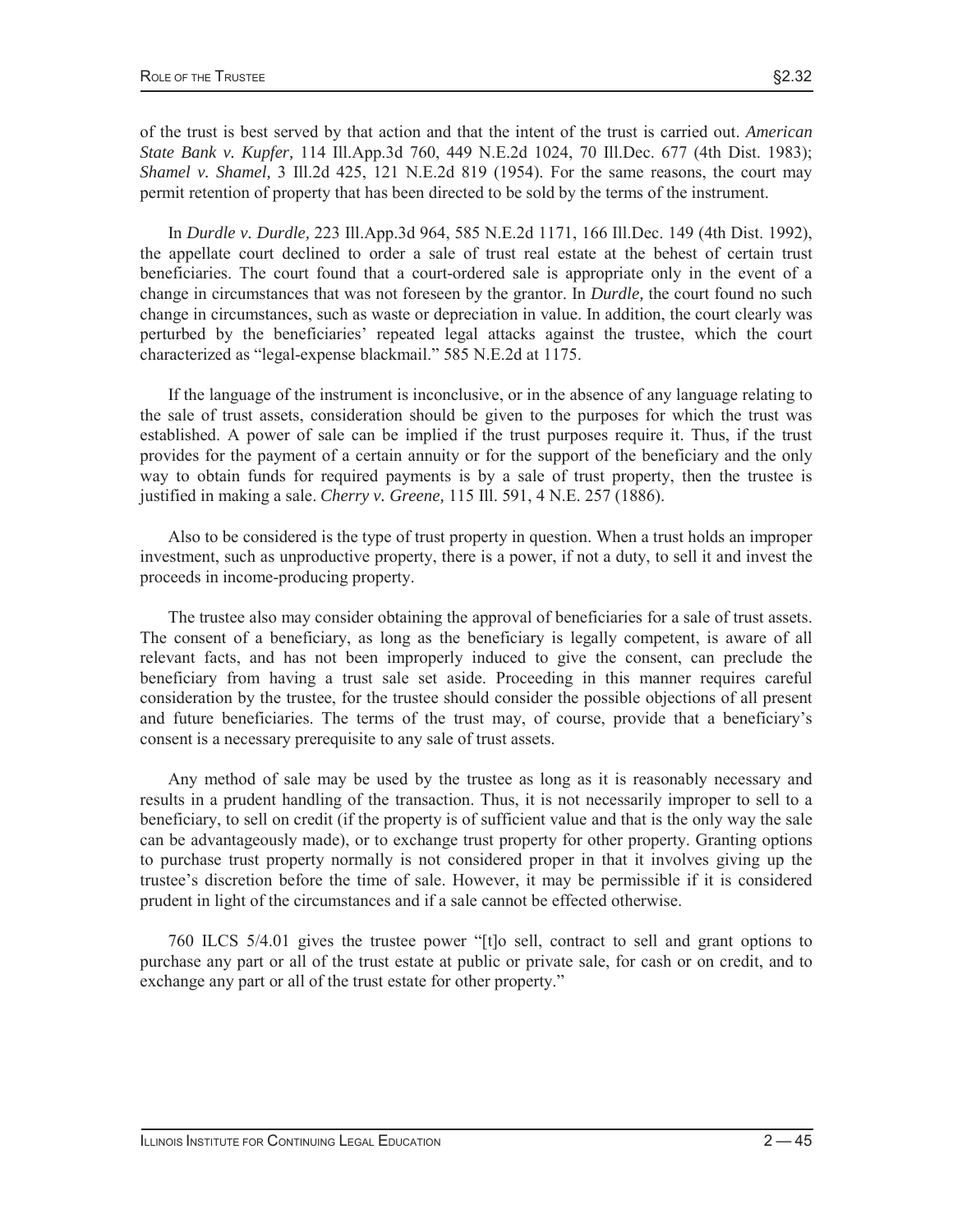## **2. [2.33] Leasing Trust Property**

 Generally, the trustee has the duty to make trust property productive. See §2.16 above. The trustee thus may have an implied power to enter into leases of property that is currently producing no income even though there may be no provision in the instrument for making leases. However, the trustee must comply with the terms of the trust if the terms expressly prohibit leasing trust property unless the trustee believes that doing so is detrimental to the interests of the beneficiaries, in which case the trustee should seek court direction. The court has the power to authorize leases but does not exercise that power if the trustee already has appropriate authority under the terms of the instrument.

 The provisions of a lease should be considered in light of all relevant circumstances. Its terms should be of a length considered necessary to secure a good tenant. Other considerations in determining the propriety of a lease are the purposes of the trust, the interests of the beneficiaries, the value of the property, and the normal methods of dealing with the property in the community.

 Normally, a power to lease includes an authority to enter into leases that begin in the future, but only to an extent not inconsistent with the best interests of the trust. For instance, it may be considered imprudent for the trustee to bind himself or herself to a lease far in advance of the time of its commencement. On the other hand, there should be no objection to the execution of a renewal of a current lease to take effect in a relatively short period of time.

 With regard to leases of oil, gas, and other minerals, as well as participation in mineral development generally, see §2.53 below and Chapter 6 of this handbook. Regarding leases of farm property, see §2.52 below.

 760 ILCS 5/4.02 gives the trustee power "[t]o enter into leases for any period of time, though extending beyond the termination of the trust." Additionally, if a trust has a sole beneficiary and that beneficiary authorizes the trustee to enter into a lease that extends beyond the term of the trust, the resulting lease cannot be held invalid. *LaSalle National Bank v. Khan,* 191 Ill.App.3d 41, 547 N.E.2d 472, 138 Ill.Dec. 305 (1st Dist. 1989). See §§2.21 – 2.23 above for a discussion of the trustee's general duties at the termination of the trust.

#### **3. [2.34] Borrowing and Mortgaging Trust Property**

 The power to mortgage rests on the same general considerations as the power of sale, although there is a greater risk involved in mortgaging trust property in that the trustee receives less than its full value at the time of the transaction and runs the risk of subsequently losing the property. If the power to mortgage is not specifically expressed in the instrument, that power may be implied when there is a necessity to improve trust property to make it income productive. However, if there is no power granted and the trust purposes do not justify a mortgage, the trustee breaches his or her duty by mortgaging trust property. Accordingly, in situations not covered by the Trusts and Trustees Act, consideration should be given to seeking court authorization.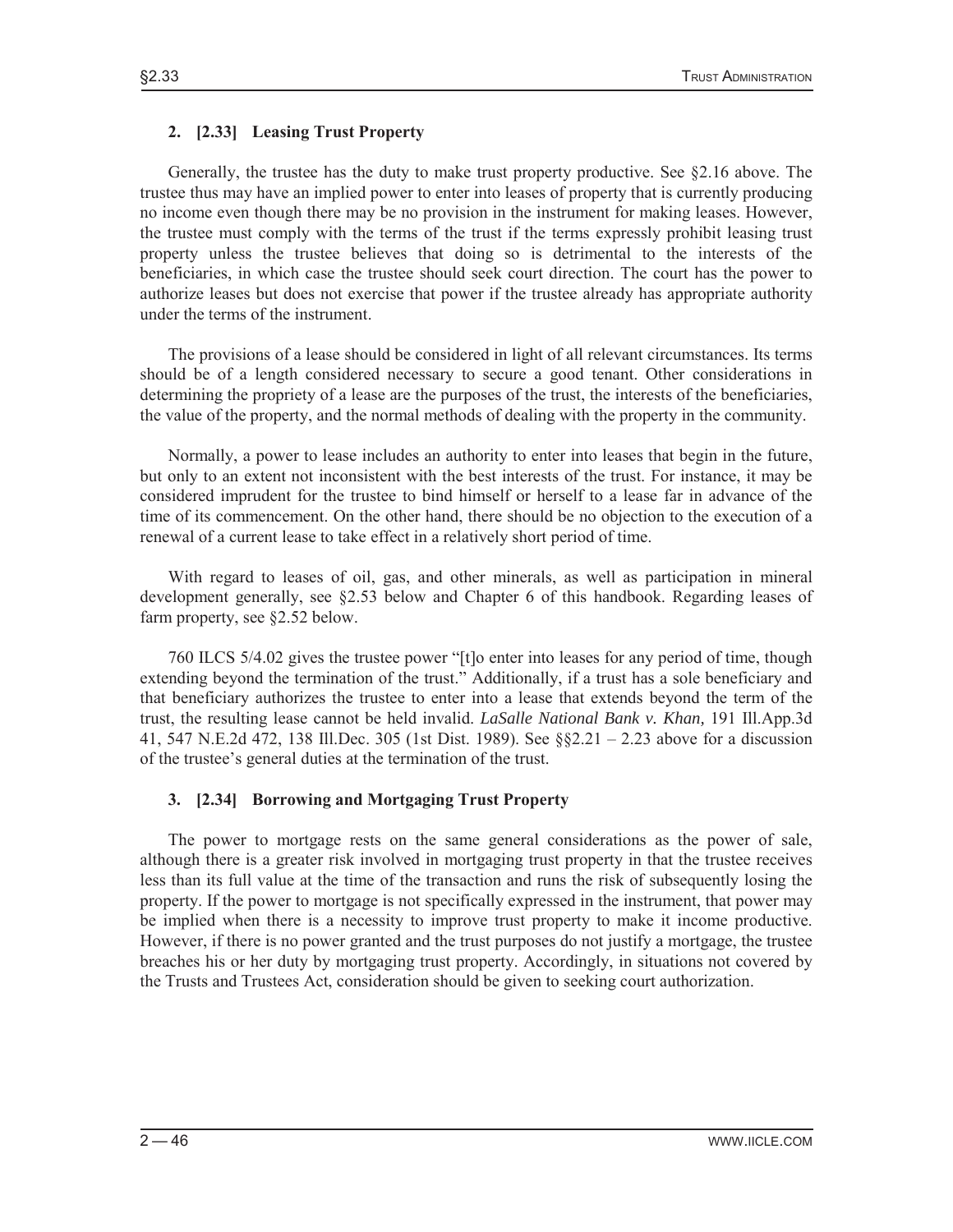The power to purchase property subject to a mortgage or to give a purchase-money mortgage should be viewed in the same light as the power to mortgage property. These are not normally considered proper acts and should be undertaken only with express authority from the terms of the trust, the Trusts and Trustees Act, or a court order.

 The court may permit deviations from the terms of the instrument if there are circumstances not originally anticipated by the settlor and strict adherence to trust terms would defeat the overall objectives of the trust. *Johns v. Montgomery,* 265 Ill. 21, 106 N.E. 497 (1914). Thus, when there is an express prohibition against mortgaging, the court may permit a mortgage if it is necessary to prevent a sacrifice of the trust property. The objective, however, must be to prevent disaster. If the power to mortgage is not expressly or impliedly granted by the terms of the instrument, a court will not be inclined to approve a mortgage if there is no emergency involved and the mortgage is desired merely to improve the value of trust property.

 The trustee may have the power to borrow money without security if that action is necessary to accomplish the purposes of the trust even if the terms of the instrument do not specifically empower the trustee to do so. If the trustee has borrowed funds and used them for the benefit of the trust, the lender may reach the trust assets to the extent of this benefit. This is true even when the trustee has exceeded his or her powers.

 The trustee's power to pledge trust assets may not be exercised by an attorney-in-fact acting pursuant to a durable power of attorney executed by the grantor that does not expressly authorize the attorney-in-fact to sign loan guaranties on behalf of the trust. *See Amcore Bank, N.A. v. Hahnaman-Albrecht, Inc.,* 326 Ill.App.3d 126, 759 N.E.2d 174, 259 Ill.Dec. 694 (2d Dist. 2001). The court in *Amcore Bank* observed that a general grant of agency, such as that contained in a broad, catchall provision in a durable power of attorney, does not give the attorney-in-fact the authority to execute loan guaranties in general, let alone on behalf of a trust. 759 N.E.2d at 182. In *Amcore Bank,* the grantor created a trust that specifically gave the trustee the power to pledge trust assets for the debts of any business in which the grantor owned at least a five-percent interest. The grantor later executed a durable power of attorney naming both his wife and his son "each individually and not jointly" as his attorney-in-fact. 759 N.E.2d at 179. The durable power of attorney was not meant to change the trust provision giving the trustee the authority to pledge trust assets and did not expressly give the attorney-in-fact the authority to sign loan guaranties, either in general or on the trust's behalf. Sometime thereafter, the grantor, who also served as the original trustee of the trust, became disabled and was replaced by a corporate successor trustee. When one of the grantor's businesses sought a line of credit for its operations, the grantor's son signed a guaranty for the loan as attorney-in-fact on the trust's behalf pursuant to the durable power of attorney. The court found that while the grantor specifically gave the trustee the power to pledge trust assets for the grantor's business debts, the grantor never expressly gave his attorney-in-fact the power to sign debt guaranties. The court further found that the general grant of agency in the durable power of attorney's catchall paragraph did not give the attorney-in-fact the authority to make contracts of guaranty. Therefore, the court held that the attorney-in-fact had no authority to sign loan guaranties, whether in general or on the trust's behalf.

 760 ILCS 5/4.03 gives the trustee power "[t]o borrow money and to mortgage, pledge or otherwise encumber any part or all of the trust estate."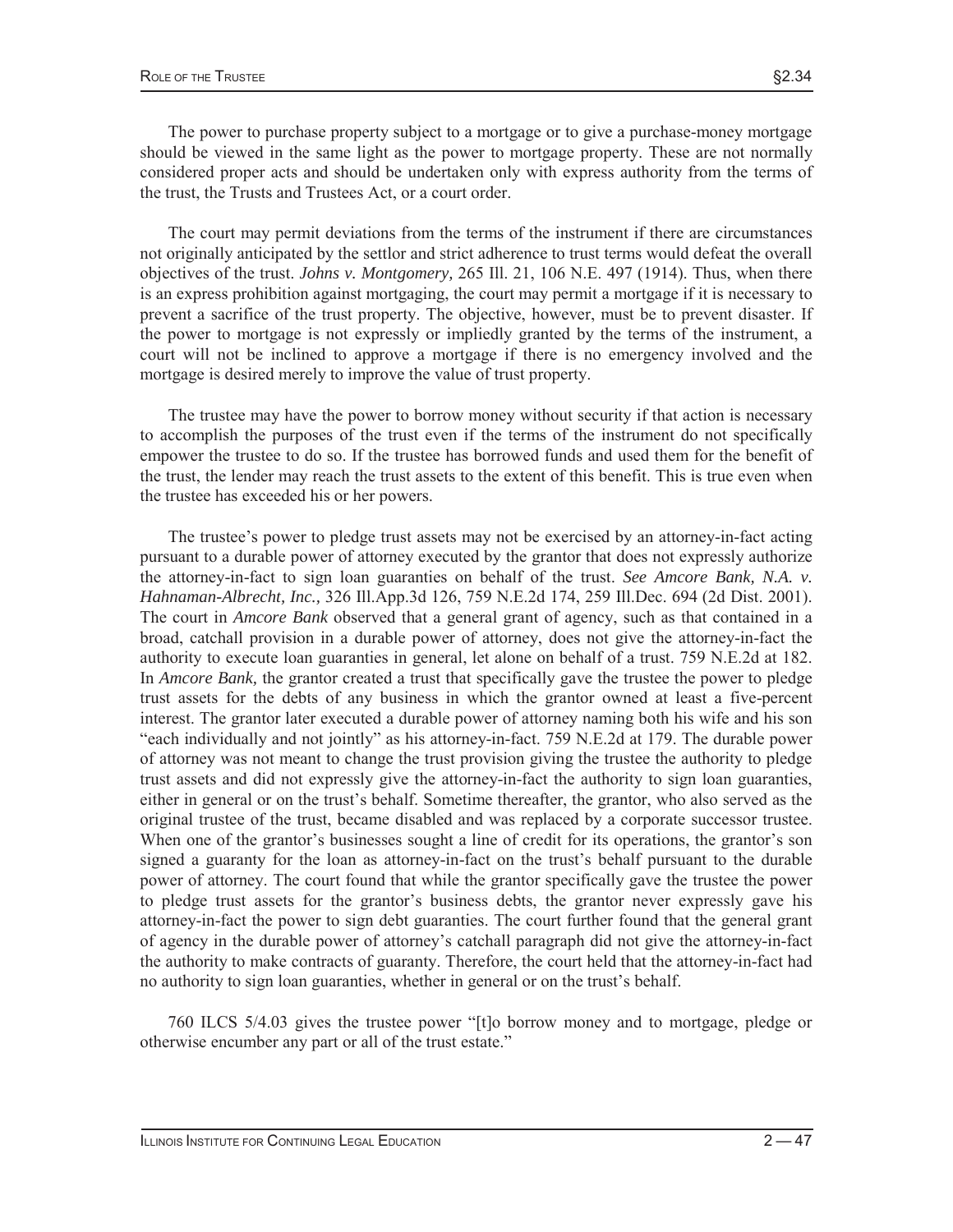## **4. [2.35] Dealing with Real Estate**

 760 ILCS 5/4.04 gives the trustee power "[t]o grant easements, subdivide, improve, give consents and enter into contracts relating to real estate or its use and to dedicate any interest in real estate."

 This provision serves to expand other specific powers on which the trustee may rely in dealing with real property comprising a portion of the trust. See Chapter 6 of this handbook for a general discussion of real estate as a trust investment. The provision giving the trustee power to grant easements may be useful in taking advantage of the federal estate tax benefits available for conservation easements granted upon or after death. See 26 U.S.C. §§2055(a), 2055(f), and  $2031(c)$ . Internal Revenue Code  $\S 2031(c)(9)$  contemplates the grant of a conservation easement after the decedent's death (*i.e.,* during the estate administration), provided that an appropriate election is made on the decedent's timely filed federal estate tax return.

## **5. [2.36] Appointing Trustees To Deal in Other Jurisdictions**

760 ILCS 5/4.05 gives the trustee power

**[**t**]o designate or appoint a trustee to act in any other jurisdiction as sole trustee or co-trustee of any part or all of the trust estate located in such other jurisdiction; to confer upon the appointed trustee any or all of the rights, powers and duties of the appointing trustee; and to remove the appointed trustee.** 

 To the extent that the exercise of this power becomes necessary or desirable, the trustee should consider carefully not only the identity of the appointee but also the extent to which the trustee feels justified in delegating rights, powers, and duties. In a typical case, it may be prudent to limit as fully as possible the discretion conferred. See §2.13 above.

## **6. [2.37] Entering into Agreements for Deposit and Custody Accounts**

#### 760 ILCS 5/4.06 gives the trustee power

**[**t**]o enter into agreements for bank or other deposit accounts, safe deposit boxes, custodian, agency or depositary arrangements for all or any part of the trust estate, including agreements for such services provided by a bank operated by or affiliated with the trustee, and to pay reasonable compensation for those services, including compensation to the bank operated by or affiliated with the trustee, except that nothing in this Section shall be construed as removing any depositary arrangements from the requirements of the prudent person rule.** 

See §§2.14 and 2.15 above for further discussion relative to this power.

## **7. [2.38] Dealing with Investment Securities**

 In voting corporate shares, the trustee has the duty to promote the interests of the beneficiaries. When the trustee is required by the terms of the instrument to vote at the direction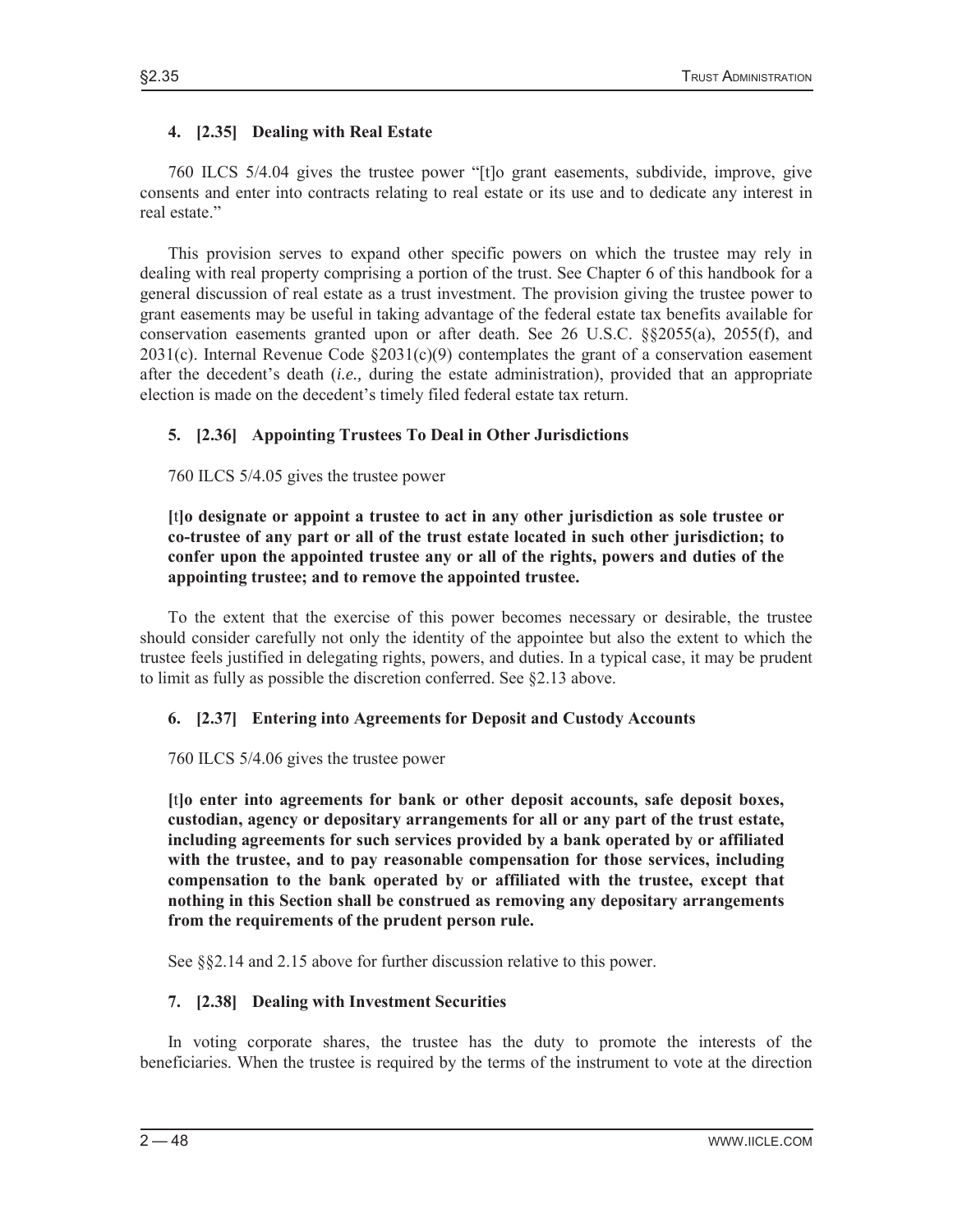of the settlor or a beneficiary or third party, the trustee may be compelled to give a proxy. The trustee must comply and transfer the legal power to vote the shares. However, if the trustee believes that his or her duty to the beneficiaries requires seeking the assistance of the court to prevent a consequent action detrimental to the beneficiaries, then the trustee should do so.

 The trustee may properly grant proxies to vote shares of stock held in the trust, particularly when the shares involved represent an insignificant percentage of the outstanding shares of the corporation. This would not necessarily be an improper delegation, particularly when routine corporate matters are under consideration. However, if the trust owns a large or controlling interest in the corporation and the vote more directly affects the interests of the beneficiaries of the trust, the trustee should not give a proxy to vote the trust's shares unless in doing so the trustee can exercise control effectively, such as by giving a special proxy in advance with specific directions for how the votes are to be cast.

 The trustee owes the same duty of loyalty to the beneficiaries in voting shares of stock held in the trust as in the exercise of any other powers. See §2.7 above. The trustee is accountable if he or she acts in a self-interested manner rather than in the interests of the beneficiaries. If the trustee is also an officer or director of the corporation, the trustee has additional fiduciary obligations to the trust beneficiaries in that capacity. If the trustee is guilty of a misdeed as a corporate officer but makes good to the corporation with no loss resulting to the trust, then the trustee has no liability to the beneficiaries. If the trustee fails to make good a loss to the corporation, however, the trustee may be held liable to the beneficiaries by reason of a breach of duty, even though the breach occurred in the trustee's capacity as officer or director of the corporation rather than as trustee.

760 ILCS 5/4.07 gives the trustee the following powers:

**(a) To exercise all the rights and powers of an individual owner with respect to shares of stock, bonds or other securities in the trust estate, including, but not by way of limitation, voting, giving proxies, participating in voting trusts, mergers, consolidations, foreclosures, reorganizations or liquidations, and exercising or selling subscription or conversion rights;** 

**(b) If the provisions of the trust instrument direct that the trust estate be invested in obligations issued or guaranteed by the United States or any instrumentality or agency thereof, the trustee, if he does not make such investment directly, may invest the trust estate in interests in any open-end or closed-end management type investment company or investment trust registered under the Investment Company Act of 1940, as from time to time amended, provided that the portfolio of such investment company or investment trust is limited to obligations of the United States hereinabove described and to agreements to repurchase such obligations, which agreements, with respect to principal and interest, are at least 100% collateralized by such obligations marked to market on a daily basis, if the investment company or investment trust takes delivery of such obligations either directly or through an independent custodian designated in accordance with the Investment Company Act of 1940, as from time to time amended. Nothing in this subsection (b) shall be construed as removing any such investment from the requirements of the prudent man rule.**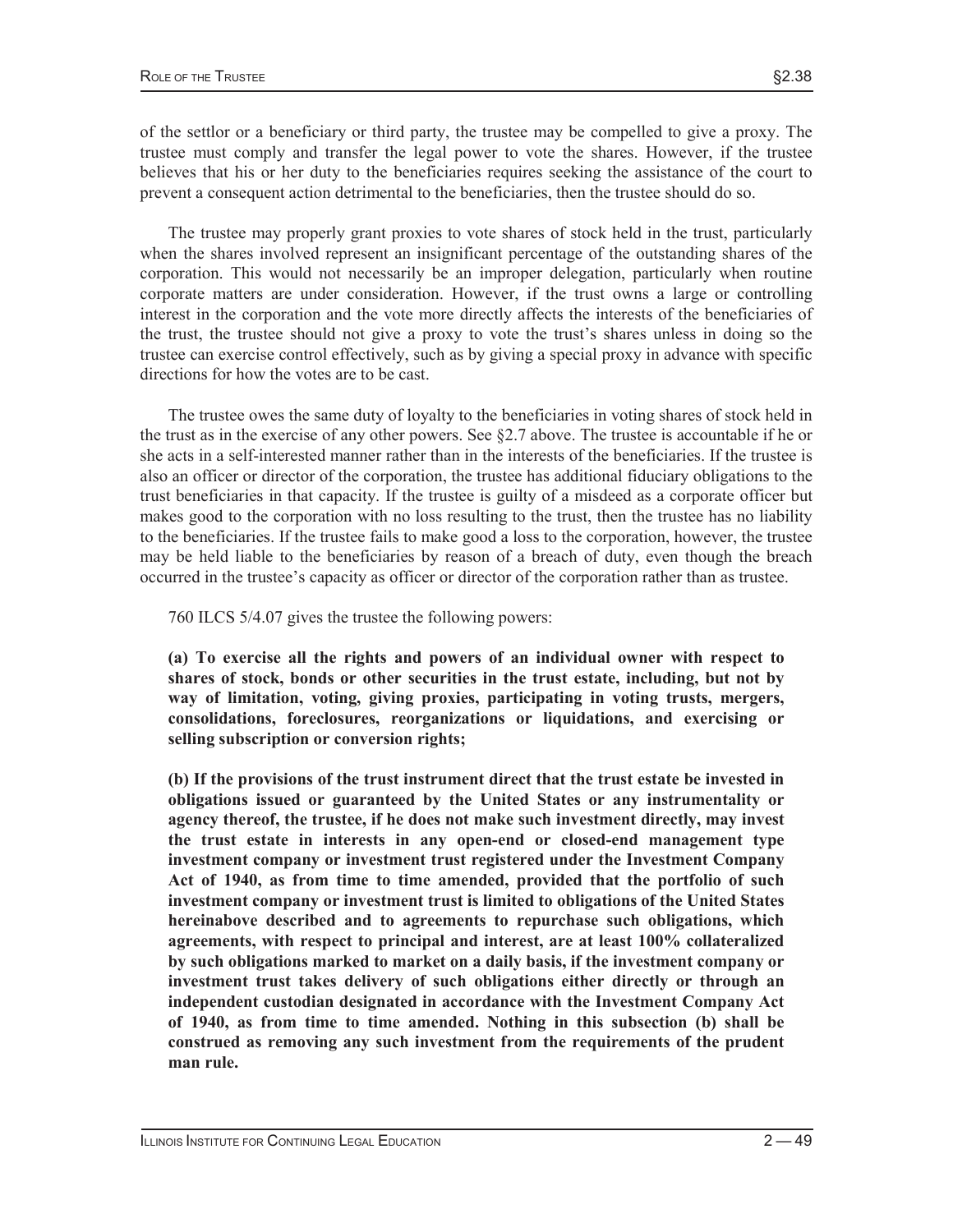### **8. [2.39] Incurring Expenses**

 It is proper for the trustee to incur expenses and pay expenses out of trust assets whenever they are reasonably necessary in the administration of the trust. Thus, expenses are properly incurred when they are either (a) authorized by the terms of the instrument or (b) necessary or appropriate to carry out the purposes of the trust.

 Certain expenses consistently are deemed as reasonable and necessary and appropriate charges against the trust estate, such as expenses incurred in exercising other trustees' powers (*e.g.,* expenses of sales of assets), expenses for the preservation of trust assets (*e.g.,* insurance premiums and the rental of safe-deposit boxes for securities), expenses of management, and, in most cases, expenses for repairs of trust property. Repairs, however, should be distinguished carefully from improvements to trust property. In general, repairs usually can be found to be necessary when there is an objective of maintaining income-producing assets. Improvements, on the other hand, have as their goal the enhancement of property values. Prior to embarking on a program of improvements, the trustee should determine whether there is express authority in the instrument or whether authority may be gleaned from the general intent and objectives of the trust. If it may be said that the trust's net income is not presently at a level where it should be and that improvements, in all likelihood, can result in an increase of net income, then the incurring of improvement expenses should be deemed reasonable and in the best interests of the beneficiaries.

 There may be a question whether certain services fall within the purview of what would be considered the duties of the trustee and thus whether expenses are proper. It is not proper for a trustee to incur expenses in any area in which the trustee would be expected to have the appropriate skill to perform the duty in question on his or her own, as trustee, without additional compensation. See §§2.40 (appointment of agents), 2.73 (compensation of agents), and 2.76 (extra compensation) below. In all events, the expense should be of definite benefit to the trust estate.

 If an expense is found to have been incurred improperly, the trustee is not entitled to reimbursement from the trust assets. Thus, the payment of improper or excessive compensation to agents or of penalties on taxes that should have been timely paid can be chargeable to the trustee individually and not reimbursable to the trustee from trust assets.

 760 ILCS 5/4.08 gives the trustee power "[t]o pay taxes and reasonable expenses incurred in administering the trust estate."

 In addition to the general grant of power set forth above, there is a further provision in 760 ILCS 5/7 that "[t]he trustee shall be reimbursed for all proper expenses incurred in the management and protection of the trust."

While the definition of "proper expenses" for purposes of  $\S7$  of the Trusts and Trustees Act may not always be clear, the court in *Lampe v. Pawlarczyk,* 314 Ill.App.3d 455, 731 N.E.2d 867, 247 Ill.Dec. 94 (1st Dist. 2000), highlighted certain expenses that, in the absence of express authority in the trust document, definitely are not proper. In *Lampe,* the trustee, in addition to performing certain ministerial duties, such as bookkeeping and accounting, to protect the trust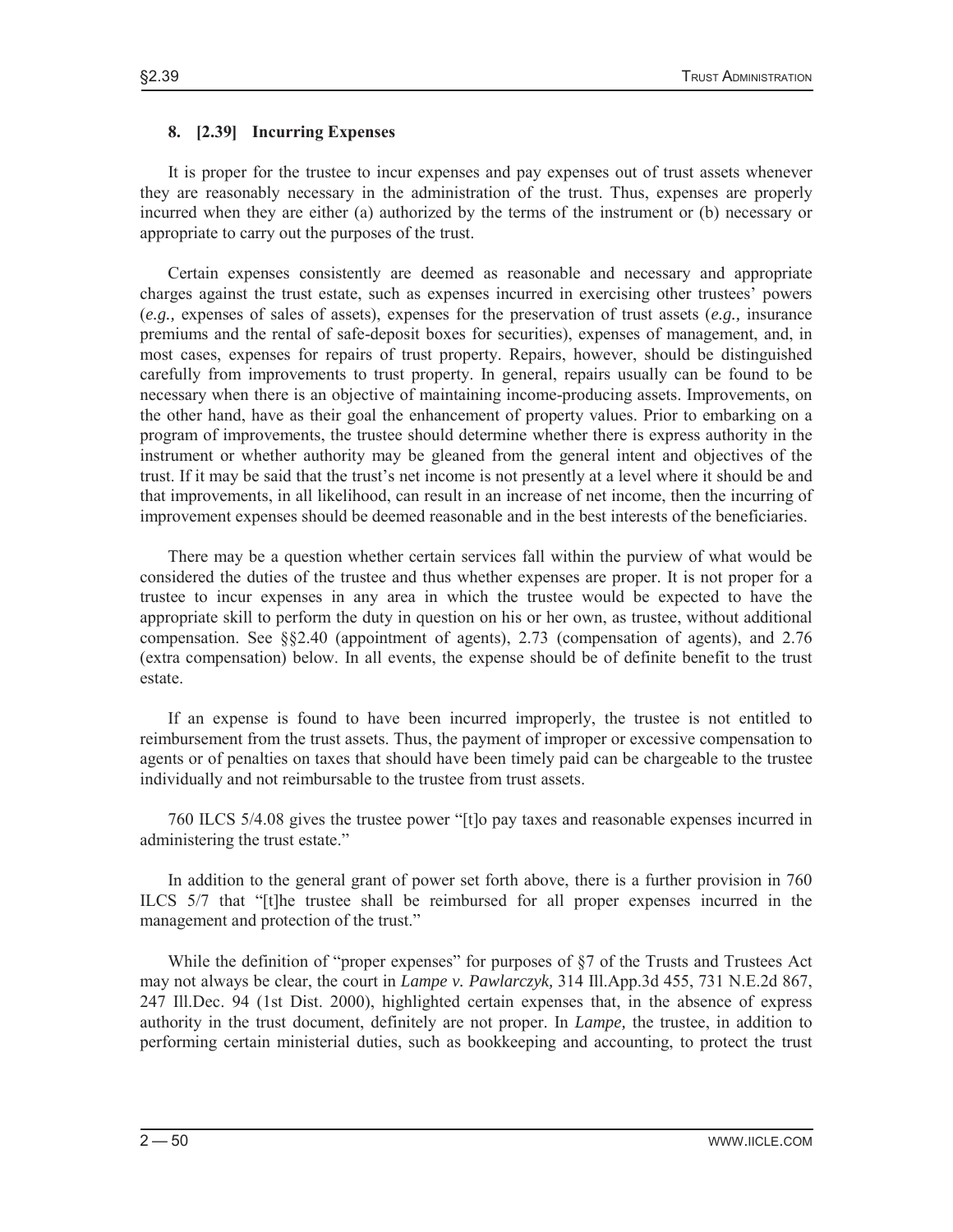assets, also performed various personal services for the grantor. The court concluded that taking the grantor grocery shopping, coordinating her medical and dental care, and performing certain household chores for her were personal services and not services performed "in the management and protection of the trust." 731 N.E.2d at 875, quoting 760 ILCS 5/7. Accordingly, the court held that compensation for the personal services performed for the grantor was not a proper expense incurred under §7.

 Just as the *Lampe* court clarified that, in the absence of express authority in the trust instrument, the trust estate may not be used to reimburse the trustee's expenditures for the grantor's personal benefit, neither may the trustee be reimbursed for expenses deemed to benefit the trustee rather than the trust he or she is charged to protect. In *NC Illinois Trust Co. v. Madigan,* 351 Ill.App.3d 311, 812 N.E.2d 1038, 286 Ill.Dec. 23 (4th Dist. 2004), the court denied the trustee's request that its attorneys' fees incurred in appealing an adverse decision related to a will construction be paid from the trust estate. In addition, the court reversed an order of the circuit court that allowed the trustee to keep trust moneys for attorneys' fees that the trustee had already paid to a consulting attorney. See §2.40 below for a discussion of *NC Illinois Trust* with respect to using trust funds to pay a consulting attorney.

## **9. [2.40] Appointing Agents**

 Other proper expenses chargeable to the trust include payments for the service of attorneys, brokers, or other agents when the services are reasonably necessary to the administration of the trust. However, those expenses are not proper trust charges if they constitute services the trustee ought to perform personally or if they are normally covered by the trustee's compensation, in which case there is no additional benefit to the trust. If the act consists of a proper delegation and is not otherwise being paid for as a part of the trustee's compensation, then its payment may properly be charged against the trust assets. For further discussion of compensation to attorneys and agents, see §2.76 below.

 760 ILCS 5/4.09 gives the trustee power "[t]o appoint attorneys, auditors, financial advisers and other agents and to pay reasonable compensation to such appointees." Section 4.09 further provides:

## **If the trustee uses reasonable care, skill, and caution in the selection of the agent, the trustee may rely upon the advice or recommendation of the agent without further investigation and, except as may otherwise be provided in subsection (b) of Section 5.1 with respect to investment agents, shall have no responsibility for actions taken or omitted upon the advice or recommendation of the agent.** *Id*.

Section 4.09 applies to all Illinois trusts and trustee actions, regardless of when the trust in question was executed or the action at issue was taken. See 760 ILCS 5/3(2).

 In *NC Illinois Trust Co. v. Madigan,* 351 Ill.App.3d 311, 812 N.E.2d 1038, 286 Ill.Dec. 23 (4th Dist. 2004), the court denied payment of a consulting attorney's fee from the trust estate. *NC Illinois Trust* involved a trustee's unsuccessful appeal from a circuit court order that terminated a charitable trust. The trustee petitioned to recover certain attorneys' and administrative fees from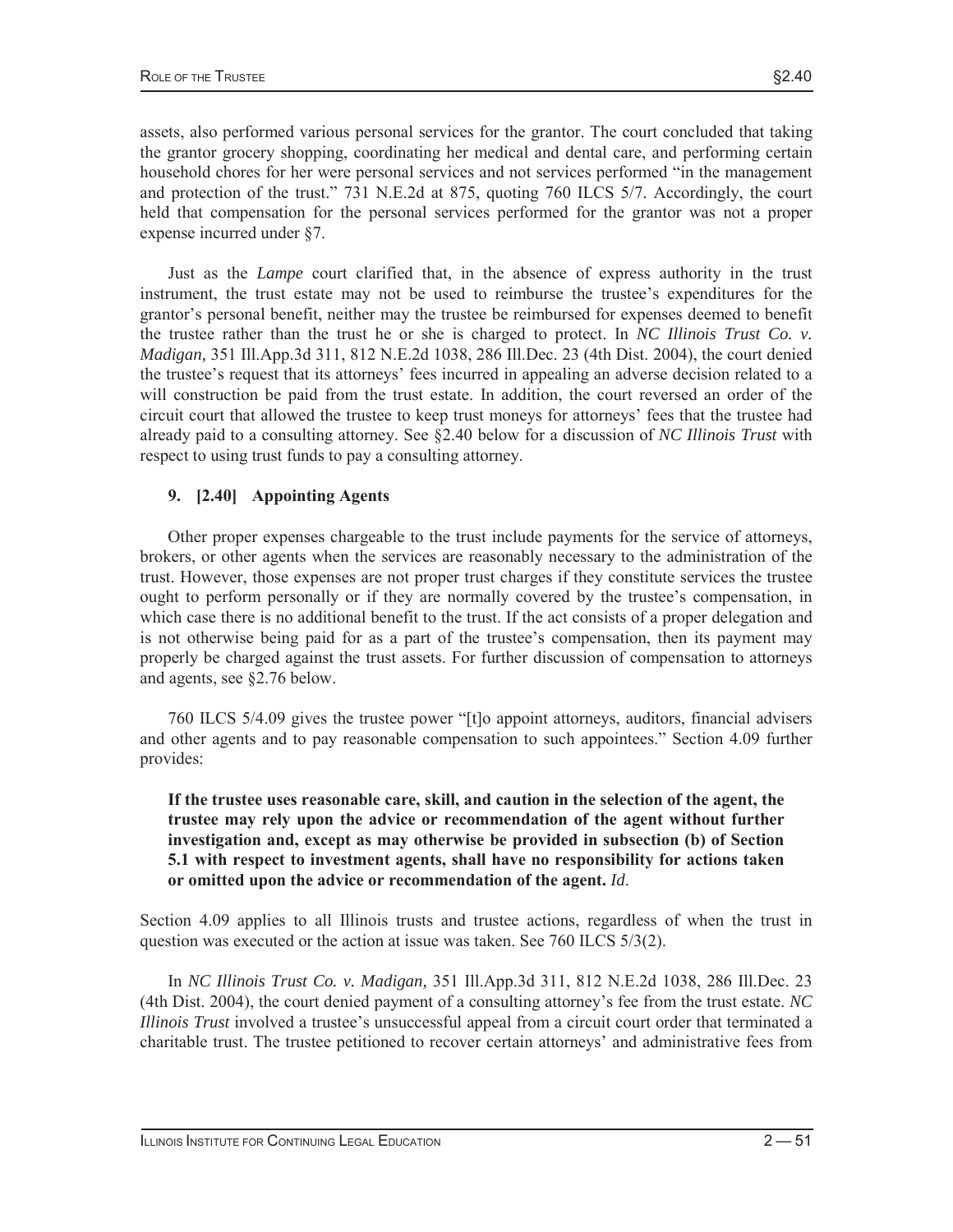the trust estate. While not granting the trustee's fee petition in full, the circuit court allowed the trustee to be reimbursed for its prior payment to an attorney for advice on whether to appeal the order terminating the trust. The trustee appealed the partial denial of its fee petition. The appellate court reversed the portion of the order of the circuit court that allowed the trustee to be reimbursed from the trust for payment of the consulting attorney's fee. The appellate court reasoned that because the appeal served only the trustee's interest in maintaining the charitable trust, the trustee could not therefore use trust assets to pay the consulting attorney.

## **10. [2.41] Delegating Rights, Powers, or Duties to Cotrustee**

 Historically, delegation of any of the trustee's duties or powers, even to a cotrustee, was improper. See §§2.13 (duty not to delegate) and 2.19 (duty with respect to cotrustees) above and 2.63 (statutory provisions relating to cotrustees) below. However, if a trustee delegates purely ministerial acts not calling for the exercise of judgment or discretion, then delegation is permissible. *See In re Trusteeship Under Last Will & Testament of Hartzell,* 43 Ill.App.2d 118, 192 N.E.2d 697 (2d Dist. 1963). In *Janowiak v. Tiesi,* 402 Ill.App.3d 997, 932 N.E.2d 569, 342 Ill.Dec. 442 (1st Dist. 2010), the court, citing *Hartzell, supra,* found that the duty to provide information to a beneficiary was not a ministerial act that could be delegated. See also 760 ILCS 5/5.1, which permits delegation of certain investment functions.

 760 ILCS 5/4.10 gives the trustee power "[t]o delegate to a co-trustee for any period of time any or all of the trustee's rights, powers and duties."

## **11. [2.42] Compromising and Abandoning Claims**

 The trustee has the power to take all reasonable steps to realize on claims held by the trust. Unless all other viable alternatives have been exhausted, this power does not necessarily mean that the trustee has an obligation to bring court actions. If it is prudent to compromise claims, the trustee has the power, if not the duty, to do so. If the trustee's actions are prudent in light of all circumstances, the trustee may also justifiably submit a claim to arbitration or even abandon it if it is considered too futile, too expensive to pursue, or actually worthless.

 As far as claims against the trust are concerned, the trustee has a duty to resist if they are known or believed to be unfounded. Again, the trustee may submit claims to arbitration or may compromise them if these courses are prudent under the circumstances. The trustee may, of course, apply to a court for instructions in a questionable case. See  $\S$ 2.11 and 2.12 above.

 With some exceptions, only the current trustee has standing to pursue claims on behalf of the trust against a third party for injury to the trust. *See, e.g., Godfrey v. Kamin,* No. 99 C 3230, 2000 WL 1847768 (N.D.Ill. Dec. 14, 2000) (dismissing contingent remainder beneficiary plaintiffs' claims because current trustees who had standing to pursue these claims were not parties to lawsuit and had not improperly refused or neglected to bring suit), *aff'd,* 19 Fed.Appx. 435 (7th Cir. 2001). *See also In re Sharif,* 446 B.R. 870, 882 (Bankr. N.D.Ill. 2011) ("The trustee, not the beneficiaries, has the exclusive authority to sue third parties who injure the beneficiaries' interest in the trust."). Beneficiaries may pursue claims against third parties when the trustee improperly refuses or neglects to bring an action against a third party, when the trustee cannot be subjected to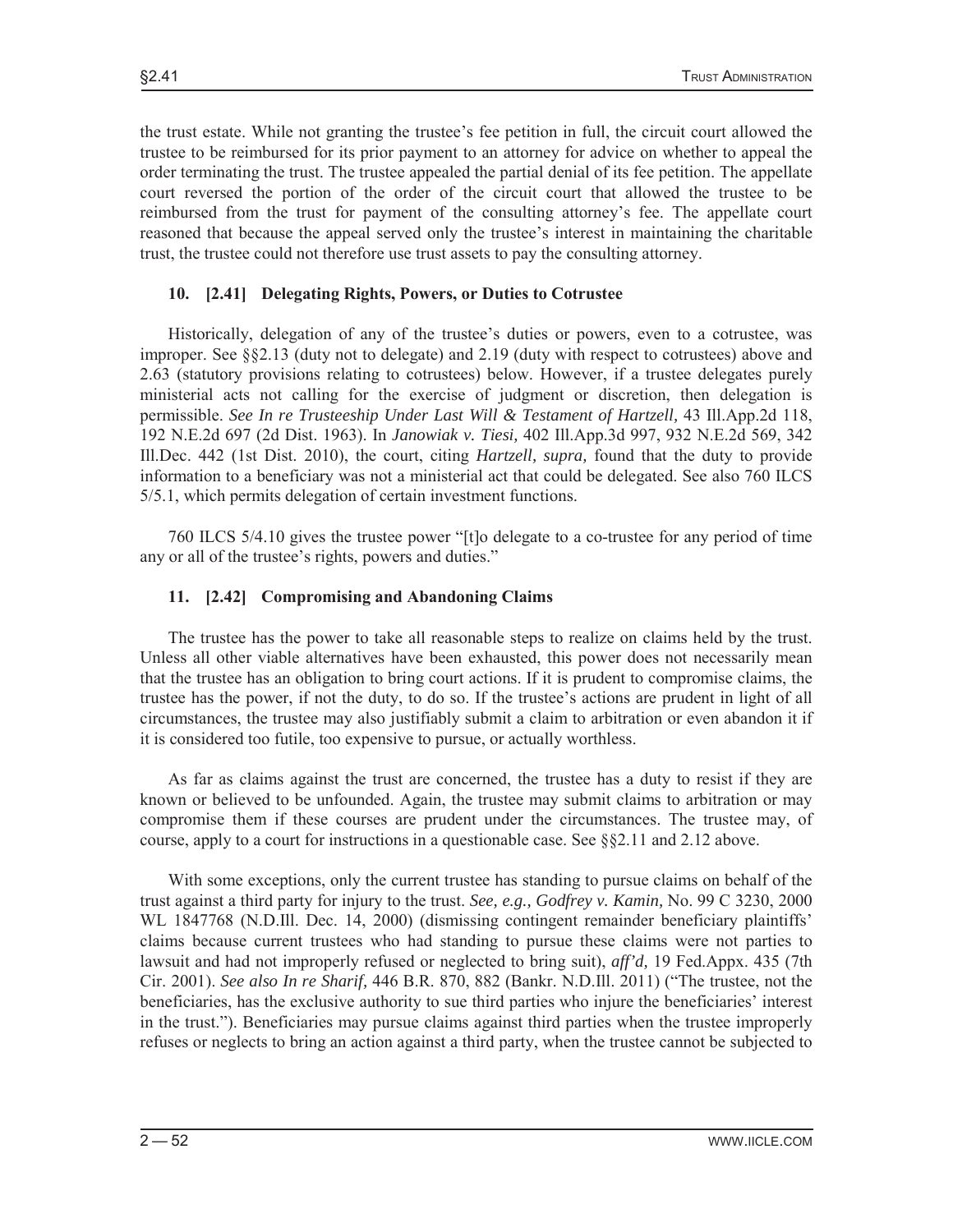the court's jurisdiction, or when there is no trustee and such a lawsuit is necessary to protect the interest of the beneficiary. See RESTATEMENT (SECOND) OF TRUSTS §§282(2), 282(3) (1959). *See also Tipsword v. I.F.D.A. Services, Inc.,* Civil No. 09-390-GPM, 2011 WL 2470705, \*3 (S.D.Ill. June 21, 2011) ("[T]here is an exception to the general rule that beneficiaries cannot sue for injuries to a trust where . . . the trustee of a trust is itself involved in culpable misconduct against the trust, necessitating the bringing of an action by a beneficiary of the trust."). These exceptions did not apply in *Godfrey, supra,* in which the contingent remainder beneficiaries of the estate of their late father sued the former trustees of a marital trust for breach of fiduciary duties in administering the portfolio of investments held by the trust. The plaintiffs were contingent remainder beneficiaries because their mother was the sole income beneficiary of the marital trust during her lifetime, with the remainder of the trust estate to pass, upon her death per stirpes, to her then living descendants (including the plaintiffs). The court in *Godfrey* found that the defendants, as past trustees, were third parties in relationship to the trust. As a result, only the current trustees had standing to pursue claims against third parties for injury to the trust. Because the current trustees of the trust were not parties to the lawsuit and the contingent remainder beneficiary plaintiffs had failed to allege that the current trustees had improperly refused or neglected to bring suit or could not be subjected to the jurisdiction of the court, the court dismissed the lawsuit.

 760 ILCS 5/4.11 gives the trustee power "[t]o compromise, contest, prosecute or abandon claims or other charges in favor of or against the trust estate."

#### **12. [2.43] Executing Contracts and Other Documents**

 Contracts, notes, deeds, and other documents are generally binding on the trustee individually; the trustee does have personal liability. However, in modern times, there has been a greater tendency to permit the trustee's liability to be limited to the trustee's representative capacity. The trust may specifically limit or entirely exclude personal liability and restrict liability to trust assets. To do so effectively, however, the document must state the restrictions clearly.

760 ILCS 5/4.12 gives the trustee power

**[**t**]o execute contracts, notes, conveyances and other instruments, whether or not containing covenants and warranties binding upon and creating a charge against the trust estate or excluding personal liability.** 

#### **13. [2.44] Receiving Additional Property**

 760 ILCS 5/4.13 gives the trustee power "[t]o receive and administer additional property as part of the trust estate or as a separate trust having terms identical to the terms of the existing trust." Section 4.13 applies to all Illinois trusts and trustee actions, regardless of when the trust in question was executed or the action at issue was taken.

See §2.15 above for a discussion of the requirement for the trustee to segregate property.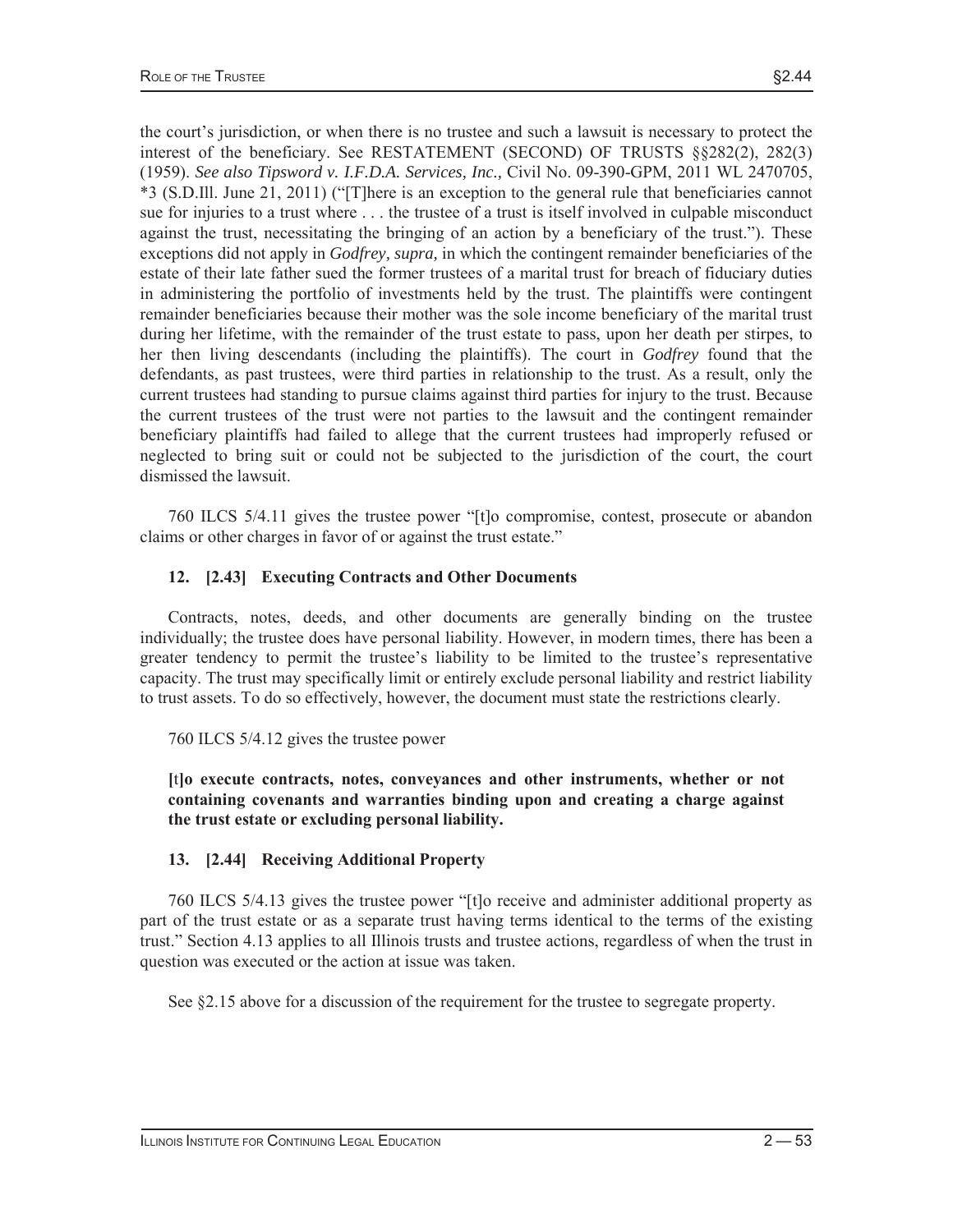## **14. [2.45] Dealing with Undivided Interests in Property**

 In making any investment for the trust estate, the trustee should take care not to place himself or herself in the position of being unable to exercise control over that investment. The acquisition of an undivided interest in property should be made only when the trustee has an effective voice in controlling the investment and has the ability to dispose of it readily. See Chapter 6 of this handbook for a complete discussion of trust investments.

 760 ILCS 5/4.14 gives the trustee power "[t]o invest in or hold undivided interests in property."

## **15. [2.46] Dealing with Other Trusts or Estates**

 The trustee has a duty to refrain from any act that may not be in the best interests of the beneficiaries. A trustee dealing with himself or herself as fiduciary of another trust or estate runs the risk, in numerous situations, of being placed in a position of not being able to serve faithfully the beneficiaries of both. 760 ILCS 5/4.15 gives the trustee power

**[**t**]o deal with the executor, trustee or other representative of any other trust or estate in which a beneficiary of the trust estate has an interest, notwithstanding the fact that the trustee is an executor, trustee or other representative of the other trust or estate.** 

Although §4.15 refers to situations in which a beneficiary has an interest in another trust or estate, the trustee should proceed cautiously in any situation in which fewer than all the beneficiaries of each trust are identical.

#### **16. [2.47] Making Distributions in Cash or Kind**

 In determining the manner in which to allocate, divide, or distribute property to or among several beneficiaries, the trustee should consider discretionary powers contained in the instrument and the provisions of the Trusts and Trustees Act, when applicable. In all cases, consideration should be given to (a) the types of property involved and (b) whether and the extent to which it is practicable to make distributions in kind. An awareness of the income tax basis of each asset, and thus the capital gain or loss consequences of its sale, may be an important consideration in determining whether to sell or distribute an asset. Obtaining the agreement of all beneficiaries is, of course, the most satisfactory method of finalizing a plan of distribution.

 760 ILCS 5/4.16 gives the trustee power "[t]o make equitable division or distribution in cash or in kind, or both, and for that purpose to value any property divided or distributed in kind." See also Chapter 8 of this handbook.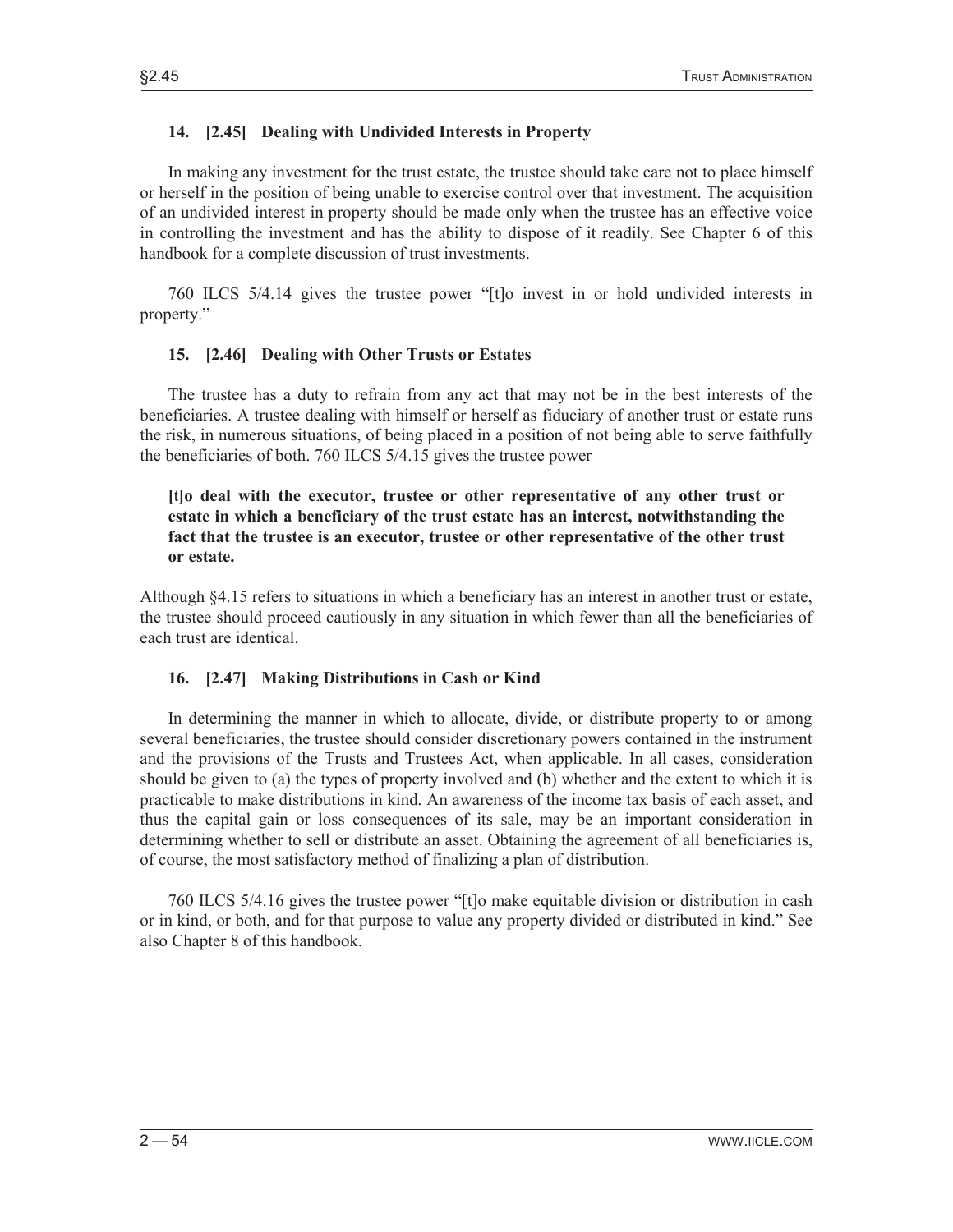## **17. [2.48] Acting in Reliance on Affidavits**

760 ILCS 5/4.17 gives the trustee power

## **[**t**]o rely upon an affidavit, certificate, letter or other evidence reasonably believed to be genuine and on the basis of any such evidence to make any payment or distribution in good faith without liability.**

 The trustee has the power and duty to take whatever steps are necessary to be assured of the correct identity of beneficiaries or of the authority on which he or she is requested or directed to make payments or distributions of trust assets.

### **18. [2.49] Continuing All Rights, Powers, and Duties After Termination or During Pending Litigation**

#### 760 ILCS 5/4.18 gives the trustee power

**[**t**]o have all of the rights, powers and duties given to or imposed upon the trustee by law and the provisions of the trust instrument during the period between the termination of the trust and the distribution thereof and during any period in which any litigation is pending which may void or invalidate the trust in whole or in part or affect the rights, powers, duties or discretions of the trustee except as otherwise directed by the court.** 

 The pendency of litigation affecting the trust does not impede the exercise by the trustee of powers otherwise granted to him or her. Thus, for example, a trustee may recover reasonable post-termination expenses incurred due to litigation. *Leigh v. Engle,* 714 F.Supp. 1465, *modified on other grounds,* 723 F.Supp. 1272 (N.D.Ill. 1989). In any area of doubt, court direction should be requested. *But see NC Illinois Trust Co. v. Madigan,* 351 Ill.App.3d 311, 812 N.E.2d 1038, 286 Ill.Dec. 23 (4th Dist. 2004) — discussed in §§2.39 and 2.40 above — denying reimbursement of the attorneys' fees incurred by the trustee to appeal a determination that the trust was invalid.

 Upon the occurrence of the event or time when the trust is to terminate, the trustee retains the duties and powers previously held by the trustee until the trust is fully wound up. However, the trustee should limit his or her activities to working toward final distribution. See  $\S$ 2.21 – 2.23 above and Chapter 8 of this handbook.

## **19. [2.50] Obtaining and Maintaining Insurance for the Trust**

 760 ILCS 5/4.19 allows the trustee "[t]o purchase and keep in force insurance of an appropriate nature and form and in a reasonable amount for the protection of the trust estate or the ownership thereof."

See §2.10 above for a discussion of insuring trust property.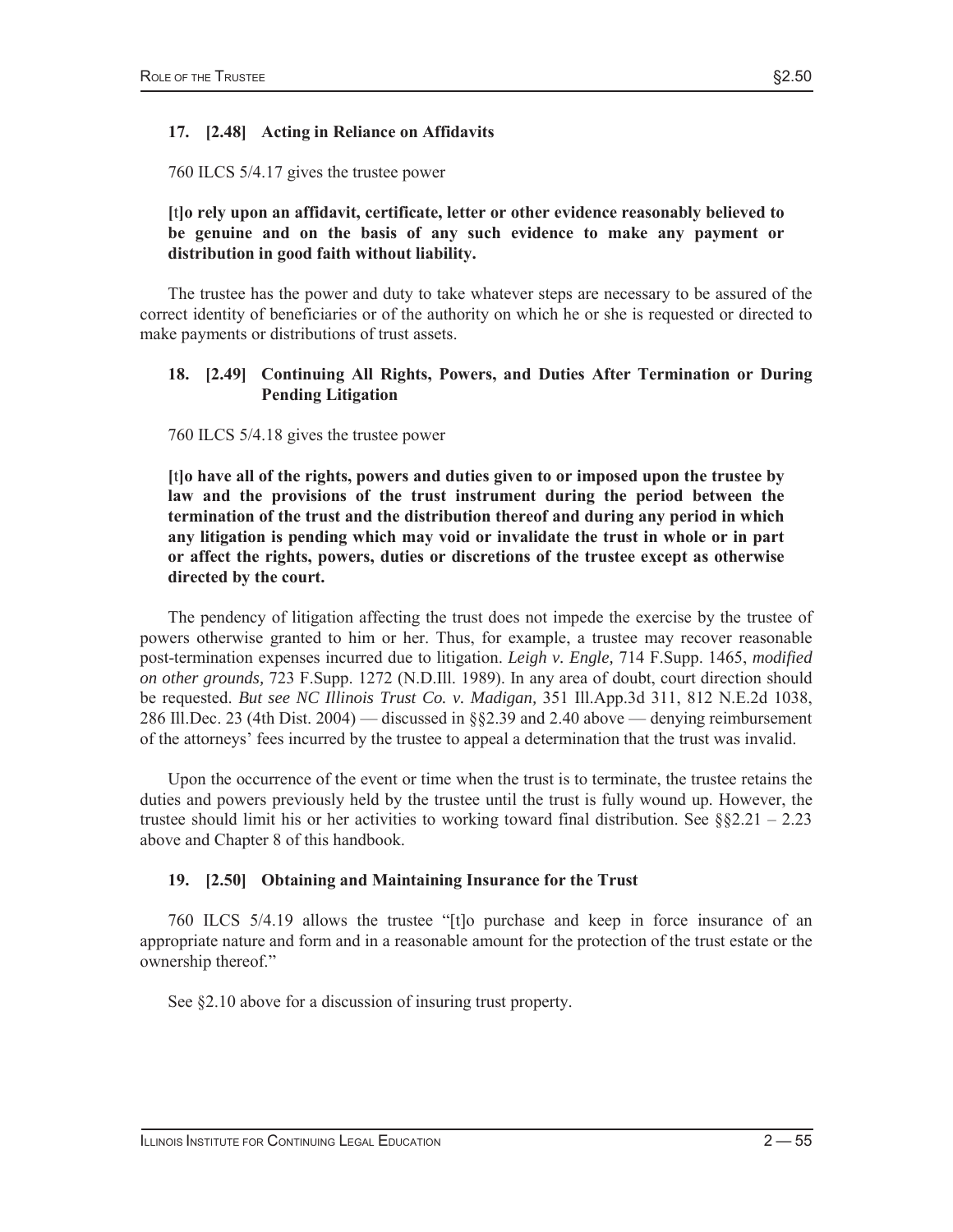# **20. [2.51] Distributing Income and Principal**

760 ILCS 5/4.20 gives the trustee power

**[**t**]o distribute income and amounts of principal in such one or more of the following ways as the trustee believes to be for the best interests of any beneficiary who at the time of distribution is under legal disability or in the opinion of the trustee is unable properly to manage his affairs because of illness, physical or mental disability or any other cause:** 

- **(a) directly to the beneficiary;**
- **(b) to a duly appointed guardian of the beneficiary;**

**(c) to a custodian for the beneficiary under the Uniform Transfers to Minors Act;** 

**(d) to an adult relative of the beneficiary;** 

**(e) by expending the money or using the property directly for the benefit of the beneficiary; and the trustee is not required to see to the application of any distribution so made; and** 

**(f) to a trust, created prior to the time the distribution becomes payable, for the sole benefit of the beneficiary and those dependent upon the beneficiary during his or her lifetime, to be administered as a part thereof, except that any amounts distributed to the trust pursuant to this paragraph (f) shall be separately accounted for by the trustee of the trust and shall be indefeasibly vested in the beneficiary so that if the beneficiary dies prior to complete distribution of such amounts, the amounts and the accretions, earnings, and income thereon, if any, shall be paid to the beneficiary's estate; provided, however, that this paragraph (f) shall not apply to the extent that it would cause a trust otherwise qualifying for the federal estate tax marital deduction not to so qualify.** 

 See Chapter 5 of this handbook for a complete discussion of this provision and facility of payment clauses generally.

# **21. [2.52] Dealing with Farm Property**

760 ILCS 5/4.21 gives the trustee power

**[**t**]o plant and harvest crops; to breed, raise, purchase and sell livestock; to lease land, equipment or livestock for cash or on shares, to purchase and sell, exchange or otherwise acquire or dispose of farm equipment and farm produce of all kinds; to make improvements, construct, repair, or demolish and remove any buildings, structures or fences, to engage agents, managers and employees and delegate powers to them; to engage in drainage and conservation programs; to terrace, clear, ditch**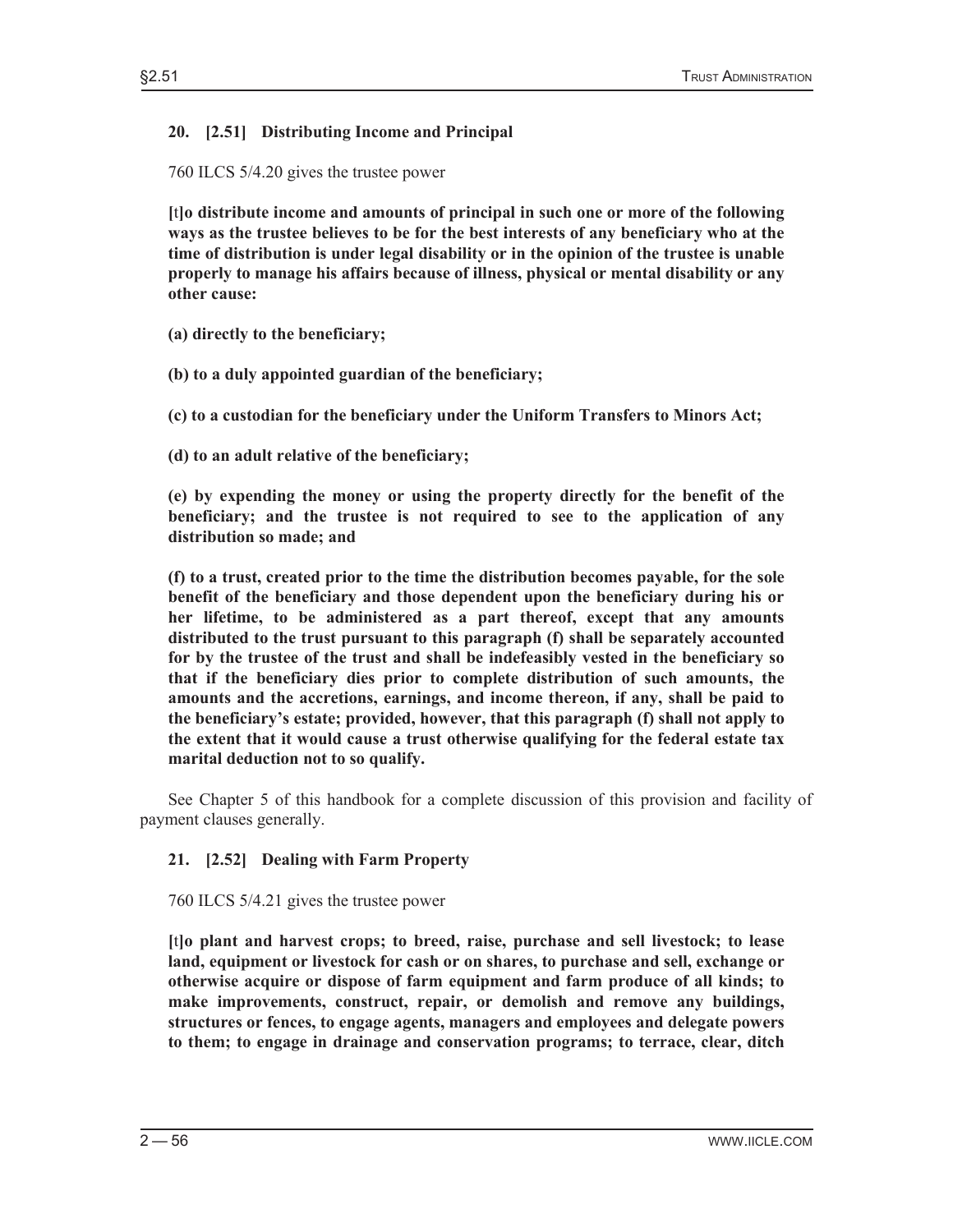**and drain lands and install irrigation systems; to replace improvements and equipment; to fertilize and improve the soil; to engage in the growing, improvement, and sale of trees and other forest crops; to participate or decline to participate in governmental agricultural or land programs; and to perform such acts as the trustee deems appropriate, using such methods as are commonly employed by other farm owners in the community in which the farm property is located.** 

## **22. [2.53] Pursuing Oil, Gas, and Other Mineral Development**

760 ILCS 5/4.22 gives the trustee power

**[**t**]o drill, mine and otherwise operate for the development of oil, gas and other minerals; to enter into contracts relating to the installation and operation of absorption and repressuring plants; to enter into unitization or pooling agreements for any purpose including primary, secondary or tertiary recovery; to place and maintain pipe lines; to execute oil, gas and mineral leases, division and transfer orders, grants, deeds, releases and assignments and other instruments; to participate in a cooperative coal marketing association or similar entity; and to perform such other acts as the trustee deems appropriate, using such methods as are commonly employed by owners of such interests in the community in which the interests are located.** 

This section is discussed further in Chapter 6 of this handbook.

## **23. [2.54] Continuing an Unincorporated Business**

760 ILCS 5/4.23 gives the trustee power

**[**t**]o continue an unincorporated business and participate in its management by having the trustee or one or more agents of the trustee act as a manager with appropriate compensation from the business and to incorporate the business.** 

This section is discussed further in Chapter 6 of this handbook.

## **24. [2.55] Continuing a Partnership**

760 ILCS 5/4.24 gives the trustee power

**[**t**]o continue a business in the partnership form and participate in its management by having the trustee or one or more agents of the trustee act as a partner, limited partner or employee with appropriate compensation from the business; to enter into new partnership agreements; and to incorporate the business; and with respect to the foregoing activities, the trustee or the agent or agents of the trustee shall not be personally liable to third persons with respect to actions, not sounding in tort, unless he fails to identify the trust estate and reveal that he is acting in a representative**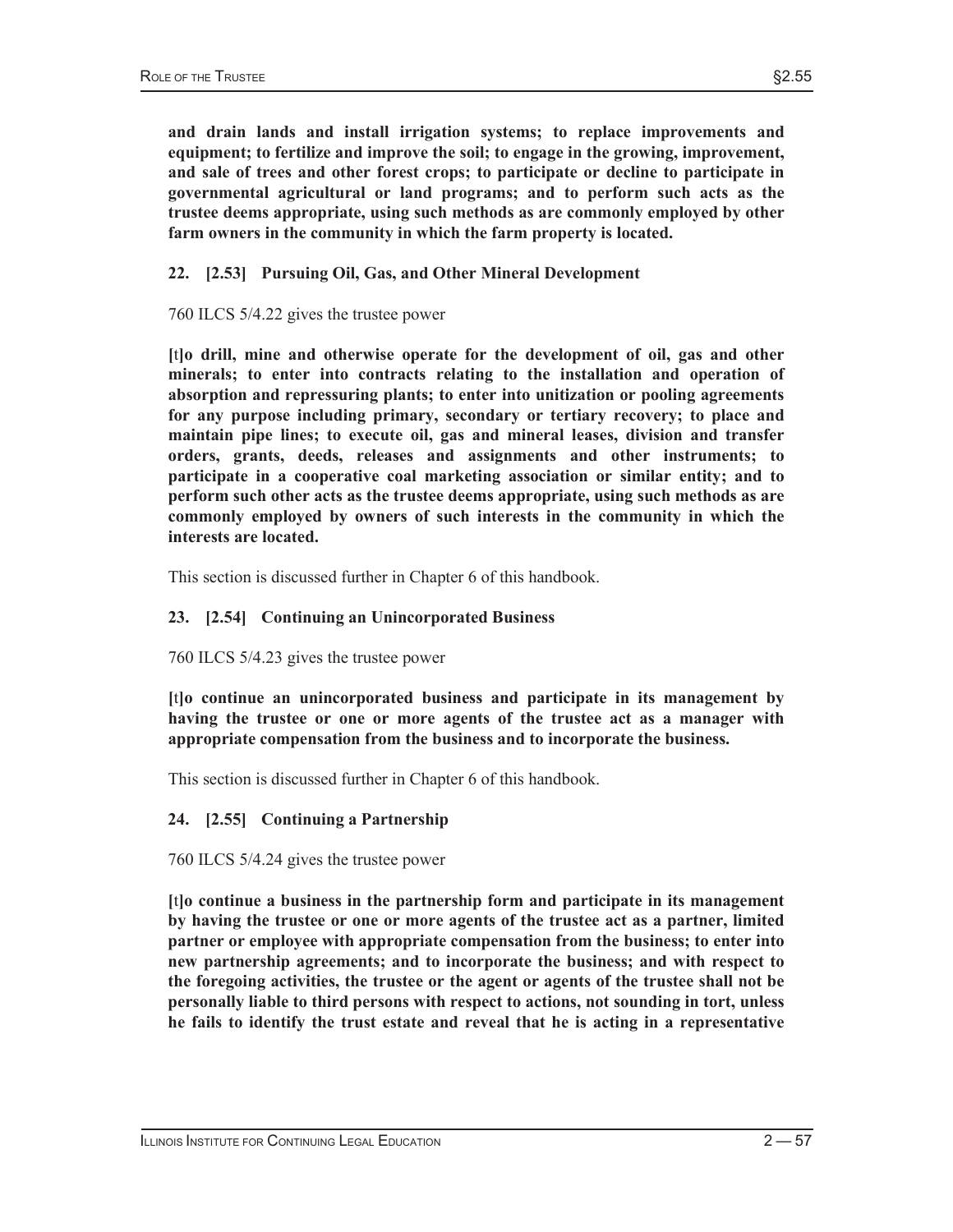#### **capacity. Provided, however, that nothing in this Section shall impair in any way the liability of the trust estate with respect to the foregoing activities to the extent of the assets of the trust estate.**

 This section is discussed further in Chapter 6 of this handbook. A trustee who succeeds a decedent as the successor trustee of the decedent's formerly revocable trust should carefully evaluate partnership or limited liability company agreements to which the decedent, as trustee of his or her revocable trust, was a party during the decedent's life, as these agreements may provide that the partnership or company must be dissolved in the event of a partner's death unless continued by the partners. In such a case, this provision gives the trustee the power to continue the partnership if the trust instrument is otherwise silent.

## **25. [2.56] Severing and Consolidating Trusts**

#### 760 ILCS 5/4.25 gives the trustee power

**[**t**]o sever any trust estate on a fractional basis into 2 or more separate trusts for any reason; to segregate by allocation to a separate account or trust a specific amount or gift made from any trust to reflect a partial disclaimer, to reflect or result in differences in federal tax attributes, to satisfy any federal tax requirement or election, or to reduce potential generation-skipping transfer tax liability, in a manner consistent with the rules governing disclaimers, such federal tax attributes, such requirements or elections, or any applicable tax rules or regulations, and income earned on a segregated amount or gift after segregation occurs shall pass to the designated take of such amount or gift; and to consolidate 2 or more trusts having substantially similar terms into a single trust. In managing, investing, administering, and distributing the trust property of any separate account or trust and in making applicable tax elections, the trustee may consider the differences in federal tax attributes and all other factors the trustee believes pertinent and may make disproportionate distributions from the separate trusts created. A separate account or trust created by severance or segregation shall be treated as a separate trust for all purposes from and after the date on which the severance or segregation is effective, and shall be held on terms and conditions that are substantially equivalent to the terms of the trust from which it was severed or segregated so that the aggregate interests of each beneficiary in the several trusts are substantially equivalent to the beneficiary's interests in the trust before severance, provided, however, that any terms of the trust before severance that would affect qualification of the trust for any federal tax deduction, exclusion, election, exemption, or other special federal tax status must remain identical in each of the separate trusts created.** 

 This section could be used, for example, to sever a trust into two or more separate trusts to make a more efficient allocation of federal generation-skipping transfer (GST) tax exemptions. Section 4.25 provides that it applies to all Illinois trusts and all trustee actions regardless of when the trust in question was executed or when the action at issue was taken.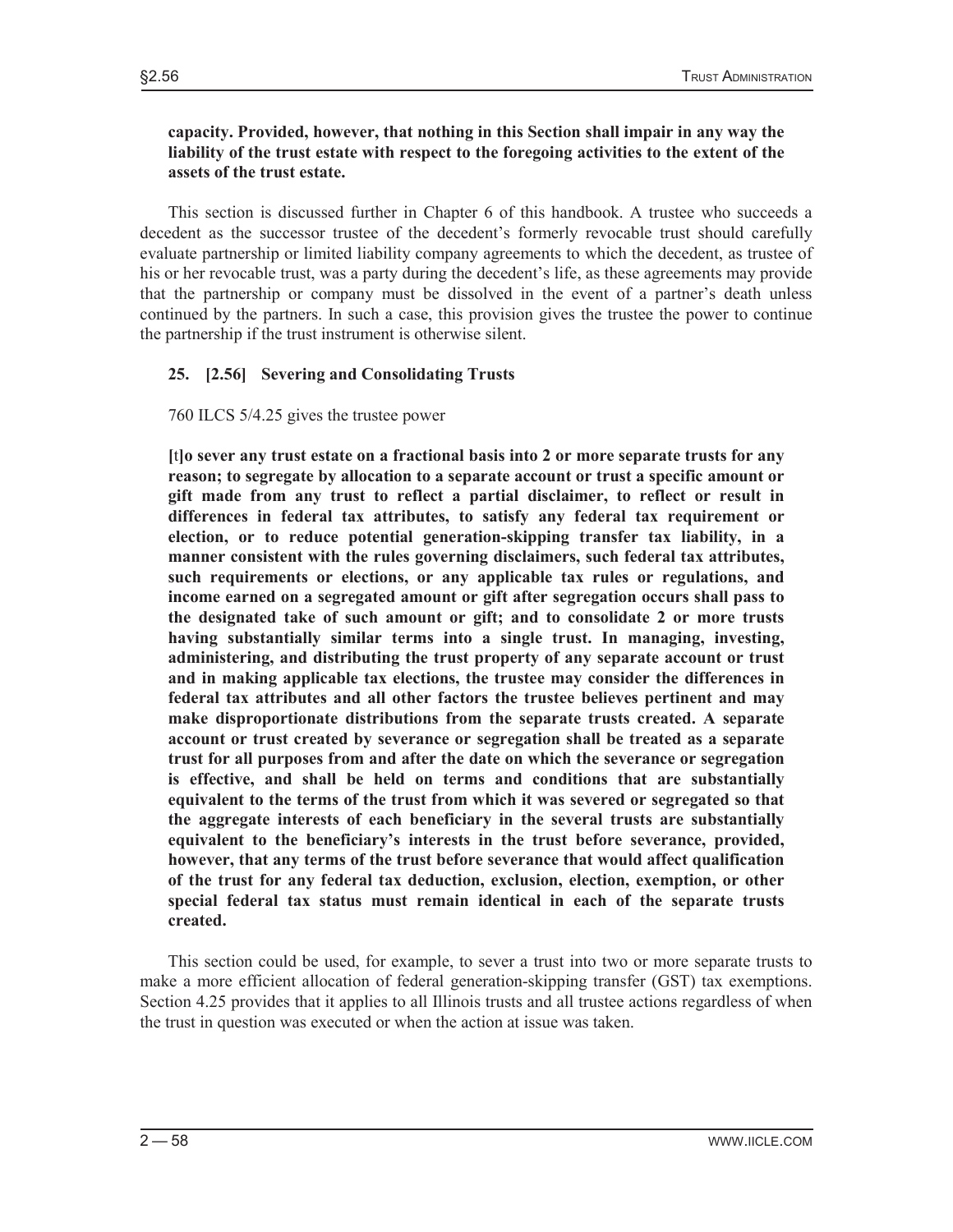The Internal Revenue Code specifically provides for the severance of trusts to allocate the federal GST tax exemption. Specifically, Code  $\S2642(a)(3)(A)$  permits the trustee to sever a single trust into two or more trusts if such severance is a "qualified severance." A "qualified severance" is the division of a trust and the creation (by any means available under the governing instrument or under applicable state law) of two or more trusts, provided that the original trust is divided on a fractional basis and the newly created trusts provide for the same succession of interests of beneficiaries as the original trust. 26 U.S.C.  $\S2642(a)(3)(B)(i)$ . For a trust that is only partially exempt from GST tax, a severance would be a qualified severance only if it met the criteria discussed above and produced two trusts, one of which was totally exempt from GST tax and the other of which was totally subject to GST tax. 26 U.S.C.  $\S2642(a)(3)(B)(ii)$ .

## **26. [2.57] Small Trust Termination**

760 ILCS 5/4.26 gives the trustee power

**[**t**]o terminate the trust and distribute the trust estate, including principal and accrued and undistributed income, if the trustee determines, in the trustee's sole discretion with the consent of the recipients, that the market value of a trust is less than \$100,000 and that the costs of continuing the trust will substantially impair accomplishment of the purpose of the trust.** 

Section 4.26 became effective June 1, 2008, and applies to all trusts created before, on, or after that date, other than trusts for domestic or pet animals created pursuant to 760 ILCS 5/15.2. See also §§2.21 – 2.23 above regarding the trustee's duties when terminating a trust.

Section 4.26 further provides:

**Distribution [**on termination**] shall be made to the persons then entitled to receive or eligible to have the benefit of the income from the trust in the proportions in which they are entitled thereto, or if their interests are indefinite, to those persons per stirpes if they have a common ancestor, or if not, then in equal shares. The trustee shall give notice to the persons at least 30 days prior to the effective date of the termination.** 

**If a particular trustee is an income beneficiary of the trust or is legally obligated to an income beneficiary, then that particular trustee may not participate as a trustee in the exercise of this termination power; provided, however, that if the trust has one or more co-trustees who are not so disqualified from participating, the cotrustee or co-trustees may exercise this power.** 760 ILCS 5/4.26.

 While §4.26 authorizes a trustee to determine, in the trustee's sole discretion, that a trust with a market value of less than \$100,000 should terminate, the trustee should not terminate a trust unless the trustee also determines that the cost of continuing the trust can "substantially impair [the] accomplishment of the purpose of the trust." *Id.* In addition, the trustee must obtain the "consent of the recipients" of the trust property if the trust were to terminate. *Id*. The Trusts and Trustees Act determines who must be a recipient, based on the nature of the beneficial interests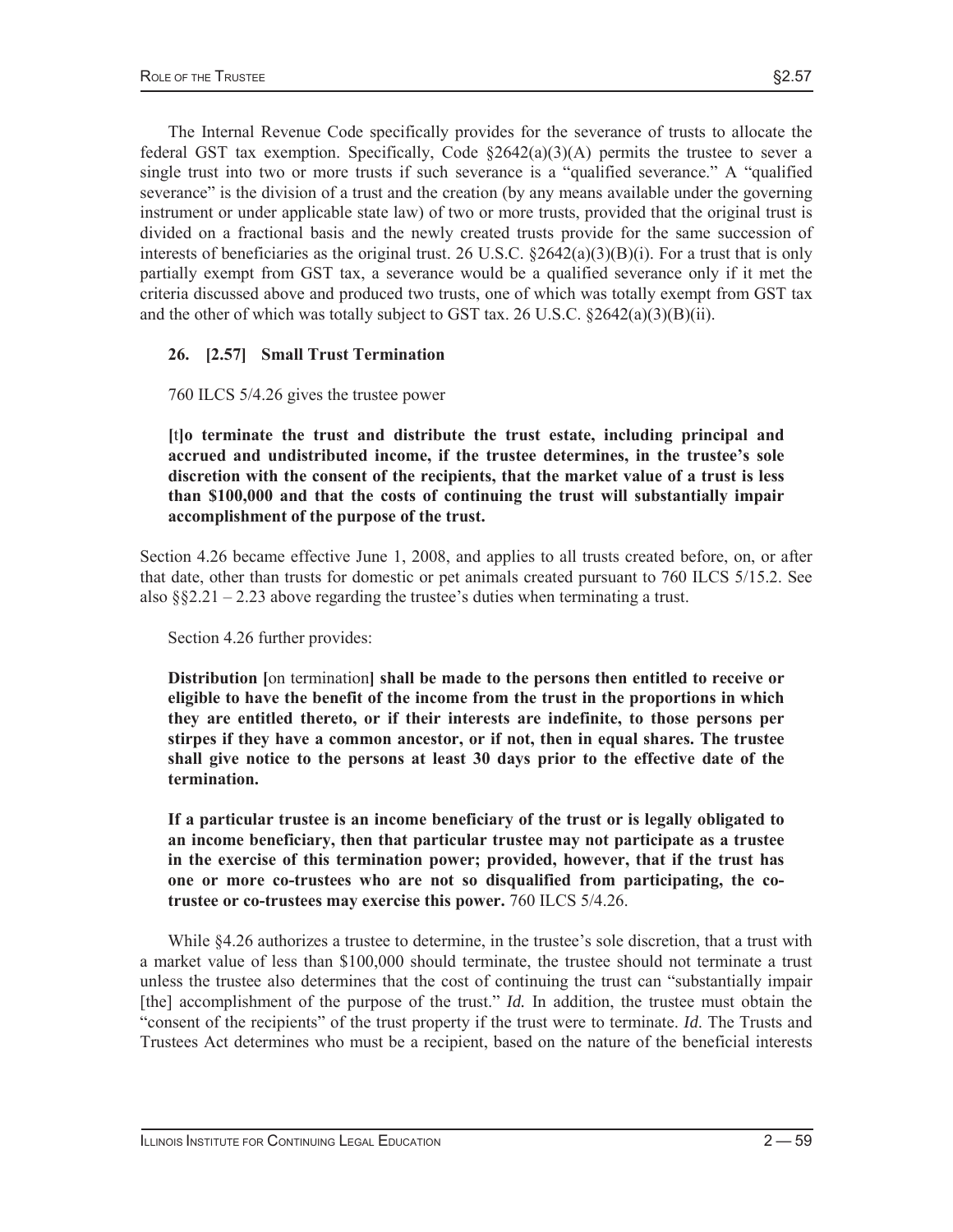involved. Therefore, the determination of who is a recipient must be based in part on the terms of the trusts and the description of the beneficial interests. Assuming that the trustee has obtained the consent of the recipients, the trustee must give notice to these persons at least 30 days before the effective date of the trust's termination. Note that if a trustee is an income beneficiary of the trust or is legally obligated to an income beneficiary, such as a minor child of the trustee, that trustee may not participate as trustee in exercising the termination power.

 Lastly, §4.26 provides that it "shall not apply to the extent that it would cause a trust otherwise qualifying for a federal or State tax benefit or other benefit not to so qualify." *Id.*

#### **27. [2.58] Investing in Mutual Funds**

 760 ILCS 5/5.2 gives the trustee, including a trustee of a common trust fund, power to invest and reinvest the trust estate in mutual funds, including unregistered funds. It provides that investments will not be prohibited solely because the trustee or an affiliate provides management or advisor services to the fund (or acts in any other role) and receives reasonable compensation for these services.

#### **C. [2.59] Certification of Trust**

Instead of providing a full coy of the trust instrument, 760 ILCS 5/8.5 gives the trustee the ability to furnish a certification of trust to any person other than the beneficiary. The statute provides specific information about the trust that must be included in the certification, as well as execution requirements. Third parties who rely in good faith on a trustee's certification (1) are not liable for their actions made in such reliance and (2) may enforce transactions entered into in such reliance. 760 ILCS  $5/8.5(g)$ ,  $5/8.5(h)$ .

#### **D. [2.60] Other Powers — Discretionary Acts**

 One of the more difficult areas in trust administration is that of dealing with the exercise or non-exercise of powers that are left, by the terms of the instrument, to the sole discretion of the trustee. Discretionary powers are those granted to the trustee giving the trustee the privilege, but not the duty, to do or refrain from doing an act. Discretionary provisions may relate to the business management of trust assets or to the allocation of income or principal to or among beneficiaries. Most difficulties arise either when the trustee does not exercise powers in a manner in which he or she has been authorized or when the trustee exercises these powers on behalf of one or more, but not all, of the beneficiaries.

 Generally, a court does not interfere with the trustee's exercise of discretionary powers unless it can be shown that the trustee has (1) exceeded the limits of the discretion or in any other manner abused the discretion, (2) failed to exercise the discretion, or (3) failed to use judgment in its exercise. In determining whether the trustee has acted properly, the court does consider a combination of factors, including the nature of the power and the extent of the discretion, the terms of the trust and its purposes, any external standards mentioned in the trust, the circumstances surrounding the present controversy, the motives of the trustee, and whether there may be any conflict of interest on the part of the trustee.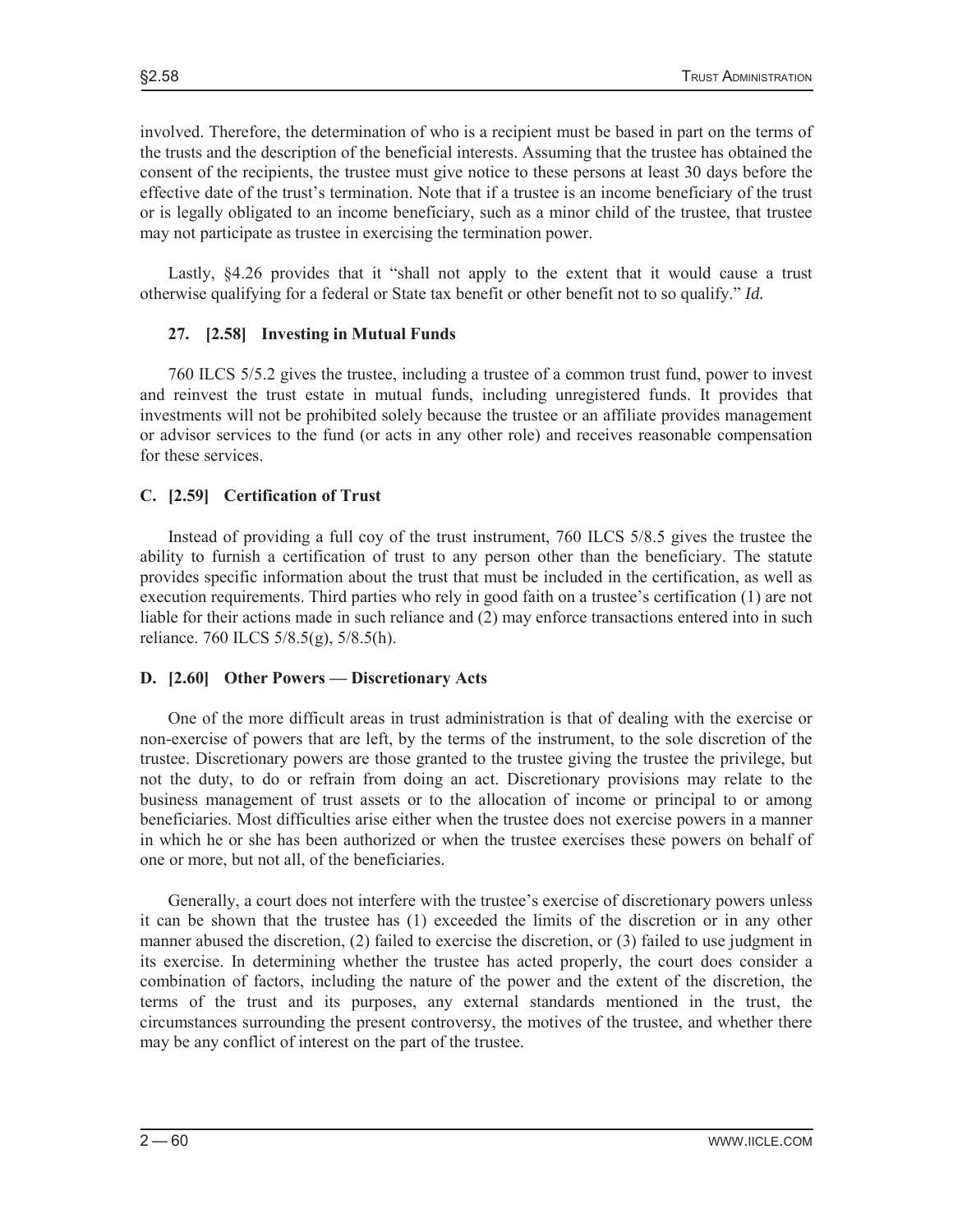If the trustee has conscientiously considered the question at hand, inquired into the circumstances, and used reasonable judgment, the court is not inclined to interfere with the trustee's final decision. For example, in *Rubinson v. Rubinson,* 250 Ill.App.3d 206, 620 N.E.2d 1271, 190 Ill.Dec. 10 (1st Dist.), *appeal denied,* 153 Ill.2d 569 (1993), the appellate court did not disturb the trustees' decision to amend the trust by divesting a trust beneficiary of her interest. The trust instrument had given the trustees unfettered discretion to distribute or retain trust principal and income and to amend the trust subject to several enumerated restrictions, but it did not give the trustees the express authority to divest a beneficiary. Nevertheless, the court interpreted the power of amendment to include the "power to extinguish absolutely the interest of a named beneficiary." 620 N.E.2d at 1279.

 In other cases, the court may (1) direct the trustee to act when a failure to do so may constitute an abuse of the trustee's discretion, (2) enjoin the trustee from acting when the act would be an abuse, (3) hold the trustee liable when the discretion has been abused, or (4) remove the trustee from office or deny or diminish the trustee's compensation.

 The laws of most states, including Illinois, do not expressly permit a trustee to change the situs and governing law of a trust to that of another jurisdiction. Note, however, that Illinois law now contemplates that a trust's governing instrument may authorize a trust protector to change the situs of the trust, the governing law, or both. 760 ILCS  $5/16.3(d)(6)$ . Many practitioners include language in their standard trust forms that would allow a trustee, in his or her discretion, to change a trust's situs. As a general rule, the trust should have some connection to the situs chosen (*e.g.,* a trustee or beneficiary resides there or a substantial portion of the trust corpus is located there). A change-of-situs clause may be advisable, for example, to take advantage of another jurisdiction's more favorable creditor protection laws or its repeal of the common-law rule against perpetuities. Caution should be exercised, however, to ensure that a change of situs does not cause a trust that is grandfathered from federal generation-skipping transfer tax to lose its exempt status. See 26 C.F.R.  $\S 26.2601 - 1(b)(4)(i)(E)$ , Example 4.

# **IV. [2.61] DIRECTED TRUSTS**

 To understand why the trustee of a modern, multi-participant trust might welcome the enactment of §16.3 of the Trusts and Trustees Act, one only need review *Walker v. Northern Trust Co.,* No. 06 C 4901, 2008 WL 191182 (N.D.Ill. Jan. 22, 2008) (*Walker II*), and its prior history, *Walker v. Northern Trust Co.,* No. 06 C 4901, 2007 WL 178392 (N.D.Ill. Jan. 18, 2007) (*Walker I*). *Walker II,* also discussed in §§2.29 above and 2.76 below, demonstrates in stark terms the risks trustees face when acting at the direction of another party as to certain trust decisions. The directed trust statute, 760 ILCS 5/16.3, clarifies the duties, responsibilities, and liabilities of the trustee and other advisers and protectors who, regardless of their title, wield authority under the trust instrument to direct the trustee.

 Under the *Walker* trust instrument, powers and responsibilities were divided between the trustee and the advisory committee. The advisory committee was composed of certain of the settlor's family members and a friend. The trustee's powers included the traditional fiduciary powers of managing and investing trust assets, voting, allocating receipts and expenses,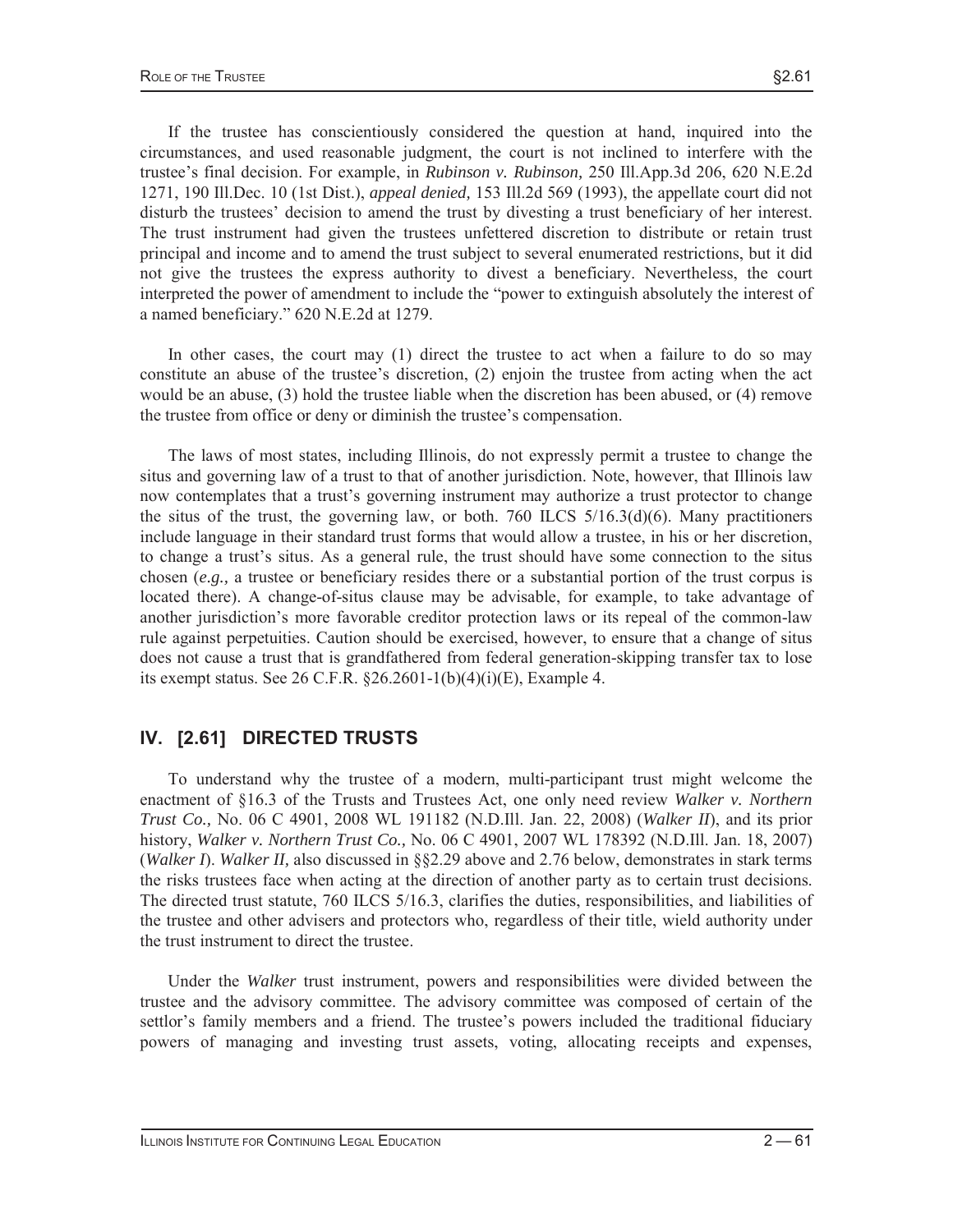determining whether distributions are made in cash or in kind, settling claims, and keeping accounts. However, the trustee's powers of sale, investment, reinvestment, and voting of trust assets were subject to the written direction of the advisory committee. Moreover, the trustee's power to distribute income or principal to the beneficiaries could be exercised only in accordance with the advisory committee's written directions, and the trustee could not question or override the advisory committee's direction as to distributions. *See Walker II, supra,* 2008 WL 191182 at \*1. The *Walker* trust instrument also authorized the advisory committee to direct the distribution of certain portions of the trust assets to the primary beneficiary of the trust, the settlor's daughter, once she attained certain ages, including a potential terminating distribution of the trust assets at age 40. The trust instrument provided that the distributions at certain ages "were discretionary and that the 'Advisory Committee . . . shall not under any circumstances be compelled' to direct that the distributions be made." *Id*. While certain distributions were made to the primary beneficiary's spouse and son, the vast majority of distribution requests, including two age-based distribution requests by the primary beneficiary, were denied by the advisory committee. 2008 WL 191182 at \*9.

 The primary beneficiary sued, inter alia, taking issue with the advisory committee's denials of discretionary distributions and the trustee's actions in accordance with the advisory committee's directions. She alleged that the advisory committee and the trustee breached their fiduciary duties by failing to act in her best interests by denying distributions despite her repeated requests for funds to pay for her housing, medical expenses, education, and the care of her special-needs child. The plaintiff prevailed on the separate motions to dismiss of both the trustee and the advisory committee. *See Walker I, supra.* 

 In the later action, the trustee moved for summary judgment on the primary beneficiary's claim regarding the denial of discretionary distributions on the ground that the governing instrument conferred no discretion on the trustee as to distribution decisions. *See Walker II, supra,* 2008 WL 191182 at \*9. The court agreed with the trustee that the governing instrument clearly provided that while the advisory committee was in existence, the advisory committee's decision was final as to discretionary distributions. The court found that the trustee had no veto power over the decisions of the advisory committee; thus, the trustee had no fiduciary duty to the primary beneficiary with respect to discretionary distributions, and the trustee prevailed on its motion for summary judgment. *Id*. Notably, the advisory committee, which the court found stood in a fiduciary relationship to the primary beneficiary, lost its motion for summary judgment with respect to certain denials of discretionary distributions. 2008 WL 191182 at \*\*9 – 10.

 Had the directed trust statute been applicable to the trust instrument in *Walker,* the trustee would have been considered an excluded fiduciary acting at the direction of the advisory committee, defined as a "distribution trust advisor" (also a "directing party") under §16.3 of the Trusts and Trustees Act, and thus would not have been liable for following the direction of the advisory committee as to distributions. 760 ILCS 5/16.3(f). Moreover, absent a direction in the trust instrument to the contrary, the advisory committee would have been considered a fiduciary subject to the same duties and standards applicable to a trustee.  $760$  ILCS  $5/16.3$ (e). That is, whether the advisory committee stood in a fiduciary relationship to the primary beneficiary would not have been a subject of litigation. Thus, the directed trust statute brings a measure of clarity to Illinois law regarding the roles, powers, and relationships of the trustee and other involved parties.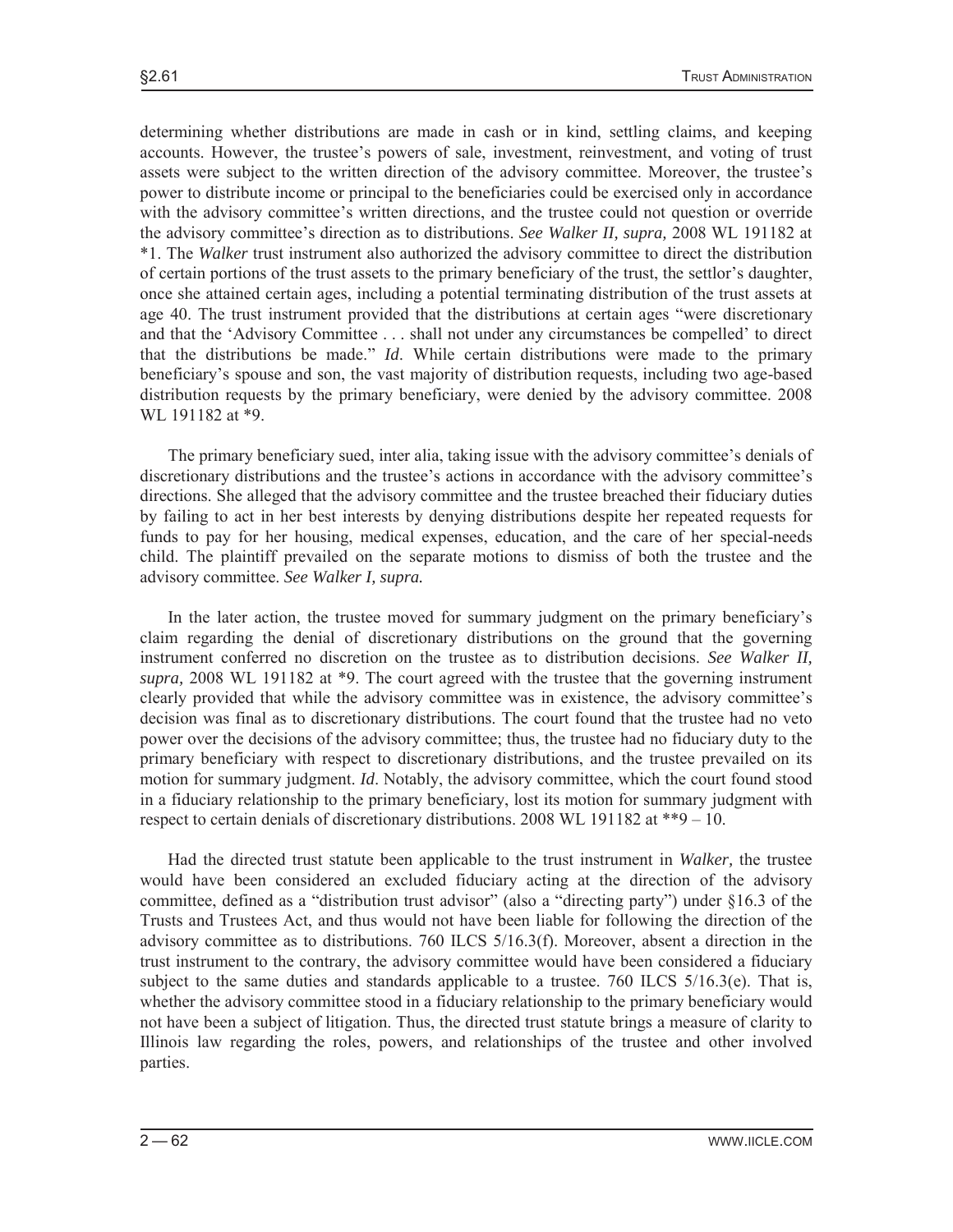Importantly, as noted in §2.30 above, §16.7 of the Trusts and Trustees Act, 760 ILCS 5/16.7, allows the drafter to preclude the application of §16.3 to a given trust instrument.

# **V. HOW TO HANDLE COTRUSTEESHIPS**

## **A. [2.62] In General**

 At common law, all acting trustees must concur in the exercise of trust powers. The terms of a trust may dispense with the common-law requirement of unanimity in any number of ways. The instrument may authorize a majority of the trustees to bind the trust, one of several trustees to exercise certain powers, or one trustee to act in the absence of others. Any such language contained in the trust properly may be relied on if the intended division of authority is clearly spelled out.

 A provision in the trust instrument governing the conduct of cotrustees does not deprive a court of its power to supervise a trust. Thus, in *Taxy v. Worden,* 181 Ill.App.3d 97, 536 N.E.2d 901, 129 Ill.Dec. 851 (1st Dist. 1989), a court's supervisory order setting forth certain procedural requirements for trustee meetings and giving a cotrustee authority to examine trust and corporate documents was not at variance with the trust instrument in view of the historic hostility among the trustees.

 In *Rubinson v. Rubinson,* 250 Ill.App.3d 206, 620 N.E.2d 1271, 190 Ill.Dec. 10 (1st Dist.), *appeal denied,* 153 Ill.2d 569 (1993), a beneficiary alleged that one of two acting trustees was ineligible to act in that capacity. Because the trust instrument contained several provisions requiring joint trustee action, the complaining beneficiary asserted that the sole eligible trustee could not take action alone to divest her of her beneficial interest in the trust. The court rejected this assertion, finding that "Illinois law creates a presumption that a trust which initially names two trustees authorizes the surviving co-trustee to act alone." 620 N.E.2d at 1278, citing *Golder v. Bressler,* 105 Ill. 419 (1883). The *Rubinson* court found that this presumption was not rebutted under the circumstances presented because the instrument did not "create an imperative of multiple trustees before a surviving trustee would be deemed powerless to act alone." *Id.*

#### **B. [2.63] Statutory Provisions**

 In the absence of specific provisions in the trust instrument, reference should be made to applicable statutes. In Illinois, trust instruments are governed by 760 ILCS 5/10, which provides:

## **If there are 3 or more trustees of a trust, a majority of the trustees are competent to act in all cases after prior written notice to, or written waiver of notice by, each other trustee, but a dissenting trustee has no liability for the acts of the majority.**

 The effect and the construction of cotrustee provisions are discussed extensively in *Stuart v. Continental Illinois National Bank & Trust Company of Chicago,* 68 Ill.2d 502, 369 N.E.2d 1262, 12 Ill.Dec. 248 (1977).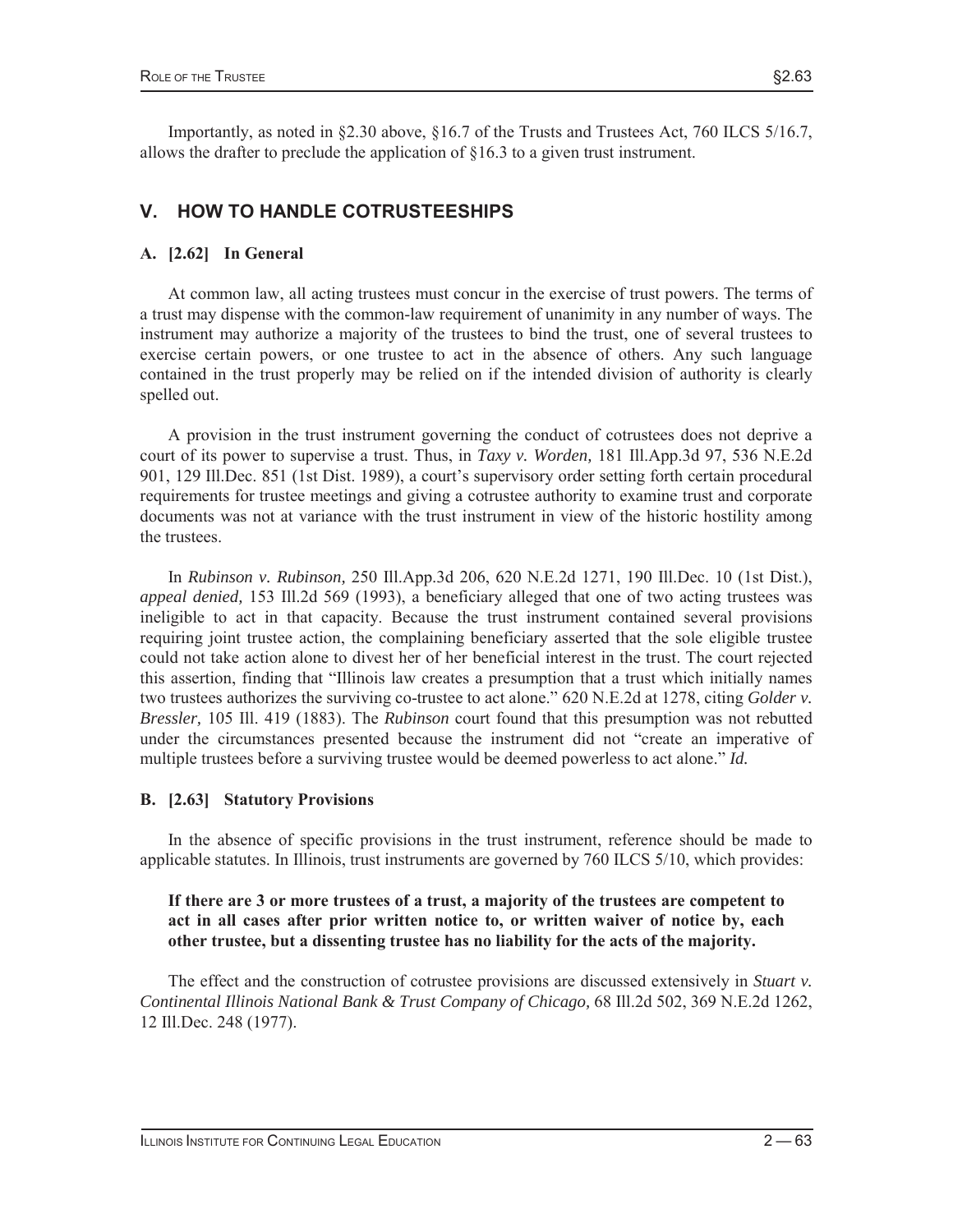## **VI. [2.64] TRUSTEE'S POWER TO CONVERT TO TOTAL RETURN TRUST**

 760 ILCS 5/5.3 gives the trustee an elective power to convert an Illinois trust into a total return trust. Following such a conversion, the trust's annual income will consist of a percentage of the net fair market value of the trust's assets. That percentage can be neither less than three percent nor more than five percent. 760 ILCS 5/5.3(b). To properly elect to convert the trust to a total return trust, the trustee must determine that the conversion "will enable the trustee to better carry out the purposes of the trust and the conversion is in the best interests of the beneficiaries." 760 ILCS 5/5.3(a)(1). Once the trust is converted, the trustee must invest and manage the trust assets to maximize the trust's "total return without regard to whether that return is from income or appreciation of principal." 760 ILCS  $5/5.3(a)(2)$ . While the trustee has no duty to inform the beneficiaries about the availability of converting to a total return trust, once the trustee has determined that it would be proper to convert, the trustee must give notice of that decision and specify an effective date for the conversion. Proper notice must include a copy of §5.3 of the Trusts and Trustees Act and must be directed to (a) all legally competent beneficiaries who are currently receiving (or eligible to receive) income from the trust and (b) all legally competent beneficiaries who would receive (or be eligible to receive) a distribution of principal or income if the current interests of beneficiaries currently receiving (or eligible to receive) income ended. 760 ILCS  $5/5.3(a)(3)$ . The statutory authority to establish a total return trust became effective August 22, 2002, and applies to all trusts in existence on, or established after, that date. 760 ILCS 5/5.3(*l*).

 To comport with final regulations issued under Internal Revenue Code §643, the Trusts and Trustees Act was amended by P.A. 93-991 (eff. Aug. 23, 2004) by adding the following:

**a change in the method of determining a reasonable current return by converting to a total return trust in accordance with this Section and substituting the distribution amount for net trust accounting income is a proper change in the definition of trust income notwithstanding any contrary provision of the Principal and Income Act, and the distribution amount shall be deemed a reasonable current return that fairly apportions the total return of a total return trust.** 760 ILCS 5/5.3(d)(5).

# **VII. [2.65] TRUSTEE'S POWER TO DECANT**

On August 10, 2012, Illinois signed into law P.A. 97-920 (eff. Jan. 1, 2013), which amended the Trusts and Trustees Act by adding §16.4, "Distribution of trust principal in further trust," or the so-called "decanting statute." Section 16.4 provides that

**[**a**]n authorized trustee who has the absolute discretion to distribute the principal of a trust may distribute part or all of the principal of the trust in favor of a trustee of a second trust for the benefit of one, more than one, or all of the current beneficiaries of the first trust and for the benefit of one, more than one, or all of the successor and remainder beneficiaries of the first trust.** 

**\* \* \***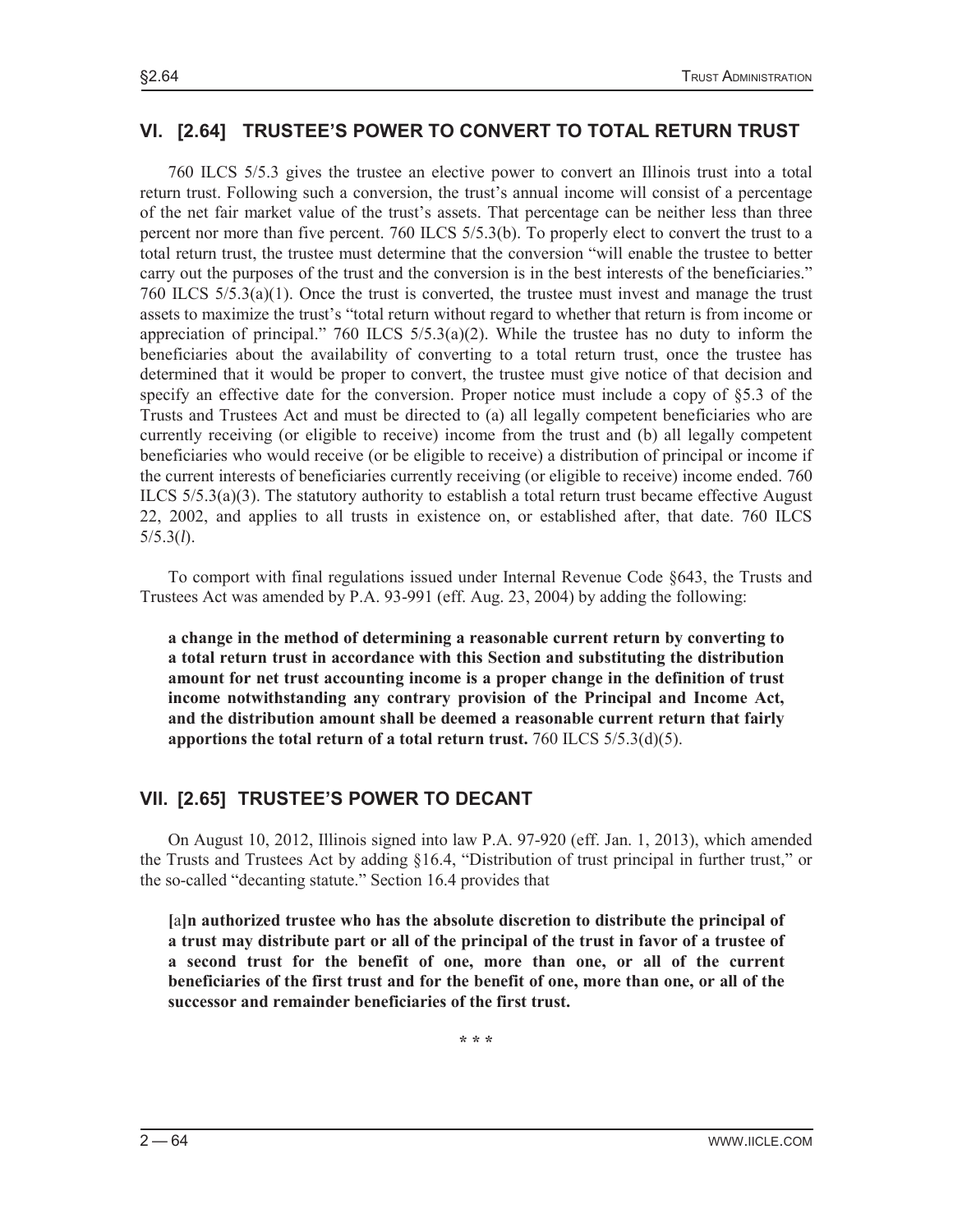**. . . An authorized trustee who has the power to distribute the principal of a trust but does not have the absolute discretion to distribute the principal of the trust may distribute part or all of the principal of the first trust in favor of a trustee of a second trust, provided that the current beneficiaries of the second trust shall be the same as the current beneficiaries of the first trust and the successor and remainder beneficiaries of the second trust shall be the same as the successor and remainder beneficiaries of the first trust.** 760 ILCS 5/16.4(c), 5/16.4(d).

 The idea behind decanting is that if a trustee has the power to make distributions of trust principal to a beneficiary outright (from a first trust), inherent in that power is the ability to make a distribution of trust principal from the first trust to another trust (a second trust). This distribution to a second trust is known as a "decanting distribution." As described above, the statute distinguishes between a trustee who has absolute discretion to make distributions of principal and a trustee who has less than absolute discretion. "Absolute discretion" is defined as "the right to distribute principal that is not limited or modified in any manner to or for the benefit of one or more beneficiaries of the trust, whether or not the term 'absolute' is used." 760 ILCS 5/16.4(a). The statute specifically provides that a distribution standard "that includes purposes such as best interests, welfare, or happiness" is considered absolute discretion for purposes of the decanting statute. *Id.* On the other hand, a discretionary distribution standard limited to the ascertainable standard of health, education, support, and maintenance would be considered nonabsolute.

#### **A. [2.66] Absolute vs. Non-Absolute Discretion**

 A trustee who has absolute discretion to make principal distributions has much more flexibility than a trustee without absolute discretion in how the second trust may differ from the first trust. If the trustee has absolute discretion, the second trust does not need to include all of the beneficiaries of the first trust, though new beneficiaries may not be added (the second trust must be "for the benefit of one, more than one, or all of the current beneficiaries of the first trust and for the benefit of one, more than one, or all of the successor and remainder beneficiaries of the first trust"). 760 ILCS 5/16.4(c). A trustee with absolute discretion may grant, in the second trust, a lifetime or testamentary power of appointment to one or more of the current beneficiaries of the first trust, even if such power of appointment did not exist in the first trust, provided that the beneficiary to whom the power of appointment is granted in the second trust could receive an outright distribution of principal under the terms of the first trust. 760 ILCS  $5/16.4(c)(1)$ . In addition, the class of permissible appointees in favor of whom a beneficiary may exercise a newly granted power of appointment over the principal of the "second trust may be broader than or otherwise different from the current, successor, and presumptive remainder beneficiaries of the first trust." 760 ILCS  $5/16.4(c)(2)$ . Finally, if the beneficiaries of the first trust are described as a class of individuals, the beneficiaries of the second trust may (but not must) include individuals who become members of the class after the decanting distribution is made.

 A trustee without absolute discretion is much more limited in its ability to alter the dispositive provisions of the first trust when making a decanting distribution to a second trust. First, the current beneficiaries of the first trust must be identical to the current beneficiaries of the second trust. 760 ILCS 5/16.4(d). Similarly, the successor and remainder beneficiaries of the first trust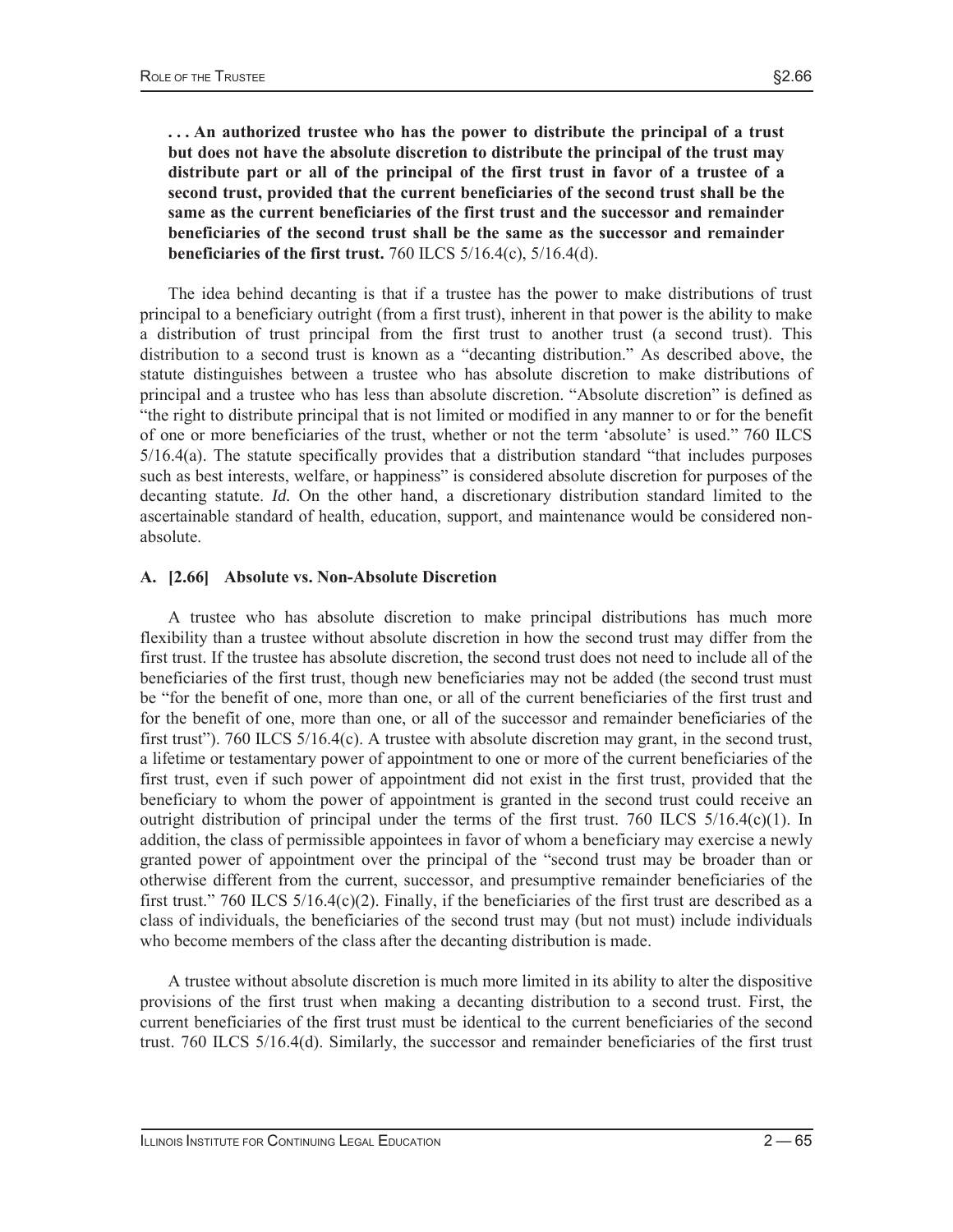must be identical to the successor and remainder beneficiaries of the second trust. *Id.* The language describing the trustee's distribution standard in the first trust must be the same as in the second trust. 760 ILCS  $5/16.4(d)(1)$ . If the beneficiaries of the first trust are described as a class of individuals, the beneficiaries of the second trust must include individuals who become members of the class after the trust is decanted. 760 ILCS  $5/16.4(d)(2)$ . Any power of appointment granted in the second trust must mirror a power granted in the first trust. 760 ILCS  $5/16.4(d)(3)$ .

 An exception is made for a trustee without absolute discretion who distributes all or a portion of the interest of a beneficiary who has a disability in a first trust to a second trust that is a supplemental-needs trust, provided that the trustee determines that such an action would be in the best interests of the beneficiary who has a disability. 760 ILCS 5/16.4(d)(4). The statute defines a "beneficiary who has a disability" as a beneficiary who "has a disability that substantially impairs the beneficiary's ability to provide for his or her own care or custody and that constitutes a substantial handicap, whether or not the beneficiary has been adjudicated a 'person with a disability.' " 760 ILCS 5/16.4(d)(4)(ii). The statute provides additional considerations for the creation of a supplemental-needs second trust that should be reviewed by any trustee considering this option. See 760 ILCS  $5/16.4(d)(4)$ .

# **B. [2.67] Procedure**

 A trustee may exercise its ability to decant all or a portion of a first trust to a second trust without the express approval of the settlor, the beneficiaries, or the court, provided that (1) the trustee sends written notice of its intent to decant to all of the legally competent current and presumptive remainder beneficiaries of the trust at least 60 days prior to the effective date of the decanting distribution, (2) such notice specifies the manner in which the trustee intends to exercise its power to decant and the effective date of the decanting distribution, and (3) no beneficiary to whom notice was sent objects within the 60-day period. 760 ILCS 5/16.4(e). If a charity is a current or presumptive remainder beneficiary of the trust, the trustee must also provide notice to the Illinois Attorney General's Charitable Trust Bureau. *Id*. A trustee need not provide notice to a beneficiary who cannot be located after reasonable diligence or is not known to the trustee. *Id*.

 A trustee must obtain court approval to decant if (1) none of the current beneficiaries of the trust are legally competent, (2) none of the presumptive remainder beneficiaries of the trust are legally competent, or (3) any of the beneficiaries files a written objection to the decanting distribution with the trustee within the 60-day notice period. 760 ILCS 5/16.4(f).

 A trustee may also decant the property of a first trust to a second trust by written agreement with all of the primary beneficiaries of the first trust, acting either individually or by their respective representatives under the virtual representation statute, 760 ILCS 5/16.1. 760 ILCS  $5/16.4(j)$ .

# **C. [2.68] Restrictions**

 Regardless of whether the trustee's discretionary power is absolute or non-absolute, some restrictions apply on a trustee's ability to decant. First and foremost, a trustee may not decant if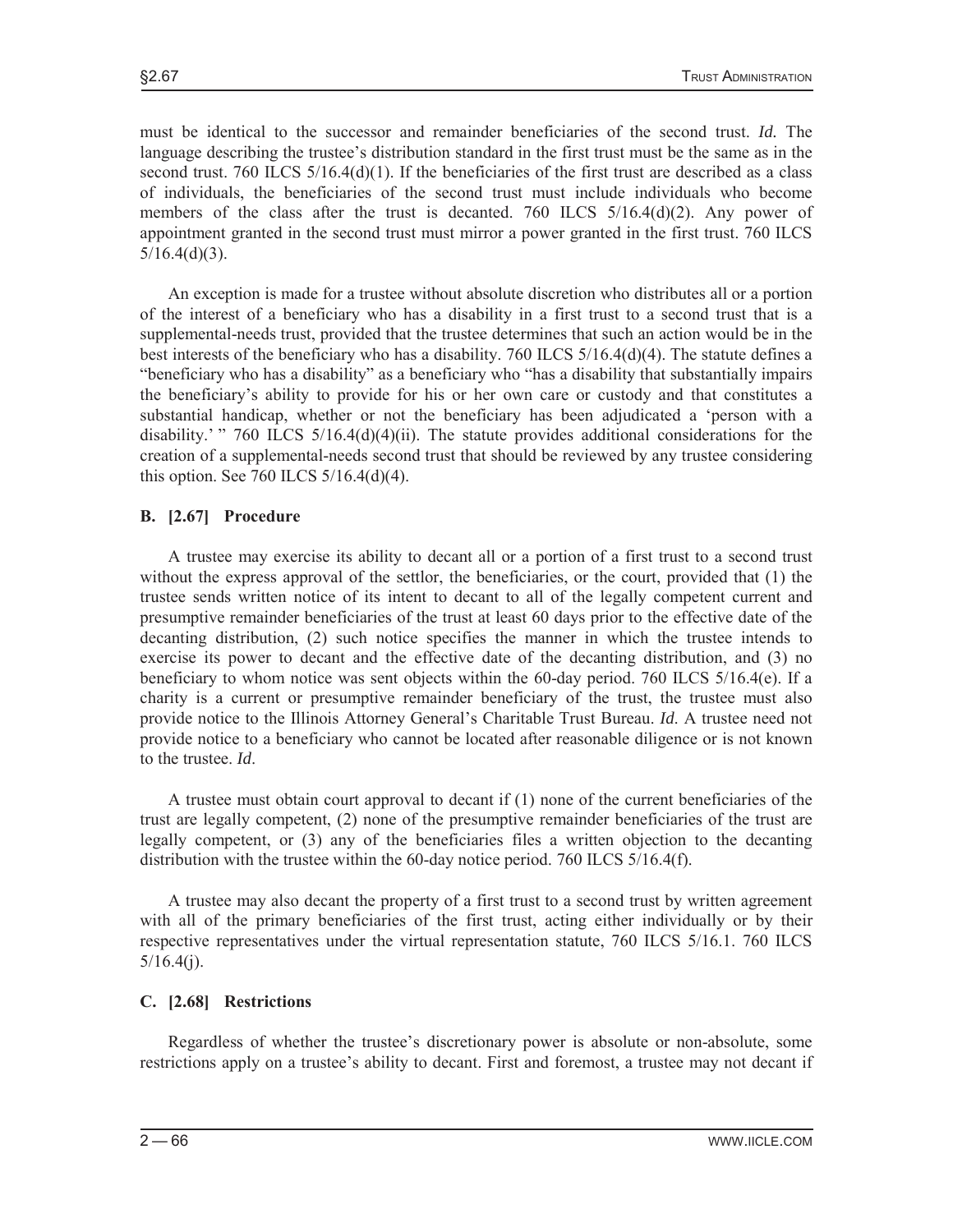the terms of the first trust specify that decanting is specifically prohibited. 760 ILCS  $5/16.4(m)$ . A general prohibition stating that a trust may not be amended or revoked or a spendthrift clause in a trust does not warrant the specific prohibition required to disallow decanting. *Id*.

 The trustee may extend the term of a trust, but may not extend the term longer than the perpetuities period provided in the first trust unless the terms of the first trust expressly authorize such an extension. 760 ILCS  $5/16.4(g)$ . In addition, the perpetuities provision of the first trust may not be reduced, limited, or modified in the second trust unless specifically authorized by the terms of the first trust. 760 ILCS  $5/16.4(n)(4)$ .

 The terms of the second trust may not reduce, limit, or modify any beneficiary's current right to mandatory distributions from the trust or withdrawal rights that have come into effect, unless the second trust is a supplemental-needs trust. 760 ILCS  $5/16.4(n)(1)$ .

 The terms of the second trust may not extinguish the overall fiduciary duties of a trustee; however, the terms of the second trust may shift such liability to another individual. 760 ILCS  $5/16.4(n)(2)$ . The statute specifically authorizes a decanting "distribution that unbundles the governance structure of a trust to divide and separate fiduciary and nonfiduciary responsibilities among several parties." *Id*. For example, if a first trust provides that the trustee make all investment and distribution decisions, a second trust may provide that the trustee make only distribution decisions and rely on the direction of an investment advisor to make investment decisions. However, if the second trust provides that the investment advisor has no liability for his or her negligent actions and the first trust contains no such exoneration provision, the decanting distribution to the second trust would not be allowed.

 The terms of the second trust may not eliminate a provision in the first trust granting another person the right to remove or replace the trustee making the decanting distribution, unless such power is granted in the second trust to "a separate independent, non-subservient individual or entity." 760 ILCS 5/16.4(n)(3).

 A trustee may not decant to a second trust for the sole purpose of changing the trustee compensation provisions of the trust, but if the trustee is decanting for other valid reasons, these provisions may be adjusted in the second trust "to bring the trustee's compensation into accord with reasonable limits in accord with Illinois law in effect at the time of the exercise." 760 ILCS  $5/16.4(q)(1)$ . In addition, the trustee may not be compensated for the act of decanting. 760 ILCS  $5/16.4(q)(2)$ .

 A trustee also may not decant to a second trust if the decanting distribution would result in any of the following:

 1. The property of the second trust would become subject to the claims of reimbursement by any private or governmental body or interfere with an individual's entitlement to government benefits. 760 ILCS 5/16.4(*o*).

2. The minimum distribution period under Internal Revenue Code  $\S401(a)(9)$  applicable to property in the first trust would be shortened in the second trust. 760 ILCS  $5/16.4(p)(3)$ .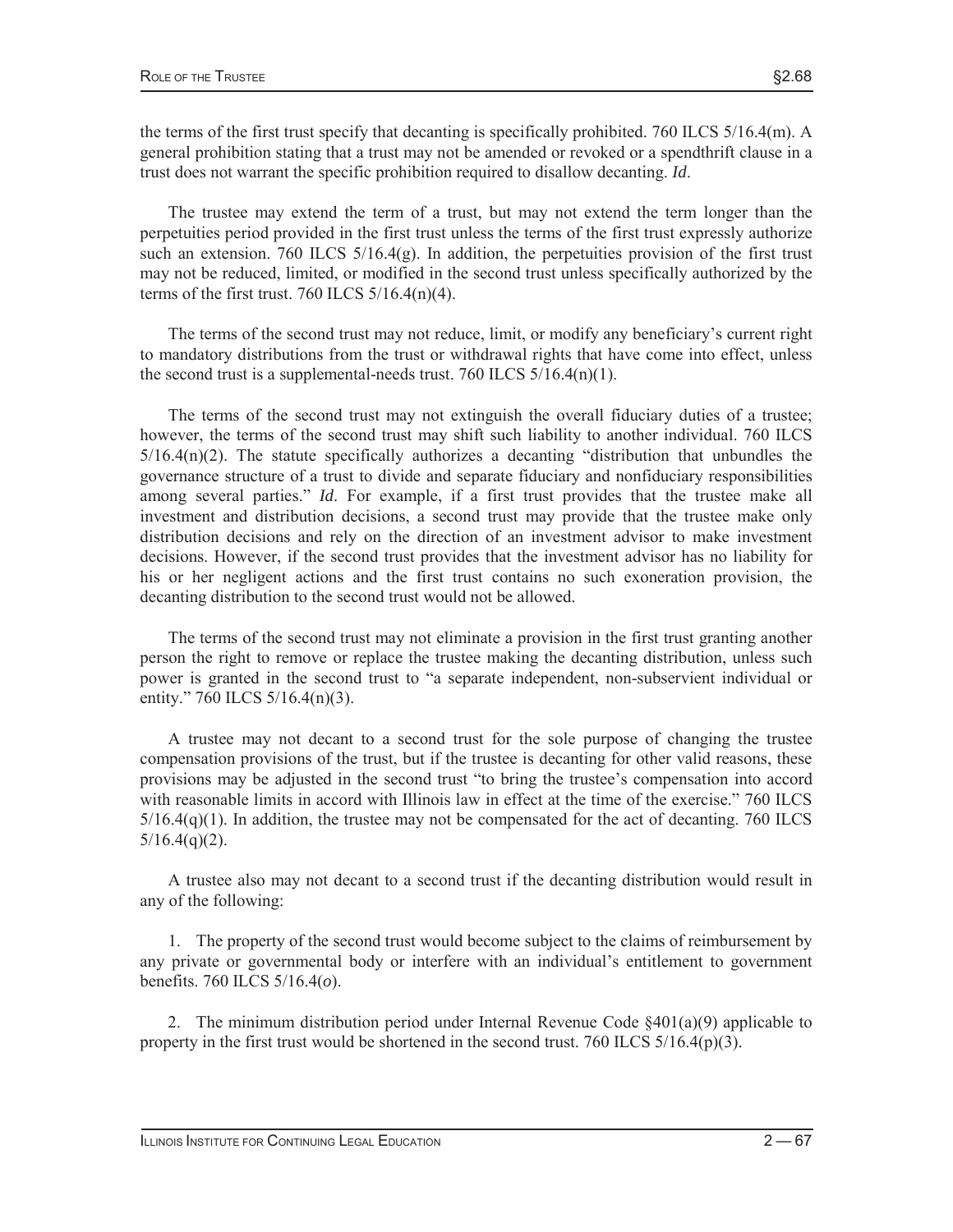3. The second trust would not qualify as an S corporation shareholder if the first trust holds shares in an S corporation. 760 ILCS  $5/16.4(p)(2)$ .

#### **D. [2.69] Tax Considerations**

 The statute provides some guidance to the many tax questions surrounding decanting, though several questions remain unanswered.

 A trustee is specifically prohibited from making a decanting distribution to a second trust if a tax benefit would be lost as a result of the decanting. 760 ILCS 5/16.4(p). Specifically, the statute provides:

**If any contribution to the first trust qualified for the annual exclusion under Section 2503(b) of the Code, the marital deduction under Section 2056(a) or 2523(a) of the Code, or the charitable deduction under Section 170(a), 642(c), 2055(a) or 2522(a) of the Code, is a direct skip qualifying for treatment under Section 2642(c) of the Code, or qualified for any other specific tax benefit that would be lost by the existence of the authorized trustee's authority under subsection (c) or (d) for income, gift, estate, or generation-skipping transfer tax purposes under the Code, then the authorized trustee shall not have the power to distribute the principal of a trust pursuant to subsection (c) or (d) in a manner that would prevent the contribution to the first trust from qualifying for or would reduce the exclusion, deduction, or other tax benefit that was originally claimed with respect to that contribution.** *Id.* 

 In addition, the statute specifically provides that a trustee may decant from a grantor trust to a nongrantor trust or vice versa. 760 ILCS  $5/16.4(p)(1)$ .

 A number of additional tax issues should be considered before the decision to exercise a trustee's decanting power is made. In 2011, the IRS announced that it would no longer issue Private Letter Rulings in the area of decanting while it studied the related tax implications. IRS Notice 2011-101, 2011-52 Int.Rev.Bull. 932. There is much uncertainty regarding the income, gift, estate, and generation-skipping transfer tax treatment of a second trust receiving property from a first trust, including the following:

1. Does the decanting distribution carry out distributable net income to the second trust?

 2. Does the decanting distribution trigger gain recognition under Internal Revenue Code §1001?

 3. If all assets are distributed from the first trust to the second trust, will the second trust benefit from the carryover losses, net operating losses, or deductions in excess of income of the first trust?

 4. If a beneficiary does not object to a proposed decanting that limits his or her beneficial interest, was a taxable gift made by that beneficiary? Did the acquiescing beneficiary make a transfer that would trigger estate tax inclusion under Code §2036 or §2038?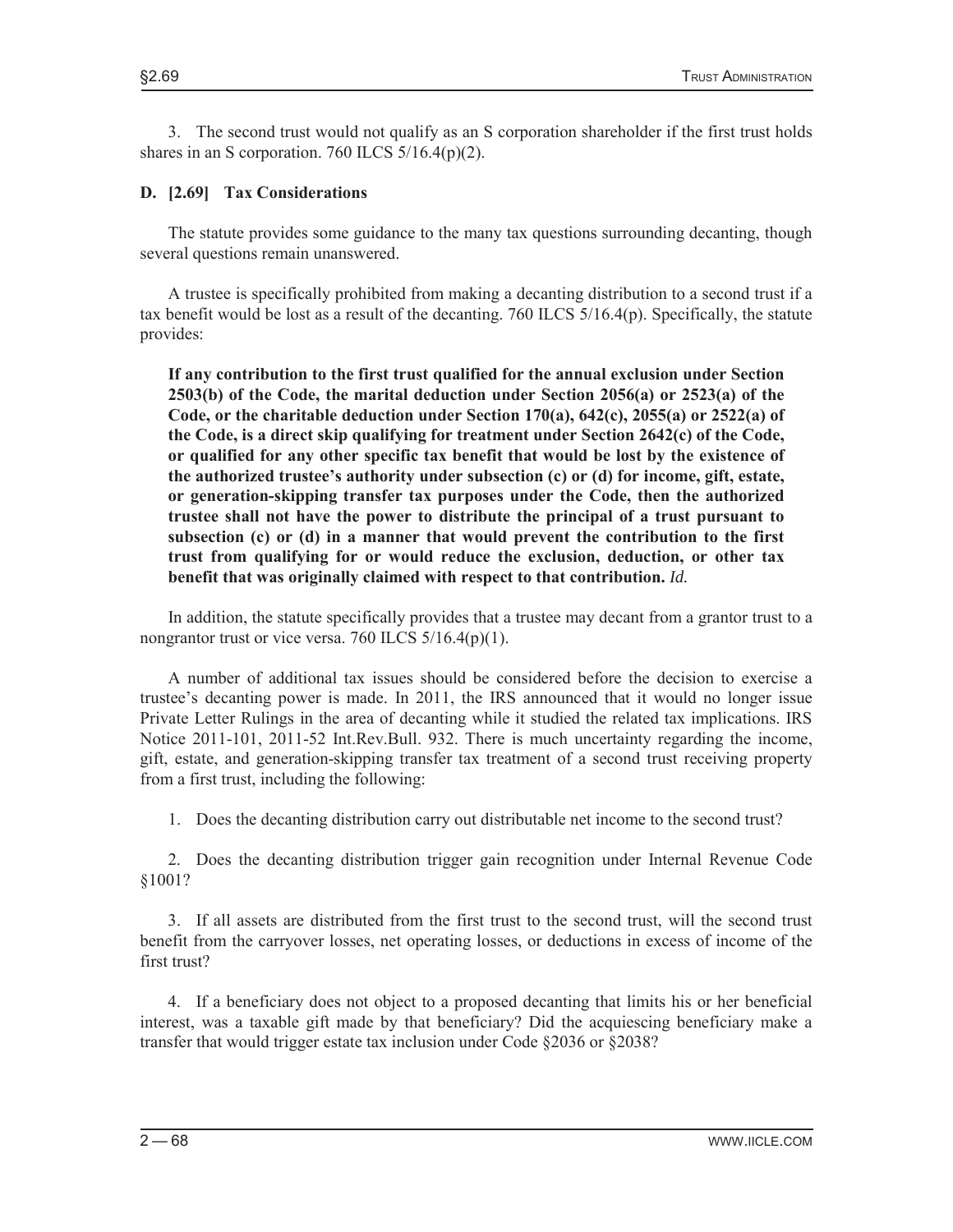5. If the second trust arguably shifts beneficial interests to a lower generation than the first trust, is this a modification that would jeopardize the first trust's GST-exempt or grandfathered status?

If these or other tax considerations are of concern with a particular trust, the trustee should consider waiting to decant until more guidance is issued by the IRS.

# **VIII. DIGITAL ASSETS**

## **A. [2.70] Purpose and Definitions**

 On August 12, 2016, Illinois adopted the Revised Uniform Fiduciary Access to Digital Assets Act (2015) (RUFADAA), 755 ILCS 70/1, *et seq.* The purpose of RUFADAA is to provide clarity on when fiduciaries may receive access to the digital assets of a deceased or incompetent individual.

 RUFADAA defines a "digital asset" as "an electronic record in which an individual has a right or interest," excluding "an underlying asset or liability unless the asset or liability is itself an electronic record." 755 ILCS 70/2(10). "Electronic" is defined as "relating to technology having electrical, digital, magnetic, wireless, optical, electromagnetic, or similar capabilities," and "record" is defined as "information that is inscribed on a tangible medium or that is stored in an electronic or other medium and is retrievable in perceivable form." 755 ILCS 70/2(11), 70/2(22). Practically speaking, this definition of "digital asset" includes all forms of electronically stored information, whether such information is stored on a computer's hard drive, on a mobile device, through cloud-based storage, on a social media platform, or in another electronic fashion. Excluded from the definition are assets that are themselves an electronic record, which includes digital currency and Internet domain names.

## **B. [2.71] Direction for Disclosure of Digital Assets**

 755 ILCS 70/4 establishes a hierarchy for what governs the disclosure of an individual's digital asset to a fiduciary. Of highest priority is a direction by an individual in an "online tool" established by a custodian of digital assets. 755 ILCS 70/4(a). If the online tool allows the individual to modify or delete the direction at any time, then any such direction trumps a contrary provision in an estate planning document (such as a will, trust, power of attorney, or "other record"). 755 ILCS 70/4(b). If an online tool is not used, a direction in an individual's estate planning documents will govern. Finally, if no online tool is used and no direction is made in a relevant estate planning document, the terms-of-service agreement controlling the digital asset will govern a fiduciary's access to those assets.

 Terms-of-service agreements typically greatly restrict or completely prohibit access to an individual's digital assets by a fiduciary. Accordingly, in order to ensure that a fiduciary has access to an individual's digital assets after his or her death or incapacity, it is important to include an express grant of such authority in all of the individual's estate planning documents. Alternatively, if an individual does not want any fiduciary to be able to access his or her digital assets, that intent should be made clear as well.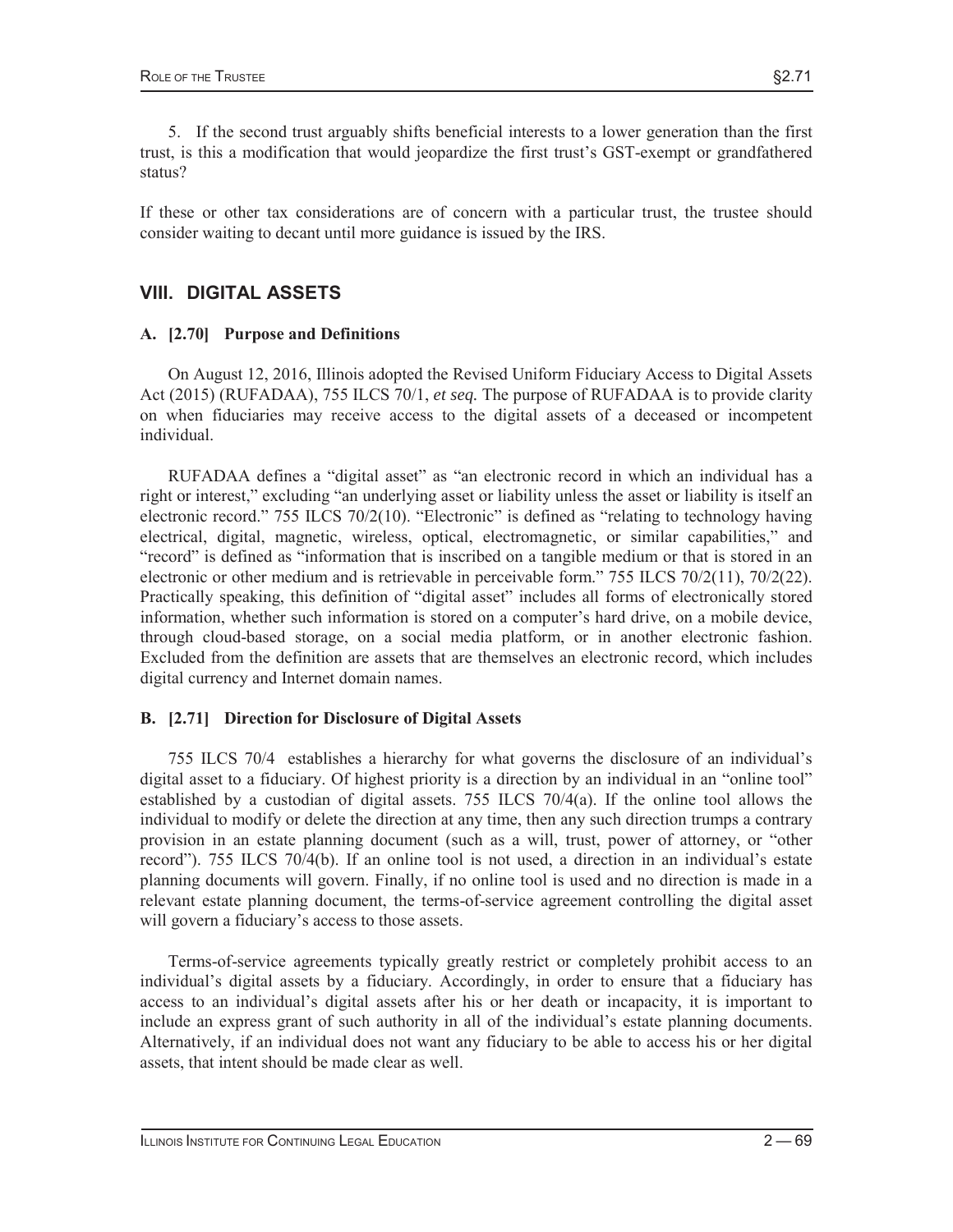### **C. [2.72] Ability of Custodian To Seek or Require a Court Order**

Even if an individual grants express authority to a fiduciary to access his or her digital assets, the custodian of those assets has broad deference under the Revised Uniform Fiduciary Access to Digital Assets Act (2015) to seek court approval of a requested disclosure. Specifically, if a custodian feels a request to disclose only some, but not all, of an individual's digital assets "imposes an undue burden" on the custodian, the custodian may seek a court order for instruction. 755 ILCS 70/6(d). Moreover, 755 ILCS 70/16(e) provides that RUFADAA "does not limit a custodian's ability to obtain or require a fiduciary . . . to obtain a court order" that authorizes the disclosure.

## **IX. COMPENSATION**

#### **A. Trustees**

#### **1. [2.73] General Law Regarding Compensation**

 It is well settled in Illinois that trustees are entitled to compensation for the fair value of their services. However, there is no statute fixing trustees' fees, nor is there any set method to determine what is reasonable in a given case. Factors to be considered are the quantity of services rendered, the risks involved, the responsibilities undertaken, the degree of difficulty, and the knowledge and skill required, as well as the size of the trust and the amounts of income received and disbursed. A fairly common practice is to base compensation on a fixed percentage of either the annual gross income or the principal value of the trust or both.

 Usually, the approximate range of reasonable compensation of the trustee may be determined by comparison with the known compensation of trustees in similar situations. If a trustee is to operate an ongoing business concern, for instance, one may consider the amount and type of work involved and compare this trustee's situation with that of a trustee with similar duties, as distinguished from that of a trustee who, although responsible for a trust of equal total value and income, is required to expend much less effort.

 The compensation of the trustee may be determined by agreement with the settlor before the establishment of the trust even though the compensation agreement may not be reflected in the trust instrument itself or by agreement with the beneficiaries. If the established amount is greater than would be considered normal, it is nevertheless properly payable unless the trustee abused his or her fiduciary position to induce the agreement. The beneficiaries must, of course, have the legal capacity to make any such agreement, and if fewer than all beneficiaries enter into it, it is binding only on those who do. Moreover, the trustee must make full disclosure of all relevant facts and circumstances to the beneficiaries for the agreement to have binding effect. As for consideration, the trustee's undertaking to administer the trust is deemed sufficient as long as the trustee is not already under a duty to administer the trust.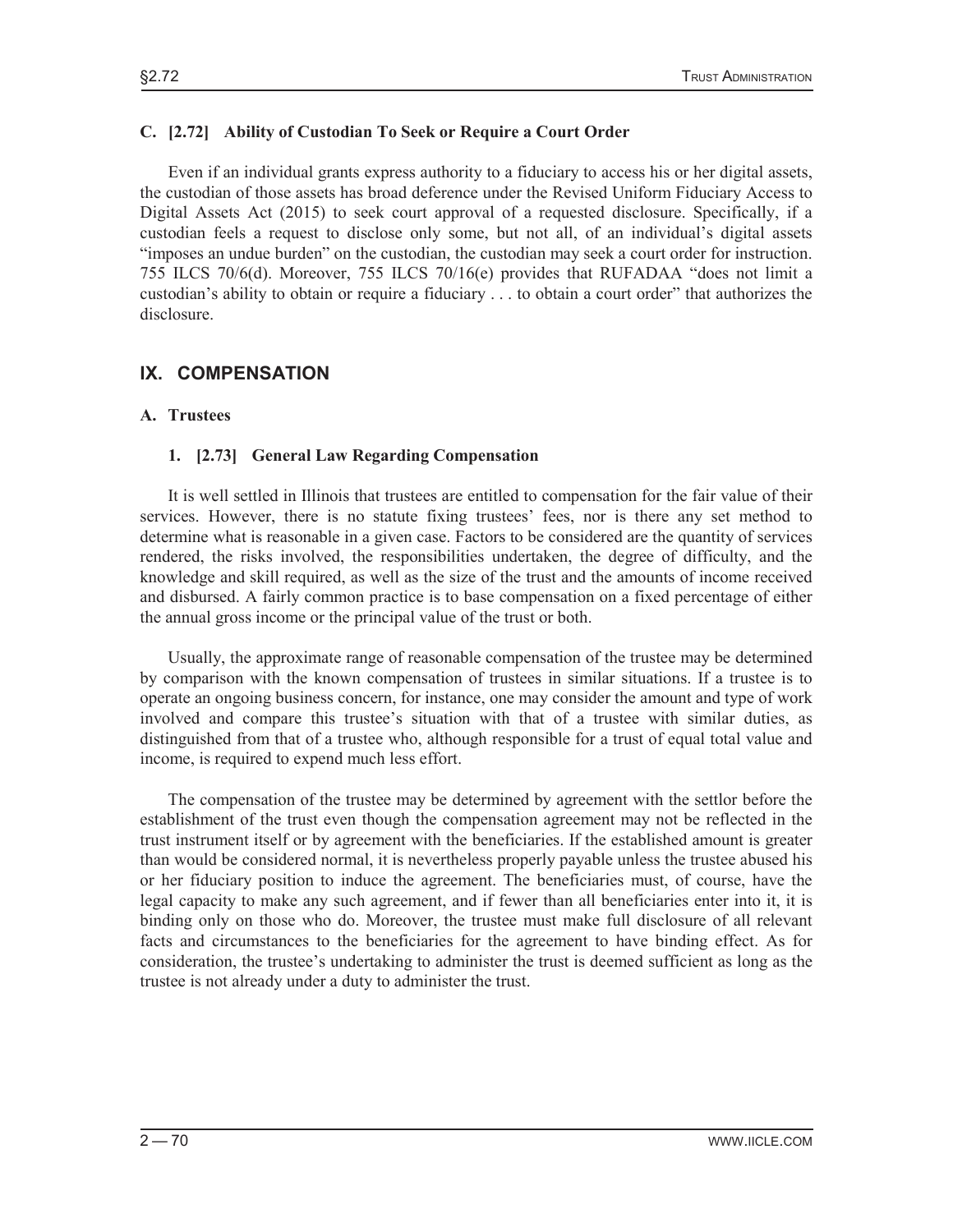The trustee may voluntarily waive compensation for services, although a waiver for a period of time does not necessarily preclude the trustee from claiming fees at a later date. The right to compensation is personal; it can be waived by a trustee for himself or herself but not for cotrustees. *See Gorin v. McFarland,* 80 Ill.App.2d 398, 224 N.E.2d 615 (4th Dist. 1967).

 For general considerations to be taken into account in determining trustees' fees, *see Rogers v. Belt,* 317 Ill.App. 81, 45 N.E.2d 511 (2d Dist. 1942).

### **2. [2.74] Statute**

 Unlike some states, Illinois has no fixed compensation statute. The statutory coverage in Illinois extends merely to an affirmation that trustees' fees are allowable. 760 ILCS 5/7 provides that "[t]he trustee shall be reimbursed for all proper expenses incurred in the management and protection of the trust and shall be entitled to reasonable compensation for services rendered."

## **3. [2.75] Terms of the Trust**

 If the trust instrument provides for payment of trustees' fees in a certain amount or prohibits the taking of fees, the trustee is bound to adhere to the instrument. *Johnson v. Sarver,* 350 Ill.App. 565, 113 N.E.2d 578 (2d Dist. 1953). In a case in which the stated amount is inadequate, however, a court may award a greater amount if it can be determined that the present circumstances were not anticipated when the trust was established. Such an increase in fees would be granted on the theory that it would defeat or impair the accomplishment of the purposes of the trust to limit the compensation of the trustee and thereby discourage competent trustees from undertaking to administer the trust. *Smith v. Stover,* 15 Ill.App.2d 78, 145 N.E.2d 515 (2d Dist. 1957); *Smith v. Stover,* 262 Ill.App. 440 (2d Dist. 1931). As in the case of compensation agreements with the settlor or beneficiaries, the amount stated in the trust is payable even though it may be greater than fees ordinarily chargeable in similar situations, unless the trustee is guilty of having wrongfully procured the insertion of the provision.

 If the instrument provides that the trustee is to receive a certain benefit, such as a stated legacy, it is strictly a question of interpretation whether the compensation as trustee is to be in addition to that benefit. In the absence of evidence to the contrary, the legacy normally is considered a gift, with compensation allowable over and above that amount. It is also a question of interpretation of the trust whether language relating to compensation is applicable only to the original trustee or also to successor trustees.

 In *Schroeder v. Sullivan,* 2018 IL App (1st) 163210, 104 N.E.2d 460, 422 Ill.Dec. 893, the court interpreted trust language that provided for reimbursement of reasonable expenses and compensation for services performed by a corporate trustee. Based on this language, the lower court held that "by implication" a noncorporate trustee was not entitled to compensation. 2018 IL App (1st) 163210 at ¶19. The appellate court reversed on the issue, holding that the language of the trust did not prohibit compensation to a noncorporate trustee, and remanded the case to determine the appropriate amount of compensation.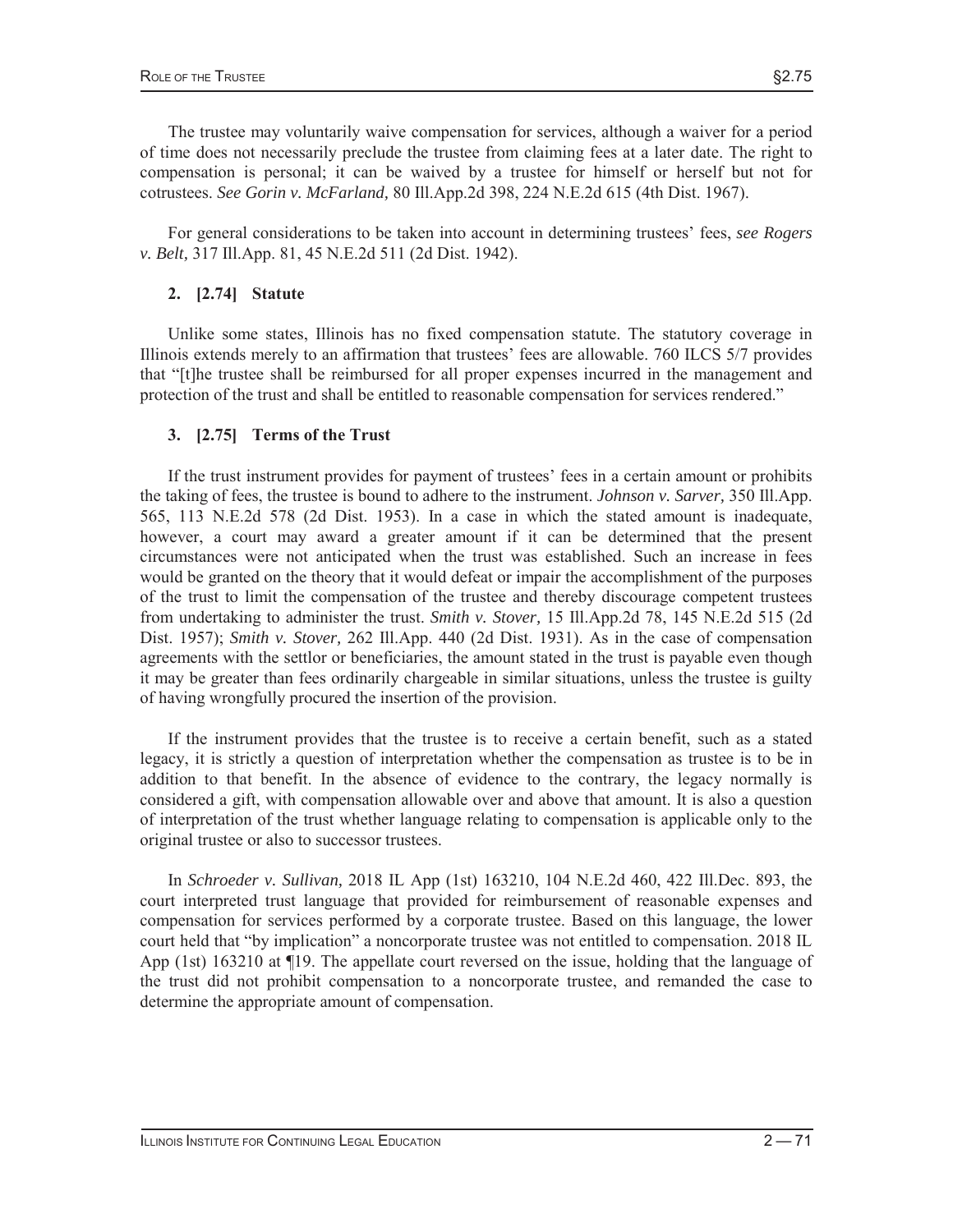# **4. [2.76] Extra Compensation**

 In many jurisdictions, a trustee who, in addition to normal services as trustee renders professional services that are not usually performed by a trustee, is entitled to additional compensation. However, *see Hough v. Harvey,* 71 Ill. 72 (1873), in which an Illinois attorneytrustee was denied additional compensation. *See also Bennett v. Weber,* 323 Ill. 283, 154 N.E. 105 (1926). A principal reason for denying additional compensation is to discourage a potential tendency for the trustee to create employment for himself or herself as a professional. Nevertheless, the trend of Illinois caselaw as to executors would seem to support extra compensation for a trustee who performs additional services as an attorney. *Cf. In re Estate of Hackett,* 51 Ill.App.3d 474, 366 N.E.2d 1103, 9 Ill.Dec. 592 (4th Dist. 1977) (personal representative awarded compensation for both legal services and services as representative); Illinois State Bar Association Advisory Opinion on Professional Conduct No. 520 (Oct. 1975) (stating that an executor or administrator who is also an attorney is entitled to compensation for services in both capacities). However, double compensation is not permissible if the efforts as attorney and as executor are duplicative. *Estate of Brown,* 58 Ill.App.3d 697, 374 N.E.2d 699, 15 Ill.Dec. 916 (1st Dist. 1978). *Cf. In re Estate of Weeks,* 409 Ill.App.3d 1101, 950 N.E.2d 280, 351 Ill.Dec. 124 (4th Dist. 2011) (affirming reduction in lawyer's and executor's fees for performing duplicative services).

 Apparently, there have been no Illinois cases in which the court has had to deal with a trustee or an executor being allowed credit for payment for legal services rendered by a firm of which the trustee is a member. In cases involving executors who are also attorneys, the courts have allowed executors' fees, taking into account the benefit of the legal services rendered. *In re Estate of McCalmont,* 16 Ill.App.2d 246, 148 N.E.2d 23 (2d Dist. 1958); *In re Edwards' Estate,* 312 Ill.App. 645, 39 N.E.2d 72 (2d Dist. 1942). In some jurisdictions, the court has held that a trustee cannot employ and pay money to a firm of which he or she is a member unless the trustee receives no part of the consideration received by the firm.

 For ethical considerations, see ISBA Advisory Op. No. 526 (Jan. 1976); ABA Comm. on Prof'l Ethics & Grievances, Formal Op. 271 (1946). These opinions state that it is not improper for a trustee in bankruptcy to be represented by his or her own firm. It should be noted that both of these opinions deal with situations in which the proceeding is already subject to the jurisdiction and supervision of a court. However, the ABA Committee on Professional Ethics and Grievances stated that since fees of attorneys for all fiduciaries may be questioned by any party and be subject to the approval of court, "there is no ethical impropriety in a trustee in bankruptcy being represented by the firm of which he is a member and . . . the same principle applies to executors, administrators, guardians, etc. and other similar fiduciaries." ABA Formal Op. 271, p. 564. In the long run, the trustee can recover only amounts that the court deems reasonable and justified. If the services are not necessary or the necessity for the services arose because of the trustee's own fault, then no additional compensation should be payable to the trustee.

 However, a trustee may obtain an award of attorneys' fees if legal services rendered by independent counsel directly relate to and are reasonably incurred in the performance of the trustee's duties under the trust instrument. *Northern Trust Co. v. Continental Illinois National Bank & Trust Company of Chicago,* 43 Ill.App.3d 169, 356 N.E.2d 1049, 1 Ill.Dec. 767 (1st Dist.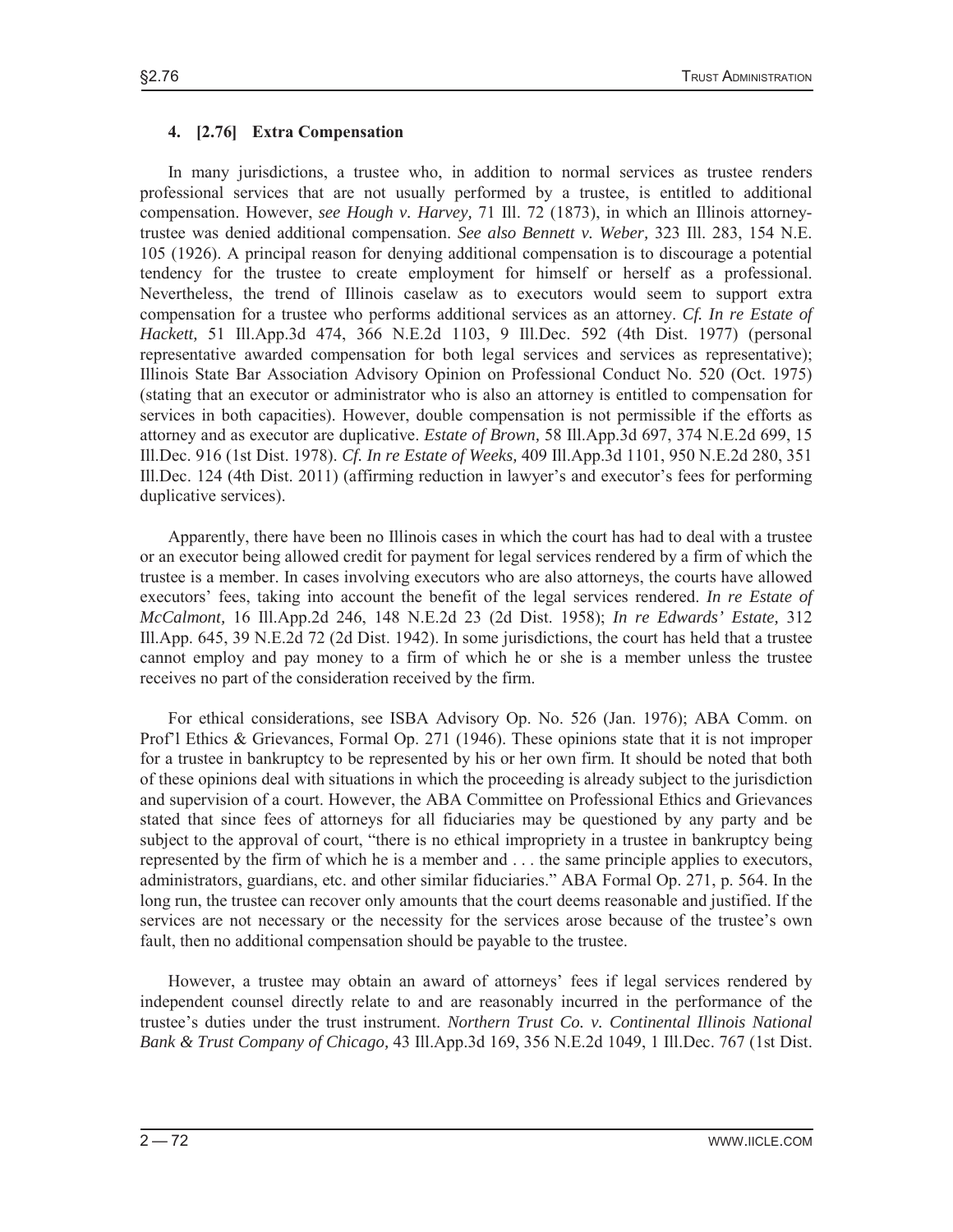1976), *aff'd in part, rev'd in part on other grounds sub nom. Stuart v. Continental Illinois National Bank & Trust Company of Chicago,* 68 Ill.2d 502 (1977). *But see NC Illinois Trust Co. v. Madigan,* 351 Ill.App.3d 311, 812 N.E.2d 1038, 286 Ill.Dec. 23 (4th Dist. 2004), discussed in §§2.39 and 2.40 above. Similarly, a fiduciary other than a trustee, such as a member of an advisory committee that directs the trustee on distributions to beneficiaries, may be reimbursed from the trust estate for attorneys' fees "for things done in good faith in litigation that is not hostile to the trust estate or the beneficiary." *Walker v. Northern Trust Co.,* No. 06 C 4901, 2008 WL 191182, \*8 (N.D.Ill. Jan. 22, 2008). The *Walker* court noted that when members of the advisory committee act in a fiduciary capacity and are designated as fiduciaries in the trust instrument, they should "be afforded protection commensurate with that provided to the Trustee." 2008 WL 191182 at \*7. Nevertheless, any such legal fees paid from the trust estate on behalf of an advisory committee member are subject to the same test of reasonableness; a trustee may be found to have breached a duty to a beneficiary if such fees are found to be unreasonable. *Id*.

## **5. [2.77] Several Trustees**

 The practice with respect to payments of fees to several trustees varies widely. While in theory the total amount of compensation payable should not be any different if several trustees act than if only one is acting, each case must be viewed separately, and a number of factors may be involved. A relatively common payment concern arises when one or more individual trustees are named to serve with a corporate trustee. It may be shown that the settlor was aware of the existence of a published fee schedule of the corporate fiduciary and, therefore, contemplated the possible payment of greater than normal fees to the trustees as a group. In each cotrustee situation, the logical approach would be to allow each trustee reasonable compensation for the services rendered. This may result in a greater total amount being paid than when only one trustee acts.

 With respect to the question of compensation payable to successive trustees, unless the terms of the trust provide otherwise, a trustee is not entitled to full compensation if the trustee does not complete the administration of the trust. An award of reasonable compensation should be made to the retiring trustee or his or her estate. In determining a retiring trustee's total compensation, among the factors to be considered are how near completion the trust administration is, what services were rendered by the retiring trustee, and what remains to be done to complete the administration of the trust.

## **6. [2.78] Effect of Breach**

 There is no definite rule regarding the effect that a trustee's breach of the trust may have on the trustee's compensation. The trustee certainly may be liable to the beneficiaries for losses resulting from a breach; a simple offsetting of the trustee's compensation or withholding of it until the loss is made good is a convenient way of making satisfaction.

 The courts typically do not refuse or deny compensation as a penalty. Rather, when compensation has been reduced or denied because of a breach, it generally has been on the basis that the trustee's services were not performed properly.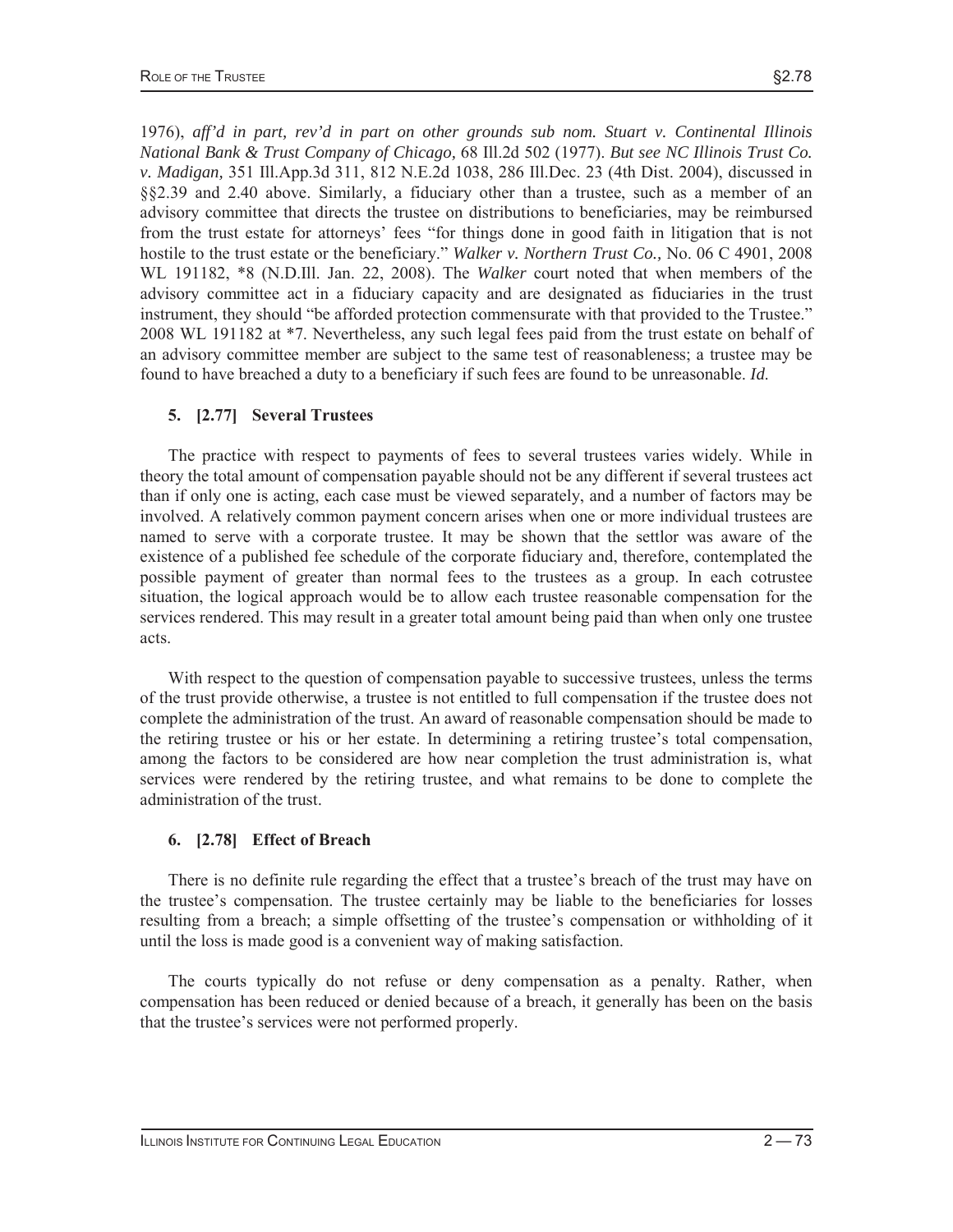Compensation may be (a) diminished if the trustee's breach was not serious or (b) denied if the trustee has misappropriated trust property or has been guilty of gross negligence. In some cases, the trustee has been allowed full compensation in spite of the breach but has been held liable for the loss resulting from the breach. *See Craven v. Craven,* 407 Ill. 252, 95 N.E.2d 489 (1950); *Conant v. Lansden,* 341 Ill.App. 488, 94 N.E.2d 594 (4th Dist. 1950), *aff'd in part, rev'd in part,* 409 Ill. 149 (1951); RESTATEMENT (SECOND) OF TRUSTS §243, cmt. c (1959).

#### **B. [2.79] Attorneys, Agents, and Investment Counsel**

 As discussed in §2.40 above, 760 ILCS 5/4.09 gives the trustee power to "appoint attorneys, auditors, financial advisers and other agents and to pay reasonable compensation to such appointees." In determining whether the amount of compensation paid to agents is deemed reasonable in light of all circumstances, the trustee should be guided by the same general considerations that are taken into account in determining the compensation of the trustee. Thus, the complexity of the services performed, the responsibility assumed, and the amount of expertise required by and brought to the task are aspects to be reviewed. The trustee is well-advised first to consider the typical charges in the marketplace for these services. If the trustee has conscientiously considered these factors, then the trustee may proceed safely under authority of §4.09 unless the terms of the instrument prohibit or restrict this outside employment.

 In addition to the statutory provision authorizing the appointment of agents, the trust instrument itself may provide a basis for incurring expenses relating to the appointments. Thus, a trust instrument's instruction that "the Trustee shall first pay all necessary costs and expenses of administering and protecting the Trust" was considered a sound basis for the award of attorneys' fees in a suit brought by the trustee for instructions. *Chicago City Bank & Trust Co. v. Lesman,*  186 Ill.App.3d 697, 542 N.E.2d 824, 828, 134 Ill.Dec. 478 (1st Dist. 1989). In appropriate circumstances, fees, along with a trustee's extraordinary expenses, may be charged against the share of beneficiaries who initiate groundless litigation. *Continental Illinois National Bank & Trust Company of Chicago v. Sax,* 199 Ill.App.3d 685, 557 N.E.2d 475, 145 Ill.Dec. 705 (1st Dist. 1990).

# **X. CHANGE OF TRUSTEES**

## **A. [2.80] In General**

 Sections 2.81 – 2.87 below are devoted to the subject of termination of the role of trustee and the effect it has on the administration of the trust by surviving or successor trustees. These sections are not concerned with the termination of the trust itself, which is discussed in Chapter 8 of this handbook.

 As with any other subject in this field, reference should be made first to the terms of the trust to determine carefully whether a procedure has been established for the termination of a trusteeship. All such trust provisions, whether dealing with (1) the death, resignation, or removal of a trustee; (2) the appointment of successor trustees; or (3) the exercise of powers generally by existing and successor trustees, should be reviewed carefully. Sections  $2.81 - 2.87$  below deal with situations in which the terms of the trust instrument do not provide a satisfactory answer.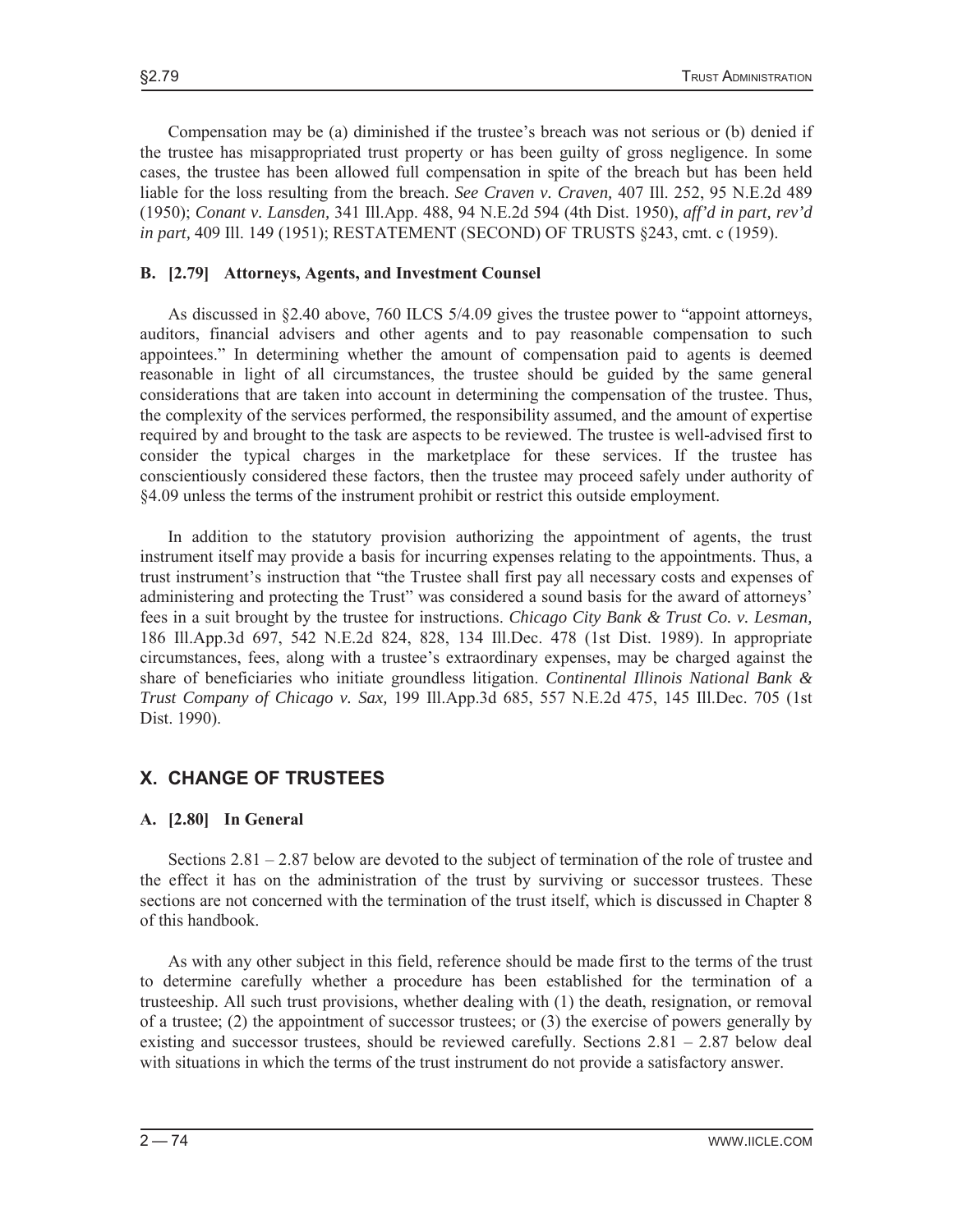# **B. Termination of the Role of Trustee**

## **1. [2.81] Disclaimer**

 A disclaimer to act as trustee is not technically a termination of the role of trustee. It is actually a refusal to accept the office of trustee. To be effective, a disclaimer must be made prior to acceptance of the trust. If a trustee has indicated acceptance of the office, the trustee may not thereafter disclaim.

 There is no particular formality involved in either accepting or disclaiming a trust. A disclaimer may be indicated in any manner sufficient to show a refusal to act as trustee. For instance, under given circumstances, a long delay in assuming control over trust property normally indicates a disclaimer. However, the best practice is to disclaim formally, in writing, any interest in the trust.

 A disclaimer automatically divests the proposed trustee of any title to property intended to be conveyed to the trustee in trust. Title to such property does vest automatically in the remaining named trustees, if any. In the absence of other named trustees, it revests in the settlor or the settlor's estate.

## **2. [2.82] Death**

 Joint trustees hold legal title to all trust property as joint tenants with the right of survivorship. 765 ILCS 1005/1. Accordingly, upon the death of one of several trustees, the legal title to trust property automatically passes to the surviving trustees. *Reichert v. Missouri & Illinois Coal Co.,* 231 Ill. 238, 83 N.E. 166 (1907). This is true even if a corporation and an individual are cotrustees. Upon the individual's death, the corporation becomes the sole trustee and sole legal owner of the trust property.

 Upon the death of a sole trustee, legal title to trust property technically passes to the trustee's heir or estate, but it is held for the benefit of the trust pending the appointment of a new trustee.

# **3. [2.83] Resignation**

760 ILCS 5/12 provides that, except as otherwise provided in the trust instrument,

#### **[**a**] trustee may resign at any time by written notice of the resignation to the settlor, if living, to a co-trustee, if any, and to the beneficiaries then entitled to receive or eligible to have the benefit of the income from the trust estate.**

 Absent the applicability of this statutory provision, a trustee who has accepted the trust may not resign except (a) in accordance with the terms of the trust allowing him or her to do so, (b) with the permission of a court, or (c) with the consent of all beneficiaries, provided they are all ascertained and all have legal capacity to give consent. Any other attempts to resign are ineffective to relieve the trustee of his or her duties, responsibilities, and liabilities. *Sauvage v. Gallaway,* 329 Ill.App. 38, 66 N.E.2d 740 (4th Dist. 1946).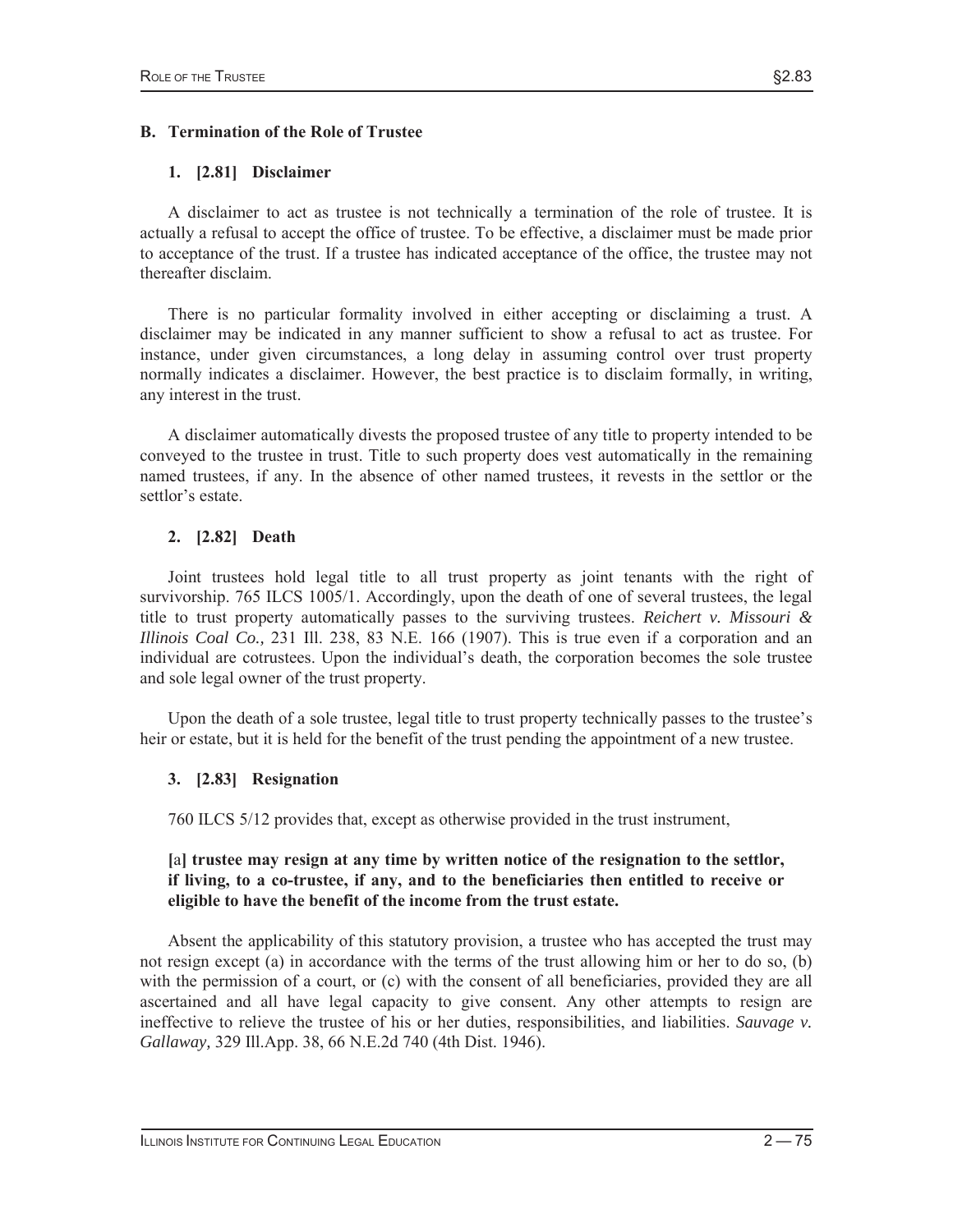Generally, a court does permit resignation if there is good reason for it, but a court does not permit resignation if the result can be disadvantageous to the trust. In all events, permission is not granted until a successor is appointed and until an accounting is rendered by the resigning trustee.

#### **4. [2.84] Removal**

 Removal of a trustee may be accomplished in accordance with the terms of the trust when the instrument grants to one or more individuals the power to remove. Removal may be made without application to the court as long as it is done in proper exercise of the power and in full compliance with the terms of the trust. If the power may be exercised only under certain circumstances, then those circumstances must be present. If the power is unlimited, then there is no necessity to show cause unless, upon application to a court, it can be shown that removal can prejudice the rights of beneficiaries.

 Aside from removal provisions that may be contained in the trust instrument, a court has discretionary power to remove a trustee for proper cause. Grounds for removal, always relating to the protection of the interest of the beneficiaries, are numerous. They include legal incapacity of the trustee, refusal to account, dishonesty, any unreasonable failure to cooperate with cotrustees, and serious breach of fiduciary duties. It is generally held that friction or hostility between the trustee and the beneficiaries does not constitute grounds for removal unless there is a showing of something more. Thus, the trustee may be properly removed if these feelings impede the effective administration of the trust, especially when the trustee is at fault.

#### **C. [2.85] Appointment of New Trustee**

 760 ILCS 5/13(2) provides that, except as otherwise provided in the trust instrument, in the event of the death, resignation, refusal, or inability to act of any trustee,

**if there is no remaining trustee, a successor trustee may be appointed by a majority in interest if the beneficiaries then entitled to receive the income from the trust estate or, if the interest of the income beneficiaries are indefinite, by a majority in number of the beneficiaries then eligible to have the benefit of the income of the trust estate, by an instrument in writing delivered to the successor, who shall become a successor trustee upon written acceptance of the appointment, but no beneficiary who is appointed as a successor trustee shall have any discretion to determine the propriety or amount of any distribution of income or principal to himself or to any person to whom he is legally obligated.** 

 The terms of the trust may provide for the appointment of a successor trustee by (1) the settlor; (2) one, some, or all of the beneficiaries; (3) existing or surviving trustees; or (4) third persons unrelated to the trust. A court does not interfere with the exercise of this power except when the appointing party abuses the discretionary power by appointing an unfit trustee.

 In the absence of specific provisions in the trust instrument providing for filling vacancies, a court has wide discretion in determining whether there is a necessity to appoint a new trustee as well as the identity of that trustee. Whether it is necessary to appoint a new trustee to fill a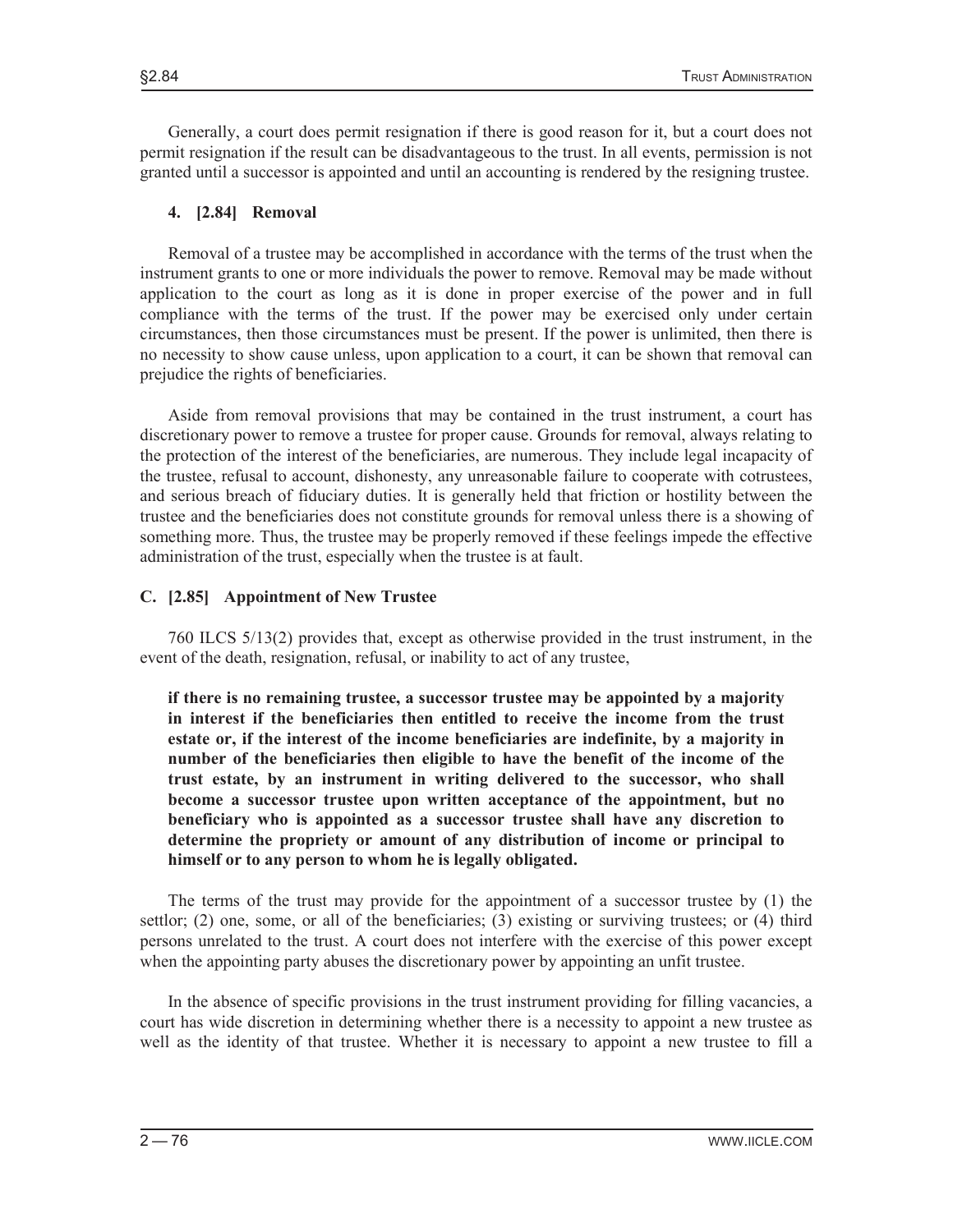vacancy depends on the objectives of the trust and on the circumstances. If it is apparent that the settlor intended that a certain number of trustees always be in office, then a new one should be appointed when a vacancy occurs. *Barnhart v. Barnhart,* 415 Ill. 303, 114 N.E.2d 378 (1953). Even in the absence of this intention, the court does fill a vacancy if it appears that an additional trustee will be more conducive to the proper administration of the trust.

 Title to trust assets does vest automatically in a new trustee regardless of whether the trustee assumes office by an appointment of a court or by the exercise of a power of appointment pursuant to the terms of the trust.

 It is important to note that the appointment of a successor trustee, whether by the terms of the trust instrument or by 760 ILCS 5/13(2), is applicable only when an actual vacancy exists in the office of trustee. In *Spencer v. Di Cola,* 2014 IL App (1st) 121585, 16 N.E.3d 1, 383 Ill.Dec. 819, beneficiaries of a trust unsuccessfully attempted to replace the trustee by relying only on their ability to appoint a successor trustee.

#### **D. Effect on Other Trustees' Powers**

## **1. [2.86] Surviving Trustee**

 Absent contrary indications in the trust instrument, the statutory provisions with respect to powers of the surviving trustees control. 760 ILCS 5/13 provides:

#### **In the event of the death, resignation, refusal or inability to act of any trustee:**

**(1) the remaining trustee, if any, shall continue to act, with all the rights, powers and duties, of all of the trustees.** 

## **2. [2.87] Successor Trustee**

760 ILCS 5/14 provides:

**(1) A successor trustee shall have all the rights, powers and duties, which are granted to or imposed on the predecessor. (2) A successor trustee shall be under no duty to inquire into the acts or doings of a predecessor trustee, and is not liable for any act or failure to act of a predecessor trustee. (3) With the approval of a majority in interest of the beneficiaries then entitled to receive or eligible to have the benefit of the income from the trust, a successor trustee may accept the account rendered and the property received as a full and complete discharge to the predecessor trustee without incurring any liability for so doing.** 

Even absent this statutory provision, the courts generally hold that a successor trustee may exercise all powers granted to the original trustee unless otherwise provided in the trust instrument.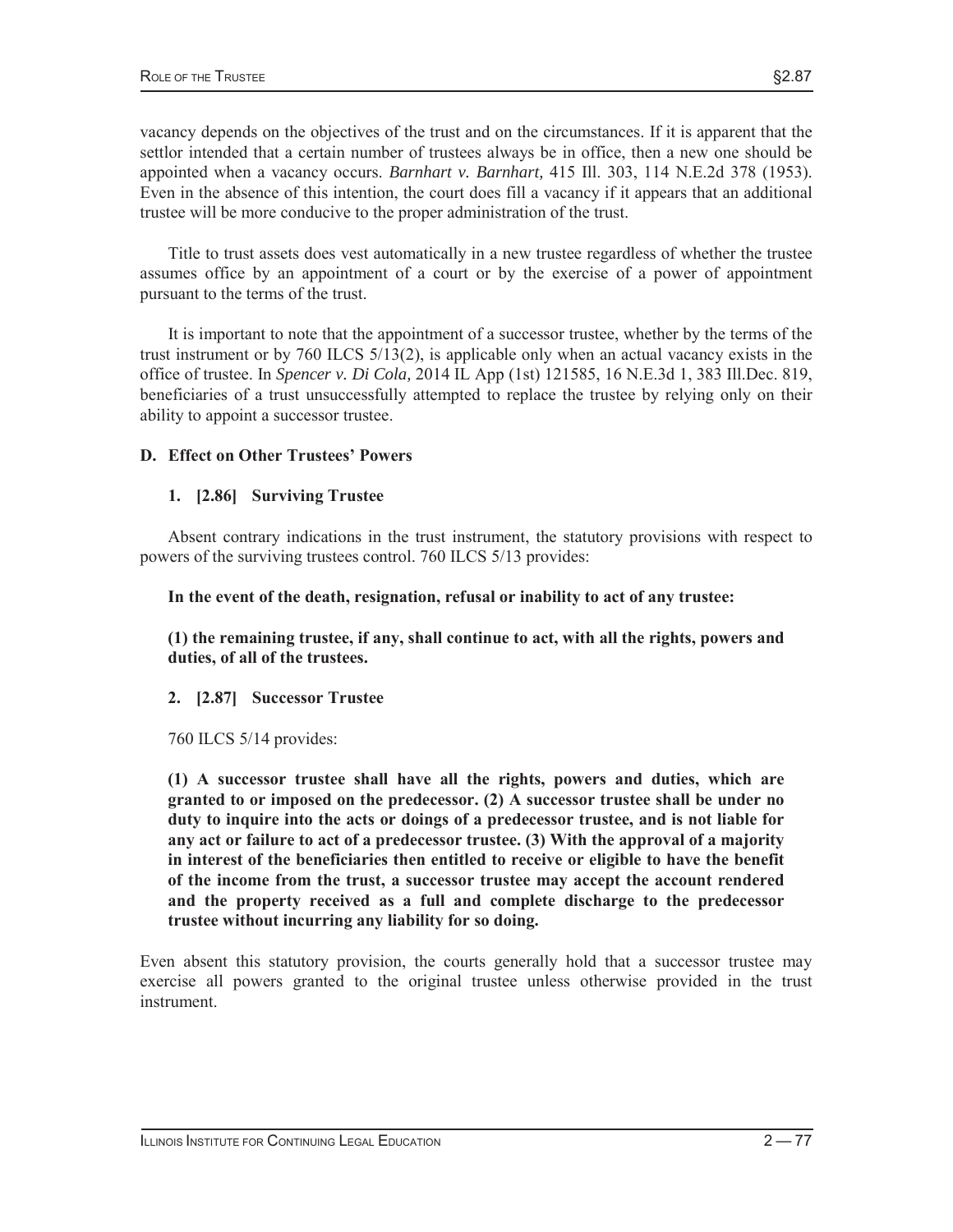As with the question of powers of surviving trustees, the intent of the settlor should be ascertained carefully with respect to powers of successor trustees. If the instrument is explicit, it should be followed strictly. If there are no express provisions, the settlor's intent should be ascertained by reference to the overall objectives of the trust. Among the factors to be considered are (a) the nature of the power and the extent to which it is discretionary; (b) whether the original trustee was individual or corporate; (c) the time when the power is to be exercised; (d) the

 In the case of successor trustees, particularly those not originally named by the settlor but appointed after the establishment of the trust, the answer should be determined after a somewhat more careful consideration than that given to the question of the exercise of powers by surviving trustees who were originally named by the settlor.

relationship among the settlor, the trustees, and the beneficiaries; and (e) whether the power was

 When dealing with business administration powers or other essential powers, successors generally may exercise the same powers granted to the original trustees, whether directed or authorized. Broad discretionary powers, on the other hand, more likely may be found to have been meant only for the original trustee. If the instrument contains a standard on which the trustee is to base the exercise of discretion, it is easier to assume intent on the part of a settlor that the successor may exercise the power. In the absence of a standard, the inference that the successor may exercise a power is not as strong. However, the successor may be deemed to have the power in any event unless it appears that the settlor intended to limit the discretion to the original trustee.

 Among other considerations is the question of whether the situation at hand was likely to have arisen after the originally named trustee had ceased to act. If so, and if it is likely that the settlor foresaw or could have foreseen the present set of circumstances, then it may be assumed that the settlor intended the successor to have the same powers as the originally named trustee. Thus, for instance, when the settlor names a trustee who is considerably older than the beneficiaries, it is likely that the settlor contemplated that successor trustees would be acting and presumably exercising the same powers granted to the original trustee.

 Also to be considered is the relationship of the settlor and the beneficiaries. For instance, a power granted to the original trustee to invade principal for the benefit of a close relative of the settlor presumably would be deemed to survive to successor trustees.

 Finally, the relationship of the settlor to the trustee also may be of importance. If it was a nonfamily relationship at the outset, it is easier to conclude that a successor nonfamily trustee has the same powers. This should also be true in the case of a corporate trustee. *City Nat. Bank & Trust Co. of Chicago v. Bairstow,* 319 Ill.App. 632, 50 N.E.2d 111 (1st Dist. 1943).

conferred on the original trustee by name.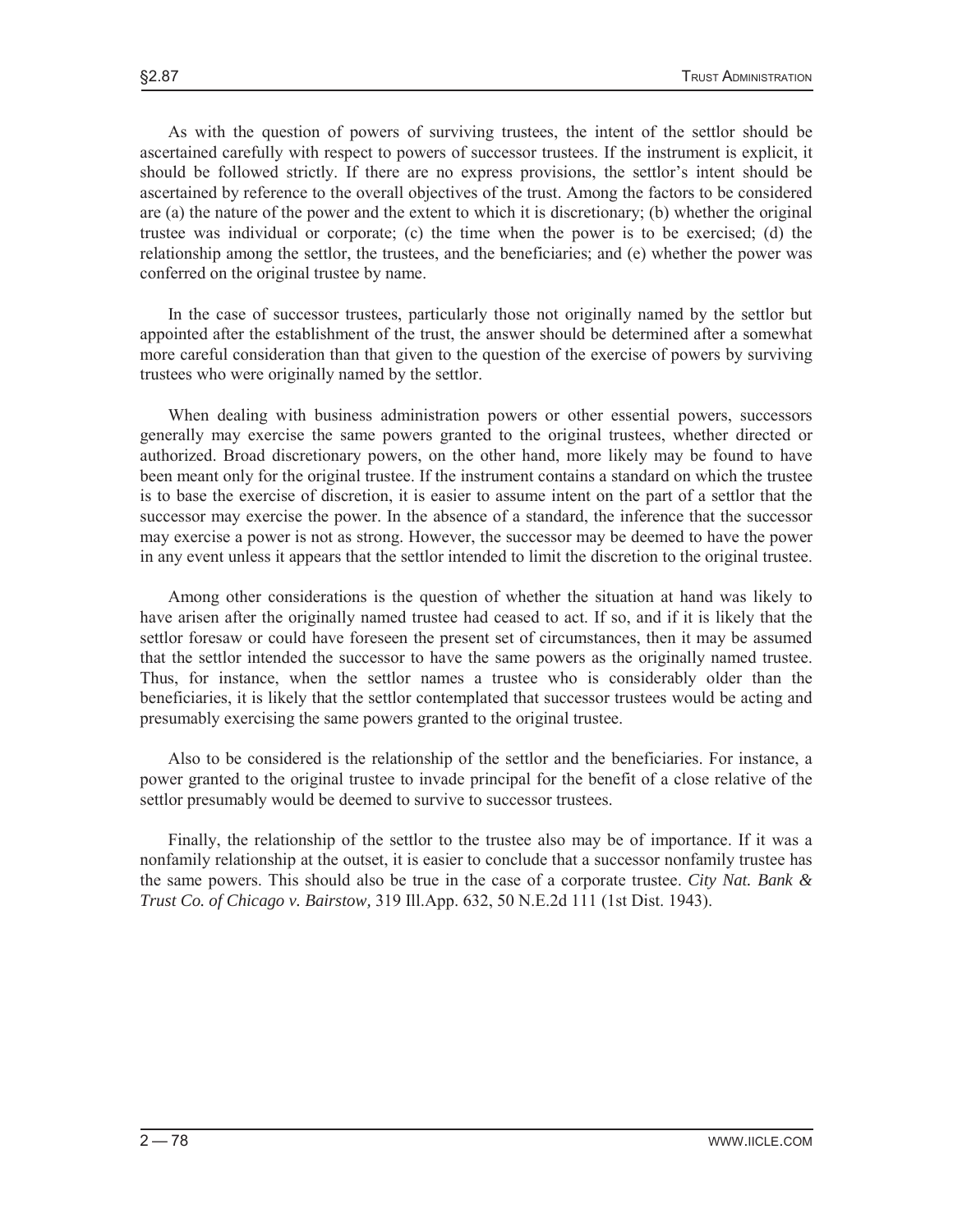## **A. [2.88] In General**

 A trustee faces a variety of duties and obligations under federal and state tax law. Sections 2.89 – 2.94 below highlight certain estate tax and generation-skipping transfer tax provisions that significantly affect the trustee. For a more extensive treatment of tax issues, particularly income tax issues, affecting trusts and trustees, see Chapters 5 and 7 of this handbook.

## **B. [2.89] Obligation To File Estate Tax Returns**

 Under certain circumstances, the trustee may be required to file a federal estate tax return on behalf of the estate of the grantor of the trust under which the trustee is acting. The executor of a decedent's estate has primary responsibility for filing the federal estate tax return and for paying any tax due. Under Internal Revenue Code §2203, if no executor or administrator is appointed, qualified, and acting within the United States, then any person in actual or constructive possession of any of the decedent's property is treated as the decedent's executor for the purpose of return requirements. In many cases, the person in possession of all or a portion of the decedent's property may be the trustee. For example, the decedent may have transferred all personal assets to a living trust during his or her lifetime. If no executor for the decedent is appointed, the trustee of the living trust has primary responsibility for filing the federal estate tax return.

## **C. Trustee Responsibilities When Filing Federal Estate Tax Returns**

# **1. [2.90] Prior Gifts**

 A single, unified rate schedule applies for gift and estate tax purposes, with progressive rates based on cumulative transfers during life and at death. Under this unified tax structure, the aggregate amount of lifetime taxable gifts made after 1976 is added to the donor's gross estate at the time of his or her death. 26 U.S.C.  $\S2101(c)(1)$ .

When a trustee is responsible for filing a federal estate tax return, it is critical that a complete list of all post-1976 adjusted taxable gifts be obtained to compute the federal estate tax properly. If the decedent's gift tax records are not available to the trustee, they should be requested from the IRS. Under Internal Revenue Code §2204(d), a fiduciary who in good faith relies on gift tax returns supplied by the IRS is not personally liable for any estate tax deficiency due to adjusted taxable gifts made more than three years before the decedent's death that are not shown on these returns. If the fiduciary fails to request returns from the IRS, the fiduciary is personally liable for any such estate tax deficiency. It is not clear what recourse a trustee has if the IRS cannot supply the information in time for filing the return (if it can be supplied at all) or if the information supplied is discovered later to be incorrect. Although a trustee cannot be held personally liable by the IRS for a tax deficiency that resulted from erroneous information supplied by the IRS, the trustee's liability to the beneficiaries is certainly open to question.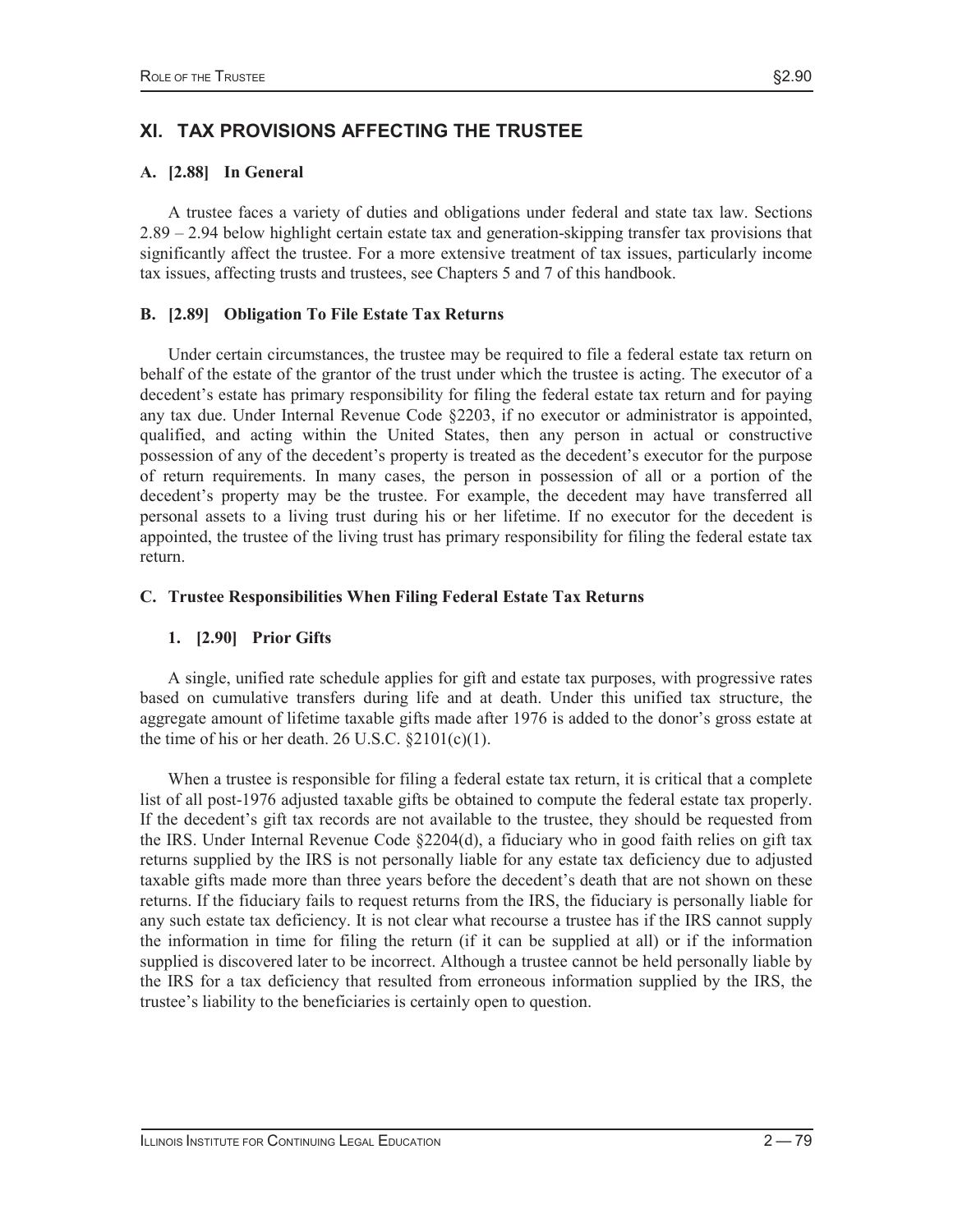The trustee also should ascertain whether the decedent made gifts between September 8, 1976, and January 1, 1977. Tax Reform Act of 1976 (TRA '76), Pub.L. No. 94-455, 90 Stat. 1520. Transition rules under TRA '76 provide that the use of all or a portion of the \$30,000 lifetime exemption then available reduces the applicable credit amount now available to offset gift and estate taxes. The applicable credit amount reduction is 20 percent of the lifetime exemption so used, thus leading to a potential underpayment of taxes by as much as \$6,000 if the existence of a gift using the full exemption available during that period is not reported properly.

#### **2. [2.91] Gifts in Contemplation of Death**

 For the estate of a decedent dying after December 31, 1981, the value of most transfers of property made within three years of death is not includable in the decedent's gross estate. This rule, contained in Internal Revenue Code §2035(a), does not apply to transfers of life insurance under Code §2042 or transfers of interests that are otherwise includable in the gross estate under Code §2036, §2037, or §2038. Notwithstanding the foregoing, certain lifetime transfers may be includable in the gross estate for determining whether the estate qualifies for special-use valuation under Code §2032A, deferral of estate taxes under Code §6166, and Code §303 redemptions of stock and to identify property that may be subject to estate tax liens. 26 U.S.C. §2035. See also the Economic Recovery Tax Act of 1981 (ERTA), Pub.L. No. 97-34, 95 Stat. 172.

 A trustee who is responsible for filing a federal estate tax return must search carefully for any transfers made within three years of death that are includable in the decedent's gross estate. These transfers are essential to the correct computation of estate tax liability (as are any gift taxes paid), and the transferee's basis in the property must be communicated to both the IRS and the transferee.

#### **D. [2.92] Generation-Skipping Transfer Tax**

 In addition to gift and estate taxes, a third type of transfer tax is imposed on transfers to grandchildren and other persons who are two or more generations younger than the transferor the generation-skipping transfer tax. If there was no GST tax, property transferred directly to one's grandchildren (or to a trust in which no child of the transferor possesses a general power of appointment) would escape transfer tax at the death of the transferor's children. Congress believes that this ability to skip a generation without paying transfer tax is unfair. The GST tax prevents this result by imposing a second level of tax (in addition to gift or estate tax) on transfers to grandchildren at a flat rate equal to the highest marginal estate and gift tax rate. In the absence of further changes to the Internal Revenue Code, the GST tax rate (along with the highest marginal estate and gift tax rate) was decreased gradually to 45 percent by 2007, and the tax rate was zero in 2010 under §302(c) of the Tax Relief, Unemployment Insurance Reauthorization, and Job Creation Act of 2010 (TRUIRJCA), Pub.L. No. 111-312, 124 Stat. 3296. See also §901 of the Economic Growth and Tax Relief Reconciliation Act of 2001 (EGTRRA), Pub.L. No. 107-16, 115 Stat. 38. For 2011 and 2012, the tax rate was 35 percent, the highest marginal estate tax rate under Code §2001. See 26 U.S.C. §2641; Pub.L. No. 107-16, §901. On January 1, 2013, Congress approved the American Taxpayer Relief Act of 2012 (ATRA), Pub.L. No. 112-240, 126 Stat. 2313, which permanently extended certain GST tax provisions introduced in 2001 by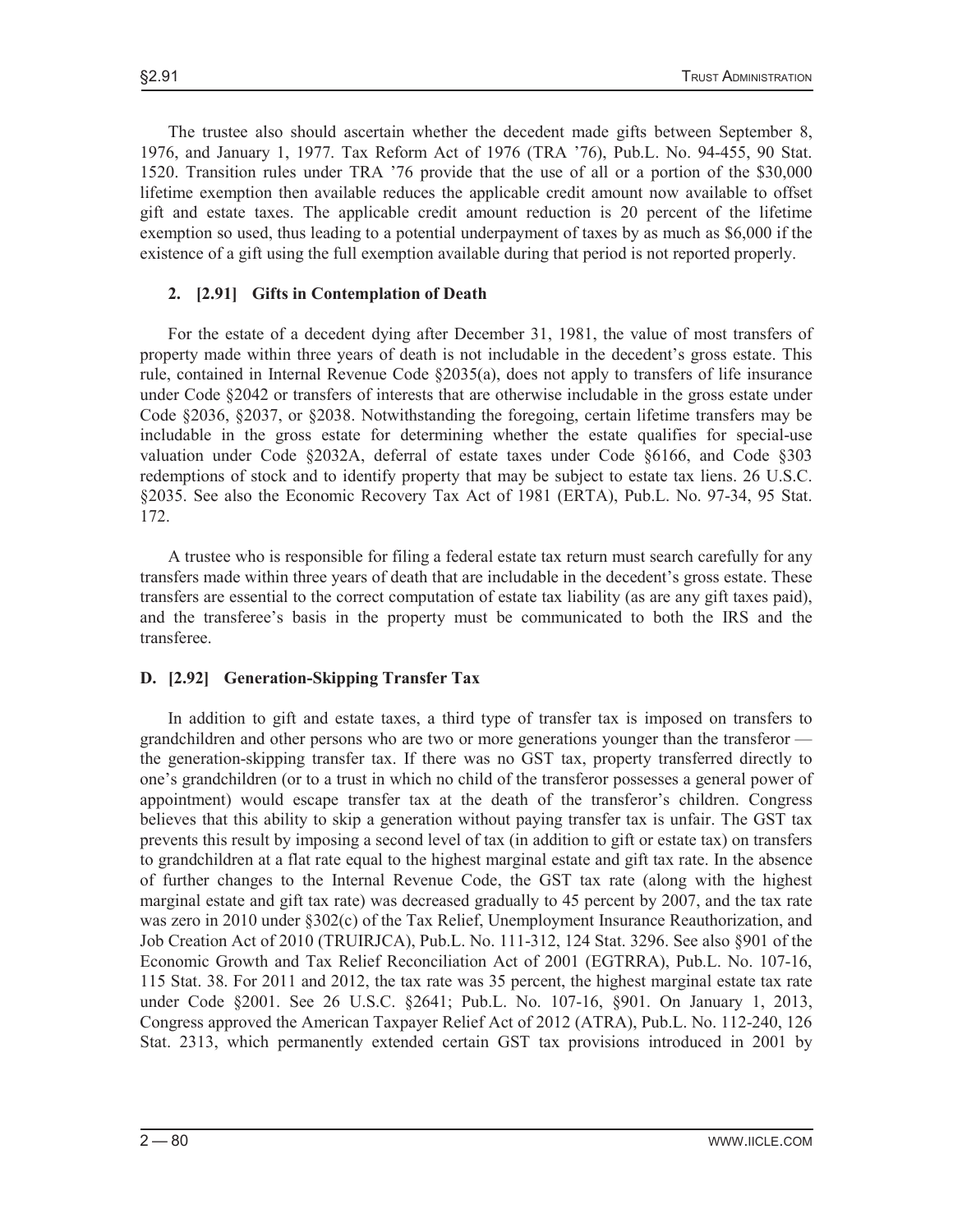deleting the sunset of those provisions scheduled to take effect after 2012. See Pub.L. No. 112-240, §101. ATRA permanently maintained the GST exemption (along with the estate and gift tax exemptions) at \$5 million, indexed for inflation with 2011 as the base year, but increased the top tax rate on transfers in excess of the relevant exemptions to 40 percent for 2013 and forward. *Id.* The Tax Cuts and Jobs Act of 2017 (TCJA), Pub.L. No. 115-97, §11061, 131 Stat. 2054, 2091, doubled the gift, estate, and GST tax exemption base to \$10 million and provided a new measure to calculate the annual inflation adjustment known as the "chained consumer price index" (chained CPI). Pub.L. No. 115-97, §11002. With the increased base exemption amount and using chained CPI, all three of these exemption amounts were increased to \$11.18 million in 2018 and to \$11.4 million in 2019. Rev.Proc. 2018-18, 2018-10 Int.Rev.Bull. 392; Rev.Proc. 2018-57, 2018-49 Int.Rev.Bull. 827. Under TCJA, however, all three exemptions are scheduled to revert back to pre-2018 levels beginning in 2026. See Pub.L. No. 115-97, §11061.

There are two significant exclusions from GST tax:

 1. As of the date of this writing, a person may give up to \$15,000 of property annually to a grandchild or other individual who is two or more generations younger than the donor free of GST tax. 26 U.S.C. §2503(b); Rev.Proc. 2018-57, 2018-49 Int.Rev.Bull. 827. To qualify for the GST tax annual exclusion, however, the gift must be made either directly to the grandchild or to a trust of which the grandchild is the only beneficiary. See 26 U.S.C. §2642(c).

 2. All medical and tuition expenses paid on behalf of a grandchild directly to the healthcare provider or school are not subject to GST tax. 26 U.S.C. §2503(e).

 To the extent that GST tax exemption is not allocated to a particular trust, and unless the governing instrument provides otherwise, the trustee is responsible for paying, from the property constituting the transfer, the GST tax attributable to certain actual and constructive distributions from the trust. See 26 U.S.C. §2603(a)(2) (relating to taxable terminations and to direct skips that are made from a trust). In these cases, the trustee must file a federal gift or estate tax return to report the GST.

 In certain cases, a trust is not entirely exempt from GST tax, which can add considerable complexity to the administration of the trust. However, the trust instrument may authorize the trustee to sever a partially GST tax-exempt trust into two separate trusts, one of which is entirely exempt from GST tax and one of which is entirely nonexempt. If the instrument does not contain such an express power, the trustee ordinarily is able to sever the trust under the authority granted in 760 ILCS 5/4.25. See §2.56 above for a discussion of the trustee's severance powers and potential limitations imposed by the issuance of final regulations governing qualified severances under Code §2642(a)(3).

 For an excellent discussion of the effect of the GST tax on estate planning generally, and on trust administration in particular, see Jon J. Gallo, *Estate Planning and the Generation-Skipping Tax,* 33 Real Prop.Prob. & Tr.J. 457 (1998).

# **E. [2.93] Adjustments to Basis**

 A trustee should determine whether the trust holds any assets received by the decedent by gift within one year of death. An adjustment to basis, pursuant to Internal Revenue Code §1014(e), is